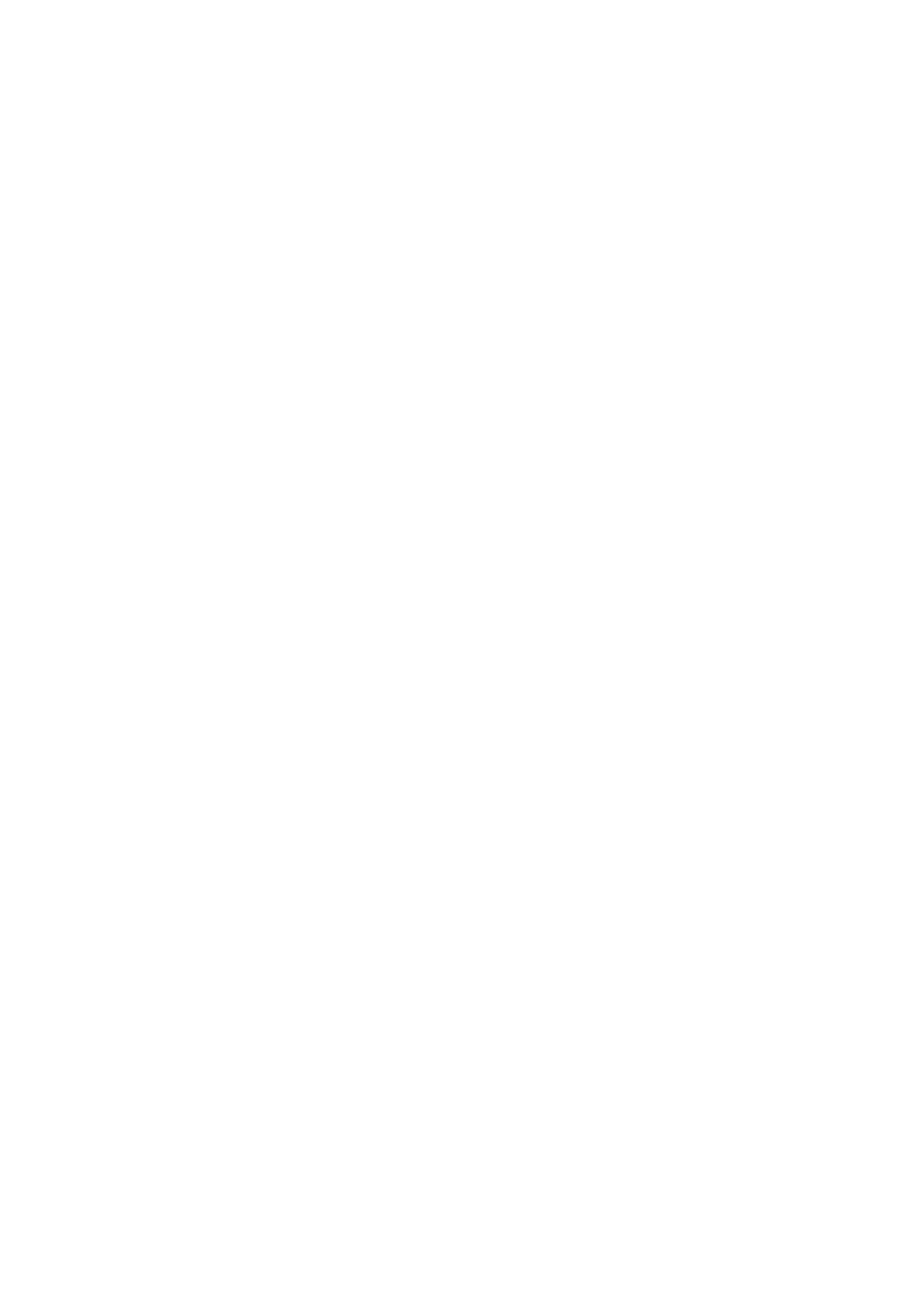# Legislative Assembly

Thursday, 23 September 2021

 $\overline{a}$ 

# **ESTIMATES COMMITTEE B**

The meeting commenced at 9.00 am.

# **Division 3: Premier and Cabinet — Service 4, Aboriginal Affairs, \$36 405 000 —**

Ms M.M. Quirk, Chair.

Dr A.D. Buti, Minister for Finance representing the Minister for Aboriginal Affairs.

Ms E. Roper, Director General.

Ms F. Hunt, Deputy Director General, Aboriginal Engagement and Community Policy.

Mrs S. Black, Deputy Director General, Infrastructure, Economy and State Services.

Ms S. Meaghan, Assistant Director, Native Title Negotiation.

Ms T. Ninyette, Director, Aboriginal Engagement Directorate.

Mr A. Brender-A-Brandis, Chief Financial Officer; Manager, Finance and Payroll.

Mr S. Hayden, Senior Policy Officer, Minister for Aboriginal Affairs.

[Witnesses introduced.]

**The CHAIR**: This estimates committee will be reported by Hansard. The daily proof *Hansard* will be available the following day. It is the intention of the chair to ensure that as many questions as possible are asked and answered and that both questions and answers are short and to the point. The estimates committee's consideration of the estimates will be restricted to discussion of those items for which a vote of money is proposed in the consolidated account. Questions must be clearly related to a page number, item, program or amount in the current division. Members should give these details in preface to their question. If a division or service is the responsibility of more than one minister, a minister shall be examined only in relation to their portfolio responsibilities.

The minister may agree to provide supplementary information to the committee, rather than asking that the question be put on notice for the next sitting week. I ask the minister to clearly indicate what supplementary information he agrees to provide and I will then allocate a reference number. If supplementary information is to be provided, I seek the minister's cooperation in ensuring that it is delivered to the principal clerk by close of business Friday, 1 October 2021. I caution members that if a minister asks that a matter be put on notice, it is up to the member to lodge the question on notice through the online questions system.

The member for North West Central.

**Mr V.A. CATANIA**: I refer to page 58 of budget paper No 2, volume 1. The Aboriginal cultural heritage bill has \$795 000 attached to it. Could the minister explain what the 2021–22 budget estimate of \$795 000 is for?

**Dr A.D. BUTI**: This relates to the Aboriginal cultural heritage bill that the minister is hoping to bring on later this year. It is a very significant transforming bill to come before the house. Obviously, a lot of work has been done on the bill in consultation with various groups including various Aboriginal groups. The consultation has involved a lot of work. The bill took in a lot of submissions, but that \$795 000 has been provided to the Department of the Premier and Cabinet to support work from 1 July 2021 to 31 December 2021, which includes \$620 000 allocated to support the bill's implementation team, compromising nine FTEs; \$100 000 allocated to continue stakeholder engagement, which is a critical component to ensure that stakeholders are prepared for the introduction of the legislation, and commence consultation on key supporting documentation; and \$75 000 to engage professional services to undertake ongoing funding modelling to ensure that a sustainable model is put in place to support the new legislative framework into the future.

**Mr V.A. CATANIA**: Given that part of the \$795 000 is for stakeholder engagement, is the minister able to provide a list of the stakeholder engagement that the Minister for Aboriginal Affairs or the department has carried out to ensure that consultation has occurred on the Aboriginal cultural heritage bill?

**Dr A.D. BUTI**: As I said, there were three rounds of stakeholder consultation and over 380 submissions. More than 1 500 people have participated in around 175 workshops, stakeholder meetings or public information sessions held across the state, most recently in August this year. Once the new legislation is in place, extensive future consultation and engagement is planned to inform the development of key documents to inform the legislation, such as draft regulations, Aboriginal cultural heritage management code, time lines and activity categories. In regard to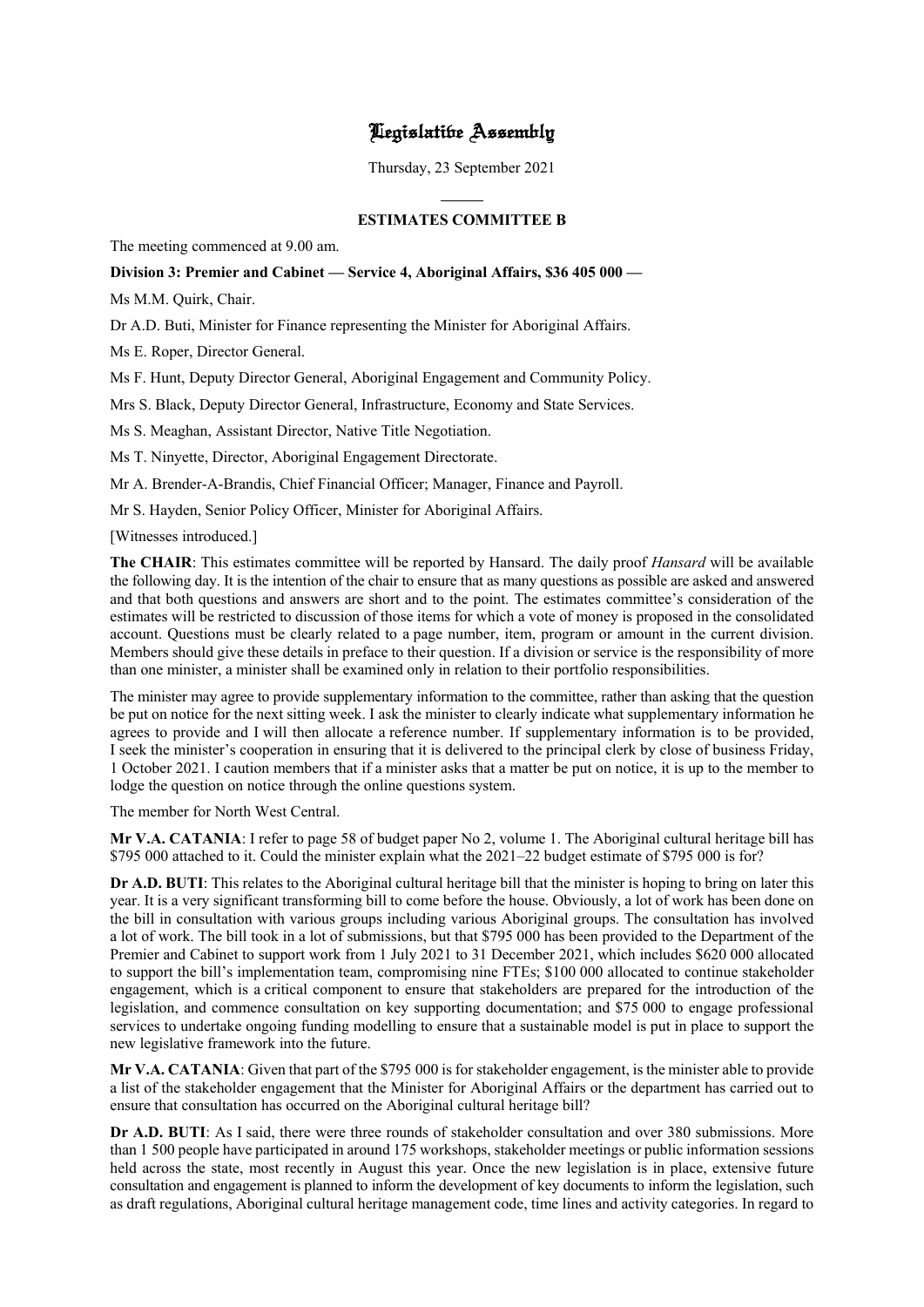# E412 [ASSEMBLY ESTIMATES COMMITTEE B — Thursday, 23 September 2021]

the specific names of who has been involved, I am sure that the member knows many of the people in his electorate who have been involved. If the member wants to put on notice a request for a list, he can. I am not sure that will be of any great value to the member but if he wants to put it on notice it is up to him.

**Mr V.A. CATANIA**: We are playing this game of putting things on notice. These are the estimates hearings. Can the minister supply as supplementary information the stakeholder consultation engagement that the Minister for Aboriginal Affairs has undertaken on a very important bill? In the interests of being open, transparent and accountable, can the minister provide it as supplementary information, rather than asking me to put it on notice as a bit of a cop-out.

**Dr A.D. BUTI**: I do not think it is a cop-out at all. Does the member want me to start reading out some of the list?

**Mr V.A. CATANIA**: Go for it.

**Dr A.D. BUTI**: Let us start reading out some of the list now. I will talk about where the consultation was held and then I will go into some of the organisations.

**Mr V.A. CATANIA**: It is important to know because a criticism of the bill is a lack of consultation.

[9.10 am]

**Dr A.D. BUTI**: I am about to tell the member, and if the member wants to stop me at any time, please do. I will go back to 2018; over 100 workshops and information sessions were held across the state as part of the review of the Aboriginal Heritage Act 1972 and the development of the Aboriginal cultural heritage bill. There were 28 workshop information sessions in the Kimberley and 18 in the Pilbara. In 2020, over 75 meetings with stakeholders were held as part of the development of the Aboriginal cultural heritage bill. Six meetings were held with Kimberley-based Aboriginal stakeholder organisations and 21 meetings were held with Pilbara-based Aboriginal stakeholder organisations. In August 2021, five native title rep bodies and 22 prescribed bodies corporate from across Western Australia attended the ACHB stakeholder information sessions in Perth. Three were Kimberley-based PBCs and nine were Pilbara-based PBCs.

The following workshops were held in 2019: 15 May at Warmun in the Kimberley; 16 May at Balgo in the Kimberley; 16 May at Karratha in the Pilbara; 16 May at Warburton in the goldfields–Esperance; 17 May at Kalgoorlie in the goldfields; 17 May at Kununurra in the Kimberley; 17 May at Roebourne in the Pilbara; 18 May in Karratha; 18 May in Kununurra; 21 May in Katanning; 21 May in Carnarvon; 22 May in Busselton; 22 May in Geraldton; 23 and 24 May in Bunbury; 24 May in Meekatharra; 30 May in Moora; and 18 March in Kalgoorlie.

The following information sessions were held in 2019: on 22 March in Geraldton with the Yamatji Indigenous land use agreement traditional owner negotiation team; 1 April in Kununurra; 2 April in Fitzroy Crossing; 3 April in Broome; 16 April in Katanning; 17 April in Albany; 29 April in Geraldton; 30 April in Port Hedland; 30 April and 1 May in Moora; 1 May in Karratha; 1 May in Northam; 2 May in Meekatharra; 2 May in Roebourne; 2 May in Tom Price; 7 May in Busselton; 7 May in Derby; 7 May in Kalgoorlie; 7 May in Narrogin; 8 May in Bunbury; 8 May in Looma; 8 May in Warburton; 9 May in Fitzroy Crossing; 9 May in Leonora; 13 and 14 May in Broome; 14 May in Midland; 15 May in Bidyadanga; 15 May in Jigalong; 16 May in Ardyaloon; 16 May in Balgo; 16 May in Newman; 20 May in Carnarvon; 20 May in Esperance; 21 May in Halls Creek; 22 May in Kununurra; 22 May in Wiluna; and 23 May in Onslow.

The following relates to phase 3 consultation on the bill in 2020: 21 September in Albany; 22 September in Moora and Broome; 23 September, a closed meeting with Kimberley PBCs in Broome; 23 September in Bunbury; 24 September in Fitzroy Crossing and Midland; 25 September in Geraldton; 25 September in Kununurra; 29 September in Karratha; 29 September in Warburton; 30 September in Kalgoorlie; 30 September in Port Hedland; 1 October in Leonora and Newman; and 2 October in Esperance and Carnarvon.

The following phase 3 consultation–targeted stakeholder meetings were held in 2020: 4 September in Perth with the Western Australian Local Government Association. Does the member want to know the individual people who represented WALGA, or will WALGA do?

**Mr V.A. CATANIA**: I am more interested in which Aboriginal organisations were consulted.

**Dr A.D. BUTI**: The member did not ask that.

**Mr V.A. CATANIA**: I asked for the consultation.

**Dr A.D. BUTI**: I am about to tell the member now.

**Mr V.A. CATANIA:** If I were the minister, I would just put it as  $a$  —

**Dr A.D. BUTI**: On 7 September —

**Mr V.A. CATANIA**: I am happy for the minister to keep reading it out.

**Dr A.D. BUTI**: In 2020, a meeting was held on 7 September in South Hedland with the Kariyarra Aboriginal Corporation, and on 7 September with the Karlka Nyiyaparli Aboriginal Corporation. I am sorry about my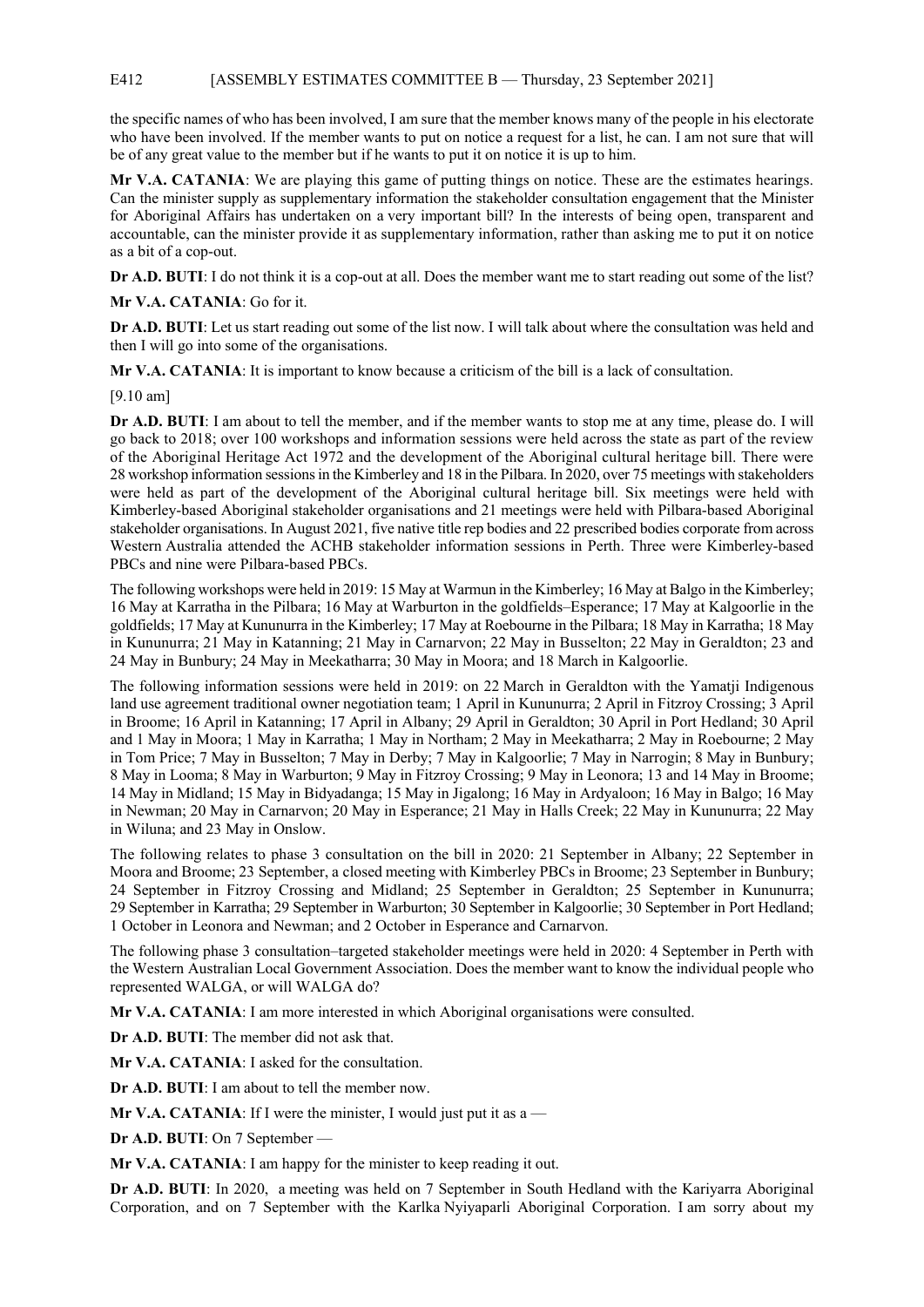pronunciations. A meeting was held on 8 September with the Murujuga Aboriginal Corporation, and on 9 September with the Yamatji Marlpa Aboriginal Corporation. Does the member want only the Aboriginal corporations? What about others?

**Mr V.A. CATANIA**: Aboriginal corporations.

**Dr A.D. BUTI**: The following meetings were held in 2020: 11 September, Wintawari Guruma Aboriginal Corporation; 11 September, native title tribunal; 14 September , Kimberley Land Council; 14 September, Nyamba Buru Yawuru Aboriginal Corporation; 15 September in the goldfields, Native Title Services; 15 September, Central Desert Native Title Services; 16 September, South West Aboriginal Land and Sea Council; 16 and 17 September in Perth, Banjima Native Title Aboriginal Corporation; 18 September, Ngadju Native Title Aboriginal Corporation; 18 September, Yindjibarndi Aboriginal Corporation; and 18 September, Yamatji Marlpa Aboriginal Corporation.

Also in 2020, the Aboriginal Cultural Material Committee was consulted on 22 September, the Aboriginal Legal Service was consulted on 5 February and the Aboriginal Lands Trust board was consulted on 6 February. Also consulted were the following: Yindjibarndi Aboriginal Corporation on 6 February; Kimberley Land Council on 11 February; Nyamba Buru Yawuru on 11 February; the Shire of Broome on 11 February; the National Native Title Tribunal on 11 February; the Puutu Kunti Kurrama and Pinikura Aboriginal Corporation on 13 February; the Robe River Kuruma Aboriginal Corporation on 13 February; Yamatji on 13 February; Yindjibarndi Aboriginal Corporation on 17 February; Wintawari Guruma Aboriginal Corporation on 17 February; Yamatji again, on 20 February; Aboriginal Advisory Council of WA on 25 February; and the Aboriginal Legal Service on 27 February. Then we have South West Aboriginal Land and Sea Council on 5 March; Aboriginal Cultural Material Committee on 9 March; Goldfields families on 23 and 24 March; Kariyarra Aboriginal Corporation on 17 August; Karlka Nyiyaparli Aboriginal Corporation on 17 August; PKKP Aboriginal Corporation on 18 August; Robe River Kuruma Aboriginal Corporation on 18 August; Yamatji on 20 August; Kimberley Land Council on 24 August; Yawuru on 24 August; and Banjima Native Title Aboriginal Corporation on 28 August.

There were two stakeholder information sessions in August 2021—on 18 August with 13 representative bodies and on 19 August with 14 rep bodies. I have some more from this year: on 13 September with the Aboriginal Cultural Material Committee; on 20 September with Wajarri Yamatji; on 16 September with Palyku; on 16 September with Aboriginal heritage and native title, Lands and Main Roads; on 12 October with Robe River; and on 15 October with Yamatji. Five prescribed bodies corporate are still waiting to be heard.

[9.20 am]

**Mr V.A. CATANIA:** Is the minister able to table the document?

**Dr A.D. BUTI**: No. I think Hansard got that.

**The CHAIR**: Hansard has got its work cut out for it, I think!

**Mr V.A. CATANIA**: It is not very fair on Hansard.

**The CHAIR**: There is no capacity to table in this setting.

**Dr A.D. BUTI**: We will give a copy of the list to Hansard.

**Mr V.A. CATANIA**: Prior to the 2021 election, when the Minister for Aboriginal Affairs was Hon Ben Wyatt, draft legislation was released for consultation. After the 2021 election, there has been no draft legislation so there has been no visibility. Will people have an opportunity to look at the draft Aboriginal cultural heritage bill before it becomes a fait accompli and is rammed through both houses of this Parliament?

**The CHAIR**: That is enough of a question for the minister to answer.

**Dr A.D. BUTI**: It is the same draft.

**Mr V.A. CATANIA**: So the government is working on the same draft. When are we likely to see the bill? The minister stated that hopefully it will be this year.

**Dr A.D. BUTI**: Can I just correct myself, member? It is the same draft bill but, as a result of consultation, amendments have been drafted and are being worked on at the moment. When they are available, they will be released.

**Mr V.A. CATANIA**: I suppose that was the point that I was getting at. There are amendments to the draft legislation of the previous government. There is a lot of concern about what the draft amendments will look like. When will the stakeholders get an opportunity to look at the draft amendments? Will it be when the government introduces the bill into Parliament or will the government allow the community, given all the consultation already undertaken, to review the amendments before the bill is introduced into Parliament?

**Dr A.D. BUTI**: The amendments that came about in response to the consultation have been discussed at those consultations. The amendments will not be a surprise to the various groups because they have been involved in the consultation that led to the amendments and the discussions about those amendments.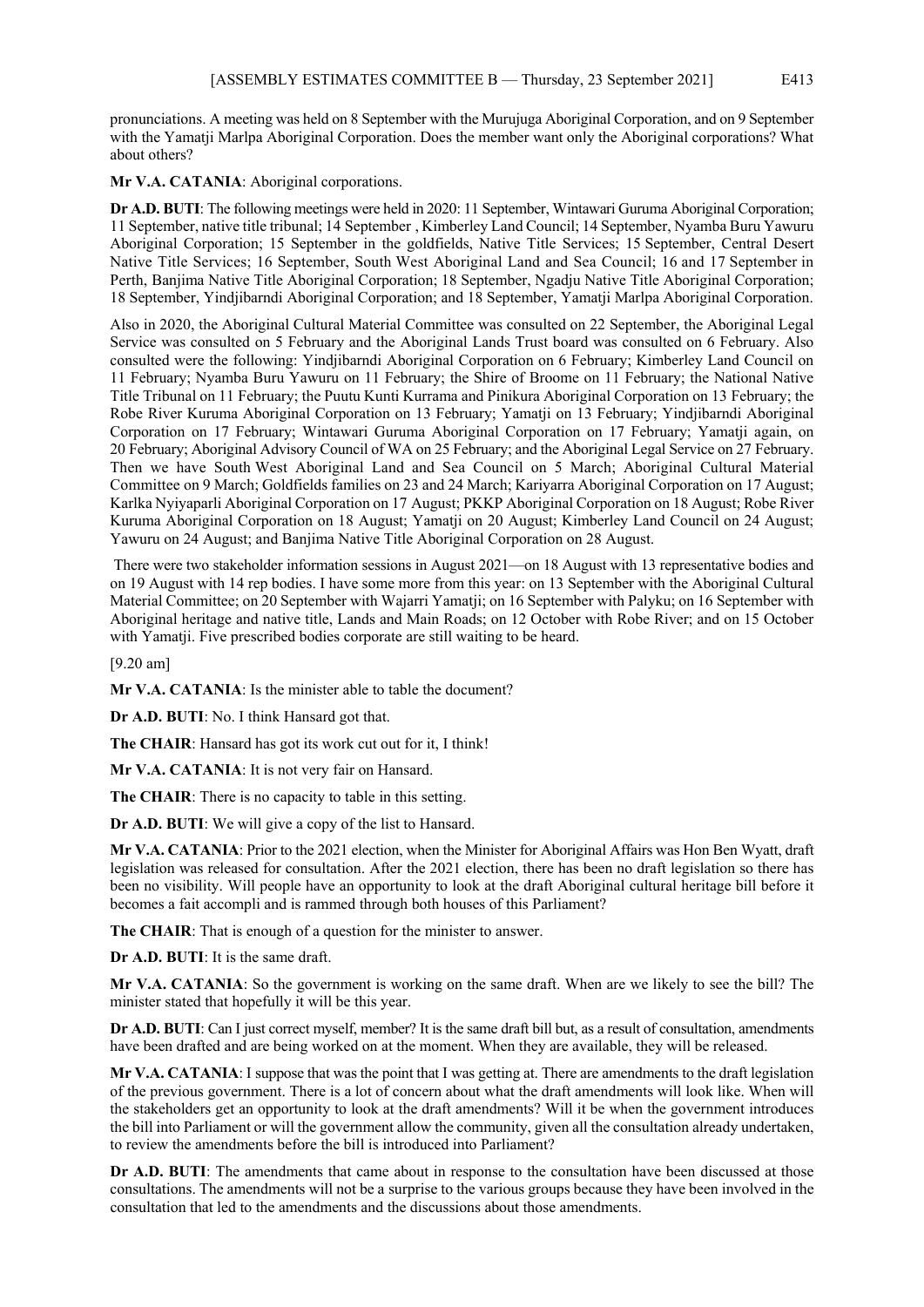# E414 [ASSEMBLY ESTIMATES COMMITTEE B — Thursday, 23 September 2021]

**Mr V.A. CATANIA**: I do not know whether the minister is able to answer this next question given that he is not the Minister for Aboriginal Affairs. Does the minister feel confident that enough stakeholder engagement has occurred given that many Aboriginal organisations have commented that they fear the amendments being one-sided?

**The CHAIR**: Member, I need to stop you there. I think you prefaced the question with the fact that this minister is not the Minister for Aboriginal Affairs, and we are dealing with solid facts rather than feelings.

**Mr V.A. CATANIA**: Fair call, Madam Chair; I take that on board.

Will there be an opportunity to look at the amendments prior to the bill being introduced into Parliament?

**Dr A.D. BUTI:** As the member would realise, there has been much discussion about this bill by various —

**Mr V.A. CATANIA**: There have been many protests as well.

**Dr A.D. BUTI**: Which would tell the member that people are well aware of what is in the bill.

**Mr V.A. CATANIA**: The answer is no; the bill will be introduced without any further consultation once those amendments have been written up.

**Dr A.D. BUTI**: Consultation and discussions are continuing as we speak, member. Consultation is consultation. Just because there is consultation, that does not mean that a bill will always agree with the concerns of any particular group.

**Mr V.A. CATANIA**: That is the concern.

**Dr A.D. BUTI**: That is with any bill.

**Mr V.A. CATANIA**: A further question, Madam Chair.

**The CHAIR**: You are pushing it. I will give you two more.

**Mr V.A. CATANIA**: When will the bill be introduced into Parliament, and will it be introduced in the Legislative Assembly or the Legislative Council?

**Dr A.D. BUTI**: As far as timing, it is still planned for this year. I assume it will have to be in the lower house because it involves financial issues.

**The CHAIR**: A further and last question on this, member for North West Central.

**Mr V.A. CATANIA**: Going back to the original question about the \$795 000 that is in the 2021–22 budget for the Aboriginal cultural heritage bill, is the minister able to map out the next 12 months of the rollout of the bill? The minister mentioned—I am trying to think of the changes —

**Dr A.D. BUTI**: The draft amendments?

**Mr V.A. CATANIA**: No, not the amendments. It will come to me. What other amendments will arise after the legislation is passed by Parliament? What is the pathway of the next 12 months?

**Dr A.D. BUTI**: Member, with all due respect, I am not Nostradamus; I do not know how the bill is going to go in the debate in Parliament. We do not know what will happen so it is hard to say what amendments will come in. We will have to leave that —

**Mr V.A. CATANIA**: Yes, but the minister is not stupid either. He knows that the government has an absolute majority in both houses so it is going to get through.

**Dr A.D. BUTI**: Let us see how the bill goes through Parliament.

**Dr D.J. HONEY**: I am not sure whether this falls under this section, but I am interested in this matter. I refer to page 58, budget paper No 2, volume 1. The third paragraph states that the government continues to prioritise negotiated settlements. I have been told by the local government in Geraldton that Oakajee land has been transferred to the combined group of five prescribed bodies corporate—that it was part of the settlement. Has the title of the Oakajee estate been transferred to the prescribed bodies corporate as part of that settlement or is that claim by the local council not true?

**Dr A.D. BUTI**: Oakajee is not part of the south west native title settlement.

**Dr D.J. HONEY**: So just to be clear, it has not been transferred. I was dubious, but I was told that by the shire of Geraldton.

**Dr A.D. BUTI**: I think that has to be deferred to the division on the Department of Planning, Lands and Heritage.

[9.30 am]

**Mr V.A. CATANIA**: I refer to page 128 of budget paper No 2, volume 1, and the provision for the Aboriginal cultural heritage bill.

**Dr A.D. BUTI**: That is not in this section.

**Mr V.A. CATANIA**: It is Aboriginal affairs.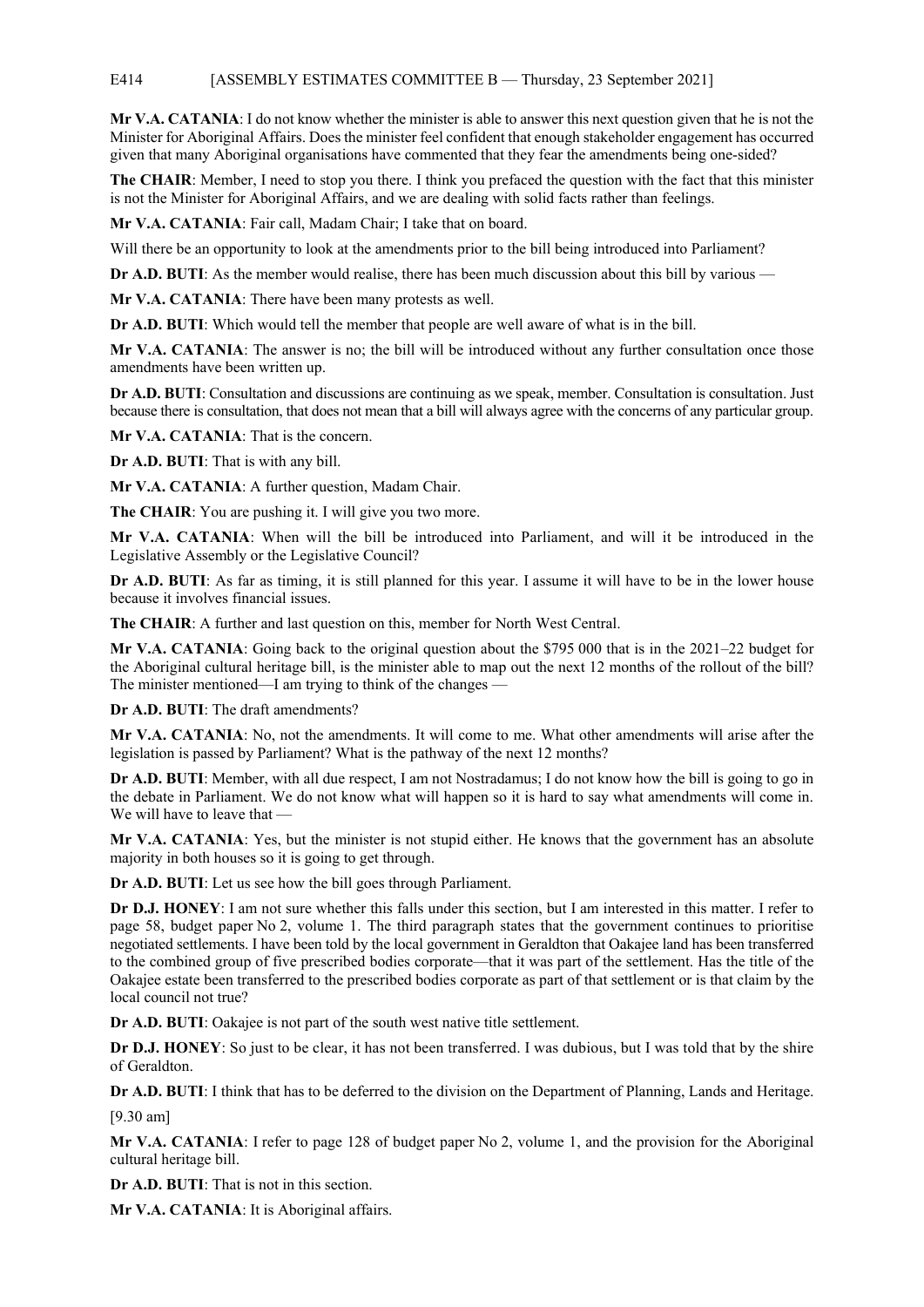**Dr A.D. BUTI**: The member will need to leave that until we discuss the Department of Planning, Lands and Heritage, which comes up later.

**Mr V.A. CATANIA**: I will turn to this question then: I refer to page 58 of budget paper No 2, volume 1, under "Aboriginal Affairs Reform (including Native Title Negotiations and Closing the Gap)". Can the minister provide a summary of the progress of the Closing the Gap national agreement and how Western Australians are performing?

**Dr A.D. BUTI**: In other words, the government's performance with regard to Closing the Gap? Closing the Gap is obviously a very important program of reform in the Aboriginal affairs portfolio. The government prepared an initial implementation plan for Closing the Gap that demonstrates our commitment to work more closely in partnership with Aboriginal stakeholders. The first iteration of the implementation plan for Closing the Gap was submitted to the joint council on 6 August 2021. The plan comprises two parts. The first summarises the government's high-level approach to the reform and targets and explains how this is aligned to the Aboriginal empowerment strategy. The second part is effectively a stocktake of strategies, programs and initiatives that contribute to the reforms and targets. The plan will provide a critical point of transparency and accountability, as well as the starting point for future planning. It creates a baseline from which the WA government's current approach can be assessed as a whole and further reforms can be developed. The government has committed \$3.4 million for grants to support the strengthening of the Aboriginal community–controlled sector in WA. A further \$1.4 million will support the establishment of a consortium of Aboriginal community–controlled organisations.

**Mr Y. MUBARAKAI**: What resources is the Department of the Premier and Cabinet providing, and what work is it doing, to protect remote Aboriginal communities during the COVID-19 pandemic?

**Dr A.D. BUTI**: As we know, the issue of protecting remote communities from COVID-19 is a critical part of the work of the government and the community. The complex task team was created early in the pandemic by the State Emergency Coordinator and was transferred to the Department of the Premier and Cabinet in mid-2020. The team, now called the remote Aboriginal communities mobilisation unit, works to minimise the specific risk presented by the pandemic to remote Aboriginal communities. The unit coordinates between communities, government and other stakeholders to ensure communities can find solutions to problems that arise through the pandemic. It supports the State Emergency Coordinator in administering the emergency remote Aboriginal communities directions that limit access to remote Aboriginal communities, and administers the remote Aboriginal COVID-19 emergency relief fund. There is a \$3.1 million royalties for regions funding call to address emergency needs in remote communities during the pandemic. I should also say that a number of agencies have been involved to protect remote Aboriginal communities, besides the Department of the Premier and Cabinet—the Department of Planning, Lands and Heritage, the Office of the Auditor General, Western Australia Police Force, the Department of Justice, the Department of Transport and the Department of Local Government, Sport and Cultural Industries. Over the period of the pandemic, 31 staff members from 11 agencies have served in the unit or its predecessor, the complex task team for remote Aboriginal communities. The unit has no operational budget but administers the \$3.1 million remote Aboriginal communities COVID-19 emergency relief fund.

Last week, the Minister for Aboriginal Affairs and I had the pleasure of travelling to the Tjuntjuntjara community, one of the most remote communities probably in the world. It is only 200 kilometres from the South Australian border. Vaccination rates for first injections are quite impressive there. But the biggest concern—we were witness to this, and I have heard it from other communities—is the disgraceful misinformation being peddled by certain evangelical churches. It is appalling that they are putting Aboriginal lives in danger by peddling mistruth and absolutely appalling misinformation. I ask anyone who has influence in those organisations to please request that they stop peddling that misinformation.

**The CHAIR**: I remind members to quote a page number before they ask a question.

**Mr V.A. CATANIA**: The minister would be aware that I have a large number of Aboriginal communities in my electorate, and also towns that have a high Aboriginal population; for example, Meekatharra, Carnarvon and Wiluna. We often hear about Aboriginal communities but do not hear about towns that probably have a higher Indigenous population than many of those communities. My evidence is that it is not an evangelical group that is preventing people from getting vaccinated, but the inability, or hesitancy, of people to walk into a hospital, or not knowing when they can get a vaccine. That is the issue.

**The CHAIR**: Is there a question here, member?

**Dr A.D. BUTI**: Which is the budget item?

**Mr V.A. CATANIA**: I am following the member for Jandakot's question after the minster's response. Has the department considered having a mobile vaccination clinic travelling around towns and communities, and not just for an hour or two? I will use Meekatharra as an example of a place that has one of the worst vaccination rates in this country. Could the mobile clinic staff stay there for a week and actually knock on doors and get people to be vaccinated? Has the department advocated for something like that?

**Dr A.D. BUTI**: The member asks a very important question because it relates to not just remote communities, but also the towns. When I mentioned the evangelical churches, I meant that they are not preventing immunisation, but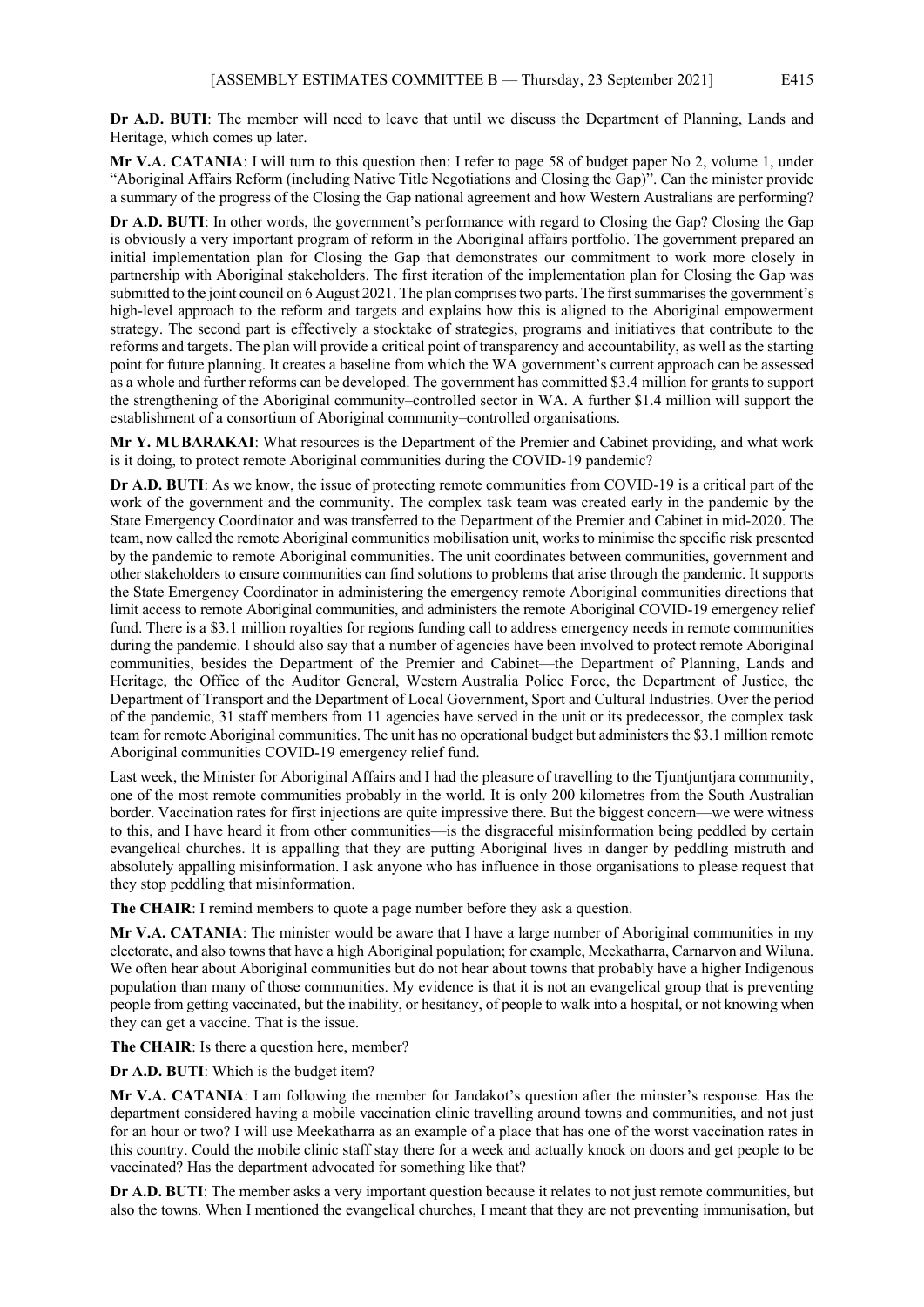# E416 [ASSEMBLY ESTIMATES COMMITTEE B — Thursday, 23 September 2021]

they are discouraging it. Obviously, they are not physically preventing it—as far as I am aware. With regard to the member's question, that really does come down to the Department of Health. We now have a Vaccine Commander, Mr Dawson, the Commissioner of Police. They are matters he will work through. I know he is trying to address issues everywhere. One of the main reasons Western Australia's rates may not be as high as New South Wales is obvious: at the moment, we are COVID-19-free and people are complacent. However, the member raises an important question. I know that more vaccination supplies will come on stream. Members must remember that for a long period we just did not have the supply, so even if we did have the mobile booths, there was no supply. I am sure the matters the member raises are being considered by the Department of Health and, more importantly, by the Vaccine Commander. Minister Dawson did meet with police commissioner Dawson this week.

# [9.40 am]

**Mr V.A. CATANIA**: It is extremely important because we hear about vaccination targets of 80 per cent or 85 per cent, and generally that is for the whole of Western Australia's population. My argument is that it should be 80 or 85 per cent—whatever target is set by the Department of Health—for every city and town in Western Australia because the regions are very vulnerable, given the high Aboriginal population, and the number of people who are travelling around and the resource industry. It would be a tinderbox waiting to explode if there was a COVID case in the regions.

**Dr A.D. BUTI**: The Commissioner of Police is the Vaccine Commander; I believe the Minister for Health met him this week, not last week. I do not disagree with what the member is saying. Breakdowns have been done for different regions, so we are aware of them. The Minister for Health did a tour of certain parts of the north a few weeks ago and he said that there are some Aboriginal communities and Aboriginal sections of towns where there are high vaccination rates, and others where the rates are very low. I know the commander and the Department of Health are working on a multipronged attack to try to ensure we can improve vaccination rates for the community as a whole, particularly Aboriginal and vulnerable groups.

**Mr V.A. CATANIA**: I refer to the "Service Summary" table on page 60 and the fourth line item, "Government Policy Management Aboriginal Affairs". Why does the allocation for Aboriginal affairs double between 2020–21 and 2021–22?

**Dr A.D. BUTI:** The amount for 2019–20 is \$11 million, and then the amount for 2020–21 is nearly double that is the member asking why it has doubled between 2019–20 and 2020–21?

### **Mr V.A. CATANIA**: Yes.

**Dr A.D. BUTI**: I might ask the chief financial officer to answer that.

**Mr A. Brender-A-Brandis**: The amount has increased from 2020–21 to 2021–22 by just under \$12.5 million. The significant increases are predominantly with regard to reclassification of grants that were previously underserviced and had been reallocated to the service for Aboriginal affairs. They include significant grant allocations such as to the Browse regional body corporate; land and equity Indigenous land use agreements; the remote communities economic transformation project; the Yamatji Nation ILUA; the Dampier Peninsula project, which is royalties for regions–funded; the resolution of native title in the south west of WA; the Yawuru strategic development, also royalties for regions–funded; Martuwarra Fitzroy River Council, also royalties for regions–funded; the Gibson Desert Nature Reserve compensation settlement package; Plan for Our Parks, which is royalties for regions–funded; exploration incentive grants ILUA; and the south west settlement Noongar Boodja Trust and recurrent carryover for the south west settlement.

**Mr V.A. CATANIA**: There is a significant drop-off in the 2022–23 estimates, continuing in 2023–24. What is the reason for that drop-off?

**Dr A.D. BUTI**: I will refer again to the chief financial officer.

**Mr A. Brender-A-Brandis**: The reduction in expenditure for the out years is predominantly because of reduced expenditure tapering off with regard to the remote communities economic transformation project for Bidyadanga; the remote Aboriginal communities COVID-19 emergency relief, which is royalties for regions–funded and also has a reduction in expenditure in the out years; Closing the Gap, the Aboriginal community–controlled organisation consortium; the Martuwarra Fitzroy River Council; and some other minor adjustments that taper off in the out years

**Dr D.J. HONEY**: I refer to page 62 of budget paper No 2, volume 1, and the first dot point under "Government Policy Management—Whole-of-Government", which states —

leadership and coordination of cross-agency solutions to complex issues;

That obviously goes into Aboriginal affairs. Is there any aggregation of the total expenditure specifically related to Aboriginal groups and organisations? The reason I ask is that I believe outcomes for Aboriginal people are probably now no better or worse than they were when I was a child. I am not aiming this at the government; I think this applies to both sides of politics. Problems have been identified, new spending initiatives have been identified, and expenditure has been applied. I have not added it up through the budget as an exercise, but a vast sum of money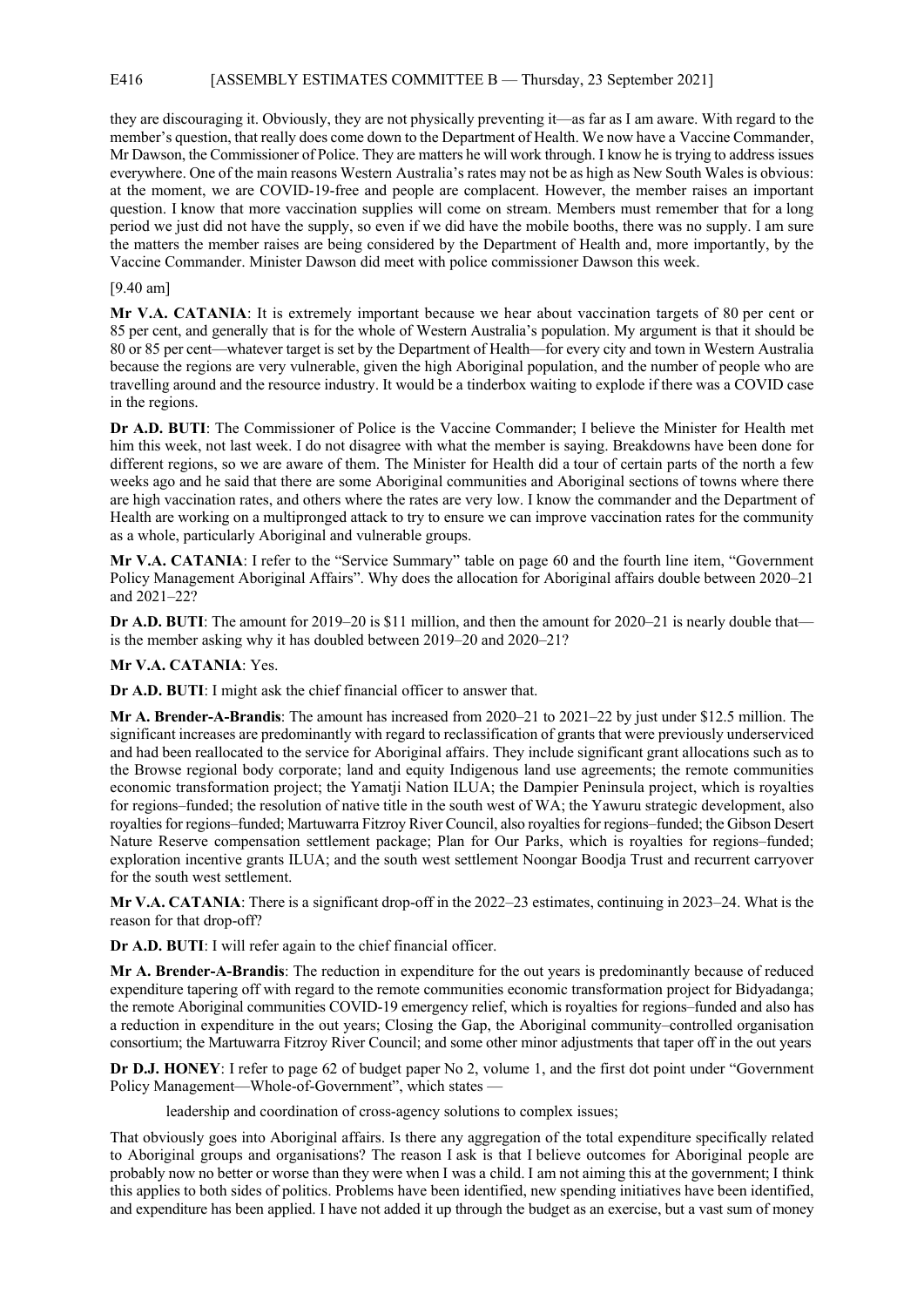is being allocated. However, like the minister, when I go out and see communities, both close to and distant from large regional centres, I see a level of social disadvantage that is confronting and does not meet anyone's standards. It seems the solution is always to apply more funding. I wonder if there might be a point of reflection, especially given the function of this agency, to step back and look at that aggregate. Obviously, it would have to intimately involve the Aboriginal communities, but is that money being expended well? It seems to me that, at both a state and federal level, we are applying more and more money and are not getting the outcomes we would expect.

**The CHAIR**: Member, I had a bit of trouble discerning whether that was a question or a rhetorical statement. What would you like the minister to respond to?

**Dr D.J. HONEY**: Is there an intention on the part of the government to step back and look at this holistically, rather than at individual programs, and to do a review of the total expenditure?

**Dr A.D. BUTI**: As the member mentioned in his reference, the department provides leadership and coordination of cross-agency solutions to complex issues—very complex issues, as the member would well realise. This is a whole-of-government approach. One of the benefits of having Aboriginal affairs elevated to the Department of the Premier and Cabinet is that this department provides leadership and oversight across government. Obviously, part of it is also to try to empower Indigenous groups, and that is a complex and difficult issue. We always try to see that the money is going to be used in a way that will close the gap. One part of the member's question was: are we going to step back? I can assure the member that governments, federal or state, are always reflecting on and looking at ways in which they can do things better, but part of the solution has to be the empowerment and involvement of Aboriginal communities, otherwise it will not succeed in the long run. I am not going to stand here and say that it is an easy issue or that there has been great progress made. There have been wins. The member for North West Central has a lot of involvement with various Aboriginal communities and I am sure he has seen some positives, but there are also a lot of issues as well. All I can really say there, member, is that, yes, at times we have to step back and reflect, and I think that is done constantly, but there really needs to be a whole-of-government approach, which is why it is good that the Department of the Premier and Cabinet is leading the approach. The empowerment of Aboriginal groups has to be paramount.

If I can conclude with this. We need to be careful because it is very easy to always look at the negatives, and there are some dire issues, but there are also some positives. I think one of the keys is obviously to try to improve the educational attainment and retention of Aboriginal students. I think that would go a long way.

[9.50 am]

**Dr D.J. HONEY**: I recognise that, minister. I think the work that, for example, the Leedal do in Fitzroy River is exemplary and a great example of a very successful partnership of prescribed bodies corporate. In relation to seeing how we are going, I note there were broader Closing the Gap metrics that I did not notice in this section—I am happy to stand corrected—but are we tracking any metrics in outcomes so that the government is measured and held to account for the outcomes resulting from these programs?

**The CHAIR**: Minister—insofar as it relates to this division and service.

**Dr A.D. BUTI**: Yes; it is not really related to this section of the budget as such, but it is an important question. A Closing the Gap matrix is used by the commonwealth and the state to measure, but it is not a particular budget item.

**Dr D.J. HONEY**: To be clear, the metrics the state government is using are the commonwealth Closing the Gap metrics?

**Dr A.D. BUTI**: I might ask Fiona Hunt to elaborate; Fiona is the deputy director general, Aboriginal engagement and community policy.

**Ms F. Hunt**: There are 17 socio-economic targets that form part of the National Agreement on Closing the Gap that WA has signed up to with all the other states and territories. There is national reporting against those targets that form part of the implementation plan and annual reporting and tracking through, I believe, the Productivity Commission at the commonwealth level, but the state is contributing, through the national agreement, on government structures. The 17 socio-economic targets cover the full range of metrics that are being measured that WA state agencies have agreed to track.

**Mr V.A. CATANIA**: I refer to the first paragraph under "Expenses" on page 66 under the financial statements. There is an allocation of \$7 million for various Aboriginal engagements and initiatives. What are those initiatives?

**Dr A.D. BUTI**: Does the member want to know about the \$7 million for engagement initiatives?

**Mr V.A. CATANIA**: Yes.

**Dr A.D. BUTI**: I might ask the chief financial officer.

**Mr V.A. CATANIA**: I can take it as supplementary.

**Dr A.D. BUTI**: No; we have the answer. I will throw to the director general.

**Ms E. Roper**: It is \$7 million for Aboriginal engagement initiatives. They are the spending changes that are reflected on page 58 of the budget paper.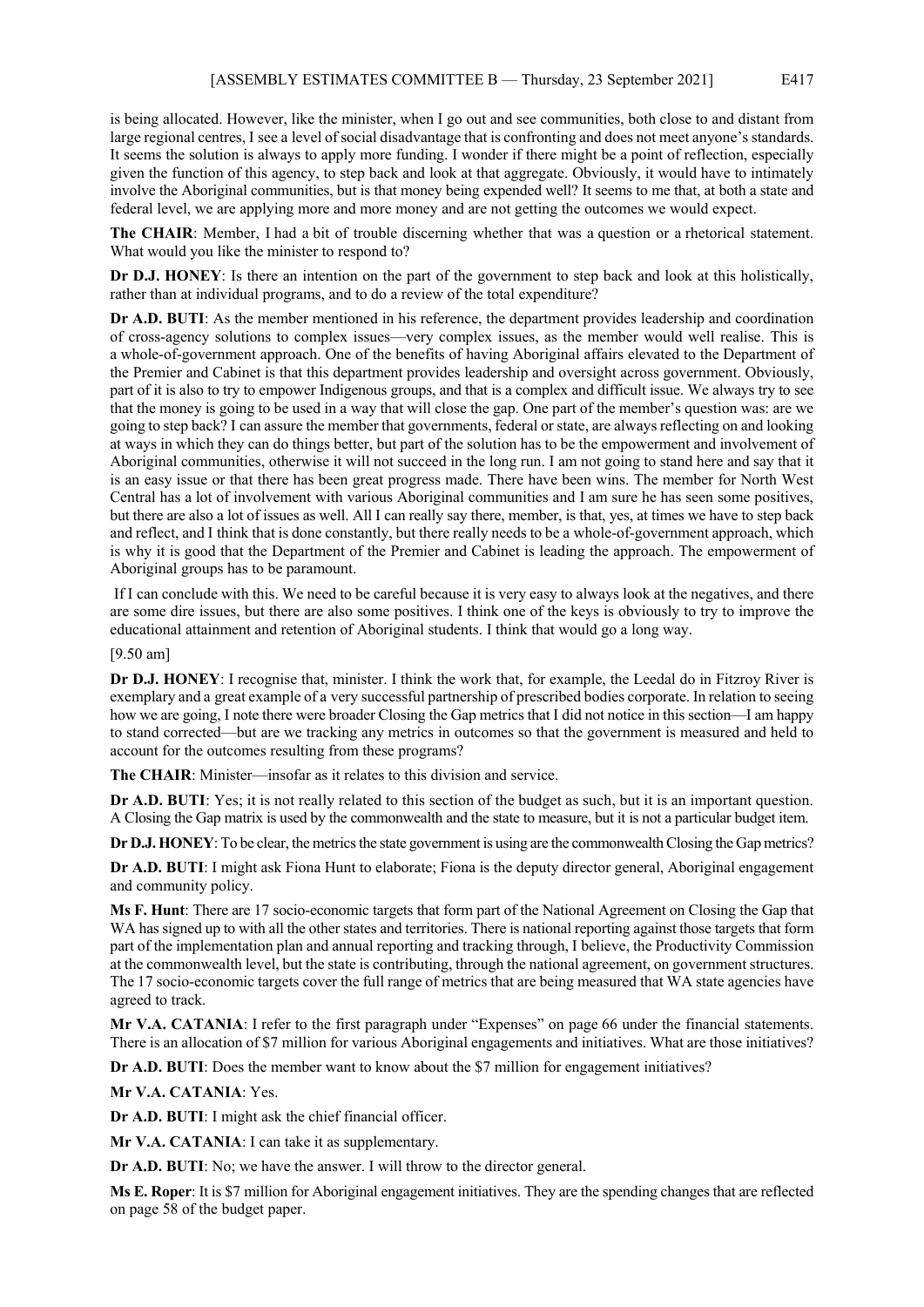# E418 [ASSEMBLY ESTIMATES COMMITTEE B — Thursday, 23 September 2021]

**Mr V.A. CATANIA**: The original question was: what are those initiatives? As I said, I am happy to take it as a supplementary.

**Dr A.D. BUTI**: No; why waste time, member. We might as well give you the answer now. We are here to please. The director general will provide it.

**Ms E. Roper**: It is funding for the implementation of the Aboriginal cultural heritage bill for this financial year; Closing the Gap Aboriginal community–controlled organisation consortium; financial support for the inaugural Yajilarra dialogues; Mirning part B area Indigenous land use agreement; the National Agreement on Closing the Gap implementation resourcing; Aboriginal cultural centre planning project; the south west native title settlement; coordination of special projects and implementation costs; and the Tjiwarl native title compensation resourcing.

**Mr V.A. CATANIA**: Did the director general mention planning for the Aboriginal cultural centre as one of the initiatives?

**Ms E. Roper**: Yes.

**Mr V.A. CATANIA**: I refer to grants and subsidies on page 66, where it refers to the Aboriginal cultural centre for which \$2 million is allocated. What is the time line, and is that \$2 million on top of the \$7 million?

**Dr A.D. BUTI**: It is within the \$7 million and the time frame is 2028–29.

**Mr V.A. CATANIA**: I refer to "Details of Controlled Grants and Subsidies" under the income statement on page 67; paragraph (c) says —

Refer to the Details of Controlled Grants and Subsidies table below for further information.

I refer then to the line item "Aboriginal Engagement Unit Grants". What is the reason behind doubling the funds in 2021–22?

**Dr A.D. BUTI**: I will ask Fiona Hunt to answer this question.

**Ms F. Hunt**: The increase in funds for the 2021–22 budget estimate primarily refers to the Mirning part B Indigenous land use agreement, which is where the \$1.2 million is being held currently, and the 2021–22 funding for the remote Aboriginal communities emergency relief fund. Some funding is for the Yajilarra dialogue. These are some of the things the member will have seen as spending changes held in this account.

**Mr V.A. CATANIA**: The grants are not in the traditional sense of grants that an Aboriginal community or organisation can apply for. It is money already allocated to projects rather than grants for those applying for grants. Is that correct?

**Dr A.D. BUTI**: Ms Hunt might want to add to what I am going to say, but they go to communities, so it is a grant for communities.

**The CHAIR**: Any further questions?

**The appropriation was recommended.**

[10.00 am]

**Division 44: Planning, Lands and Heritage — Service 4, Aboriginal Affairs, \$10 553 000 —**

Ms M.M. Quirk, Chair.

Dr A.D. Buti, Minister for Lands representing the Minister for Aboriginal Affairs.

Ms J. Cant, Director General.

Mr V. Davies, Assistant Director General, Heritage and Property Services.

Mr M. Darcey, Assistant Director General, Land Use Management.

Mr J. Kwong, Chief Finance Officer.

Mr. S. Hayden, Senior Policy Adviser, Minister for Aboriginal Affairs.

[Witnesses introduced.]

**The CHAIR**: This estimates committee will be reported by Hansard. The daily proof *Hansard* will be available the following day. It is my intention to ensure that as many questions as possible are asked and answered and that both questions and answers are short and to the point. This committee's consideration of the estimates will be restricted to discussion of those items for which a vote of money is proposed in the consolidated account. Questions must be clearly related to a page number, item, program or amount in the current division. Members should give these details in preface to their question. If a division or service is the responsibility of more than one minister, a minister shall be examined only in relation to their portfolio responsibilities.

The minister may agree to provide supplementary information to the committee, rather than asking that the question be put on notice for the next sitting week. I ask the minister to clearly indicate what supplementary information he agrees to provide and I will then allocate a reference number. If supplementary information is to be provided,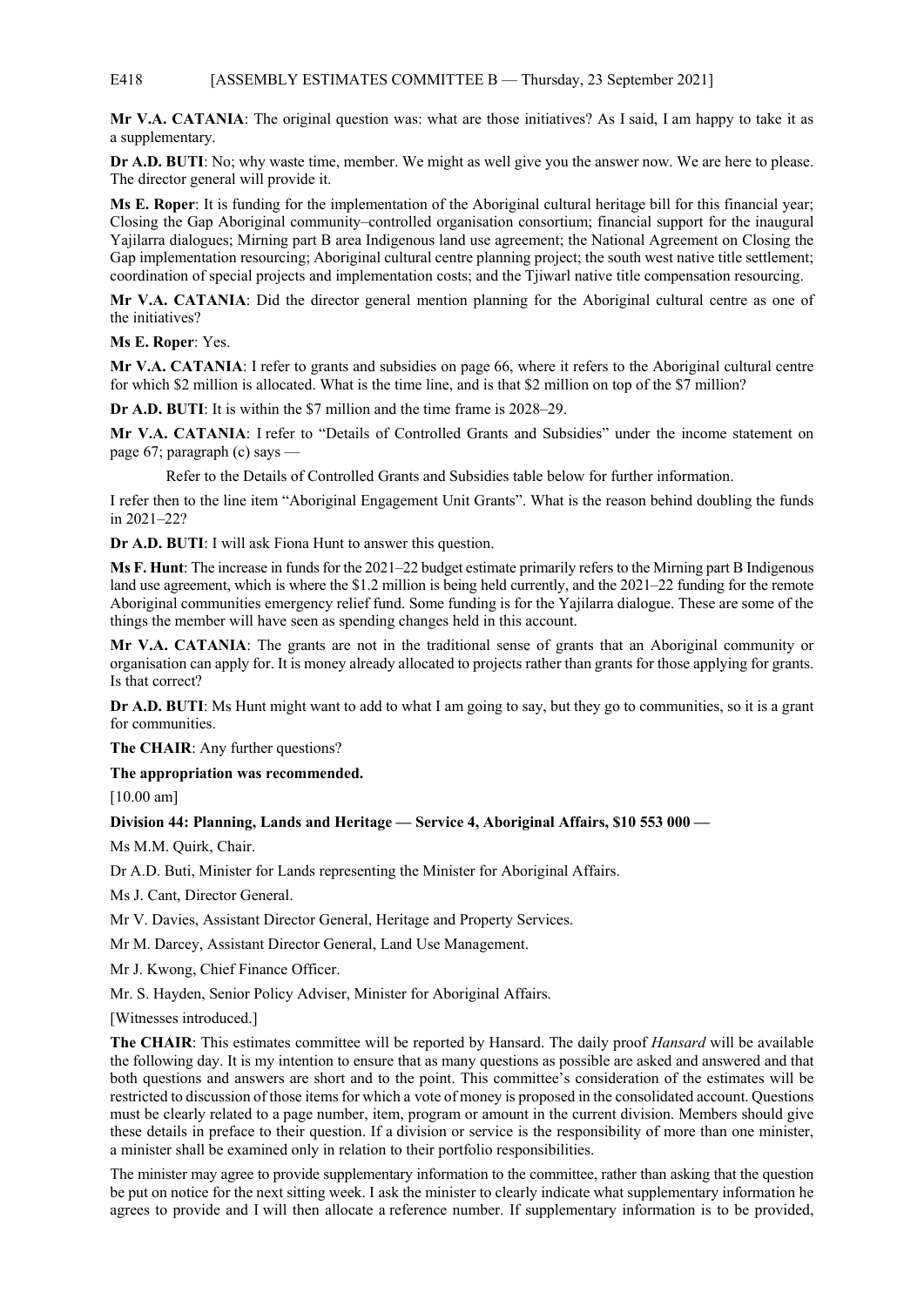I seek the minister's cooperation in ensuring that it is delivered to the principal clerk by close of business Friday, 1 October 2021. I caution members that if a minister asks that a matter be put on notice, it is up to the member to lodge the question on notice through the online questions system.

I give the first question to the member for North West Central.

**Mr V.A. CATANIA**: I refer to the significant issues impacting the agency on page 728 of budget paper No 2, volume 2, and the subheading "New Aboriginal Cultural Heritage Legislation". What role did the Department of Planning, Lands and Heritage play in drafting the Aboriginal cultural heritage bill legislation?

**Dr A.D. BUTI**: I ask Ms Cant to answer that.

**Ms J. Cant**: The department worked very closely with the Department of the Premier and Cabinet and was obviously party to all the consultation. Once the legislation is in place, we will play a major operational role in getting that legislation on the ground; therefore, we are working in partnership with Premier and Cabinet.

**Mr V.A. CATANIA**: The answer is that the department of Aboriginal affairs —

**Dr A.D. BUTI**: There is no department of Aboriginal affairs.

**Mr V.A. CATANIA**: Sorry. The Department of the Premier and Cabinet actually drafted the Aboriginal cultural heritage legislation; is that correct?

**Dr A.D. BUTI**: That is correct. Of course, it would have been done by the drafting division of Parliamentary Counsel's Office, obviously; but, yes, it is the Department of the Premier and Cabinet. Just to clarify, the Department of the Premier and Cabinet is leading the drafting, drafting changes and so forth, not this department, but it is obviously involved.

**Mr V.A. CATANIA**: What involvement did the department have in drafting or developing the Aboriginal cultural heritage legislation?

**The CHAIR:** When you say department, you might need to expand for clarity.

**Mr V.A. CATANIA**: The Department of Planning, Lands and Heritage.

**Dr A.D. BUTI**: I will ask the director general to answer.

**Ms J. Cant**: As previously advised, we worked with Premier and Cabinet. We were part of the consultation process and we will be part of the delivery process.

**Dr D.J. HONEY**: I refer to page 728 of budget paper No 2, volume 2, and the second paragraph under the heading "Significant Issues Impacting the Agency". Can the minister provide a list of Aboriginal Lands Trust land that has been transferred thus far, and to whom that land went?

**Dr A.D. BUTI**: This is at page 728, is that right?

**Dr D.J. HONEY**: Yes; the second paragraph titled "Aboriginal Lands Trust Divestment".

**Dr A.D. BUTI**: Yes. The Department of Planning, Lands and Heritage and the Aboriginal Lands Trust share the joint objective of divesting land currently owned or managed by the Aboriginal Affairs Planning Authority and the ALT, jointly referred to as the ALT estate. Divestment of the Aboriginal Lands Trust estate was a commitment of the government at the 2017 election. It was central to increasing direct Aboriginal control of land to strengthen communities, foster economic opportunities, and secure and improve outcomes for Aboriginal people. As at 30 June 2020, the ALT estate comprised 306 properties—approximately 8.7 per cent of the state, or 22 million hectares—with 244 crown reserves, 50 freehold conditional tenure freehold properties, six general purposes leases and five pastoral leases. There are 142 permanent Aboriginal settlements or communities on the ALT estate, with approximately 12 000 residents. In 2019–20, the department received a budget of \$5.841 million through to 2024–25 to facilitate the divestment of 34 priority ALT properties.

There is a list of properties that we have leased. These include a lease to Murray Yarran in Quairading; two leases to Yura Yungi Medical Service Aboriginal Corporation in Halls Creek, with one at 8 Terone Street; a lease to Lombadina Aboriginal Corporation in the Dampier Peninsula; a lease to Coodingnow Incorporated for a property on Great Northern Highway, Paynes Find; two leases to the Winder family for 42 Marmion Street and 38 Marmion Street, East Carnarvon; a lease to MG Dawang Land Pty Ltd in Kununurra; two leases to Badimia Bandi Barna Aboriginal Corporation in Mt Magnet, with one in Priestley Street; three leases to Mungarlu Ngurrarankatja Rirraunkaja RNTBC in the Shire of Wiluna, in the Little Sandy Desert and on the Gunbarrel Highway; and a lease to Nyangumarta Warrarn Aboriginal Corporation on Eighty Mile Beach Road in the Shire of Broome.

More recently, an additional five properties were approved by the ALT and the Minister for Aboriginal Affairs for divestment. These include two Noongar Boodja Land Sub Pty Ltd properties—one in Mt Lawley and the other in Subiaco; a Pila Nguru Aboriginal Corporation property on the Nullarbor, located approximately 80 kilometres south of the Tjuntjuntjara community, where, as I said, I went recently; another unmanaged reserve of the state of Western Australia at 116 Kempton Street, Geraldton; and Lake Gregory pastoral station.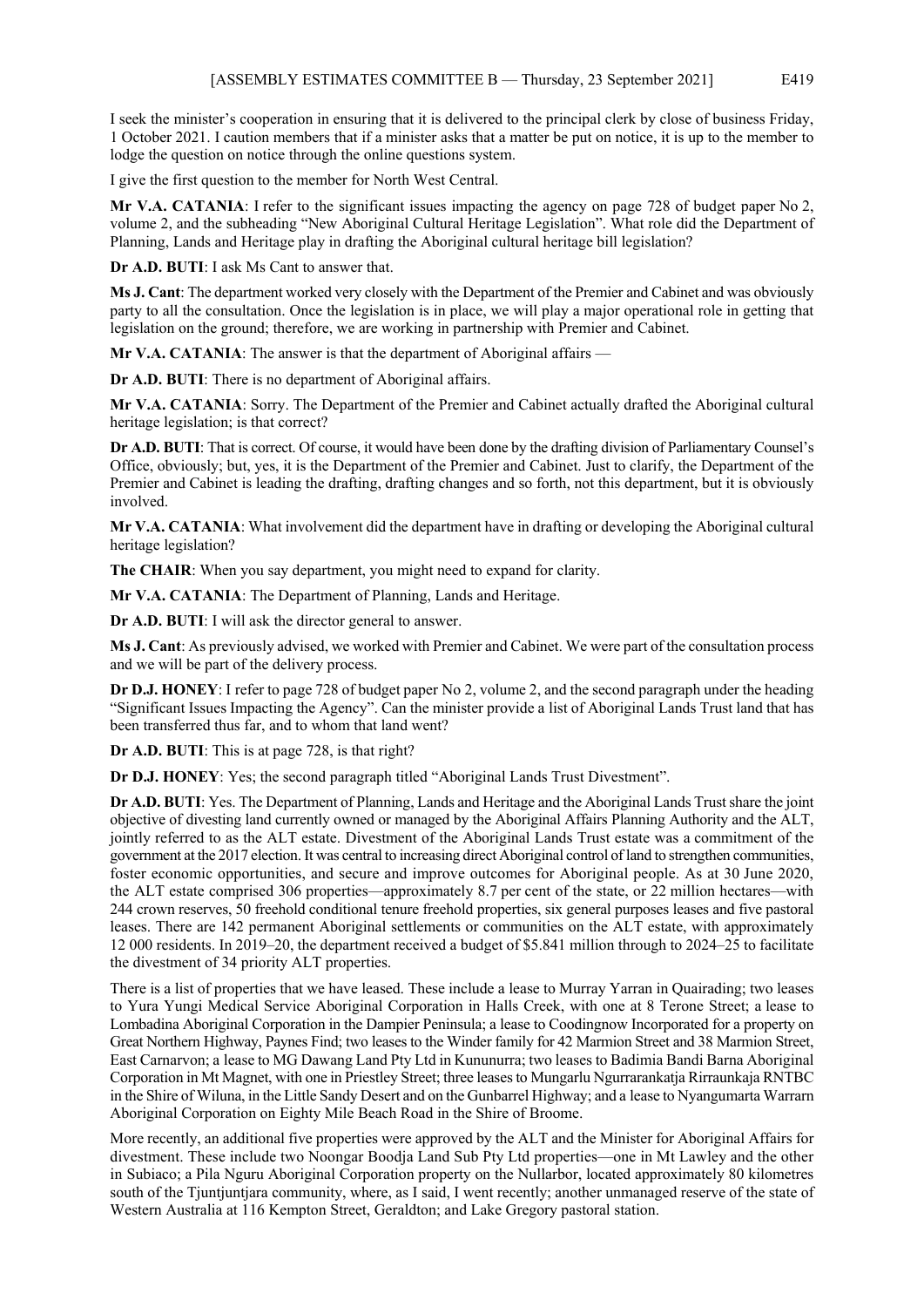An additional three properties have been divested as freehold to Noongar Boodja Land Sub Pty Ltd—64 Matheson Road, Applecross, another property in Hamilton Hill, and a property in Greenmount.

That is the list of properties.

**Dr D.J. HONEY**: Is the minister aware whether any of those properties in regional areas have been divested as freehold title for individuals or otherwise, or have those properties been vested in a group—a prescribed body corporate?

[10.10 am]

**Dr A.D. BUTI**: There is some freehold. The land that the Winder family lives on in east Carnarvon is freehold; otherwise, the lands are owned mainly by the groups and corporations.

**Dr D.J. HONEY**: This is more of a preamble. One of the frustrations in the Aboriginal communities that has been expressed to me is that although it is obviously sensible to transfer the Aboriginal Lands Trust lands, the stated objective of economic growth or providing economic opportunity is largely not realised because there is no title to a piece of land. However, there seems to be a generational change. The older members in the Aboriginal communities seem to be happy with the collectivist idea that property is held by the group, but the younger people want to have a piece of property that is their own. The problem is that because there is no individual title, someone who wants to build a house cannot go to a bank to get a loan because the bank does not have a title against which it can hold a mortgage. That is true for starting a business as well. Frustrations have been expressed to me, particularly in the Fitzroy Valley where I have spent the most time, that the economic opportunities cannot be realised because the title is not in a form that allows people to take out a mortgage. Rather than empowering Aboriginal people, they believe that the way in which most of the land is transferred is in fact preventing them from engaging in meaningful economic activity. I wonder whether the department is considering looking at transferring more land to freehold title so that the people who live in those communities can realise greater economic activity and invest in their own home and be able to pass that on and the like. Obviously, all that land would still be subject to native title, so it is not as though the land would not be controlled by the local body corporates. I wonder whether there is a view on that, because it seems that although the current model allows for the transfer of land, it does not provide the economic opportunity that it should.

**Dr A.D. BUTI**: I will take most of what the member said as a comment. Minister Dawson and I went to Tjuntjuntjara last week for the transfer of 78 000 hectares with a 100-year lease, and I can assure the member that the community was very positive and happy about that. I am not the Minister for Aboriginal Affairs. I am dealing with the budget issues, but that is a policy issue and maybe that should be discussed in another forum.

**Mrs L.M. O'MALLEY**: I refer to expenses on page 70 —

**The CHAIR**: I think we have passed that division.

**Mr V.A. CATANIA**: I refer to the preserving Aboriginal sites grant program on page 728. What is the Aboriginal sites grant program? How is it accessed? What projects have been funded, and where are these projects located?

**Dr A.D. BUTI**: The program is for the Aboriginal community to protect and promote Aboriginal heritage sites. Aboriginal not-for-profit organisations can apply for the grant, which is up to \$30 000 per project, when the place is included on the Register of Places and Objects or is awaiting assessment by the Department of Planning, Lands and Heritage. Grants are provided only to places that have been determined to be an Aboriginal site. Over the last seven years, \$1.75 million has been committed to Aboriginal not-for-profit organisations to complete projects such as installing fences and signs, the remediation of burial sites and graffiti removal to help protect these important heritage sites across the state.

Previously funded projects include Oyster Harbour fish traps in Albany; the Kukenarup memorial project near Ravensthorpe; fencing the Bungarun leprosy cemetery in the Kimberley; graffiti removal at Murujuga on the Burrup Peninsula; a restoration healing project in Woodanilling; and the restoration of the Paddy Coyne complex in Albany.

In 2021, preserving Aboriginal sites recipients have included the Albany Aboriginal Corporation; the Bunuba Dawangarri Aboriginal Corporation in the Kimberley; the Gnowangerup Aboriginal Corporation project; the Jidi Jidi Aboriginal Corporation in Meekatharra; the Kimberley Aboriginal Law and Culture Centre; the Kulyamba Aboriginal Corporation in the Gascoyne, in Carnarvon, which I am sure the member knows about; the Mangala Aboriginal Corporation in the midwest, Murchison and Gascoyne; the Gumala Aboriginal Corporation in the Pilbara; the Winun Ngari Aboriginal Corporation in the Kimberley; and the Yarramoup Aboriginal Corporation in the goldfields–Esperance–Ravensthorpe area.

**Mr V.A. CATANIA**: Thank you, minister. Perhaps he might want to answer the question as a supplementary if he finds it difficult to pronounce the names. They are hard to pronounce.

**Dr A.D. BUTI**: They are hard, but do not worry. I have given the member an answer now. It will be in *Hansard*. The member does not have to worry about supplementary questions.

**Mr V.A. CATANIA**: I am very impressed. I am glad that the member is a minister.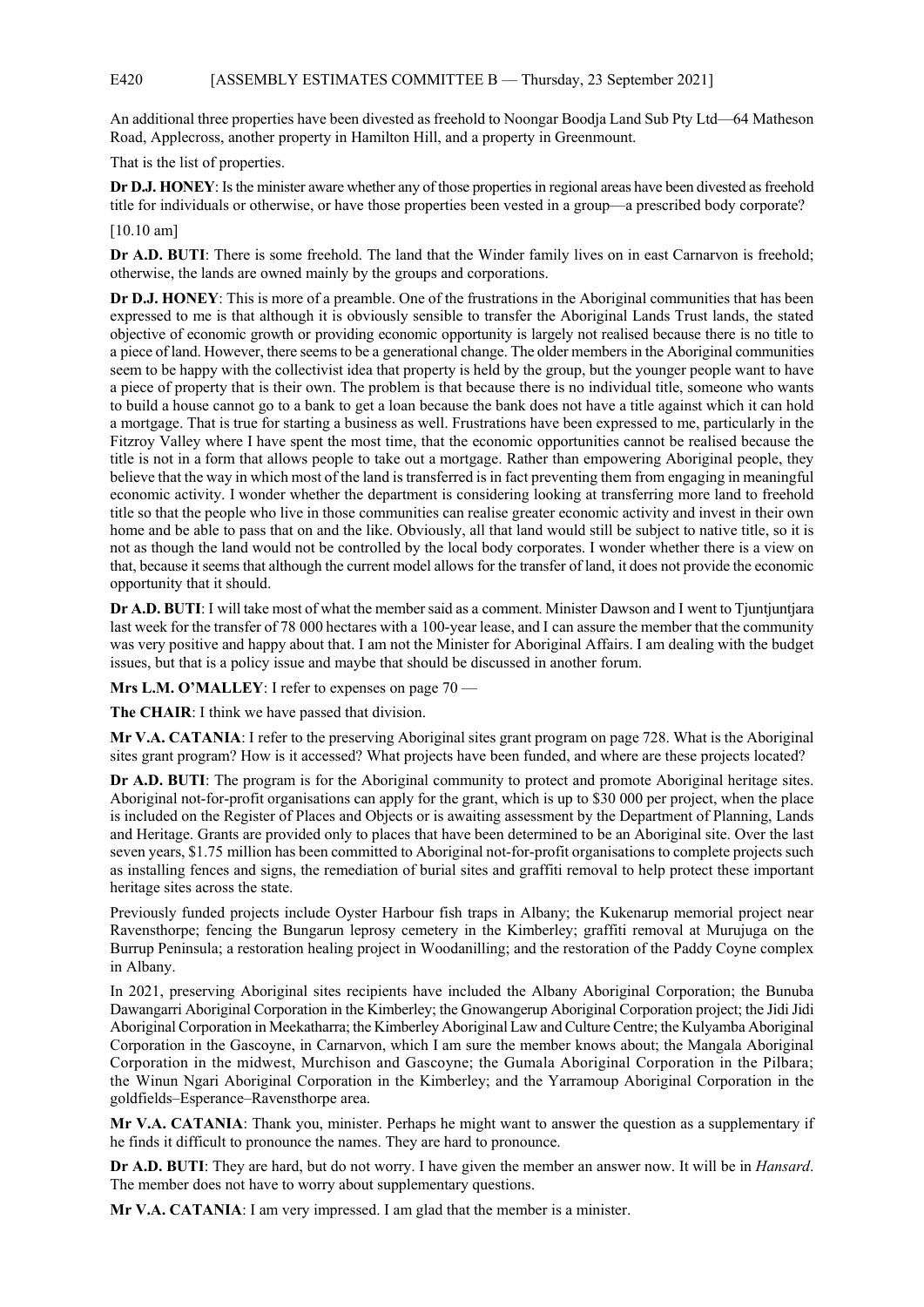On page 729 under the heading "COVID-19 Response", paragraph 9.1 refers to maintenance and infrastructure upgrades in remote Aboriginal communities. Can the minister outline the maintenance and infrastructure upgrades that will be funded in remote Aboriginal communities? I am happy to take it as a supplementary if the minister cannot answer it or does not have that information.

**Dr A.D. BUTI**: The remote Aboriginal communities infrastructure stimulus package is \$1.6 million. Maintenance and infrastructure upgrades across 11 remote Aboriginal communities provide economic and health benefits for local residents.

**Mr V.A. CATANIA**: Which Aboriginal communities are they? The minister mentioned 11 of them. Can the minister provide me with a list of them?

**Dr A.D. BUTI**: I do not think we have that information available, but I am sure that if the member asks a question on notice, it can be made available.

**Mr V.A. CATANIA**: Surely that is a supplementary question. There will be no skin off anyone's nose by answering that as a supplementary question. The minister mentioned the 11 remote communities, how about providing that information? That is a fair question.

**The CHAIR**: One of the minister's advisers is nodding.

**Dr A.D. BUTI**: We do not have that information. Even if the member seeks it as supplementary information, we do not have that information.

**Mr V.A. CATANIA**: The government is funding \$1.7 million to 11 remote Aboriginal communities but the minister does not know —

**Dr A.D. BUTI**: We do not have the information here. I am not saying that we do not have the information; we do not have the information here. If the member puts a question on notice, I am sure we will be able to provide it to him.

**Mr V.A. CATANIA**: Surely, minister, that is for supplementary information. I do not think there is anything controversial about putting it as a supplementary.

**Dr A.D. BUTI**: I gave my answer.

**The CHAIR:** It is quite clear that the minister is not prepared to do it, so let us not waste any more time. I am sure the member has other more pressing questions.

**Dr D.J. HONEY**: In relation to communications, I do not know whether that investment covers that area as well. There is a particular issue among some of the remote communities that they appear to have service arrangements with separate communication providers or corporations -

[10.20 am]

**Dr A.D. BUTI**: Where are we?

**Dr D.J. HONEY**: It is a follow-up question from the previous question.

**The CHAIR**: Give the reference number.

**Dr D.J. HONEY**: It is page 735.

**The CHAIR**: We are on page 729.

**Dr A.D. BUTI**: That is not what we were on.

**Dr D.J. HONEY**: We will go back; thank you, Chair.

The CHAIR: Let us make it a new question.

**Dr D.J. HONEY**: We will make it a new question.

**The CHAIR**: In which case, you better give the reference.

**Dr D.J. HONEY**: I will have to give that, will I not, chair. I refer to the table at the top of page 728.

**The CHAIR**: You did mention page 735.

**Dr D.J. HONEY**: I should say page 727, which is the table in part 11, "Planning and Land Use". I refer to the delivery of services.

**Dr A.D. BUTI**: Can we stop? Are we on page 727 now, are we?

**Dr D.J. HONEY**: Yes, we are. I refer to the total appropriations and delivery of service to those communities. Is there a strategy around having unification of communication provision in the more remote communities? I ask that question because, as I understand it, there is an idiosyncratic approach to communication provision in the communities. I ask the question generally about whether the minister's department has any influence or control in that area, because when people move between communities, they cannot communicate using mobile phones, which is very important now, because service providers are in different communities.

**Dr A.D. BUTI**: I do not think this department has anything to do with that.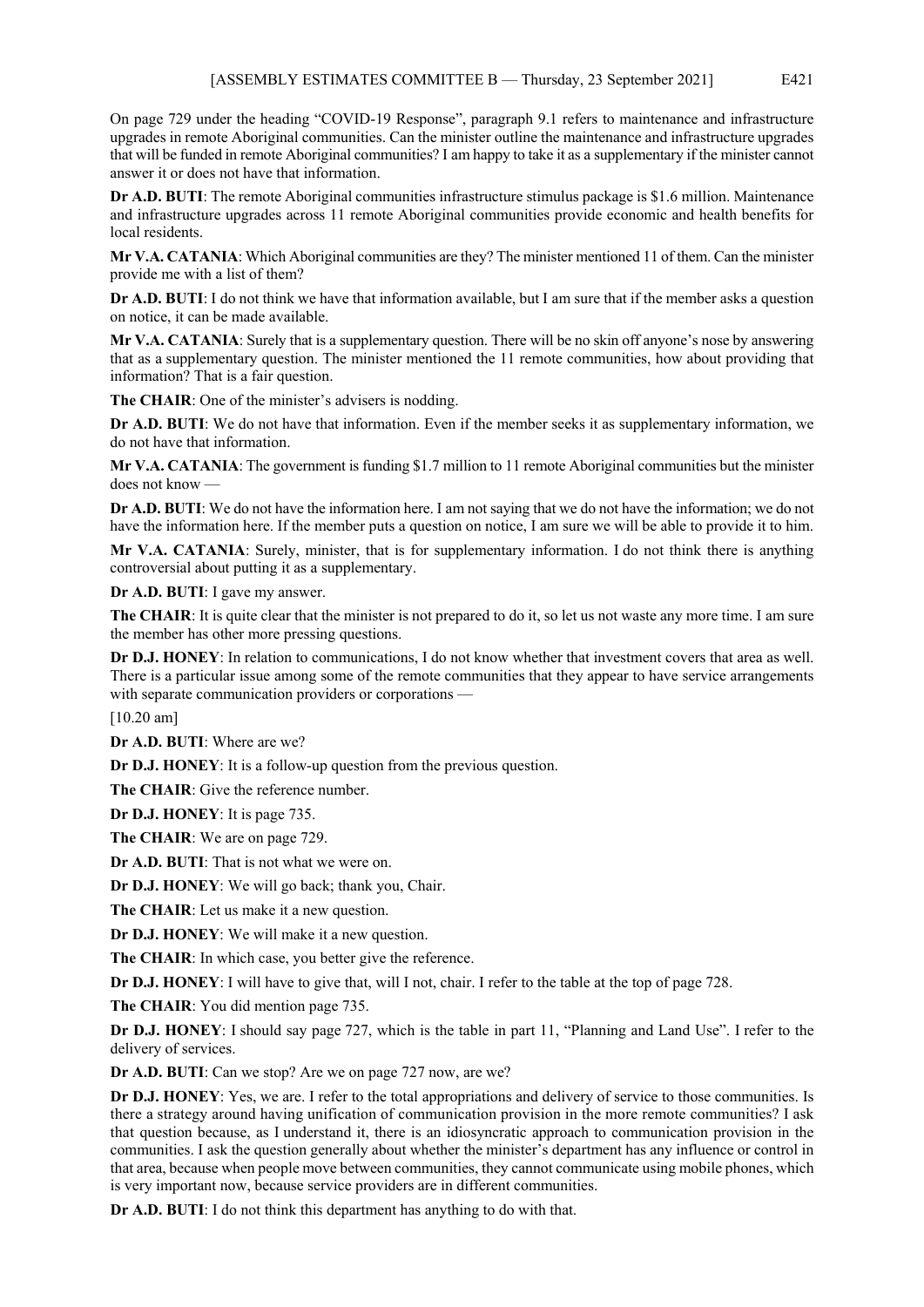# E422 [ASSEMBLY ESTIMATES COMMITTEE B — Thursday, 23 September 2021]

**Dr D.J. HONEY**: The department does not have any control over that. Thank you.

**Mr V.A. CATANIA**: I refer to page 731 and the table under "Outcomes and Key Effectiveness Indicators". The line third from the bottom of that table shows the percentage of statutory approvals delivered to the Aboriginal Cultural Material Committee within set time frames. I notice that in 2019–20 it was 93 per cent; actual in 2020–21 is 90 per cent; and then it goes down to 68 per cent for estimated actual in 2020–21; and then it jumps back up to 90 per cent. Can the minister explain why there is a massive drop in the 2021–22 estimated actual?

**Dr A.D. BUTI**: The variance between the 2020–21 budget and the 2020–21 estimated actual is mainly due to items tabled in February 2021 instead of January 2021 as there was no January meeting, and the delay of the June 2021 meeting on two occasions due to the unavailability of committee members.

**The CHAIR**: That is in note 3, member.

**Mr V.A. CATANIA**: Does the minister think that it is realistic for it to jump back up to the 90 per cent mark even though it seems as though there has also been a reduction in department funds?

**Dr A.D. BUTI**: No, as I said, part of it was due to the unavailability of committee members and, hopefully, that will not be the case going forward.

**The CHAIR:** We are dealing with division 44, service 4, Aboriginal affairs. The question —

**Mr V.A. CATANIA**: I have a new question if no-one else has one.

**The CHAIR**: All right. Just quickly, member for North West Central.

**Dr A.D. BUTI**: You built our hopes up there, member.

**Mr V.A. CATANIA**: There is plenty of time. Where does the minister have to go?

**The CHAIR**: I would like the Office of Multicultural Interests to get a run for a change.

**Mr V.A. CATANIA**: We will get there. Just quickly, I refer to carbon farming on crown land.

**The CHAIR**: Where are you looking?

**Mr V.A. CATANIA**: I refer to page 729, paragraph 8, "Carbon Farming on Crown Land".

**Dr A.D. BUTI**: The member might want to ask me about that in my capacity as Minister for Lands in another division later.

**The appropriation was recommended.**

# **Division 10: Registrar, Western Australian Industrial Relations Commission, \$13 067 000 —**

Ms M.M. Quirk, Chair.

Dr A.D. Buti, Minister for Finance representing the Minister for Industrial Relations.

Ms S. Bastian, Chief Executive Officer.

Mr M. Hadfield, Executive Director, Finance Data and Technology.

Mr J. Welch, Principal Policy Adviser.

Ms R. Marton, Senior Policy Adviser.

[Witnesses introduced.]

**The CHAIR**: This estimates committee will be reported by Hansard. The daily proof *Hansard* will be available the following day. It is the intention of the chair to ensure that as many questions as possible are asked and answered and that both questions and answers are short and to the point. The estimates committee's consideration of the estimates will be restricted to discussion of those items for which a vote of money is proposed in the consolidated account. Questions must be clearly related to a page number, item, program or amount in the current division. Members should give these details in preface to their question. If a division or service is the responsibility of more than one minister, a minister shall be examined only in relation to their portfolio responsibilities.

The minister may agree to provide supplementary information to the committee, rather than asking that the question be put on notice for the next sitting week. I ask the minister to clearly indicate what supplementary information he agrees to provide and I will then allocate a reference number. If supplementary information is to be provided, I seek the minister's cooperation in ensuring that it is delivered to the principal clerk by close of business Friday, 1 October 2021. I caution members that if a minister asks that a matter be put on notice, it is up to the member to lodge the question on notice through the online questions system.

The member for North West Central.

**Mr V.A. CATANIA**: I refer the minister to spending changes on page 118. Under new initiative, it shows the appointment of an additional commissioner. What is the genesis of this initiative to have an additional commissioner?

**Dr A.D. BUTI**: It was an election commitment to fund for an additional commissioner to be appointed to the Industrial Relations Commission; that was the commitment made.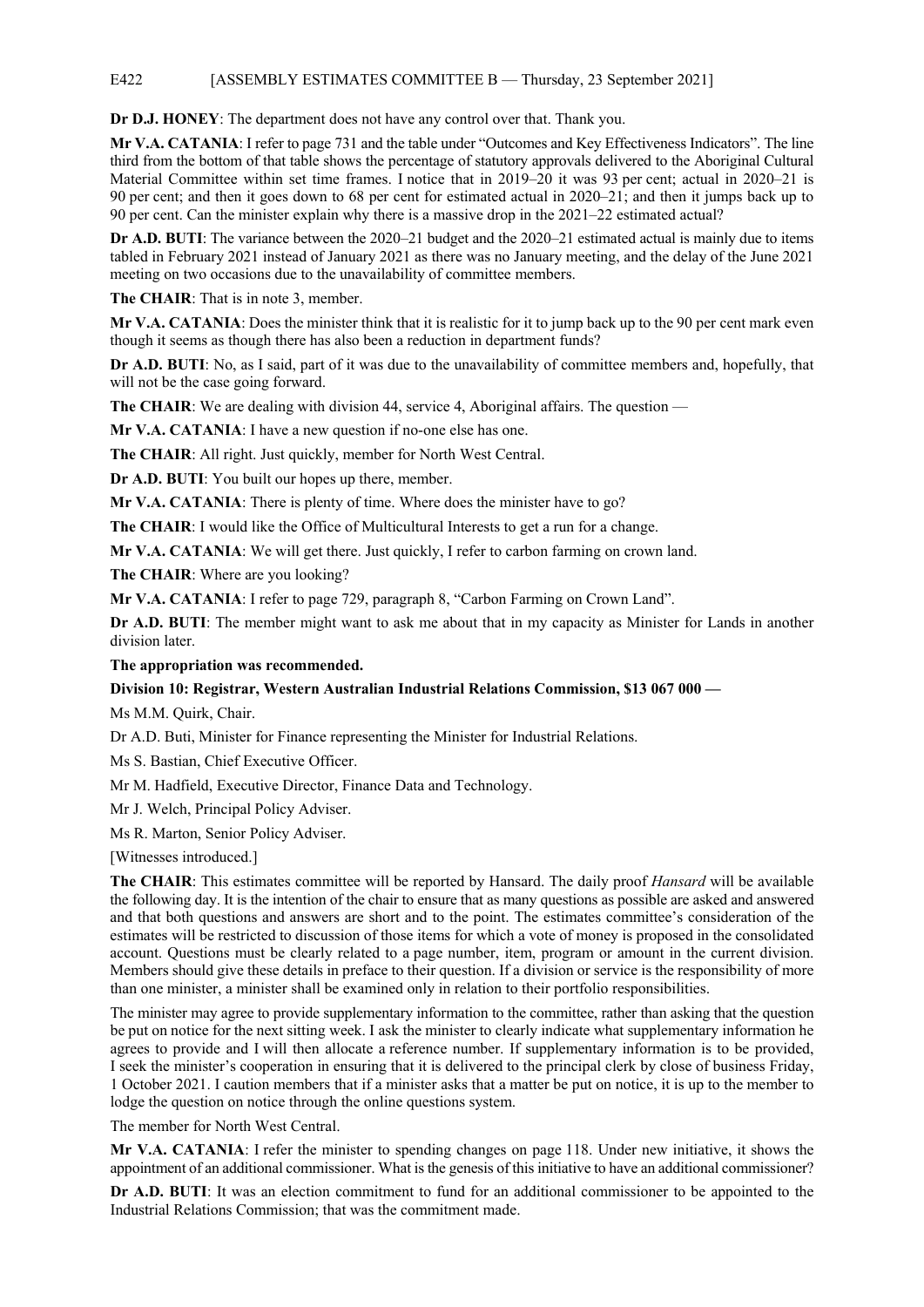**Mr V.A. CATANIA**: Is this due to the current case load of the department or the registrar, and how does the case load compare with previous years?

**Dr A.D. BUTI:** The view is that the changes that have resulted from the new work health and safety legislation and the changes that will come with the new industrial relations legislation will result in an increased workload at the commission.

[10.30 am]

**Mr V.A. CATANIA**: What was the average length of cases in 2020–21 compared with what is projected in the forward estimates?

**Dr A.D. BUTI**: I do not think those figures are kept.

**Dr D.J. HONEY**: I wonder whether the statistics are collected. I refer to page 119 in volume 1 of budget paper No 2.

**The CHAIR**: If the member is on another page, that is a different question.

**Dr D.J. HONEY:** Only insofar as it refers to a metric on the timeliness of the service provided by the department.

**The CHAIR**: Which is different from talking about the appointment of a new commissioner. That is fine; ask the question. It is a new question, that is all.

**Dr D.J. HONEY**: Thank you very much. How is that metric achieved, minister?

**Dr A.D. BUTI**: Where is it on the page?

**Dr D.J. HONEY**: At the bottom of page 219, under "Outcomes and Key Effectiveness Indicators", is the timeliness of cases.

**The CHAIR**: Right at the bottom of the page, minister.

**Dr A.D. BUTI**: Yes, I have it. An annual customer survey is completed for the year. Based on that, it works out a key effectiveness indicator.

**Dr D.J. HONEY**: Are there any other metrics in terms of efficiency of the service provider? It seems unusual that that is the only KPI that seems to be provided. There is another KPI, "Accuracy and relevance of information", but I am not sure how that is arrived at, unless that is based on a survey. Are there any other metrics in terms of efficiency of use of resources within the department?

**Dr A.D. BUTI**: I am not sure whether the member is able to come up with a suggestion. Each case that comes before the commission is different. It is hard to provide an index that will provide some measure of conformity across the various cases—they are all very different. Some cases may be completed in a day; some may take many more days. There is conciliation et cetera. I think it is quite appropriate to base it on a customer survey.

**Dr D.J. HONEY**: I appreciate that there will be some differences, but I anticipate that there would be a reasonable average across the year for the completed workload. I would have thought it possible to have metrics, even in terms of timeliness of response back to complainants and the like, but also to work out averages across the year.

**Dr A.D. BUTI**: I also wonder whether the member is in the wrong division. We are dealing with the Registrar of the Western Australian Industrial Relations Commission. This is not the actual commission making decisions on a case. Maybe that question relates to another division.

**Dr D.J. HONEY**: Sure. It is still a response, but in any case.

**Mr V.A. CATANIA**: Correct me if I am on the wrong track here, minister: has the registrar had to deal with any industrial relations matters related to COVID-19?

**The CHAIR**: That sounds like a new question, too.

**Dr A.D. BUTI**: I will defer to the CEO.

**Ms S. Bastian**: Excuse me behind my mask, minister and chair. In effect, any matter that is filed with the department of the registrar, we are the repository in the interface for the commission. Our role is really one whereby we collate the information, take the applications and then it is referred to the tribunal for determination. The registrar's role is not to deal with any formal matter, unless it is directed back to the registrar for action by reference from the commission.

**Mr V.A. CATANIA**: Have any matters come back to the registrar in regards to COVID-19; and, if yes, how many?

**Ms S. Bastian**: No, they have not.

**Dr D.J. HONEY**: I refer to "Support to the Western Australian Industrial Relations Commission and Industrial Magistrates Court" under the service summary on page 119 in volume 1 of budget paper No 2. Has the registrar been consulted on the proposed regulations to the Work Health and Safety Act 2020?

**Dr A.D. BUTI**: Again, this would not be the division; it is not the registrar who would be consulted on this.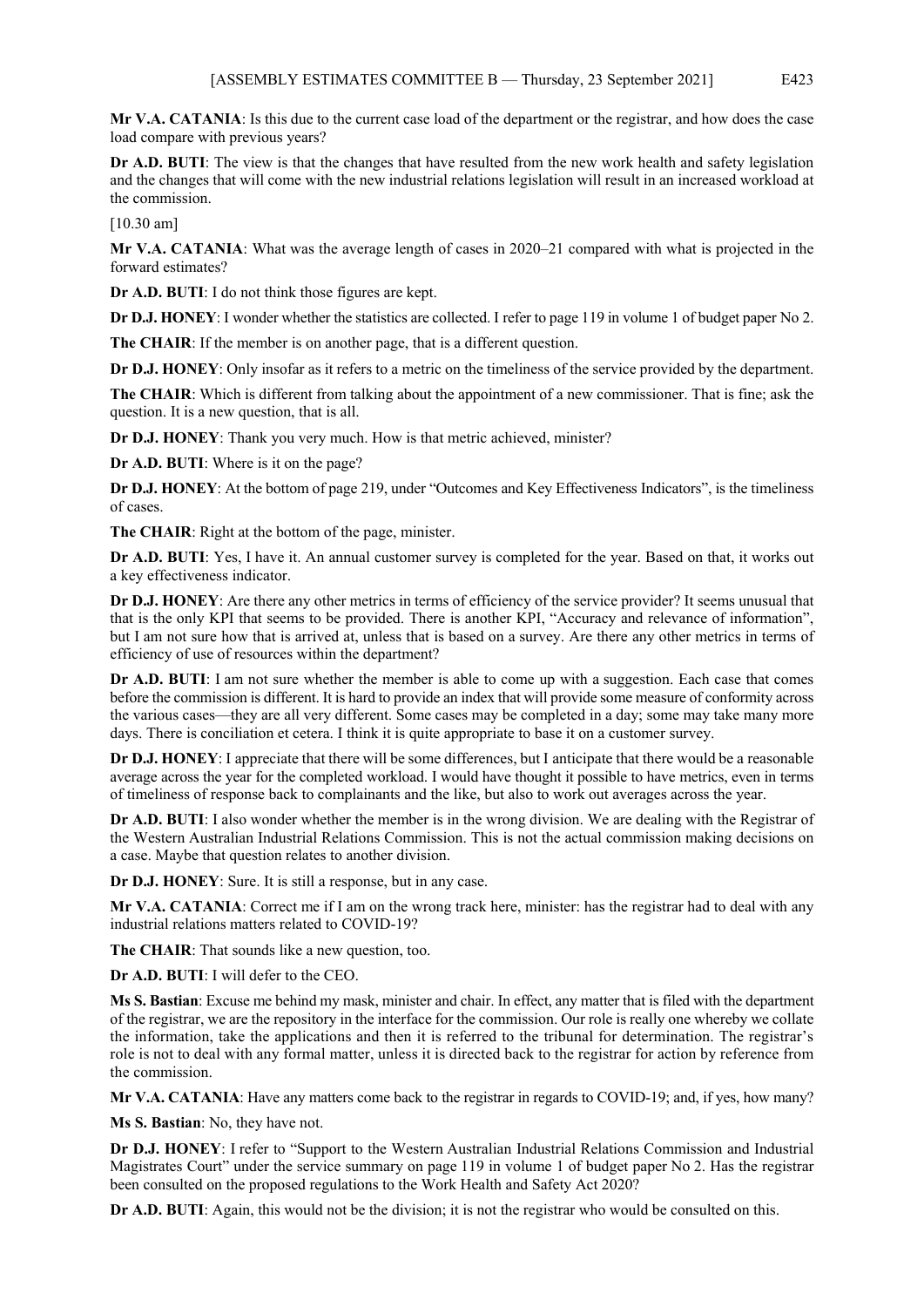# E424 [ASSEMBLY ESTIMATES COMMITTEE B — Thursday, 23 September 2021]

**Dr D.J. HONEY**: Under the service summary, it has "Support to the Western Australian Industrial Relations Commission and Industrial Magistrates Court". I wondered whether that would also include support related to the Work Health and Safety Act 2020. I think the minister is saying that it is not.

**Dr A.D. BUTI**: The member referred to "Support to the Western Australian Industrial Relations Commission and Industrial Magistrates Court". The actual costs are lower due to some positions remaining vacant. It is referring to how many FTEs are at this level. It is not related to any legislation. That is dealt with in another division; not with the registrar.

**Dr D.J. HONEY**: I refer to the total appropriations on page 118. There is a significant increase of a little more than \$1 million above the appropriation in 2019–20. I appreciate there was some increase due to COVID and we are getting an additional registrar, but what is the additional expenditure for?

**Dr A.D. BUTI**: The increase of \$350 000 is for the annual indexation of accommodation expenses; variance of \$318 000 in employee benefit expenses because some positions remained vacant in 2019–20. The positions were filled in 2020–21; therefore, the budget forecast for 2020–21 includes full FTE levels. A decrease of \$634 000 in supplying services is mainly due to the end of the external contract for the ICT project for the commission's website and the registry portal into 2019–20. This project was brought in-house in 2020–21. The increase between the total cost of services in the 2020–21 estimated actual and the 2020–21 budget estimate is mainly due to the employee benefit expense for an additional commissioner and administrative support for the chambers, and an interim commissioner.

**Dr D.J. HONEY**: When the minister said "employee benefits", has there been a change in the employee benefits or is it simply that there is now a full complement of employees and these are the benefits that go with that?

**Dr A.D. BUTI**: Full complement.

**Dr D.J. HONEY**: Referring to the accommodation cost, is that a permanent increase in the accommodation cost and not a temporary increase?

**Dr A.D. BUTI**: It is not temporary; it is permanent.

**The appropriation was recommended.** 

*Meeting suspended from 10.38 to 10.46 am*

# **Division 16: Mines, Industry Regulation and Safety — Service 3, Industrial Relations, \$78 578 000 —**

Ms M.M. Quirk, Chair.

Dr A.D. Buti, Minister for Finance representing the Minister for Industrial Relations.

Mr R. Sellers, Director General.

Ms M. Haasnoot, Executive Director, Corporate Services.

Ms J. Hammond, Executive Director, Government Sector Labour Relations.

Ms J. Shelton, Director, Licensing Services.

Mr I. Munns, Deputy Director, General Safety Regulation.

Mr R. De Giorgio, Chief Finance Officer.

Mr J. Welch, Principal Policy Adviser, Minister for Industrial Relations.

Ms R. Marton, Senior Policy Adviser.

[Witnesses introduced.]

**The CHAIR**: This estimates committee will be reported by Hansard. The daily proof *Hansard* will be available the following day. It is the intention of the chair to ensure that as many questions as possible are asked and answered and that both questions and answers are short and to the point. The estimates committee's consideration of the estimates will be restricted to discussion of those items for which a vote of money is proposed in the consolidated account. Questions must be clearly related to a page number, item, program or amount in the current division. Members should give these details in preface to their question. If a division or service is the responsibility of more than one minister, a minister shall be examined only in relation to their portfolio responsibilities.

The minister may agree to provide supplementary information to the committee, rather than asking that the question be put on notice for the next sitting week. I ask the minister to clearly indicate what supplementary information he agrees to provide and I will then allocate a reference number. If supplementary information is to be provided, I seek the minister's cooperation in ensuring that it is delivered to the principal clerk by close of business Friday, 1 October 2021. I caution members that if a minister asks that a matter be put on notice, it is up to the member to lodge the question on notice through the online questions system.

I give the call to the member for North West Central.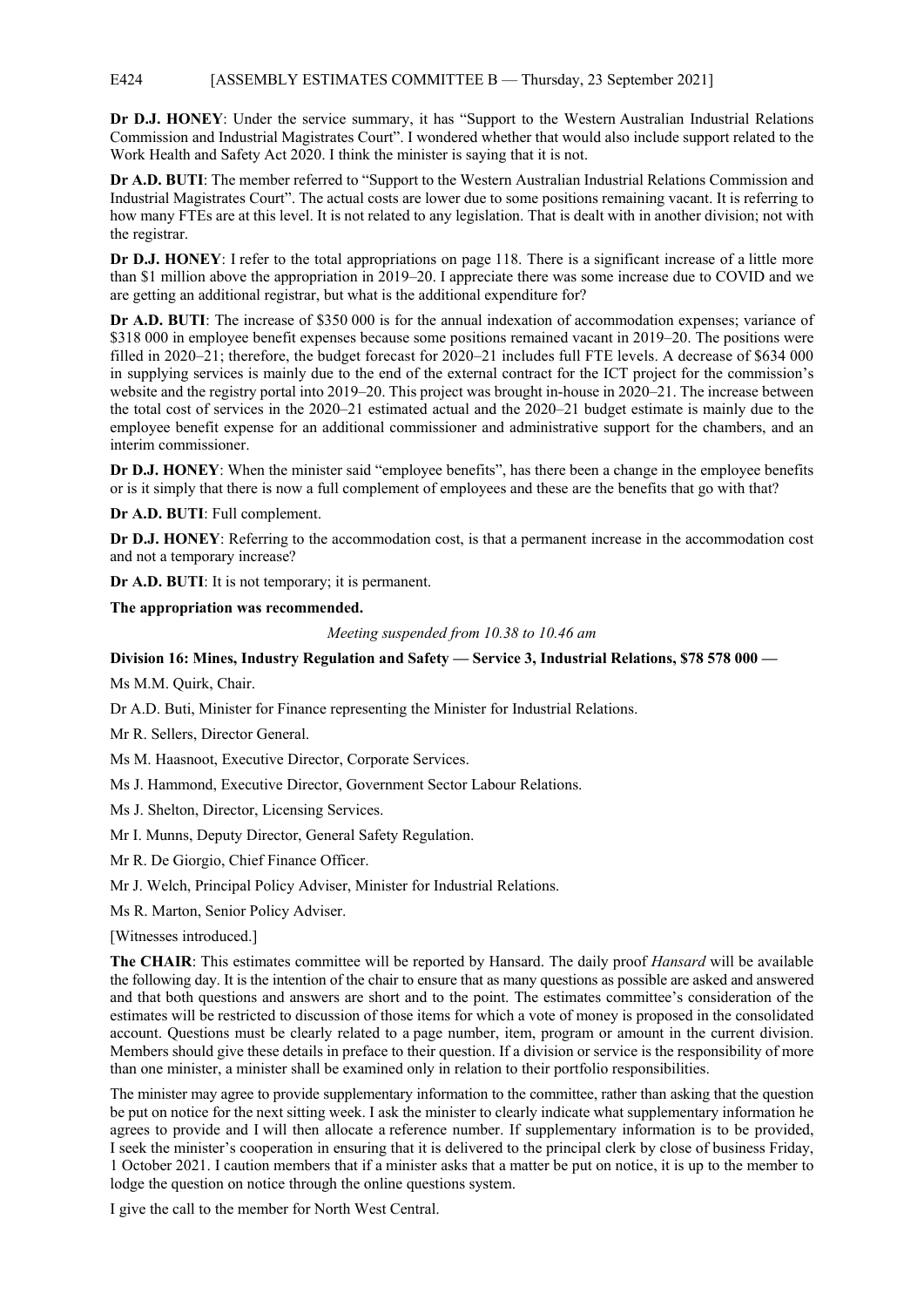**Mr V.A. CATANIA**: I refer to page 246, budget paper No 2, volume 1, and the seventh paragraph, which states —

The Department has assisted the Commission for Occupational Safety and Health prepare a consultation draft workplace behaviour code of practice. Workplace behaviours remain a safety and health concern at many workplaces. Workplace sexual harassment has been an emerging issue with some high-profile cases reported in the media this year, and State and Commonwealth responses to the Australian Human Rights Commission's report …

How many bullying and sexual harassment complaints were made in 2020–21 and in 2021–22 to date?

**Dr A.D. BUTI:** The point is that it is a difficult question to answer, member, because they come under sections mining and other industries. To get a figure for industrial relations, the member has to narrow it down.

**Mr V.A. CATANIA**: We are in the industrial relations section of the budget estimates. Have there been any sexual harassment or bullying complaints? I want to know the statistics for 2020–21 and 2021–22 to date. I am happy to take it as supplementary information if the minister does not have that information. It is pretty important information given the current climate in the resources sector.

[10.50 am]

**Dr A.D. BUTI:** If the member wants to ask that as a question on notice, he should go ahead.

**Mr V.A. CATANIA**: As I said, this is pretty important information. I would have thought the minister, or the team behind him, would have been prepared with that information.

**The CHAIR**: That is a statement, member.

**Dr A.D. BUTI**: That is not a question.

**Mr V.A. CATANIA**: Will the minister provide that answer as supplementary information? They are pretty important statistics to have, given the current climate and a parliamentary inquiry into the resources sector.

**Dr A.D. BUTI**: The member has just mentioned the inquiry into the resources sector. Another member of the opposition who is the chair of that inquiry was supposed to be here. I am sure she can provide the member with those figures, but if he wants to put it on notice, he should put it on notice.

**Mr V.A. CATANIA**: I have a further question. That is an inquiry —

**The CHAIR**: Is it a further question or just a debating point?

**Mr V.A. CATANIA**: It is an important point, chair. That is an inquiry; it is a committee. The minister has been on a committee; we have been on a committee together. The committee cannot disclose that information.

**The CHAIR**: Member, I am not going to entertain rhetoric. I have the member for Bicton next.

**Dr A.D. BUTI**: Can I add that we are dealing here with industrial relations. The inquiry to which the member referred is dealing with the resources industry under another minister—the Minister for Mines and Petroleum.

**Mr V.A. CATANIA**: So industrial relations issues do not cover any bullying or sexual harassment complaints at all?

**Dr A.D. BUTI**: That is not what I said. The member referred to the inquiry. The inquiry is under the purview of the Minister for Mines and Petroleum. If the member wants to spend the next half-hour talking about supplementary information and questions on notice, feel free. I have just told him that if he wants to put a question on notice, put it on notice.

**Mr V.A. CATANIA**: Does the Industrial Relations Commission deal with bullying and sexual harassment complaints?

**Dr A.D. BUTI**: The member missed the boat there. That should have been asked in the previous section through the registrar who processes the complaints, not through the Industrial Relations Commission, which hears the cases.

**Mr V.A. CATANIA**: Has the Department of Mines, Industry Regulation and Safety received any bullying or sexual harassment complaints in 2020–21 and 2021–22 to date?

**The CHAIR**: This is service 3 only, member.

**Dr A.D. BUTI**: That is not relevant to this section. The member should ask the Minister for Mines and Petroleum.

**The CHAIR**: Does the member for Cottesloe have a further question on this or can we move to the member for Bicton?

**Dr D.J. HONEY**: Yes, I do. Have there been any complaints of harassment or bullying in this department—that is, the industrial relations department itself?

**The CHAIR**: It sounds like groundhog day to me. It is the same question.

**Dr D.J. HONEY**: No; it is different. It is related specifically to this.

**Dr A.D. BUTI:** We can deal only with the section in front of us. The member is relating the question to the whole department. I am not the minister for the whole department. We are looking at this section of the budget paper.

**Dr D.J. HONEY**: I ask about the industrial relations part of the department that is responsible for industrial relations.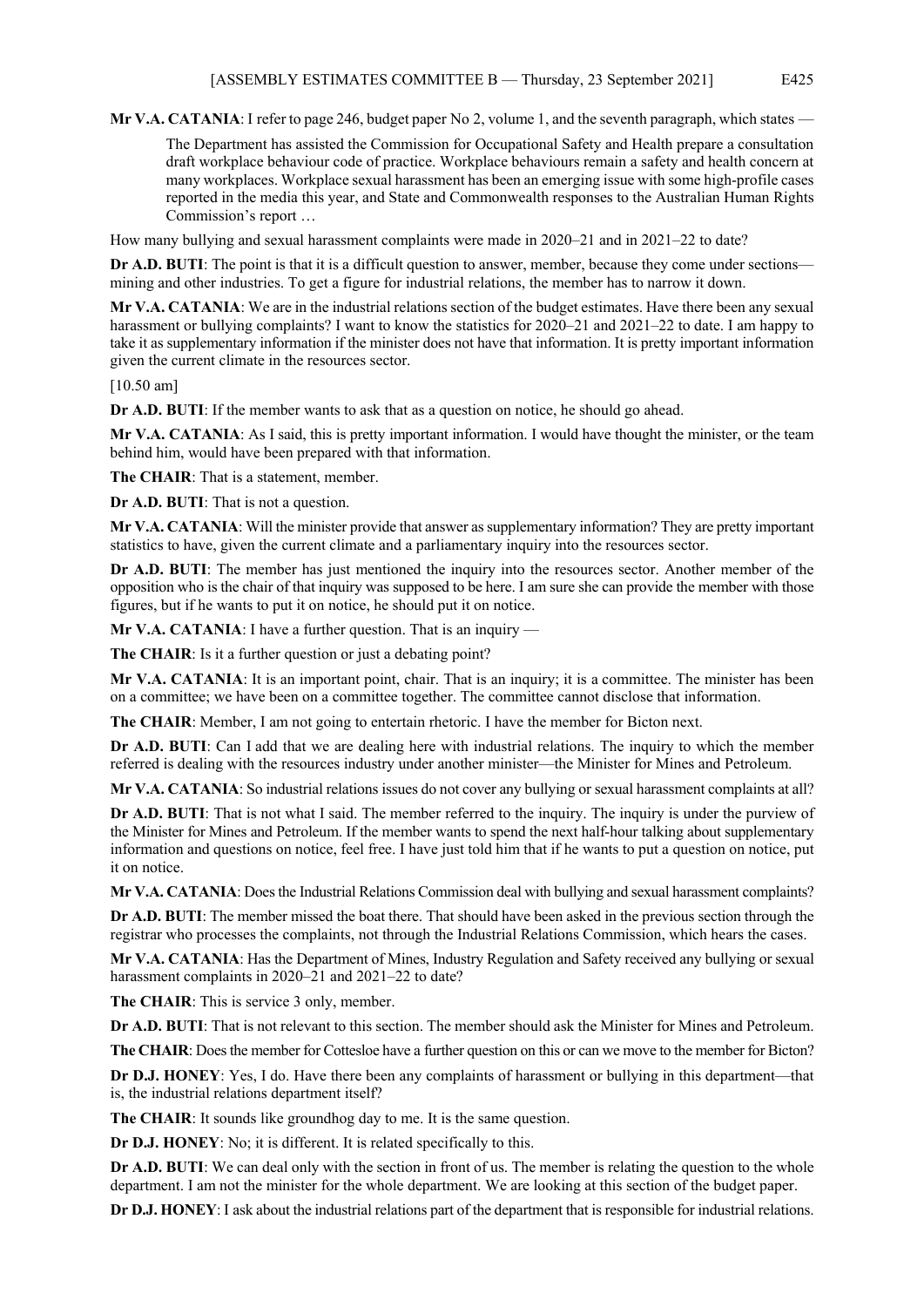**Dr A.D. BUTI**: Yes, and what is the member's question then?

**Dr D.J. HONEY**: Have there been any complaints of harassment or bullying in that department?

**Dr A.D. BUTI**: In industrial relations?

**Dr D.J. HONEY**: Yes.

**Dr A.D. BUTI**: And to which line item is the member referring?

**Dr D.J. HONEY**:I am referring to budget paper No 2, page 249, "Safety and Labour Relations Advice and Regulation".

**The CHAIR**: That is a different section to what the member was referring to.

**Dr A.D. BUTI**: I do not think it is relevant.

**The CHAIR**: Member for Bicton, put us out of our misery!

**Mrs L.M. O'MALLEY**: I refer to page 245 of budget paper No 2 under "Spending Changes". A line item under "Election Commitments" refers to the wage supply audit unit. How are these resources to be spent and what is the intended outcome?

**Dr A.D. BUTI**: I will throw to the director general.

**Mr R. Sellers**: Thank you. I will pass to Mr Munns.

**Mr I. Munns**: Yes, that is a great initiative. We are looking to engage a number of officers to specifically monitor and ensure that the payments being made are appropriate when contracts have been entered into. We are in the process of developing the job descriptions for those new officers and then going out to recruit for them and build that unit in the private sector labour relations unit.

**Mr M.J. FOLKARD**: I refer to page 245 of budget paper No 2, volume 1, under "Spending Changes". Funding is identified under "Election Commitments" for stakeholder engagement. How are these resources to be spent?

**Dr A.D. BUTI**: The government intends that information and education material about the work health and safety laws to be provided as widely as possible. It is therefore appropriate for the government to partner with peak employee and employer bodies that are members of the statutory committees. The \$350 000 in funding for each of the next four years is a substantial investment by the government aimed at helping to achieve a wide distribution of information about the work health and safety laws. The peak bodies are able to target these messages aimed at particular issues relevant to their sectors. The approach will complement promotional activities being undertaken by the Department of Mines, Industry Regulation and Safety. The peak bodies that are partnering with the government to promote the work health and safety laws are UnionsWA, the Chamber of Commerce and Industry of Western Australia, Master Builders Western Australia, the Housing Industry Association, the Chamber of Minerals and Energy of Western Australia, and the Association of Mining and Exploration Companies.

[11.00 am]

**Mr Y. MUBARAKAI**: I refer to the same page and the same line and ask about the implementation of resources that will be provided to make sure that the Work Health and Safety Act is implemented.

**Dr A.D. BUTI**: The government's commitment at the March 2021 election was for the work health and safety laws to commence in January next year, 2022. As part of that commitment, the government committed to providing employer and employee peak bodies with \$150 000 per annum over the next two years. The government recognises the importance of this legislation, allocating significant resources to meet our commitment and ensure a smooth transition to the new laws. The budget includes funding for 45 FTEs in 2021–22, which will be investigators, inspectors and legal policy communication ministerial officers, reducing to 34 FTEs in 2023–24. We are committed to working to meet our election commitments. The government has also allocated an additional \$200 000 for the Department of Mines, Industry Regulation and Safety to promote the new laws in 2021–22. This is in addition to the \$450 000 previously allocated to DMIRS to promote worker safety. The total \$650 000 of funding will be used by DMIRS for a better worker safety campaign to promote the implementation of the Work Health and Safety Act and WorkSafe as the Western Australian agency responsible for the WHS laws. DMIRS has commenced publishing information and educational material about the WHS laws. More information will continue to be made available as the commencement date of the new law approaches. DMIRS is also finalising agreements with the employer and employee peak bodies on the grant funding commitment. It is a testament to the fact that this government is very committed to ensuring that people can go to work in a safe environment. That is all part of the new laws. The promotion of those laws will ensure that employees, employers and their organisations are fully across those laws.

**Mr V.A. CATANIA**: I refer to paragraph 7 on page 246. I quote —

The Department has assisted the Commission for Occupational Safety and Health prepare a consultation draft workplace behaviour code of practice.

Could the minister please explain why the department has assisted the Commission for Occupational Safety and Health to prepare a draft workplace behaviour code of practice?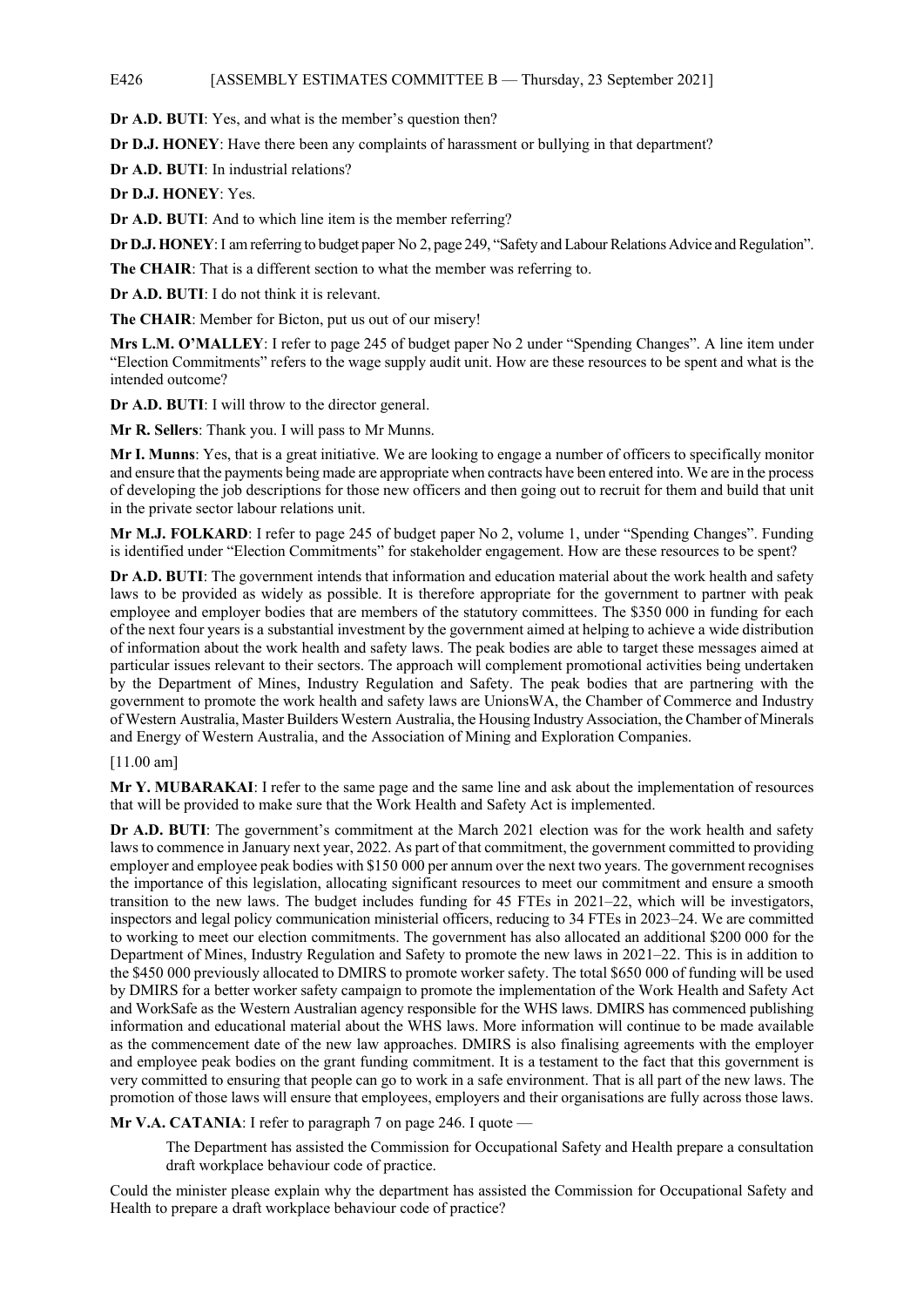**Dr A.D. BUTI**: I would have thought there is nothing unusual about that. I think it is what the department does, but I will throw to the director general on this.

**Mr R. Sellers**: The expertise for certain areas exists within both the department and other areas. It is not unusual for the department's expertise to be called on and be part of working up codes of practice. It happens across a range of expertise in DMIRS, including in safety and mining.

**Mr V.A. CATANIA: Paragraph 7 continues** 

Workplace behaviours remain a safety and health concern at many workplaces.

Can the minister elaborate on the concerns that have been raised with the department?

**Dr A.D. BUTI**: I will ask the department, but, obviously, I do not think it is any surprise. There are always going to be issues about workplace behaviours. That is part of the reason we brought in new legislation and provided significant funding for promotion and discussion with employer and employee groups. We have also improved legislation, whether it is the work health and safety legislation or the impending changes to the industrial relations legislation. I will ask Mr Sellers whether he would like to answer or throw to someone else.

**Mr R. Sellers**: I think Mr Munns might be able to lead us through a bit of that background.

**Mr I. Munns**: It has been an ongoing area of concern for quite some time. The Commission for Occupational Safety and Health issued a code on workplace violence and aggression in 2010. Workplace environments have obviously been changing over the last decade or so. As a consequence, we felt it necessary to revise that existing code. During the process of the revision, the commission felt it was best to break the code into some new, discrete pieces of work. One of the discrete pieces of work is the one on workplace behaviours. Everything had its genesis in the code that has been around since 2010. It is being revised given the changes in workplaces and in the technological environment in which we now work.

**Mr V.A. CATANIA**: Paragraph 7 continues —

Workplace sexual harassment has been an emerging issue with some high-profile cases reported in the media this year, and State and Commonwealth responses to the Australian Human Rights Commission …

Could the minister perhaps highlight those high-profile cases that have been reported in the media this year? Did the department assist the Commission for Occupational Safety and Health because it was prompted by the high-profile cases reported in the media?

**Dr A.D. BUTI**:I think Mr Munns provided an answer to that. It has been an ongoing issue. The department was involved in this way before the infamous cases that occurred in Canberra. The cases emanating from the Parliament House arena in Canberra were the highest profile cases in the last 12 months, but the department has been working on this for far longer than those high-profile cases. Of course, that just brought it to the immediate attention of the media.

**Mr V.A. CATANIA**: On sexual harassment complaints that have gone to government agencies, has there been an increase that the department is aware of?

**Dr A.D. BUTI**: Cases are brought before the Industrial Relations Commission. Cases are also brought internally to departments. Those cases that are brought to departments do not come through this department. Unless a complaint is made through the Industrial Relations Commission and the registrar, which we dealt with in the last session, that is the end of the matter as far as this department is concerned. As it mentions in the note the member referred to, it is talking about matters that have gone to the Australian Human Rights Commission or could have gone to the Equal Opportunity Commission, not the Industrial Relations Commission. Cases also go through the court system. Sexual harassment can be dealt with in many ways. Cases can be dealt with internally, through a department or through a complaint being made to the Industrial Relations Commission to the registrar, which was covered in the last session, the Equal Opportunity Commission in Western Australia or the Australian Human Rights Commission, but not through this department as such.

**Mr V.A. CATANIA**: The minister is not the minister responsible and perhaps the ministerial adviser may be able to answer this —

**The CHAIR**: No; the question is directed to the minister.

**Mr V.A. CATANIA**: I know that; that is what I am saying. I was saying that the minister is not the minister for this department but may be able to direct the question to the ministerial adviser. How many sexual harassment or bullying complaints have been made to the minister responsible for the Department of Mines, Industry Regulation and Safety?

[11.10 am]

**Dr A.D. BUTI**: I am not acting for the Minister for Mines and Petroleum here.

**Mr V.A. CATANIA**: Has the minister received any bullying or sexual harassment complaints directly as minister?

**Dr A.D. BUTI**: As minister for what?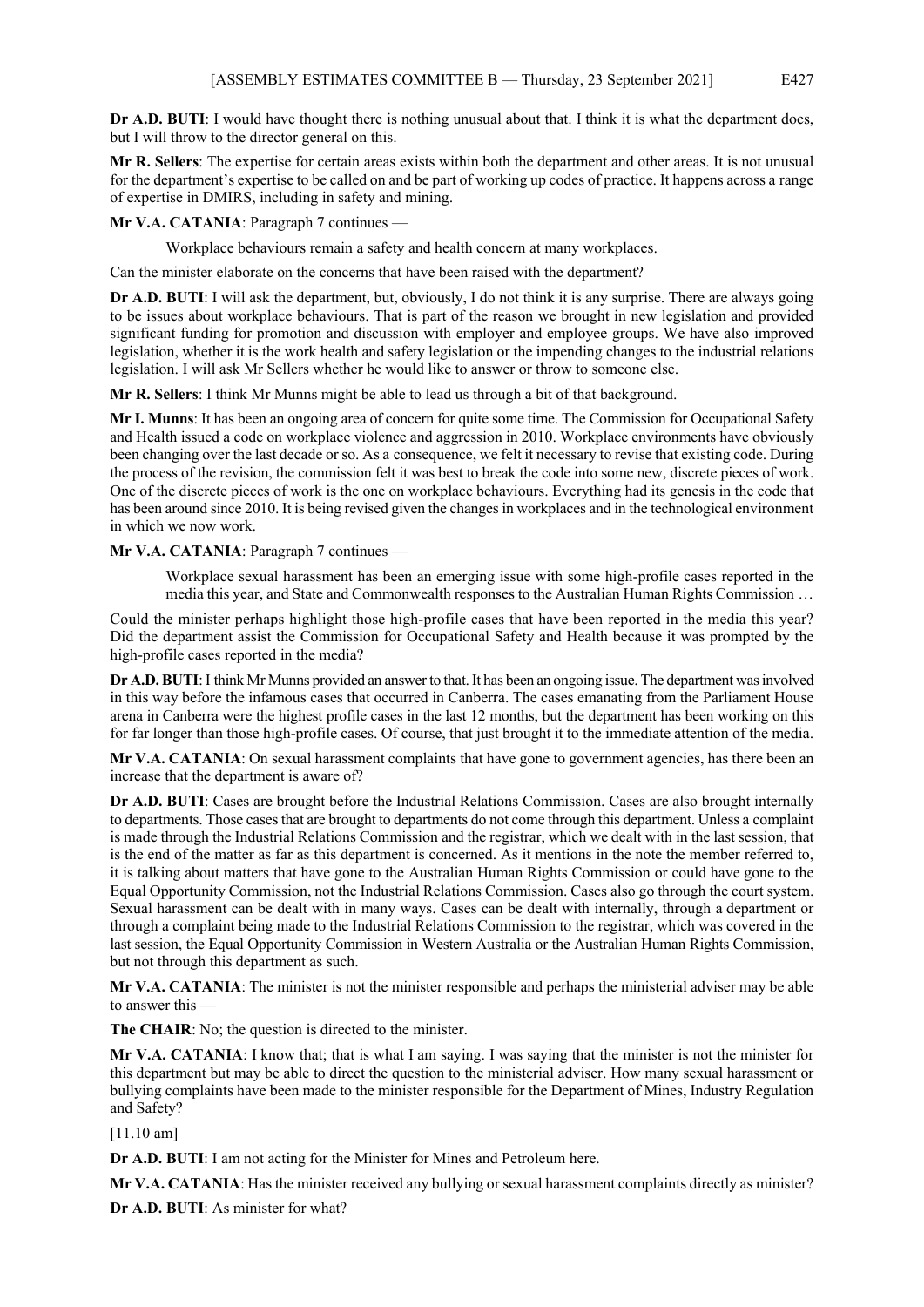# E428 [ASSEMBLY ESTIMATES COMMITTEE B — Thursday, 23 September 2021]

**Mr V.A. CATANIA**: As minister representing the minister here, or as a minister.

**Dr A.D. BUTI**: Obviously, that is not a relevant question to ask in this session, but I can assure the member that I have not personally received anything about sexual harassment of one of my departmental employees. That has no relevance to this session, so can we move on?

**Mr P.J. RUNDLE**: I refer to page 246 of budget paper No 2, volume 1, and paragraph 8 under "Significant Issues Impacting the Agency". It states, in part —

… the Government introduced the Industrial Relations Legislation Amendment Bill 2020 (the Bill) into Parliament. The Bill lapsed when Parliament was prorogued for the 2021 State election. The Bill contains the Government's response to the 2018 Ministerial Review of the State Industrial Relations System and the 2019 Inquiry into Wage Theft in Western Australia. The Government has made a commitment to reintroduce the Bill, as well as introduce various other industrial relations reforms …

Other than the three reforms listed—the new minimum entitlement to five days' unpaid family and domestic violence leave, enabling the concurrent appointment of suitably qualified industrial commissioners as industrial magistrates, and making Easter Sunday a public holiday in Western Australia—are any other reforms intended; and, if so, what are they?

**Dr A.D. BUTI**: There are other quite substantial reforms in this bill. We are dealing with the issue of the definition of "employee" under state industrial laws; the exclusion of employees engaged in domestic service in private homes will change. That will then be consistent with the International Labour Organization protocol of 2014. There will be a new anti-bullying jurisdiction for the commission, which will enable the commission to make orders to stop bullying or sexual harassment in the workplace. The commission will be enabled to make equal remuneration orders to ensure that employees receive equal remuneration for work of equal and comparable value. The commission will be given the power to review the scope of outdated private sector award clauses on its own motion to ensure comprehensive and equitable award coverage for employees. WA local governments will be enabled to move from the national industrial relations system to the state system. There will be an increase in penalties for noncompliance with state industrial laws and instruments to broadly reflect the penalty levels under the Fair Work Act 2009, which is commonwealth legislation. The compliance tools of industrial inspectors will also be broadened. There is a considerable number of reforms in the bill.

**Mr P.J. RUNDLE**: Can the minister give me a bit more detail on what the bullying part of those reforms entails?

**Dr A.D. BUTI**: Basically, they will mirror the anti-bullying clauses in the Fair Work Act 2009.

**Mr P.J. RUNDLE**: I assume bullying is part of the package, but we are improving the reforms in relation to that. What percentage of cases would involve bullying?

**Dr A.D. BUTI**: This department does not deal with cases. They go to the Western Australian Industrial Relations Commission registrar. As I mentioned to the member for North West Central, there are a number of areas to which complaints can be made. They can be made to the WAIRC registrar, which was covered in a previous session; they could possibly come under equal opportunity legislation and the Equal Opportunity Commission; they could possibly come under the Australian Human Rights Commission or the Fair Work Commission; they could even, in some cases, go through the court system; or they could come through this department under work health and safety, but that is another division, not this one.

**Mr P.J. RUNDLE**: When does the minister think that legislation will be coming into the mix?

**Dr A.D. BUTI**: Hopefully in the balance of this parliamentary year.

**Mr P.J. RUNDLE**: I refer to paragraph 9 on the same page, which outlines that the department is undertaking a range of strategies to combat the significant issue of wage theft. What are those strategies, as part of the Western Australian government's 2021 election commitments?

**Dr A.D. BUTI**: The department has established a compliance team focused on the issue of wage theft and is undertaking a range of compliance strategies to combat wage theft, including continuing to conciliate and investigate reactive complaints and targeting high-risk industries such as the restaurant, cafe, horticultural and security industries, with proactive compliance campaigns involving unannounced inspections by industrial inspectors. In 2020–21, inspectors recovered more than \$1.2 million in unpaid wages and entitlements, which I think is an outstanding effort by the inspectors, but also a real indictment of those industries. There have been recent enforcement proceedings in the Industrial Magistrates Court that have involved migrant workers in high-risk industries, and a number of employers have been identified as high risk. The department is also working with other government agencies, including Australian Border Force, RevenueWA and the Fair Work Ombudsman, to combat exploitative working arrangements. In addition, the Report Wage Theft website was established in December 2019 and has successfully provided an avenue for WA employees in both the state and national industrial relations systems to seek help in resolving underpayments and anonymously reporting wage theft.

**Mr P.J. RUNDLE**: Can the minister tell me who in the department is responsible for that strategy, and what is the budget allocation for its facilitation?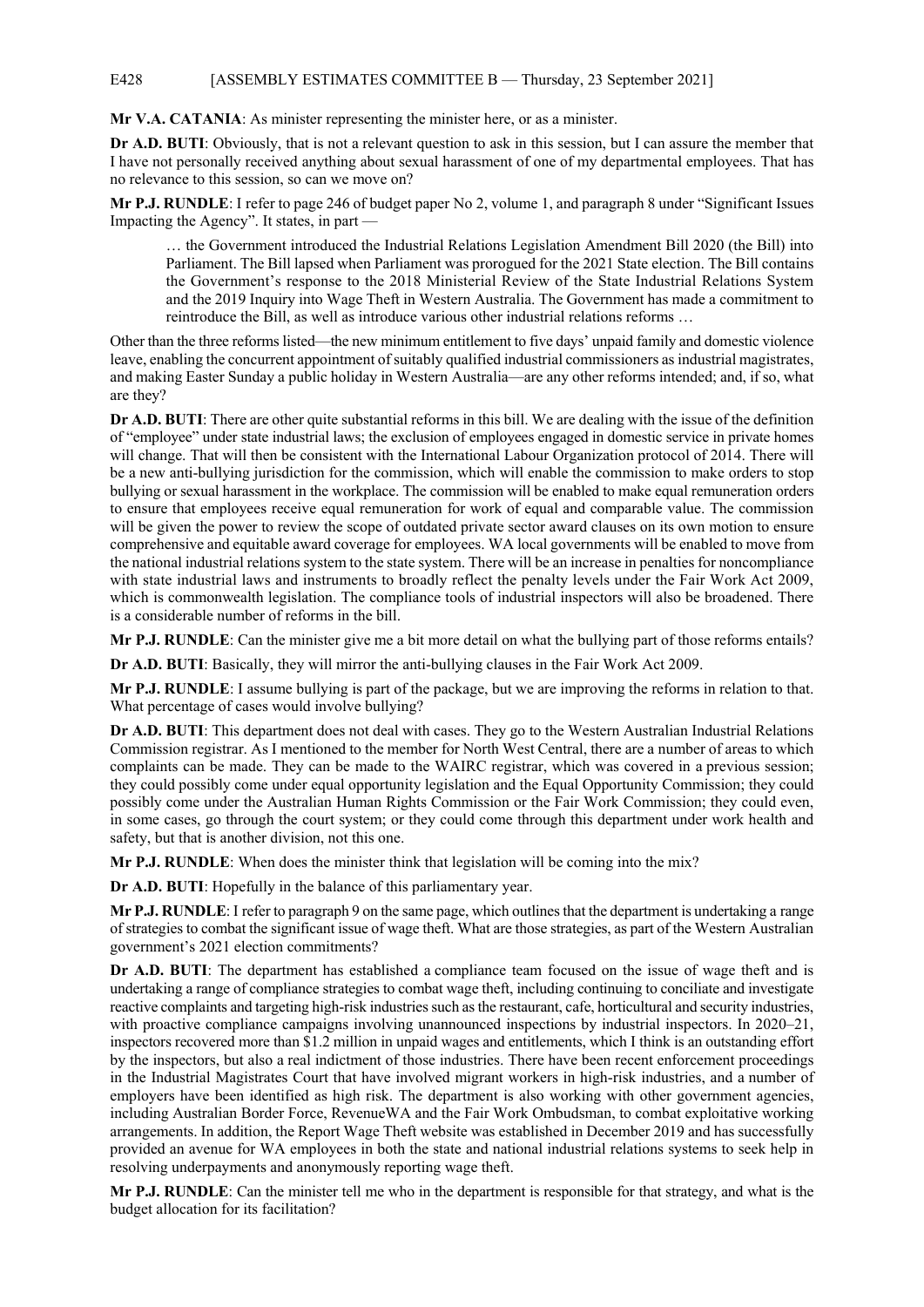**Dr A.D. BUTI**: I will hand over to Mr Sellers, but obviously the department has established a compliance team.

**Mr R. Sellers**: I will pass over to the deputy director general, Mr Munns.

**Mr I. Munns**: The work for that area of activity is undertaken by the private sector labour relations directorate. It is led by one of our executive directors. There is a compliance unit within that area of quite a number of staff who are out and about, doing these sorts of activities. It also includes some of the unannounced visits that the minister mentioned that are undertaken after normal business hours, because it is a 24/7 operation in the current environment. We are active throughout the working period to ensure that all workers, regardless of when they are at work, can expect to have their remuneration correctly supplied to them.

# **The appropriation was recommended.**

[11.20 am]

# **Division 37: Local Government, Sport and Cultural Industries — Service 5, Sport and Recreation; Citizenship and Multicultural Interests, \$211 955 000 —**

Ms K.E. Giddens, Chair.

Dr A.D. Buti, Minister for Sport and Recreation; Citizenship and Multicultural Interests.

Ms L. Chopping, Director General.

Mr C. Dykstra, Deputy Director General, Portfolio Capability and Performance.

Ms E. Gauntlett, Deputy Director General, Portfolio Management and Coordination.

Ms S. Sherdiwala, Executive Director, Finance and Procurement.

Ms K. Ellwood, Executive Director, Sport and Recreation.

Ms L. Fanciulli, Executive Director, Infrastructure.

Mr J. Jegasothy, Executive Director, Office of Multicultural Interests.

Mr C. White, Manager, Community Infrastructure.

Mr M. Kavanagh, Principal Policy Adviser, Minister for Sport and Recreation; Citizenship and Multicultural Interests.

Mr S. Padshah, Senior Policy Adviser.

[Witnesses introduced.]

**The CHAIR**: This estimates committee will be reported by Hansard. The daily proof *Hansard* will be available the following day. It is the intention of the chair to ensure that as many questions as possible are asked and answered and that both questions and answers are short and to the point. The estimates committee's consideration of the estimates will be restricted to discussion of those items for which a vote of money is proposed in the consolidated account. Questions must be clearly related to a page number, item, program or amount in the current division. Members should give these details in preface to their question. If a division or service is the responsibility of more than one minister, a minister shall be examined only in relation to their portfolio responsibilities.

The minister may agree to provide supplementary information to the committee, rather than asking that the question be put on notice for the next sitting week. I ask the minister to clearly indicate what supplementary information he agrees to provide and I will then allocate a reference number. If supplementary information is to be provided, I seek the minister's cooperation in ensuring that it is delivered to the principal clerk by close of business Friday, 1 October 2021. I caution members that if a minister asks that a matter be put on notice, it is up to the member to lodge the question on notice through the online questions system.

I give the call to the member for Roe.

**Mr P.J. RUNDLE**: I refer to service 5 on page 544 of budget paper No 2, "Sport and Recreation Industry Support". What amount has been put aside for activations planned by the state ahead of and during the AFL grand final?

**Dr A.D. BUTI**: There are no funds from this department for that.

**Mr P.J. RUNDLE**: Is the minister saying that no funds have been put aside from the Department of Sport and Recreation for the activation of the grand final?

**Dr A.D. BUTI**: That would be from a different department, not from this department, if any. Funds are not from this portfolio.

**Mr V.A. CATANIA**: What portfolio, minister?

**The CHAIR**: Is there a question? Are you seeking the call, member for Roe?

**Dr A.D. BUTI**: We are dealing with this section; it is not a budget item in this section.

**Mr P.J. RUNDLE**: I refer to page 541.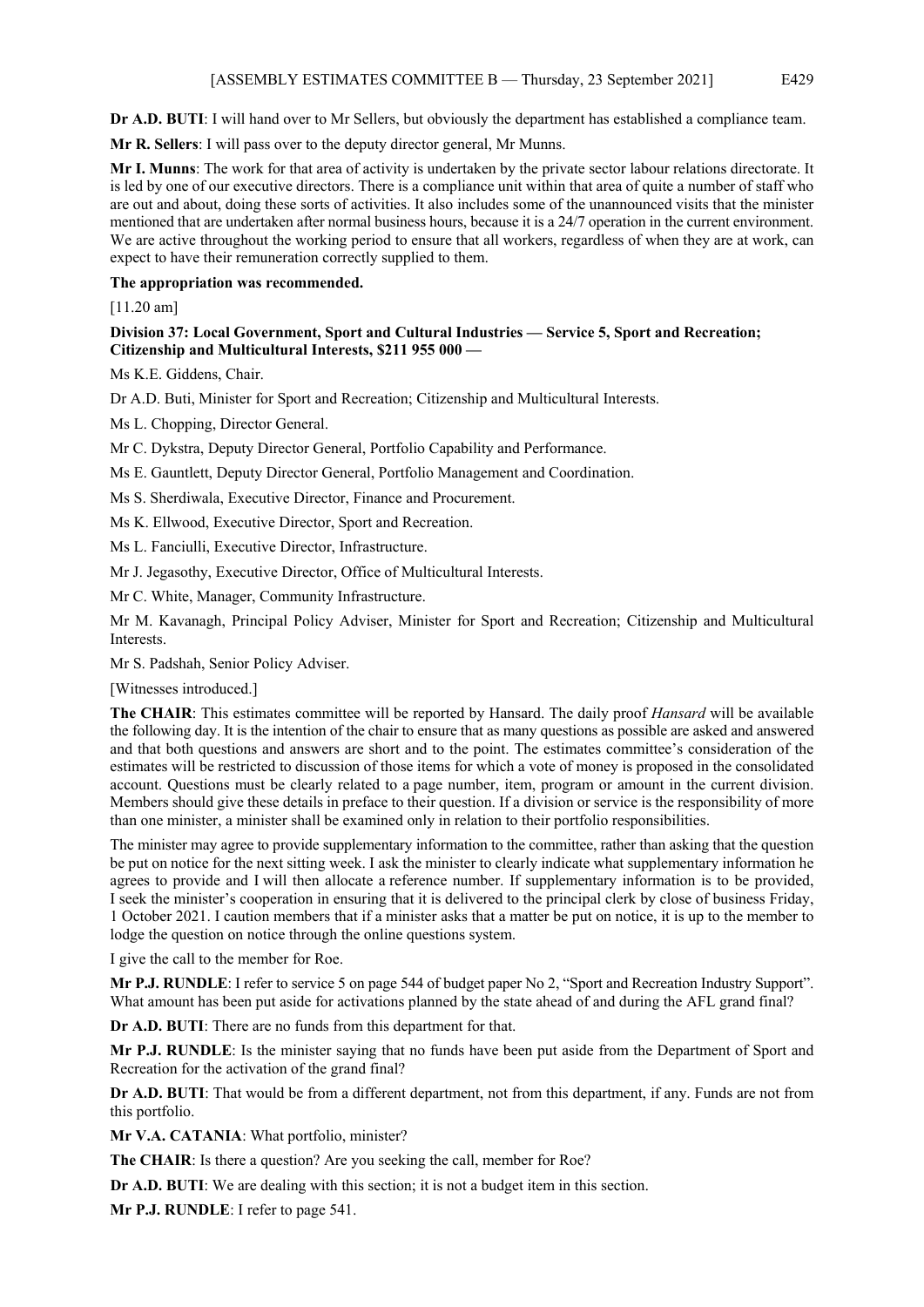# E430 [ASSEMBLY ESTIMATES COMMITTEE B — Thursday, 23 September 2021]

**Dr A.D. BUTI**: On the last question, if the member is looking at activation and is talking about entertainment and so forth, it would be under the department of culture and the arts, not sport. I might be minister for a few things; I am not minister for everything.

**Mr P.J. RUNDLE**: We will come back to the culture and the arts section, thank you.

**Dr A.D. BUTI**: Not with me you won't.

**Mr P.J. RUNDLE**: I refer to the line item "East Fremantle Oval Redevelopment" about halfway down page 541. I note the Town of East Fremantle's media release on that. Can the minister confirm that the project will have outdoor hard courts as stated in the media release by the Town of East Fremantle?

**Dr A.D. BUTI**: All I can share with the member is what has been committed and is in the funding agreement. As he knows, we committed \$20 million to that development. The department is working with the Town of East Fremantle on the financial assistance agreement. Negotiations are occurring as we speak about a new agreement, which I am sure will take into consideration the issue the member raised about the hard courts. It is currently under discussion. All I can tell the member is that \$20 million has been committed by the government.

It is a great development. As the member will know, it is behind East Fremantle footy club—not the club that the member and I support, but anyway! It will include East Fremantle Bowling Club, East Fremantle Croquet Club and the football club, obviously, and the redevelopment and realignment of the oval. I think it is the largest oval in Western Australia, even larger than Optus Stadium. It will have a new playing surface, new synthetic lawn bowling rinks, new croquet greens, new playgroup and child-nursing facilities, a new adventure playground, a dog exercise area and community infrastructure such as community gardens. The football club will have new unisex change rooms, umpire change rooms, first-aid rooms, a gymnasium and coach meeting rooms. It will provide an important community asset for the community.

**The CHAIR**: Member for Burns Beach.

**Mr P.J. RUNDLE**: Further question.

**The CHAIR**: I have given the call to the member for Burns Beach, but the member can ask a further question if it is a further question.

**Mr P.J. RUNDLE**: I am sure the member for Bicton is happy with it, but the media release from the Town of East Fremantle confirmed that there would be outdoor hard courts. I am looking for clarity. They certainly were not on the minister's list of the parts of that project.

**Dr A.D. BUTI**: Our commitment is consistent with the master plan put through by the Town of East Fremantle.

**Mr P.J. RUNDLE**: Is the project still on track to begin in October this year?

**Dr A.D. BUTI**: It will commence in May 2022.

**Mr M.J. FOLKARD**: I refer the minister to the multicultural community grants program outlined on page 541. What is the funding for, and how will it benefit regional culturally and linguistically diverse communities?

**Dr A.D. BUTI**: This is a very important program. There has been an increase of \$500 000 annually to the Office of Multicultural Interests' community grants program, which will enable a total of \$1 million to be provided annually to support local multicultural groups around the state. This is an example of the McGowan government's commitment to multiculturalism and support for culturally and linguistically diverse communities throughout Western Australia. The program provides funding to empower communities in Western Australia to design, deliver and partner on projects that address their needs. The increase in funding will support activities led by CALD communities that celebrate and promote WA's cultural diversity, build the capacity of individuals, families and communities to contribute to the state's civic and economic life, and improve the accessibility and effectiveness of services. In addition, that funding will increase support for community festivals to provide a range of cultural experiences and activities that celebrate the contribution of CALD communities and build intercultural understanding among all Western Australians. In the last financial year, regional CALD communities benefited from funding for 12 projects, including activities in Walpole in the very south of the state through to Kalgoorlie in the east and Karratha in the north of the state. The member for Roe will be very interested in that because he has a very vibrant multicultural community in his home town of Katanning.

[11.30 am]

**Mr V.A. CATANIA**: I refer to the outcomes and key effectiveness indicators on page 546 of budget paper No 2. A quarter of the way down the page is the item "Percentage of Western Australians participating in organised sport and recreation". The 2019–20 actual is 63 per cent, the 2020–21 budget is 56 per cent, the 2020–21 estimated actual is 64 per cent and the 2021–22 budget target is 56 per cent. Why has the department projected a decrease in Western Australians participating in organised sport?

**Dr A.D. BUTI**: The increase in the 2019–20 actual compared with the 2020–21 budget is due to the increase in the number of Western Australians aged 15 and over who participated in organised sport or physical activities in 2019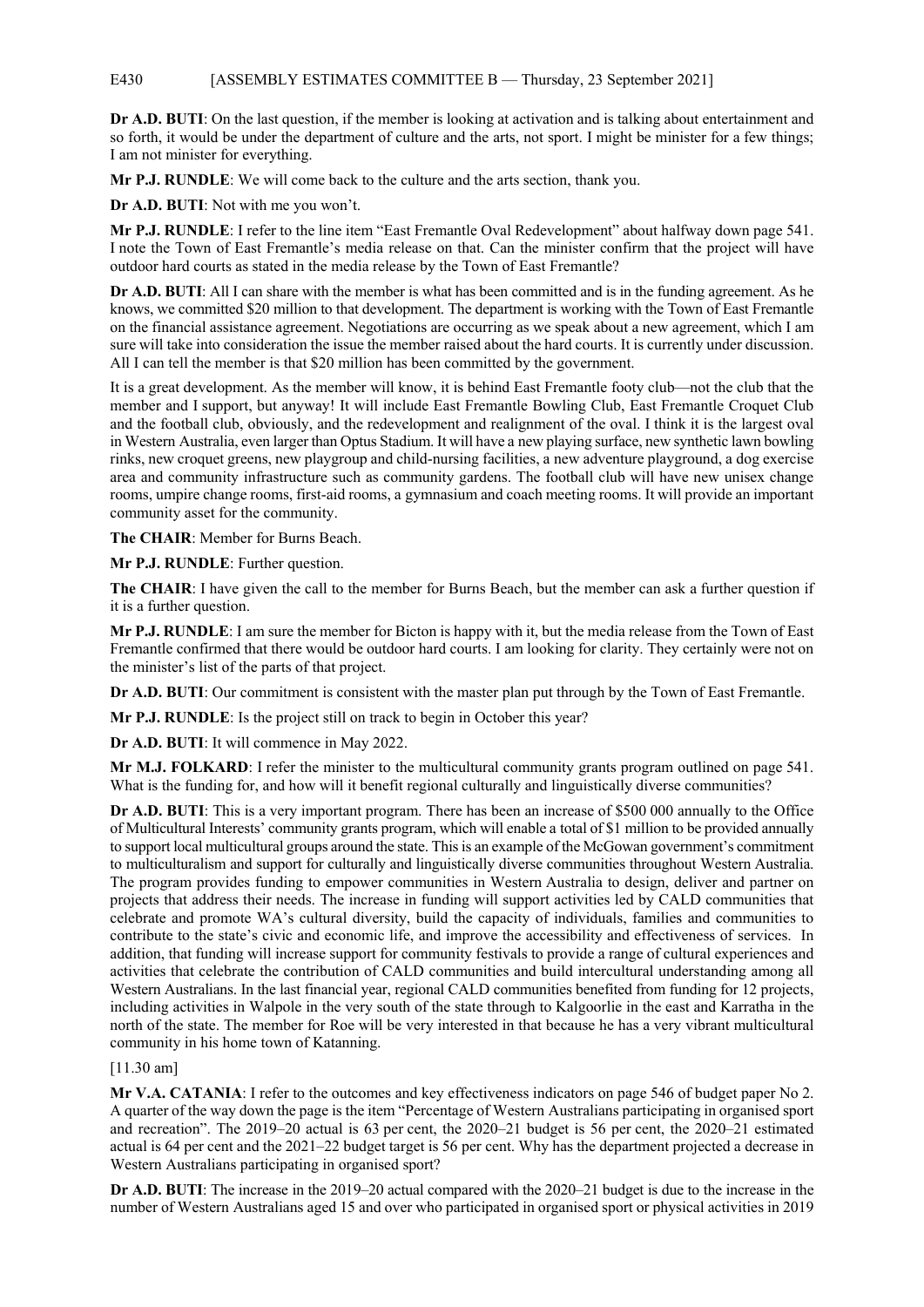when compared with the baseline of 56 per cent that was established in 2016–17. That was chosen as the baseline figure for participation in organised sport and recreation as it best reflects the targeted support provided by the department for the sport and recreation service delivery system.

**Mr V.A. CATANIA**: Does the minister think that the target of 56 per cent is extremely low? What would the minister consider to be the optimum level of Western Australians participating in organised sport and recreation?

**Dr A.D. BUTI**: As the member knows, I would like to have 100 per cent participation, but this is a realistic and aspirational target that is achievable. It is also a target that is set by the federal government.

**Mr V.A. CATANIA**: Given that Western Australia has had an extremely fortunate run of very limited COVID-19 lockdowns and given our openness as a state, surely participation in organised sport and recreation should be increasing and not decreasing.

**Dr A.D. BUTI:** When the member says a "fortunate run", obviously he means due to the great policies of the Western Australian government.

**Mr V.A. CATANIA**: Very fortunate run.

**Dr A.D. BUTI**: I believe that the National Party was siding with Clive Palmer on opening the borders.

**Mr V.A. CATANIA**: That is misleading. That is not true and the minister knows it. For the record, the minister was laughing and smiling when he said that.

**The CHAIR:** For the record, you are interjecting, member for North West Central. The minister has the call.

**Dr A.D. BUTI**: They are federally mandated targets. The WA rate is based on a survey in which only 22 000 people were surveyed. The percentage of people actually participating may be higher. I can assure the member that while I am minister, I will work as hard as I can to ensure that as many people as possible participate in sport and recreation.

**Mr P.J. RUNDLE**: I refer to page 542 and the line item "Stephen Michael Foundation" under "New Initiatives". This obviously affects both my electorate and the electorate of the member for North West Central. It is a very good program. Can the minister explain why the state government will no longer be funding the foundation, given that the last \$200 000 is included in the budget estimate?

**Dr A.D. BUTI**: It does not mean that we will not continue to fund it.

**Mr P.J. RUNDLE**: Can the minister identify where the government will be funding it in future years, after 2021–22?

**Dr A.D. BUTI:** No. The member stated that the government is not going to fund it, but things are always under review. A commitment of \$400 000 was made in February 2021 for \$200 000 for the next two years. After that, of course, the matter will be considered. It is a great foundation, which was established due to the great support of this state government.

**Mr V.A. CATANIA**: Because the government has secured only two years of funding for the Stephen Michael Foundation, there will be uncertainty for the organisation going forward, particularly in our communities. Has the minister set parameters for outcomes? What is the likelihood of the Stephen Michael Foundation successfully getting further funding in the future?

**Dr A.D. BUTI:** The foundation was set up in 2017 as a result of funding that was provided by the government. The foundation deals with a range of programs in the electorates of both the member for Roe and the member for North West Central. On the issue of how it is assessed, basically the foundation has a mission statement and the department looks at that mission statement to see whether it is achieving its results, as it did when it was funded for another two years with \$200 000 for each year.

**Mr P.J. RUNDLE**: The foundation runs a very good Nightfields program in my electorate for activities for all sorts of students after school. It is a great way to occupy children after school. Is the minister saying that he definitely will look at it for the next budget and into the out years?

**Dr A.D. BUTI**: I imagine that the foundation will come back to government seeking further funding. When it does that, of course it will be considered.

**Mr V.A. CATANIA**: On the same page —

**Dr A.D. BUTI**: To add, we are in constant dialogue with the foundation.

**Mr V.A. CATANIA**: Minister —

**Dr A.D. BUTI**: I received an email only yesterday from Julie Jackson. Do not worry, member; we are in constant dialogue with the Stephen Michael Foundation.

**Mr V.A. CATANIA**: I thought the chair gave me the call. Do I have the call now?

**The CHAIR**: Member for North West Central, you have the call.

**Mr V.A. CATANIA**: Under "New Initiatives" on the same page, page 542, is the line item "Lathlain Park Grandstand Redevelopment". Is that Perth oval, where the West Coast Eagles train?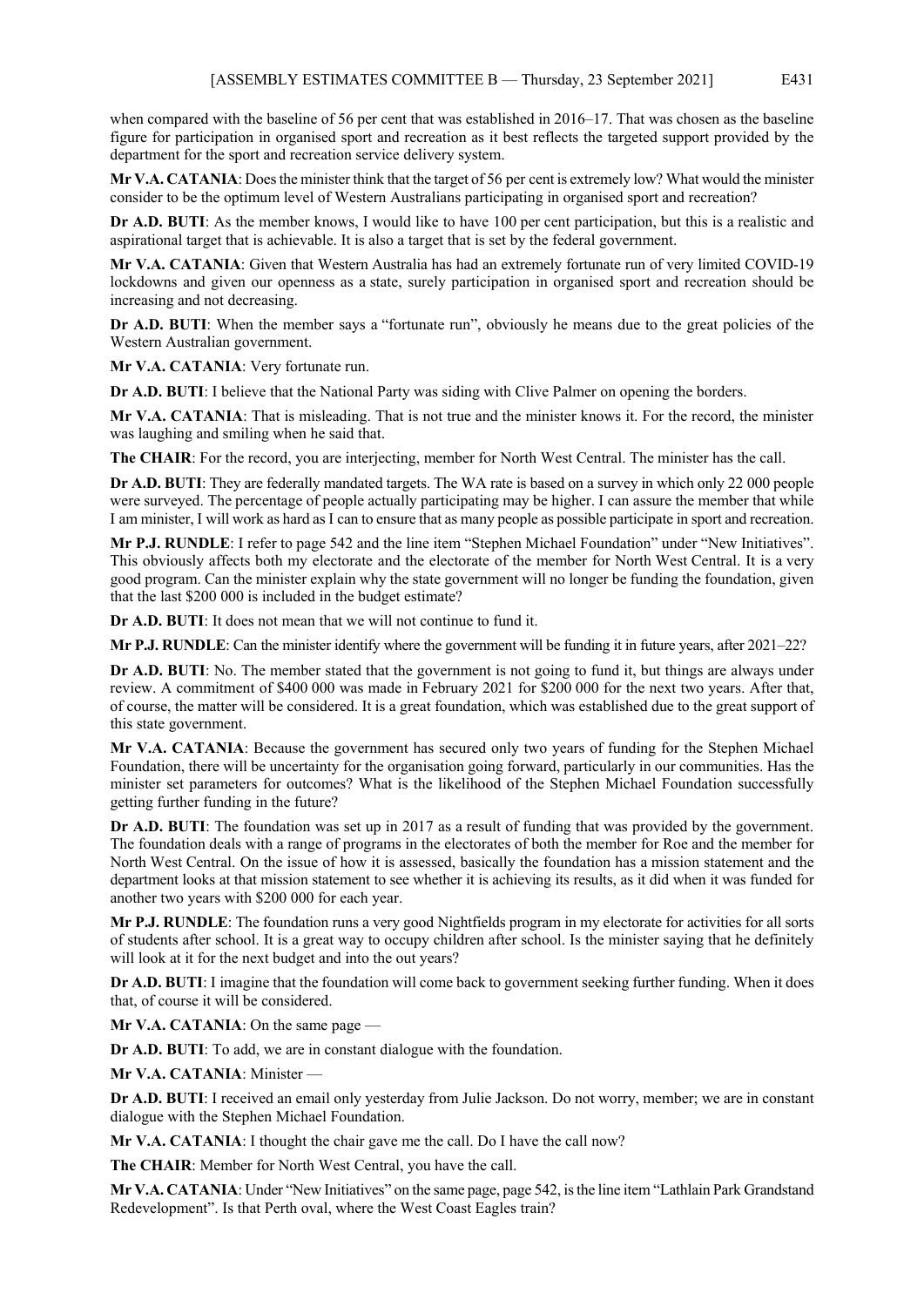# E432 [ASSEMBLY ESTIMATES COMMITTEE B — Thursday, 23 September 2021]

**Dr A.D. BUTI:** It is where the Demons train—the Perth Football Club.

**Mr V.A. CATANIA**: It is also the home base for the Eagles. Can the minister explain what that \$2 million will be put towards? I know it is being put towards a grandstand. Is that a contribution to a greater amount?

**Dr A.D. BUTI**: That amount is committed to the Town of Victoria Park for the redevelopment of training, administration and social facilities for the Perth Football Club at Lathlain Park. The Town of Victoria Park has been consulting key stakeholders since 2015 regarding this precinct. As members know, the West Coast Eagles facility is located on the other side of the oval. This money will be utilised for the redevelopment of the Perth Football Club building at Lathlain Park, including administration, facilities and change rooms.

**Mr V.A. CATANIA:** Is the \$2 million part of a greater amount?

**Dr A.D. BUTI**: It is \$4 million.

**Mr V.A. CATANIA**: Will a contribution be made by the Town of Victoria Park?

**Dr A.D. BUTI**: I believe there will be \$5 million from the town.

**Mr P.J. RUNDLE**: Is this the big grandstand —

**Dr A.D. BUTI**: It is the old grandstand.

**Mr P.J. RUNDLE**: Are they looking at redoing that grandstand or starting afresh?

**Dr A.D. BUTI**: I am not sure about the actual details, but it is for the redevelopment of Lathlain Park. I do not think the actual grandstand is going to be demolished, but I am not 100 per cent clear on that. Obviously, it will be a major redevelopment.

No; it is for the demolition and a rebuild, which I am quite sad about because that is a famous ground that I used to go to as a little kid, even though I am a South Fremantle supporter. It is for the demolition and a rebuild.

[11.40 am]

**Mr P.J. RUNDLE**: The top of the grandstand has very good elevation. I also suggest that the rebuild would not go astray. Has there been any contribution from the West Coast Eagles for that facility, or potential facility?

**Dr A.D. BUTI**: Yes. It has contributed \$1 million.

**Mr P.J. RUNDLE**: On page 561 is the funding for the regional athlete support program, which is \$1.1 million this year and \$1.14 million in 2022–23, but then the funding seems to disappear. Can the minister enlighten me about what has happened to the regional athlete support program in the forward estimates?

**Dr A.D. BUTI**: As the member knows, it is an incredibly important program. One of the best things that I have done in the six months that I have been in this position is allocate these grants. The program has been running since 2013. Total funding of \$3.13 million has been allocated for the period 2021 to 2023 to support that program, of which \$1.1 million has been allocated in 2021–22. Going forward, that will be assessed and we will see where it lands, but I would be very surprised if the program did not continue in one form or another.

**Mr P.J. RUNDLE**: It appears to me as though the minister has to go into bat for quite a few of these programs because they have been cut off in the forward estimates.

**Dr A.D. BUTI**: Not at all.

**Mr P.J. RUNDLE**: I am worried about the continuity. If the price of iron ore drops, the Premier could decide that he needs money for things other than the regional athlete support program, which we both agree is a very important program.

**Dr A.D. BUTI**: I think the term of the McGowan government since 2017 shows the member that we are committed to this program. In any case, the funding comes from royalties for regions, which is administered by another department, not by this department.

**Mr V.A. CATANIA**: I refer to the line item "West Australian Football Commission" near the end of the table headed "Details of Controlled Grants and Subsidies" on page 561. The minister has made public comments about the WAFC and the salaries paid to many of the FTEs on the commission. The minister and I were both on the Public Accounts Committee, which the minister chaired. Now that the member is the Minister for Sport and Recreation, has his opinion of the WAFC changed given that the funding to the West Australian Football Commission seems to have increased?

**Dr A.D. BUTI**: Whether my opinion has changed is not necessarily relevant. I made some comments on this early in my term as minister. As the member knows, there is a funding agreement that lays out the arrangement between the government and the West Australian Football Commission, so it is a legal document. Funding has been provided and there was a response by the West Australian Football Commission to that funding agreement. It is a 10-year agreement and it will increase in line with the consumer price index. The member and I both studied that agreement in detail during that inquiry.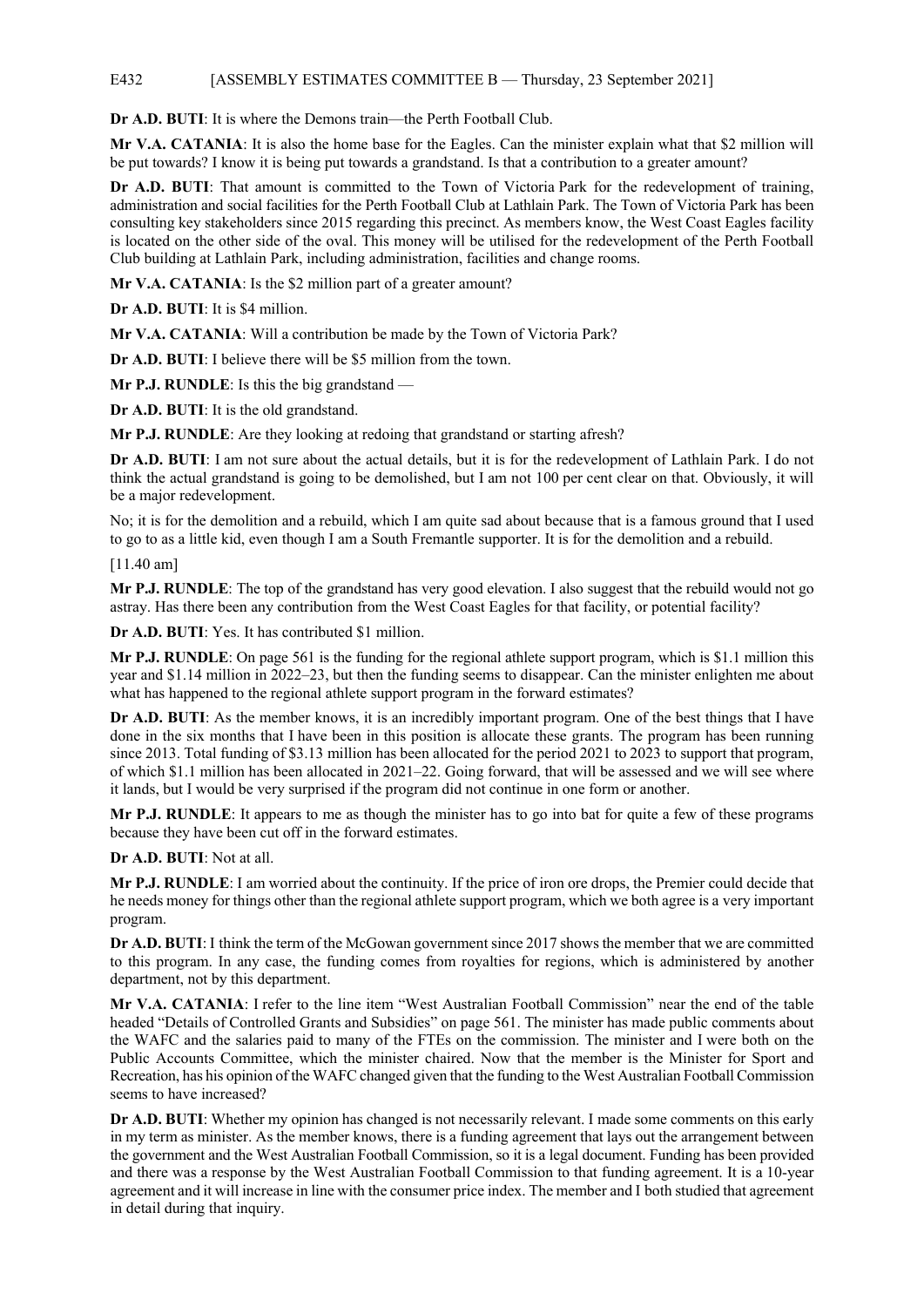**Mr V.A. CATANIA**: The very good and very just inquiry into football in Western Australia highlighted regional football as a major issue, including the distances the football leagues have to cover, the lack of investment by the West Australian Football Commission, and the West Australian Country Football League getting that money and passing it on to the football clubs. Has the minister raised with the West Australian Football Commission the issues and recommendations in the Public Accounts Committee report to try to address the issues such as in the Kimberley and Gascoyne football leagues, both of which are suffering immensely through distance, and has the minister asked the WAFC to provide extra funding to those football bodies?

**Dr A.D. BUTI**: Obviously, I have many discussions with the chair of the commission and with the commission itself. In the latest agreement, the WAFC has increased funding to the regions. We will watch this space with regard to the funding of regional football. I agree that football is a very important part of the fabric of regional communities.

**Mr V.A. CATANIA**: Has the minister discussed the report of the Public Accounts Committee and the recommendations about the make-up of the WAFC with the chair of the WAFC?

**Dr A.D. BUTI**: Yes.

**Mr V.A. CATANIA**: What was the outcome? Will any changes be made to make it a fairer playing field for those wanting to be on the West Australian Football Commission?

**Dr A.D. BUTI**: We are stretching this budget item.

**Mr V.A. CATANIA**: It is about the funding, and the government is funding it.

**Dr A.D. BUTI**: I have had discussions. I have mentioned it in public; it is not a secret. As the member, and, I am sure, the member for Roe, would understand, there was a report by Ron Carson into the constitution and make-up of the WAFC. A proposal for change was put forward that has to be voted on by the constituent members. As the member and I both know, we would like to have a more democratic representation on the board.

**Mr V.A. CATANIA**: I understand that the minister wants to have a more democratic board on the West Australian Football Commission —

**Dr A.D. BUTI**: A more representative board.

**Mr V.A. CATANIA**: Yes, of football in general, from the amateurs and up. What moves, if any, is the minister making to ensure that that change will happen in the future?

**Dr A.D. BUTI**: I am having dialogue with the West Australian Football Commission and making my views clear. As I said, the member and I both know that there is a 10-year funding agreement at this stage.

**Mr V.A. CATANIA**: When does that funding agreement end?

**Dr A.D. BUTI**: I think it is in its third or fourth year at the moment.

**Mr V.A. CATANIA**: Okay.

**Mr P.J. RUNDLE**: While we are on page 561, I refer to the Western Australian Institute of Sport on the next line down. Can the minister tell me what the recurrent funding pays for at WAIS?

**Dr A.D. BUTI**: Obviously, it pays for the continuation of the Western Australian Institute of Sport, which is geared towards the high-performance training of our athletes. In regard to a specific breakdown, WAIS received a total of \$9 751 200 from the sports lotteries account in 2020–21 in addition to \$2 416 000 from the consolidated appropriation, which included \$5 725 800 for its annual operational funding, \$3 875 400 during the financial year for realigned funding adjustments, and \$150 000 for additional Olympian and Paralympian athlete assistant payments. The combined value of WAIS funding for 2020–21 is \$12 167 200.

**Mr P.J. RUNDLE**: Have any expenses been put out about the gymnastics inquiry?

**Dr A.D. BUTI**: That is an operational matter within WAIS itself. I have not funded that.

**Mr P.J. RUNDLE**: Would the minister be happy to take questions on that during the WAIS section further down the line?

[11.50 am]

**Dr A.D. BUTI**: I can give the member answers on what we have given the Western Australian Institute of Sport. I cannot give the member answers on what it is funding.

**Mr P.J. RUNDLE**: That is fine.

**Mr V.A. CATANIA**: I refer to page 561 and KidSport. The numbers are interesting. The 2019–20 actual was \$2 364 000. The 2021–22 budget is \$6 624 000 and then the 2020–21 estimated actual is \$3 424 000. Then it goes up in the 2021–22 budget estimate to \$7 824 000 and then in 2022–23 it goes down to \$4 624 000 and so forth. Can the minister explain the variations in that?

**Dr A.D. BUTI**: I will give the member an overview of that very important program.

**Mr V.A. CATANIA**: It is a very good program started under former minister "Tuck" Waldron.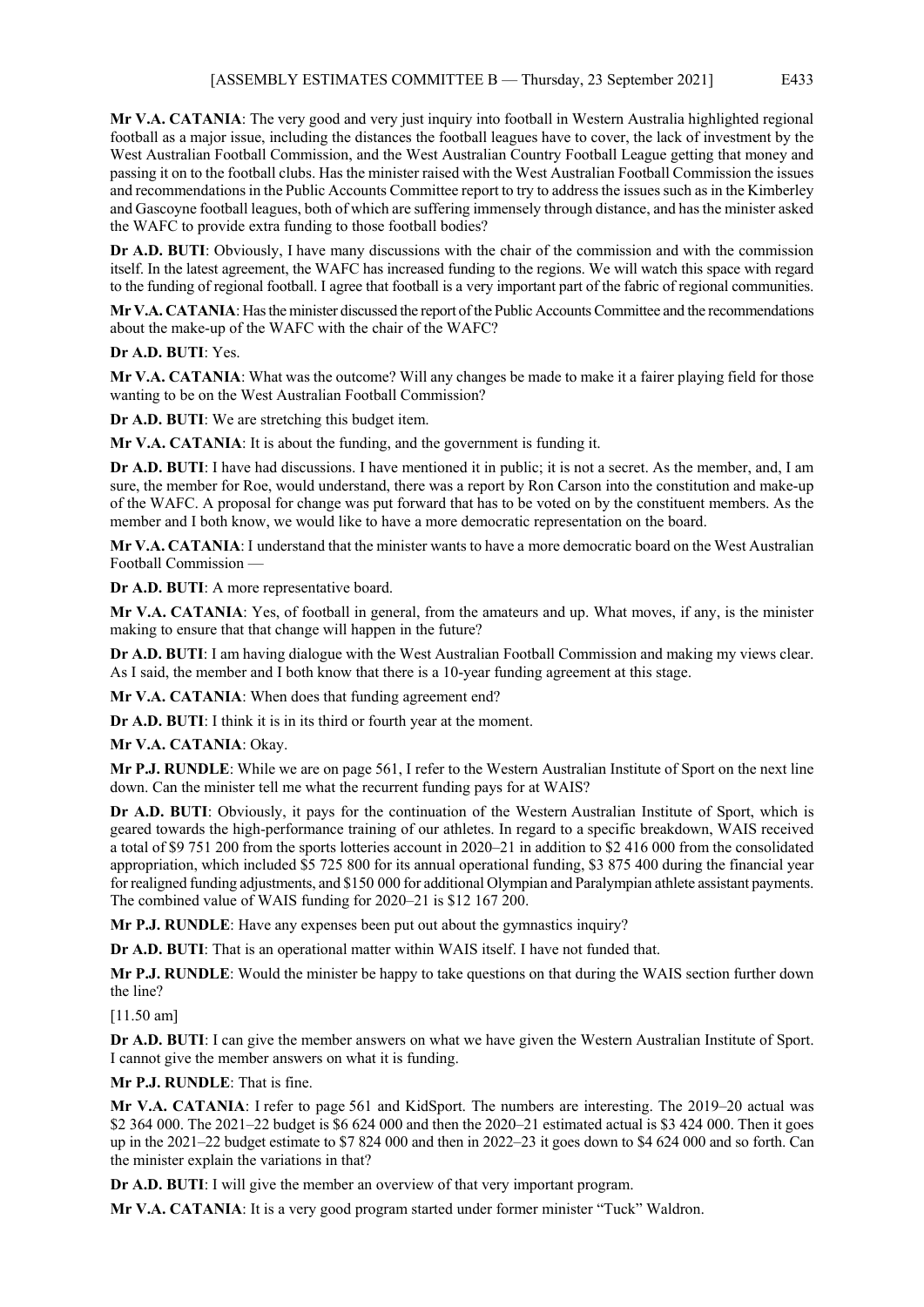**The CHAIR**: Member for North West Central, you have asked your question. Wait for a reply, please.

**Dr A.D. BUTI**: Was that a question?

**Mr V.A. CATANIA**: I just want to put that out there.

**Mr P.J. RUNDLE**: There is funding into the out years as well.

**The CHAIR**: Member for Roe, nothing out of you, thanks.

**Dr A.D. BUTI**: The budget of \$7 824 000 includes underspent funding from 2020–21 due to COVID-19 impacts on junior sport participation. There also has been additional funding as a result of the COVID recovery package. The additional funding provided eligible children with access to up to \$300 KidSport funding in the 2021 calendar year. In 2021–22 there has been a significant increase in the number of families accessing KidSport vouchers, which support registration for some sports. Since 1 July 2020–21, 5 800 children have already accessed the additional funding. The extra funding in 2021–22 will enable more swim schools to be included in the KidSport program, with more than \$150 000 funded to support more than 1 100 children. The trend is continuing with positive engagement seeing new swimming schools registering for the KidSport program.

Over 29 000 KidSport vouchers were approved and funded in 2020–21 to over 25 000 Western Australian children, including 3 600 vouchers funded directly through the Lotterywest Back to Sport COVID relief program. These vouchers equated to just over \$4 million provided directly to eligible community sport clubs. Specifically for regional children, 10 292 vouchers were funded, resulting in \$1 298 070 paid into regional community sports clubs. In 2020–21, the KidSport program reported positive demand from a diverse community, including over 4 300 applicants, 70 per cent self-identifying as Aboriginal; over 1 600 applicants from culturally and linguistically diverse communities; and 1 900 applicants with a disability.

The fluctuation has been partly due to COVID stopping participation and then, of course, there has been the COVID recovery money as well.

**Mr P.J. RUNDLE**: I am just curious. I heard the minister's response. Does the minister think this program could be expanded further given its importance? Obviously, the government has increased the budget estimate for this year, but then it seems to have dropped it back by \$3 million over the forward estimates each year.

**Dr A.D. BUTI**: There are a few different programs. The increased funding is for the Back to Sports component. KidSport funding has not decreased.

**Mr P.J. RUNDLE**: The feedback I get is that it helps out families perhaps for one sport but then they cannot go on and play their other winter or summer sports because it will cover only one particular sport or that particular amount. Does the minister think there is any capacity in the future, especially for our more disadvantaged families, to increase the scope and give more funding across another sport or so?

**Dr A.D. BUTI**: As I mentioned, there was increased funding in 2021–22. Obviously, these matters are considered in the normal budgetary process, so we will have to wait and see, but it is a very important program and has had some very good positive results.

**Mr V.A. CATANIA**: I refer to page 560, and the line item halfway down the page, "Community Languages Program". Can the minister explain what that program is all about and whether it reaches regional areas?

**Dr A.D. BUTI**: The community languages program fund supports 46 community language schools, teaching 32 languages to more than 6 205 students. I should add that, as the member will recall, the funding that the former Minister for Citizenship and Multicultural Interests took away from Italian language teaching has been reinstated. The program is a competitive grants program that is open to all culturally and linguistically diverse community associations in Western Australia in any of the languages spoken by these groups. Funding for various languages depends on the applications received. The program provides per capita grants of up to \$120 per student to help with the costs of operating the school as well as new school grants to help with administrative costs of staff at the school. Funding is also provided to the peak body Community Language Schools WA, which provides professional learning programs, pathways to improvement, school development programs and a dedicated website. I mentioned the continuing support of the Italian language in-school insertion program that is managed by the Italo-Australian Welfare & Cultural Centre Inc, because obviously the Italian language is spoken by a considerable number of people. More than 3 000 people in Western Australia at the time of the 2016 census did not speak English at home, the majority of them being older. Really, the program is there and it is up to people to apply for it. It is a competitive grants system.

**Mr V.A. CATANIA**: Is there oversight of these community groups? The minister mentioned the Italo-Australian Welfare & Cultural Centre. Is there oversight of organisations such as that delivering the language program?

**Dr A.D. BUTI**: There is a funding agreement and, obviously, the funding agreement includes what has to be done by the grant recipient. That is always monitored by the Office of Multicultural Interests to ensure that organisations comply with the funding agreement. If they do not comply with the funding agreement, they will not be funded any further.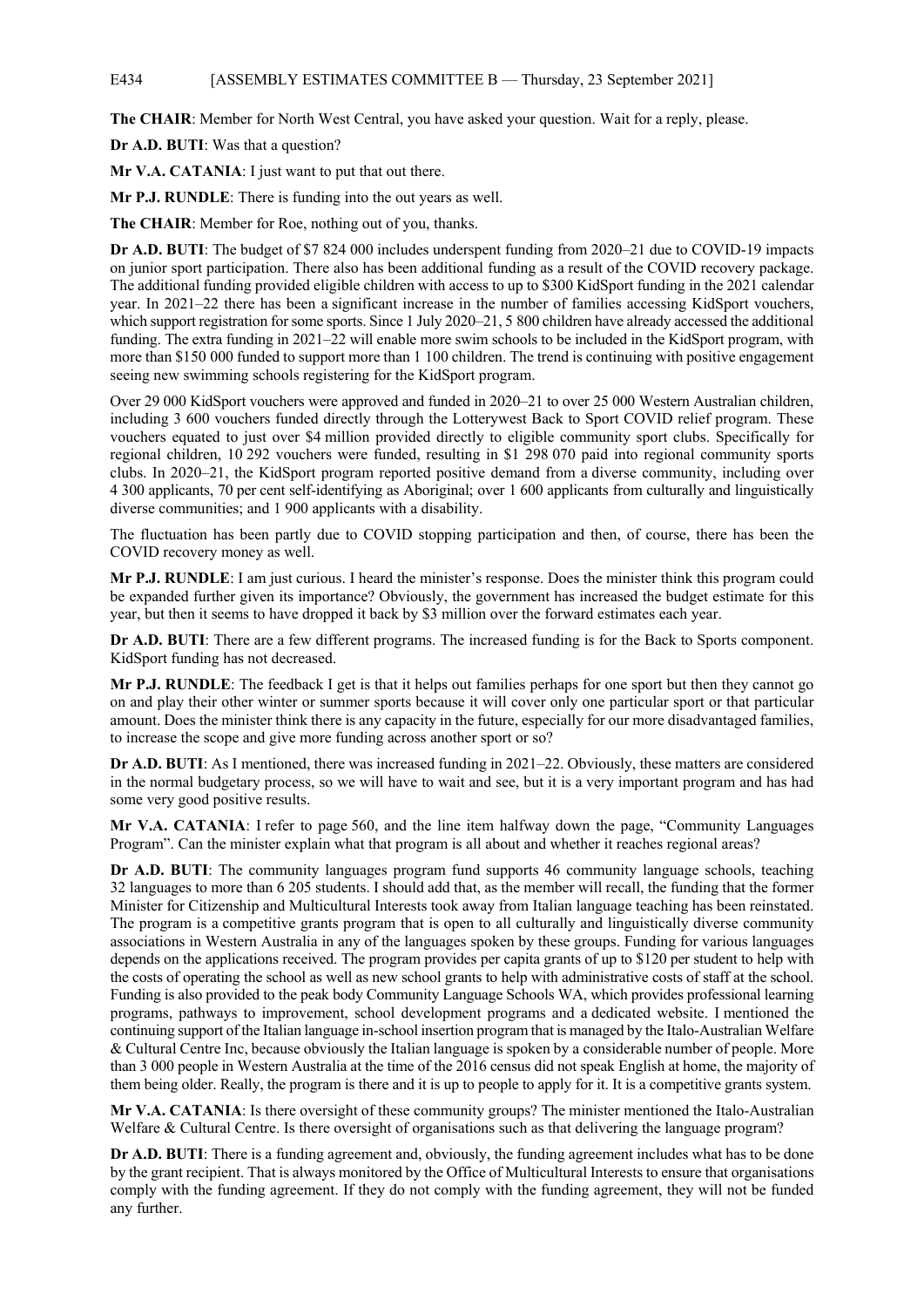**Mr P.J. RUNDLE**: I refer to page 565 and the community sporting and recreation facilities special purpose account. I notice that the 2020–21 budget was \$18 million and then the estimated actual was also \$18 million, but then it drops back to \$13 million in the actual budget estimate for 2021–22. Can the minister enlighten me on the \$5 million drop-off? That is in the appropriations line.

**Dr A.D. BUTI**: The \$18 million reflected in 2020–21 consists of \$12 million in new money to be allocated and \$6 million of carryovers from previous funding rounds as the CSRFF allocates money on a triennial basis. The \$13 million in the 2020–21 budget consists of \$12 million in new money to be allocated and \$1 million of allocated money carried over from previous funding. The reduction is due to the carryovers. There was a greater carryover, \$6 million, in the 2020–21 round, whereas in 2021–22 there will only be a \$1 million carryover.

# [12 noon]

**Mr P.J. RUNDLE**: Can the minister tell me why it is appropriate to have this carryover? I would have thought just about every dollar of community sport and rec funding would have been taken up.

**Dr A.D. BUTI**: The funds are committed but the allocation does not happen until the project starts. The government makes a commitment but sometimes it takes some time for a project to commence—local government approval et cetera. There can be a carryover because the commitment has been made but it does not count until it actually commences.

**Mr P.J. RUNDLE**: The minister is saying that the \$6.923 million shown at the closing balance has already been committed, but it is just carried over until it is allocated. Is my understanding correct?

**Dr A.D. BUTI**: It has already been allocated.

**Mr P.J. RUNDLE**: Reallocated?

**Dr A.D. BUTI**: It has been allocated.

**Mr V.A. CATANIA**: I refer to the line item "Lighting Project Club Night Program" on page 561. I note there is \$10 million over the forward estimates—\$2.5 million for 2021–22. The line item just above that, "Lighting at Collie Recreation Ground", has \$400 000. That does not leave too many ovals or sporting grounds to be lit under that fund. How many lighting projects around Western Australia does the minister anticipate that that \$2.5 million will fund?

**Dr A.D. BUTI**: As the member knows, this is a new initiative; it is a great initiative that the previous government committed to. This \$10 million lighting fund does not mean that lighting cannot also be committed under the normal community sporting and recreation facilities funding. This is additional lighting funding, so it is quite considerable. The Collie funding is allocated outside that program. It is additional funding.

**Mr V.A. CATANIA**: Obviously, lighting is very expensive. For example, to upgrade the lighting to assist the Gascoyne football league in Carnarvon to play football at night would probably cost about \$1 million. That is critical in order for the Gascoyne football league to survive. Also, Carnarvon Speedway needs an upgrade. It is looking at somewhere in the order of \$350 000 to upgrade its lighting. How do organisations like that apply? Has the minister set the criteria? Has that \$2.5 million already been granted to organisations, local governments, or whatever the case may be? Has that money already been spent? What is the application process?

**Dr A.D. BUTI**: The night lights funding program provides up to one-third of the overall cost. The local government authority also has to come to the party, and also clubs and other funding sources. The member mentioned an issue that is a perennial issue in this portfolio, as all ministers would have come to: there is unlimited demand in the sport and recreation area. But of course governments have to come up with programs to fit certain budgetary parameters. The fact that we have committed an additional \$10 million to the night lights funding program is an absolute compliment to this government. I know from the clubs and organisations that I speak to that they are incredibly happy that this funding program has been instigated.

**Mr V.A. CATANIA**: The minister is right in saying that it is a bottomless pit when it comes to the need, particularly in regional WA. When I look through the items under "Details of Controlled Grants and Subsidies", there seems to be a couple of projects in the Kimberley but nothing in between for any other regional community. Putting aside the politics, that is a concern.

**Dr A.D. BUTI:** People have to apply for it, member—that is the point. The previous minister to me, Hon Mick Murray who is a Collie man, but was not Collie-born -

**Mr V.A. CATANIA**: I see a lot of Collie projects in here!

**Dr A.D. BUTI**: The clubs and/or local governments have to apply. Part of the problem is there is no application. The member may be surprised to know that under the CSRFF, 43 per cent is metro and 57 per cent is regional. Out of the CSRFF, more than half goes to the regions. I am not saying it is not deserved; I am just letting the member know that more than half goes to the regions. The 2021–22 breakdown is: metro, 43 per cent; wheatbelt, four per cent; midwest–Gascoyne, 15 per cent; great southern, three per cent; goldfields, one per cent; Kimberley, 18 per cent; Pilbara, two per cent; and south west–Peel, 14 per cent. That is under that program. Of course, other election commitments and so forth were made for other projects. Under that program, a greater spread of money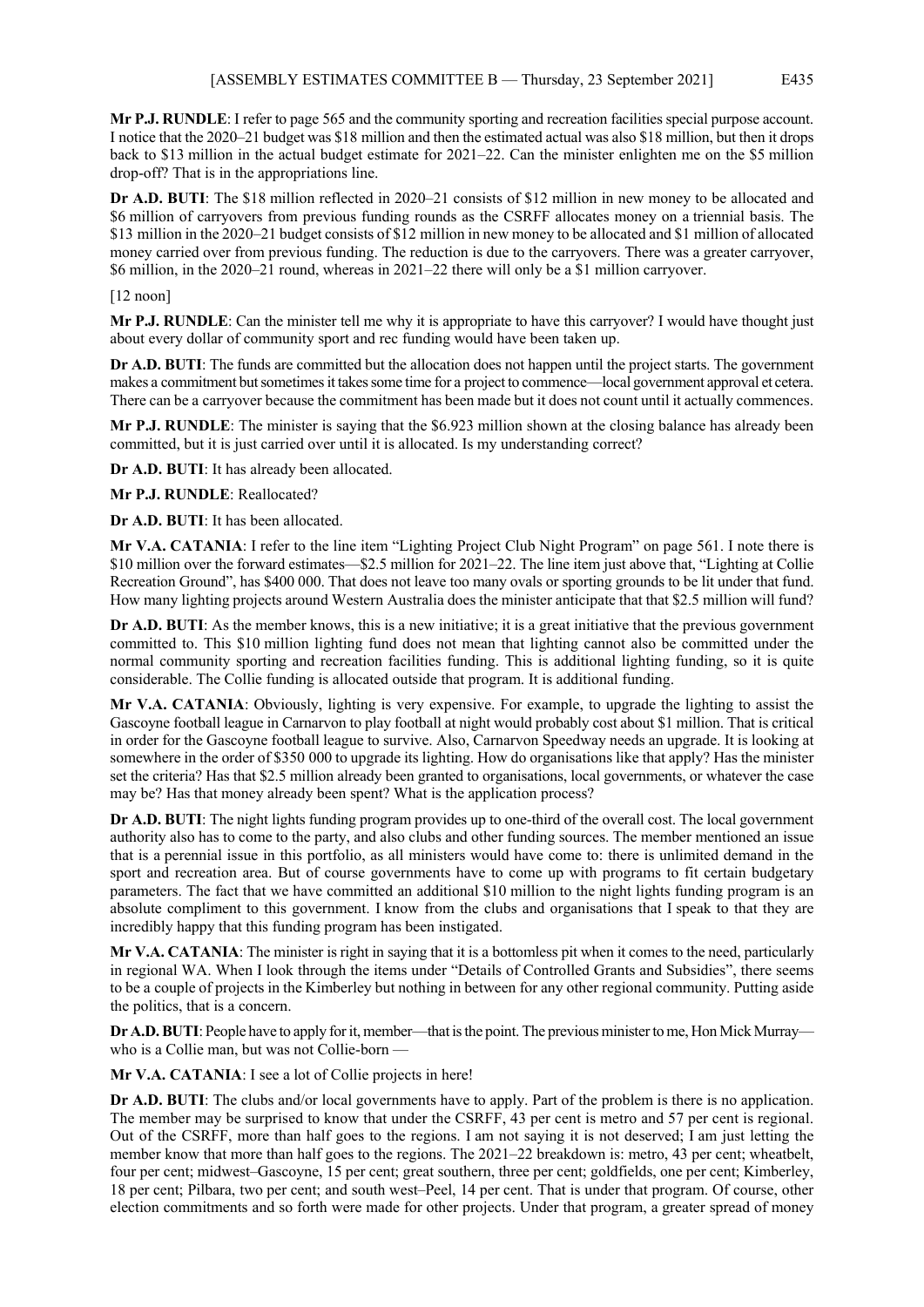# E436 [ASSEMBLY ESTIMATES COMMITTEE B — Thursday, 23 September 2021]

goes to the regions. Money from the Department of Primary Industries and Regional Development also goes to the regional development commissions. There is other funding to the regions. The regions are doing well, but there is always greater demand.

**Mr V.A. CATANIA**: When it comes to the lighting project and the community sporting and recreation facilities fund, who has the ultimate say—is it the minister or is it the department?

**Dr A.D. BUTI**: It is a competitive process. It goes through a process in the department and it makes recommendations to the minister.

Mr V.A. CATANIA: Say that again, sorry.

Dr A.D. BUTI: It is a competitive process. The department, of course, does an analysis of that and makes recommendations to the minister.

**Mr V.A. CATANIA**: Does the minister have the final say? I see people nodding.

**Dr A.D. BUTI**: The minister signs off on it.

**Mr V.A. CATANIA**: The minister has the final say by signing off on it.

**Dr A.D. BUTI**: The minister signs off on it.

**Mr V.A. CATANIA**: So the answer is yes.

**Dr A.D. BUTI**: The minister signs off on it.

**Mr V.A. CATANIA**: I will take that as a yes.

**Mr P.J. RUNDLE**: While we are talking about the CSRFF: a recent proposal from certain areas is that given the drop in volunteers —

**Dr A.D. BUTI**: Which budget item?

**Mr P.J. RUNDLE**: I am flowing on from the questioning. The minister just quoted all these CSRFF —

**DR A.D. BUTI** interjected.

**The CHAIR**: Minister, let the member finish his question and then we will deal with whether it is relevant or not.

**Dr A.D. BUTI**: Can I just add one thing: an independent panel does the assessment with regard to the funding.

**Mr V.A. CATANIA**: I understand that, but the minister has the ultimate say.

**Dr A.D. BUTI**: Sorry, member for Roe.

**Mr P.J. RUNDLE**: Flowing on from the community sporting and recreation facilities fund that we have been talking about, there has been a recent proposal of 50 per cent, due to the lack of volunteers and a drop in the number of club members and so on, especially in regional areas. I know it is one-third at the moment: one-third from the club, one-third from the shire and one-third from the department. The proposal is that perhaps it should be 50 per cent from the department and 50 per cent from the shire. Does the minister have any comment on that, given the pressures that clubs are under at the moment?

[12.10 pm]

**The CHAIR**: Member for Roe, that is more of a general question than a budget-related question, so it is up to the minister whether he responds.

**Mr P.J. RUNDLE**: The minister introduced the subject of the community sporting and recreation facilities fund and my question flows on from that.

**Dr A.D. BUTI**: I have not heard of that proposal.

**Mr V.A. CATANIA**: I refer to page 561 and the line item "Sports Lotteries Account". I note that there is a significant amount of money in that account. Does that account have to do with COVID and lotteries money being distributed to the Department of Sport and Recreation? Is that the fund that we are talking about here?

**Dr A.D. BUTI**: The line item "Sports Lotteries Account" in the budget papers is a funding source for the industry investment program, with approximately \$7 million allocated to state sporting associations to assist with operations and key strategic initiatives. As was mentioned previously, funding is also provided to the Western Australian Institute of Sport for discrete sport initiatives that benefit the community of Western Australia. The expectation in the 2020–21 budget was that COVID-19 would have a negative impact on the annual allocation over the forward estimates. However, in 2020–21, the sports lotteries account received its highest level of revenue, which is confirmed at \$18.6 million.

**Mr V.A. CATANIA**: Can the minister provide a breakdown of where the \$18 million has come from?

**Dr A.D. BUTI**: It comes from the sports lotteries account.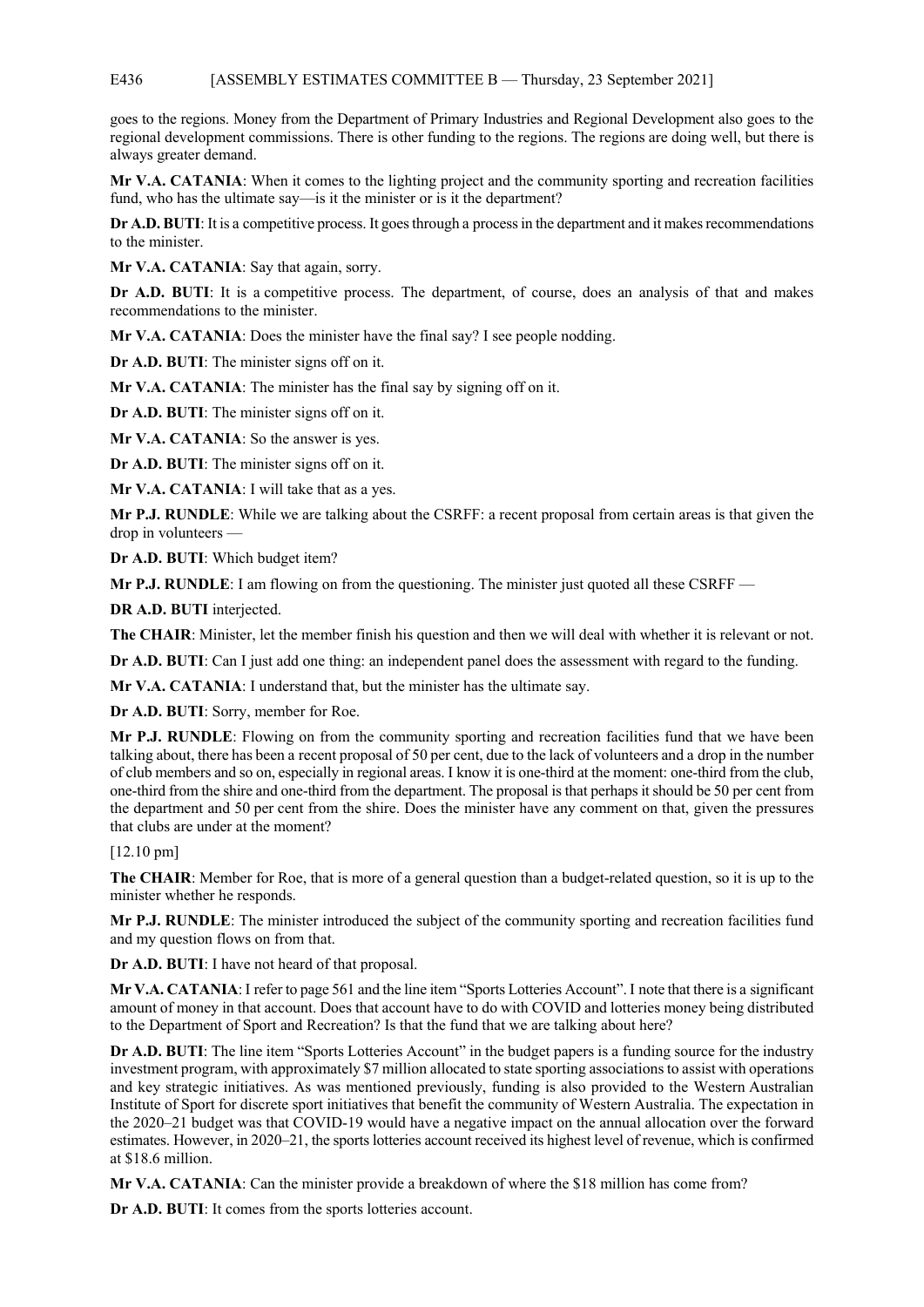**Mr V.A. CATANIA**: And what is it made up of? Where is the revenue coming from?

**Dr A.D. BUTI**: It is five per cent of Lotterywest's net revenue.

**Mr V.A. CATANIA**: In terms of that sports lotteries account, is the minister able to provide a table of the distribution of those funds? I am happy to take that as supplementary information if the minister does not have the answer.

**Dr A.D. BUTI**: The member can put the question on notice if he wants further answers.

**Mr V.A. CATANIA**: Minister, these are the estimates hearings. There are line items in the budget estimates and if the minister does not know the information for those line items, it raises questions about whether he knows his portfolio. If he does not, perhaps it can be taken as supplementary information.

**The CHAIR**: Member for North West Central, the response was that if you want to put the question on notice, you can.

**Mr V.A. CATANIA**: That seems to be the response of ministers who do not know their portfolios.

**Mr P.J. RUNDLE**: I refer to page 541 and the line item "Small Commitments". Is the minister able to provide a breakdown of sport and recreation projects, multicultural interest projects and citizenship projects, or do they all come under sport and recreation?

**Dr A.D. BUTI**: Sport and recreation is not multicultural interests. What does the member want?

**Mr P.J. RUNDLE**: What are those small commitments and to what area do they pertain?

**Dr A.D. BUTI**: Would the member for Roe like me to read this list onto the record?

**Mr P.J. RUNDLE**: No, thanks. Can the minister provide that list as supplementary information? I assume that they are election commitments.

**Dr A.D. BUTI**: I will read them out. The member for Roe can tell me if he wants me to stop. The funds went to: Scarboro Surf Life Saving Club for equipment; Forrestfield Junior Football Club—a great club—for equipment; Wanneroo Districts Netball Association for upgrades; Quinns Mindarie Surf Life Saving Club for equipment; Jandakot Jets amateur football club for equipment upgrade; Kelmscott Junior Football Club for an electronic scoreboard; Scarborough Tennis Club for a clubroom fit-out; White Knights Baldivis Cricket Club for equipment; Scarborough Sharks Cricket Club for a clubroom fit-out; Ray Owen Sports Centre for an electronic scoreboard; Baldivis Brumbies Football and Netball Club for equipment; Centrals Football and Netball Club for women's change rooms and equipment; Break the Boundary in Kalamunda for two adaptive off-road cycles; Leeming Spartan Cricket Club for equipment; Rockingham Rugby Union Football Club for equipment; Sorrento Surf Life Saving Club for equipment; Warnbro Bowling Club for furniture; Mt Helena Swim Club for a pool blanket; Wanneroo Basketball Association, Joondalup Wolves, for a vehicle; Forrestdale Sporting Association for solar panels; Piara Waters Cricket Club for sporting equipment; and Maylands Tennis Club for equipment.

**Mr P.J. RUNDLE**: I would like the minister to stop now. He asked me when I would like him to stop and it is right now.

**The CHAIR**: Thank you, minister. Further question, member for Roe?

**Mr P.J. RUNDLE**: We have other —

**The CHAIR**: Yes, the member for Roe is correct. There is another division and an off-budget item.

**Mr P.J. RUNDLE**: Can the minister provide that list as supplementary information so that I can peruse it over time?

**Dr A.D. BUTI**: No. I was prepared to read them out. I was reading them out.

**Mr V.A. CATANIA**: That is the government's rolled-gold accountability!

**The CHAIR**: Thank you, member for North West Central.

**Mr V.A. CATANIA**: I refer to page 561, the Western Australian Institute of Sport.

**The CHAIR**: Is the Institute of Sport an off-budget item? We have the WA Sports Centre Trust then the Western Australian Institute of Sport. If it is a separate item, it is a separate item. The member for North West Central can ask the question and we will make a decision afterwards.

**Mr V.A. CATANIA**: One of the issues in regional WA is talent identification. Are funds available for regional kids for travel and to provide accommodation, boarding, scholarships and all that?

**Dr A.D. BUTI**: That was in the regional athlete support program that we talked about earlier.

**Mr V.A. CATANIA**: In terms of identifying talent, does the Department of Sport and Recreation or the WAIS provide —

**Dr A.D. BUTI**: This particular section that deals with WAIS is really with regard to the agreement for funding between this department and WAIS. I will answer the member's specific question when we deal with WAIS.

**The appropriation was recommended.**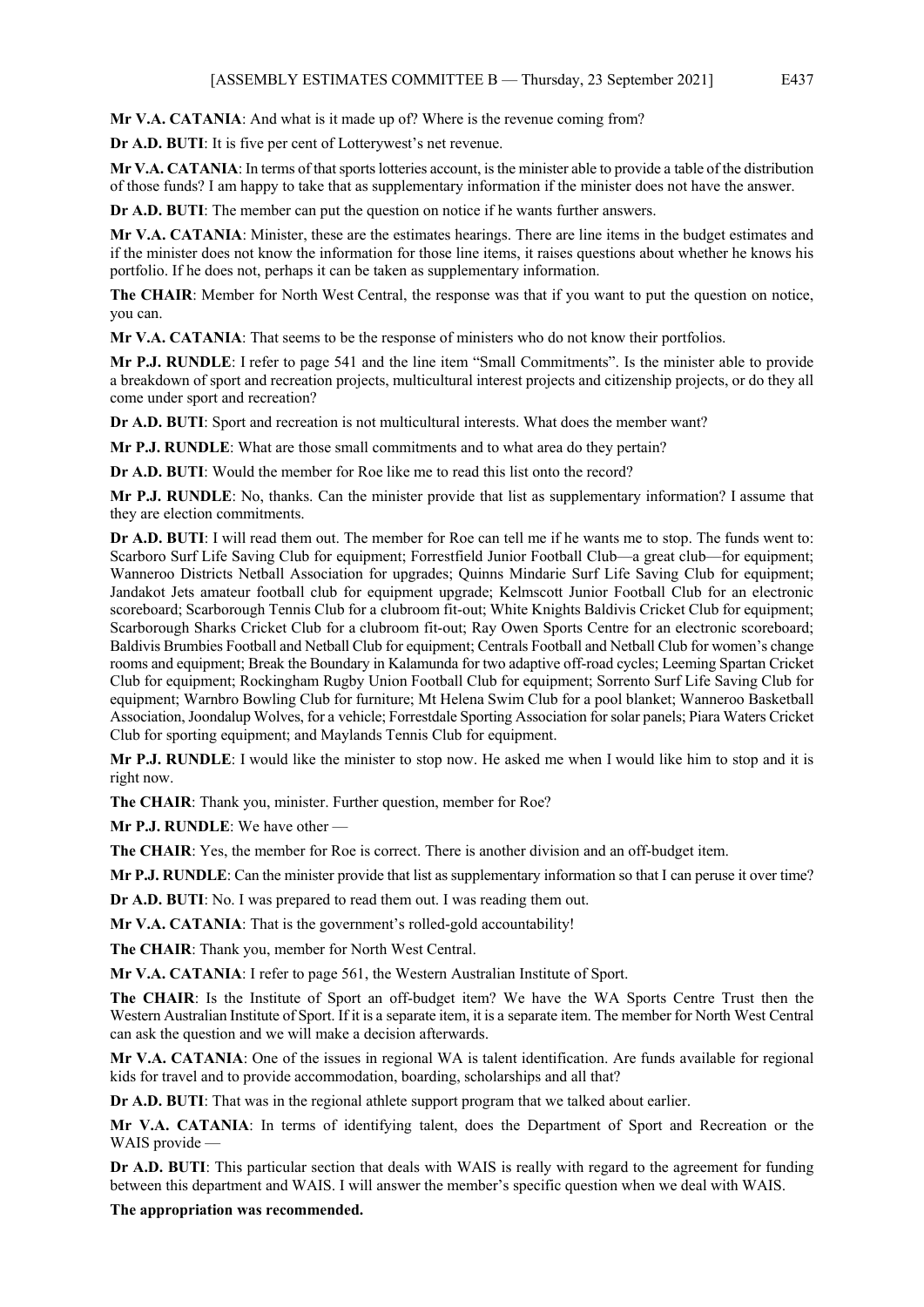# E438 [ASSEMBLY ESTIMATES COMMITTEE B — Thursday, 23 September 2021]

# [12.20 pm]

# **Division 38: Western Australian Sports Centre Trust, \$131 110 000 —**

Mr S.J. Price, Chair.

Dr A.D. Buti, Minister for Sport and Recreation.

Mr D. Etherton, Chief Executive Officer, VenuesWest.

Mr N. Lucas, Chief Financial Officer, VenuesWest.

Mr M. Kavanagh, Senior Policy Adviser, Minister for Sport and Recreation.

[Witnesses introduced.]

**The CHAIR**: This estimates committee will be reported by Hansard. The daily proof *Hansard* will be available the following day. It is the intention of the chair to ensure that as many questions as possible are asked and answered and that both questions and answers are short and to the point. The estimates committee's consideration of the estimates will be restricted to discussion of those items for which a vote of money is proposed in the consolidated account. Questions must be clearly related to a page number, item, program or amount in the current division. Members should give these details in preface to their question. If a division or service is the responsibility of more than one minister, a minister shall be examined only in relation to their portfolio responsibilities.

The minister may agree to provide supplementary information to the committee, rather than asking that the question be put on notice for the next sitting week. I ask the minister to clearly indicate what supplementary information he agrees to provide and I will then allocate a reference number. If supplementary information is to be provided, I seek the minister's cooperation in ensuring that it is delivered to the principal clerk by close of business Friday, 1 October 2021. I caution members that if a minister asks that a matter be put on notice, it is up to the member to lodge the question on notice through the online questions system.

I give the call to the member for Roe.

**Mr P.J. RUNDLE**: I refer to paragraph 1.1 under the asset investment program on page 571. It reads —

\$23.5 million to finalise the Optus Stadium construction contract;

What is this dispute related to?

**Dr A.D. BUTI**: I will ask Mr Etherton to comment on this.

**Mr D. Etherton**: In any construction project, particularly one that goes for three years, a multitude of claims relate to the construction program. At the end of it, those claims are settled.

**Mr P.J. RUNDLE**: It looks to me like the taxpayers of Western Australia are on the hook for \$23.5 million because it is obviously a line item in the budget. Is there any ability to negotiate that figure or do we just accept it?

**Dr A.D. BUTI**: As the member would realise, we have to be careful what we say at the moment. Nothing is finalised yet. Negotiations are continuing. I will also add that this is coming out of a contract that was originally signed by a previous government.

**Mr P.J. RUNDLE**: Thank you for enlightening me on that, minister. I also understand that we have been attending football matches there for several years now, so I was slightly surprised when I saw that this was still hanging in the air. What exactly is this related to? What is this \$23.5 million? I know it is about negotiations.

**Dr A.D. BUTI**: I will ask Mr Etherton to answer that.

**Mr D. Etherton**: It is a similar answer to the answer I gave just a minute ago. In a construction project, a variety of different claims are made. The builder will say that we took too long to provide them with the advice they needed to design the venue, or that prices went up and we did not provide them with the advice required. There are myriad claims around almost any construction project, including this one, being the scale and the length it was. I do not propose to go through all the claims. The item sitting in there is just in case money is needed to settle. As the minister said, there has been no final agreement. It is still under negotiation between the state and Westadium. That negotiation is being led by the Department of Finance, but because the asset sits in our account, that potential payment is sitting in our account.

**Mr P.J. RUNDLE**: Is it for a variation at the end, as we get with most building contracts, for any number of different things? Does this pertain to a variation of the contract?

**Dr A.D. BUTI**: Chair, I do not intend to answer this any further. I am sure the member understands the sensitivity of the matters. They have been negotiated and settlement is trying to be made to protect taxpayers' money as much as possible. I do not think that answering this question or going any further is helping the taxpayers of Western Australia.

**Mr P.J. RUNDLE**: To wrap up, I guess, as the member for North West Central said, taxpayers are paying \$23.5 million. Can the minister tell us when he believes the negotiations will be completed?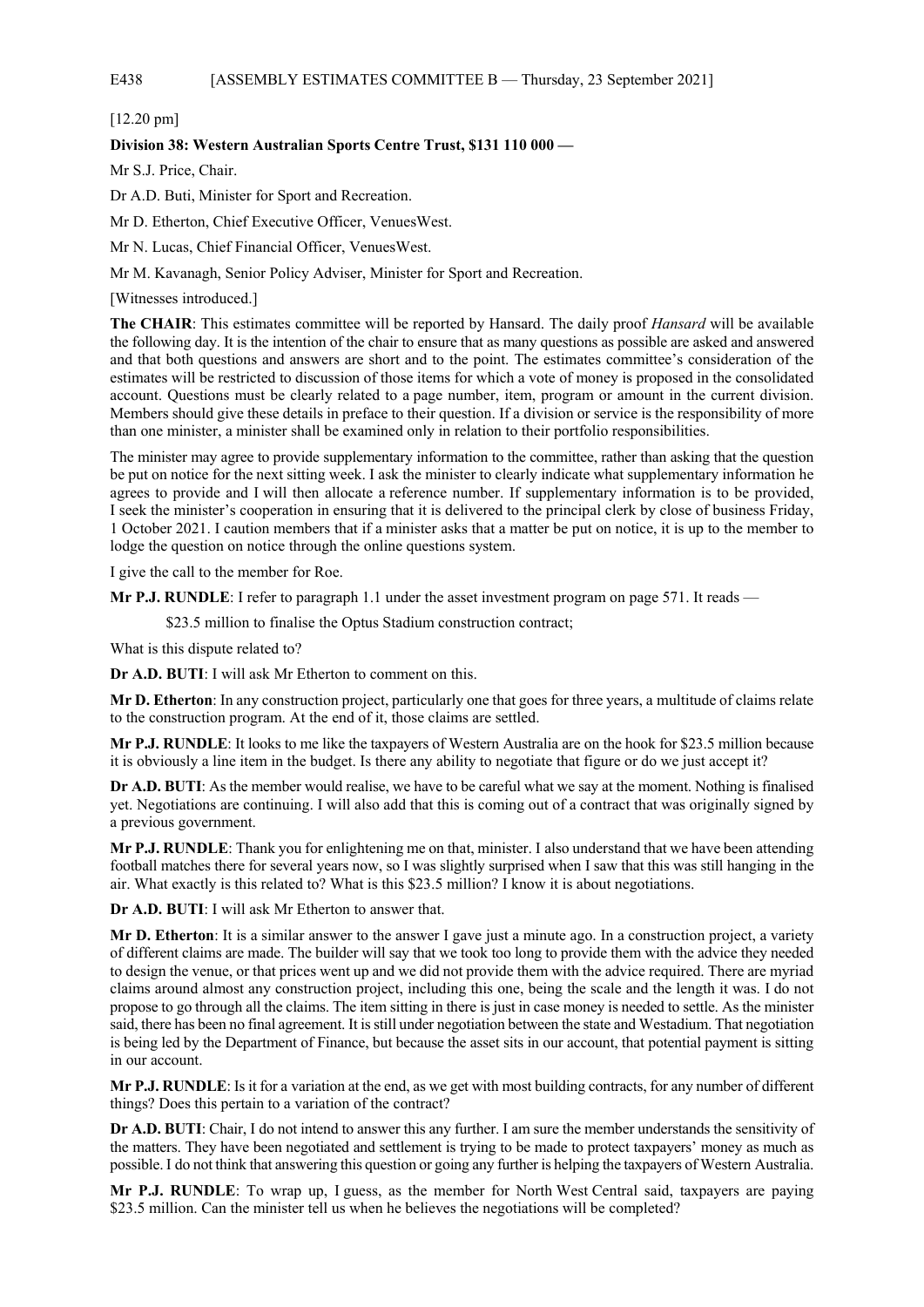**Dr A.D. BUTI**: As I said, this contract was signed under the Barnett government. We are dealing with issues arising out of that contract. It will be dealt with and settled when it is dealt with and settled.

**Mr V.A. CATANIA**: I refer to paragraph 1 under significant issues impacting the agency on page 568, which relates to the COVID-19 pandemic that continues to present major challenges globally and to all venues. Given that COVID has had an effect on VenuesWest venues and the state, and given nearly every day we hear the Minister for Health or the Premier say that, whether it be for the construction sector or nurses, ambos or police, it is mandated to have a COVID vaccine, have you, as minister responsible for VenuesWest, had any discussions with the Minister for Health or the Premier to mandate that those attending VenuesWest venues must be vaccinated?

**Dr A.D. BUTI**: The member's question was whether I had had discussions—no.

**Mr V.A. CATANIA**: Has the minister's department or his office had any discussions on the future of whether it will be mandated that people be vaccinated if they want to go to a VenuesWest venue?

**Dr A.D. BUTI**: VenuesWest has had discussions.

**Mr V.A. CATANIA**: Can the minister please elaborate on those discussions? Who was party to the discussions? Has there been a push by the Premier or the Minister for Health to mandate vaccinations if people want to attend VenuesWest venues?

[12.30 pm]

**Dr A.D. BUTI**: Before I hand over to Mr Etherton, the language is inappropriate. It is not mandating; they are conditions. If it were to happen, it would be a condition of entry.

**Mr V.A. CATANIA**: I am happy to change it, minister. As part of the conditions of entry to a VenuesWest venue, is it going to be mandated that people have to be vaccinated?

**Mr D. Etherton**: In essence, about five weeks ago I reached out to both the Chief Health Officer and the Deputy Commissioner of Police and asked whether that was coming—whether mandatory vaccination before entry to our venues was something that was being contemplated. I did not get a reply. I reached out again about a week and a half to two weeks ago and repeated the question, and got the reply that a policy had not been formed yet in relation to that. I replied that when a policy was formed, we would be happy to lead that consultation process with the venues industry in Western Australia, and that we would be well placed to do that. That is the extent of the discussions at the moment: is it coming; and, if so, can we consult with the industry to make sure that it is okay.

**Dr A.D. BUTI**: Obviously, this discussion is also happening at a national level.

**Mr V.A. CATANIA**: As the state government minister responsible for venues, does the minister support vaccination being a condition of entry to a VenuesWest venue?

**Dr A.D. BUTI**: Very good try, member, but where is that question related to a budget item?

**Mr V.A. CATANIA**: It is related to COVID-19 response, significant issues, and off the back of the director of VenuesWest who said that he had reached out to the Minister for Health.

**The CHAIR**: Member, you have asked the question of the minister and VenuesWest about the possibility of a policy containing conditional requirements for entry to some of the venues being discussed. They have responded to that. It is not appropriate to ask for the minister's personal view.

**Mr P.J. RUNDLE**: Has the AFL spoken to the minister at all in relation to next season at Optus Stadium and potential mandatory vaccination?

# **Dr A.D. BUTI**: No.

**Mr P.J. RUNDLE**: Has it spoken to the director or has there been an inquiry in relation to that as well, for the 2022 season?

**Dr A.D. BUTI**: On my understanding, no.

**Mr V.A. CATANIA**: Has the minister or his department been in any negotiations on providing the opportunity for people attending a VenuesWest venue to be vaccinated, such as basing a walk-in clinic at, say, Optus Stadium, or other venues? Given the fact that more than 60 000 people are about to attend the grand final, has the minister discussed or been in any negotiations to assist in increasing vaccination rates in the general public by having walk-in clinics based around venues to which large populations are going?

**Dr A.D. BUTI**: I think this came up in another section. That is a matter for the Chief Health Officer and the Vaccine Commander.

**Mr V.A. CATANIA**: Has the minister or the department discussed those options at all?

**Dr A.D. BUTI**: I have not discussed that and, as I said, it is really a matter for the Vaccine Commander.

**Mr P.J. RUNDLE**: I refer to the spending changes table on page 568 and the line item "Optus Stadium Revised Financial Forecast". Can the minister explain the origin of the amount in brackets, \$25 381 000?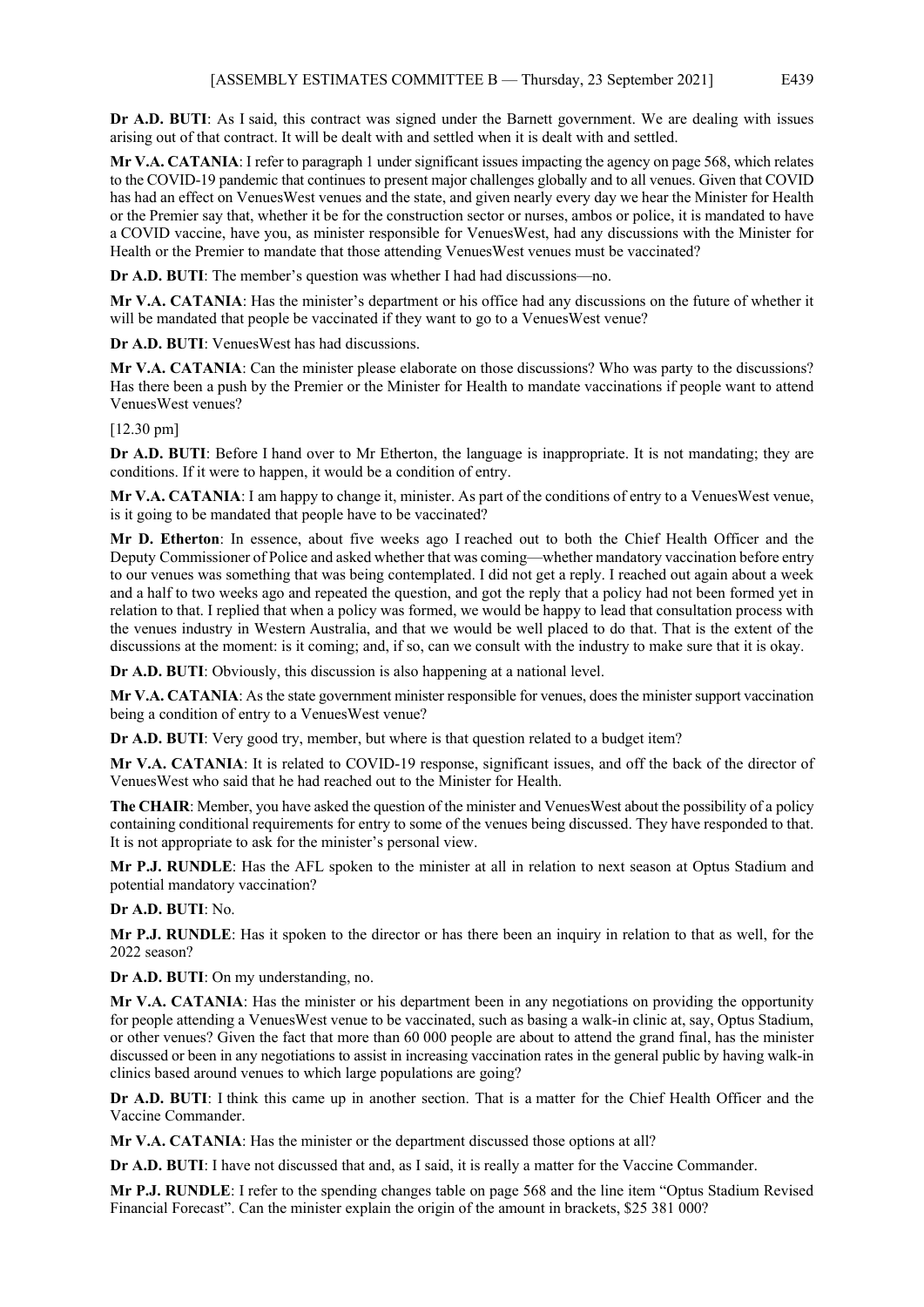# E440 [ASSEMBLY ESTIMATES COMMITTEE B — Thursday, 23 September 2021]

**Dr A.D. BUTI**: With regard to the Optus Stadium revised financial forecast, because of COVID-19-related impacts, we anticipate reductions in expenditure of \$25.4 million and reductions in revenue of \$35 million, requiring an offset of an additional appropriation of \$9.4 million, leaving a minor residual deficit of \$200 000. Impacts arising from COVID-19 have been considered only for 2021–22, which is why those columns are empty. Any continuing impact from the pandemic will require revisions to the forward period beyond 2021–22. That is obviously interesting for VenuesWest. If there is a decrease in revenue because there is less activity, there will be a decrease in costs as well; it will not need to service a venue.

**Mr P.J. RUNDLE**: Will the financial forecast change following the grand final?

**Dr A.D. BUTI:** I think the obvious answer is yes. We only knew about the grand final 21 days ago, or less.

**Mr P.J. RUNDLE**: How much will the grand final cost taxpayers?

**Dr A.D. BUTI**: Can the member tell me where that question relates to a line item?

**Mr P.J. RUNDLE**: It is in relation to running the event and the running of Optus Stadium.

**Dr A.D. BUTI**: It is not actually related to a budget item, but in any case, as has been repeated by the Premier and me, we have not paid a cent for the hosting rights for the AFL grand final. I can assure the member that the event being held at Optus Stadium will return a positive dividend for the state of Western Australia.

**Mr P.J. RUNDLE**: Does the minister know the total cost of the waived fees and charges relating to the stadium for the AFL grand final?

**Dr A.D. BUTI**: I have given the member a lot of latitude here. We are dealing with the budget. We knew only 21 days ago that we would be hosting the grand final, so it is obviously not in this budget and the member cannot refer to a budget item. I am unable to provide that information.

**Mr P.J. RUNDLE**: With regard to the revised forecast, I know that attracting employment has been a challenge for the stadium. Have there been any further successes in gaining employment? Hopefully we will have full employment for the grand final.

**The CHAIR**: Member for Roe, I appreciate the reasoning behind your questioning, but the minister has discretion as to whether he answers or not.

**Dr A.D. BUTI**: I know the member for Roe is very excited about the grand final, and I can understand that. For the weekend of the grand final, 2 600 additional workers will be employed at Optus Stadium. On my understanding, it was oversubscribed—there were people on the waiting list—so there is no problem with getting enough workers for this weekend.

**Mr V.A. CATANIA**: Will the minister be working there on the weekend?

**Dr A.D. BUTI**: I am always working!

**Mr V.A. CATANIA**: Is the minister always a minister?

**The CHAIR**: No, member for North West Central. You do not have the call.

**Mr P.J. RUNDLE**: I refer to page 570 and the line item "Total Cost of Service", which has gone up substantially. With regard to the \$4.8 million to replace technology infrastructure in ticketing management systems at Optus Stadium, will it be upgraded or replaced in full?

**Dr A.D. BUTI**: I will ask Mr Etherton to respond to this.

**Mr D. Etherton**: That description is actually a lot narrower than what will occur. In essence, the \$4.8 million is being spent on ICT upgrades, including system upgrades at Optus Stadium.

There is a wide variety of information and communications technology requirements, including point of sale, the personal computers they use at their desk, the systems in place for ticketing et cetera. It is a wide variety. The ticketing system is not being changed or replaced.

[12.40 pm]

**Mr P.J. RUNDLE**: Obviously, once again, the stadium has been in play for only two or three short years and this \$4.8 million is to upgrade or replace technology infrastructure, including ticketing management systems. I guess the question from the average taxpayer would be: why \$5 million when the stadium has been open for only a couple of years? Can we have a bit more of a breakdown of that?

**Dr A.D. BUTI**: I will defer to Mr Etherton.

**Mr D. Etherton**: Technical equipment depreciates substantially faster than buildings. In our accounts, we generally depreciate a building over 40 or 50 years. ICT equipment is generally depreciated over between three and six years. Things like the digital screens might last 10 years, but PCs, servers and things like that have a shelf life of between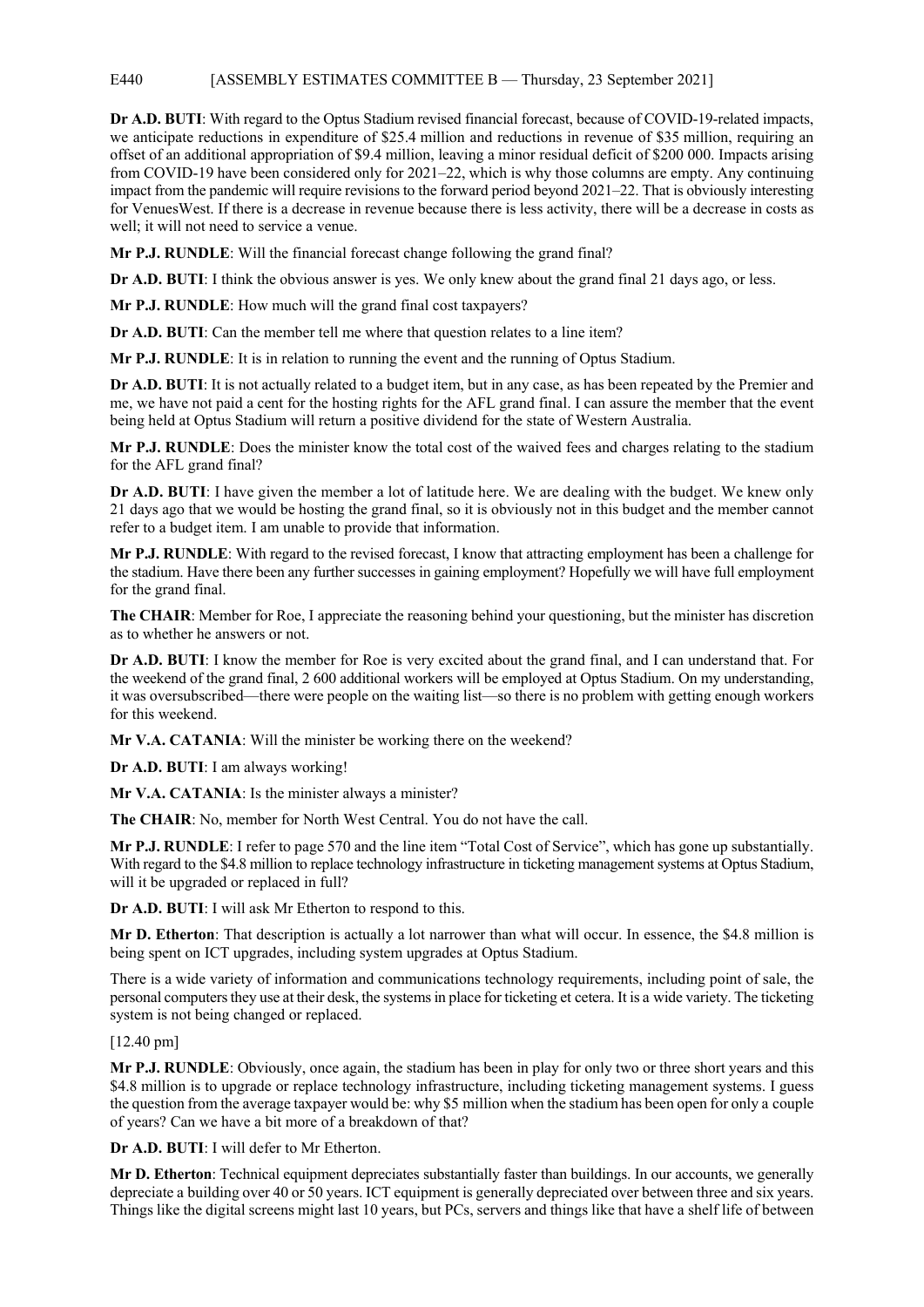three and six years. In essence, of that \$4.8 million, the member will see there are smaller amounts—I think \$128 000 in the first year as not much had become old—but the number goes up and down over the years as that equipment reaches its end of life. It will go into myriad things, but I do not have the detail here.

**Mr P.J. RUNDLE**: The total cost of service on that line item has gone up from \$126-odd million in 2020–21 to \$155 million. On that line item, why has the cost of service gone up by \$30-odd million?

**Dr A.D. BUTI**: As I explained before, as the member knows, we had COVID-19, which, of course, resulted in many, many games not being played with crowds and so forth. As the capacity for crowds at venues increases, and the venues are used more, the cost of services increases.

**Mr P.J. RUNDLE**: I refer to paragraph 4 under the spending changes on page 568 where it refers to construction of the rooftop attraction at Optus Stadium. Can the minister enlighten us on how that is panning out? Is it fully in place? How is it going?

**Dr A.D. BUTI**: I am sure the member would love to be up there watching the game this weekend. It is underway; it is a new 42-metre-high viewing platform that will allow fans to walk several metres beyond the edge of the stadium roof. I know the member next to him has a great fear of heights, so he will not be up there!

**Mr V.A. CATANIA**: Not a hope in hell!

**Dr A.D. BUTI**: The new ring pull–shaped platform is set to create one of the world's best stadium viewing experiences. It will be brilliant. It will provide a 360-degree view for visitors. Construction is underway and we look forward to having it available in 2022—the intention is before the start of the 2022 AFL season.

**Mr P.J. RUNDLE**: Can the minister give me a bit of latitude here. Will the zip-line from the bridge be part of that package or will it be outside VenuesWest?

**Dr A.D. BUTI**: That is a Minister for Transport; Minister for Planning issue.

**Mr P.J. RUNDLE**: I think we have nearly come to the end. The big issue I also want to ask about is the HBF Park stadium expenditure for the FIFA Women's World Cup, where we are looking at about \$15 million over the forward estimates. Is the minister confident that will be completed within the time frame? Obviously, there is an urgent issue to do that.

**Dr A.D. BUTI:** It will have to be completed for the 2022–23 FIFA World Cup. Yes, I am confident. It is a great stadium now. These will be good improvements and I look forward to hosting a few great World Cup games here in Perth.

**Mr V.A. CATANIA**: Is it the nib Stadium?

**Dr A.D. BUTI**: It is HBF Park.

**Mr V.A. CATANIA**: Does Perth Glory play at HBF Park?

**Dr A.D. BUTI**: It is HBF Park.

**Mr V.A. CATANIA**: It is a long time since I have been there. Will it be used for any of the Women's World Cup games?

**Dr A.D. BUTI**: That is where it will be; it is what we were just talking about.

**Mr V.A. CATANIA**: Sorry; I am getting confused with HBF Stadium.

**Mr P.J. RUNDLE**: I refer to paragraph 1.5 on page 571 where it says, "\$3.6 million on security infrastructure initiatives at Optus Stadium, HBF Park and RAC Arena." Can the minister enlighten us on what they pertain to?

**Dr A.D. BUTI**: I will hand over to Mr Etherton.

**Mr D. Etherton**: The majority of that funding has been put towards hostile vehicle mitigation measures. We do not propose to go into much further detail than that for security reasons.

### **The appropriation was recommended.**

# **WA Institute of Sport —**

Mr S.J. Price, Chair.

Dr A.D. Buti, Minister for Sport and Recreation.

Ms L. Chopping, Director General.

Ms K. Ellwood, Executive Director.

Mr S. Lawrence, Chief Executive Officer.

Mr D. Fitzpatrick, Chief Financial Officer.

Mr M. Kavanagh, Senior Policy Adviser.

[Witnesses introduced.]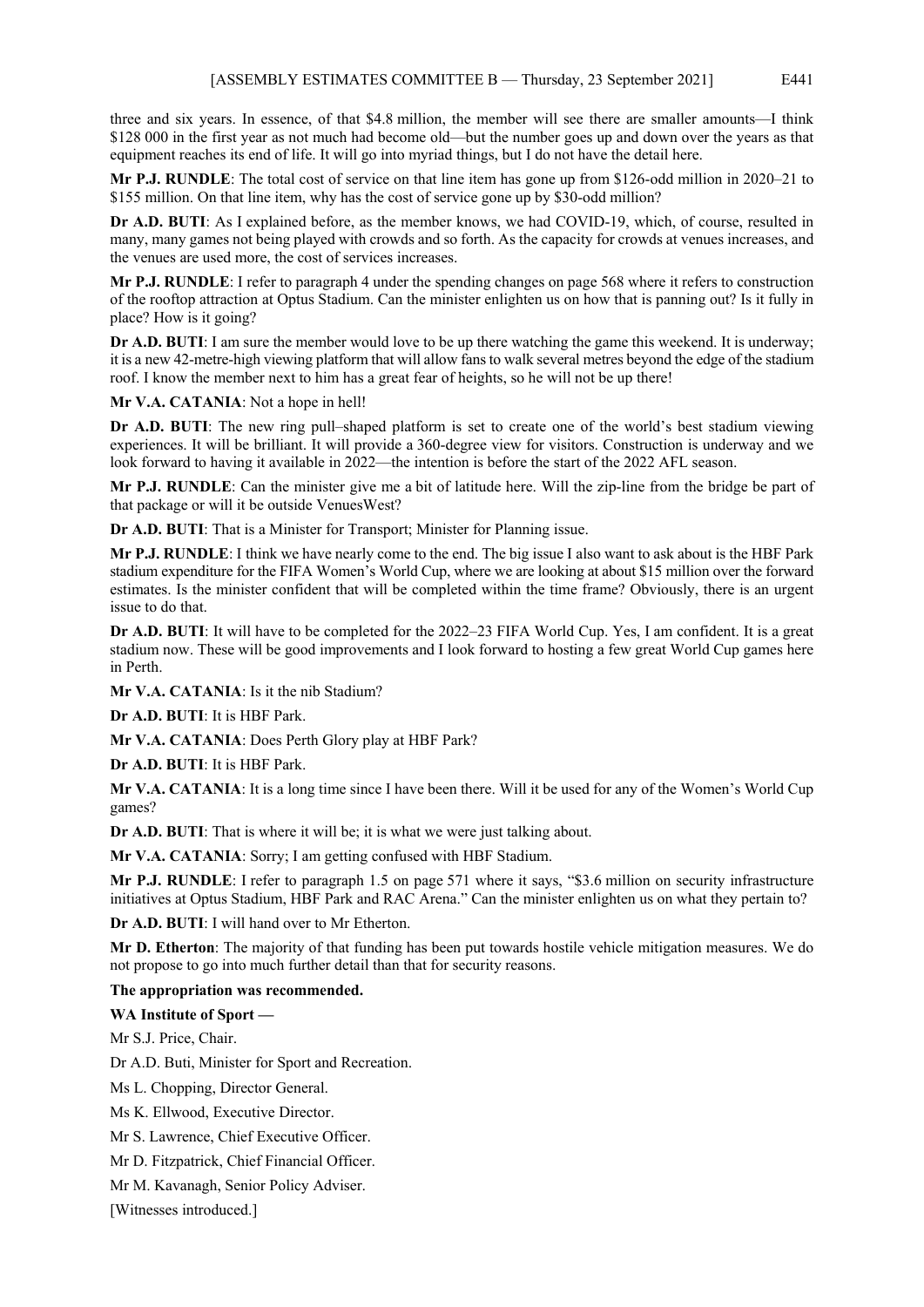# E442 [ASSEMBLY ESTIMATES COMMITTEE B — Thursday, 23 September 2021]

**The CHAIR**: This estimates committee will be reported by Hansard. The daily proof *Hansard* will be available the following day. Members may raise questions about matters relating to the operations and budget of the off-budget authority. Off-budget authority officers are recognised as ministerial advisers. It is the intention of the chair to ensure that as many questions as possible are asked and answered and that both questions and answers are short and to the point.

The minister may agree to provide supplementary information to the committee, rather than asking that the question be put on notice for the next sitting week. I ask the minister to clearly indicate what supplementary information he agrees to provide and I will then allocate a reference number. If supplementary information is to be provided, I seek the minister's cooperation in ensuring that it is delivered to the principal clerk by close of business Friday, 1 October 2021. I caution members that if a minister asks that a matter be put on notice, it is up to the member to lodge the question on notice through the online questions system.

Member for Roe.

**Mr P.J. RUNDLE**: We referred to this in the previous Department of Local Government, Sport and Cultural Industries division and the minister said that he would be happy to answer these questions when we came through to the WAIS section. I referred to page 561 at the time and asked about the recurrent funding.

# [12.50 pm]

**Dr A.D. BUTI**: Okay. Chair, this is an interesting thing. The member cannot now go back to that. I do not know why opposition members requested the Western Australian Institute of Sport to come here for a start, but anyway, they have. Now we are dealing with operational matters of WAIS; we are not dealing with budget items. When we were dealing with the previous session, that was the department appropriating money to WAIS and we could have dealt with that issue. But the way that WAIS spends its money is an operational matter. As the member very well knows, I have answered this question in Parliament, and that is a different issue. The opposition asked WAIS to come today; I have no idea why. If we are going to deal with WAIS now, can we please deal with the budget item in front of us and not go back to things that have already been passed?

**Mr P.J. RUNDLE**: I refer to page 577 under community services. The program provides opportunities for talented Western Australian athletes to achieve excellence in elite sport with support from their home environment. How are things going in relation to the gymnastics inquiry?

**Dr A.D. BUTI**: Gymnastics is not part of the WAIS program. There is no funding in this budget for gymnastics.

**Mr P.J. RUNDLE**: I asked the minister a question in the Legislative Assembly. Can he enlighten me on what is his role as minister in relation to oversight of the board?

**Dr A.D. BUTI**: I cannot see a budget item, but I will answer that for the member. AsI told the member in Parliament, I have the final say on the selection of board members. Mr Lawrence will correct me if I am wrong: I can only remove a board member with 75 per cent majority support of the existing board.

**Mr P.J. RUNDLE**: Will the minister indulge me slightly as to the time frames for board members; that is, for how many years are they appointed?

**The CHAIR**: Minister, as pointed out, this is probably not a budget-related question, but it is up to you if you would like to respond.

**Dr A.D. BUTI**: I really do think we should bring this to an end; it is pointless going on. They are appointed for two to three years.

**Mr P.J. RUNDLE**: What is the maximum number?

**Dr A.D. BUTI**: They can be reappointed, but usually they would be appointed for two or three years. There is a maximum of 10 years.

**Mr P.J. RUNDLE**: What does the total cost of the asset investment program of \$143 000 each year provide?

**Dr A.D. BUTI**: I will defer to Mr Lawrence.

**Mr S. Lawrence**: That is money that is spent on replacing operational assets within the high performance service centre itself. That is pieces of equipment over \$5 000 in value, of course, such as ergometers, treadmills, and gas analysis equipment that is used for assessing and testing athletes.

**Mr P.J. RUNDLE**: That is a mixture of both administration equipment and sporting equipment. Would that be the description?

**Mr S. Lawrence**: Yes, correct.

**The CHAIR**: That completes the examination of the Western Australian Institute of Sport off-budget authority.

*Meeting suspended from 12.55 to 2.00 pm*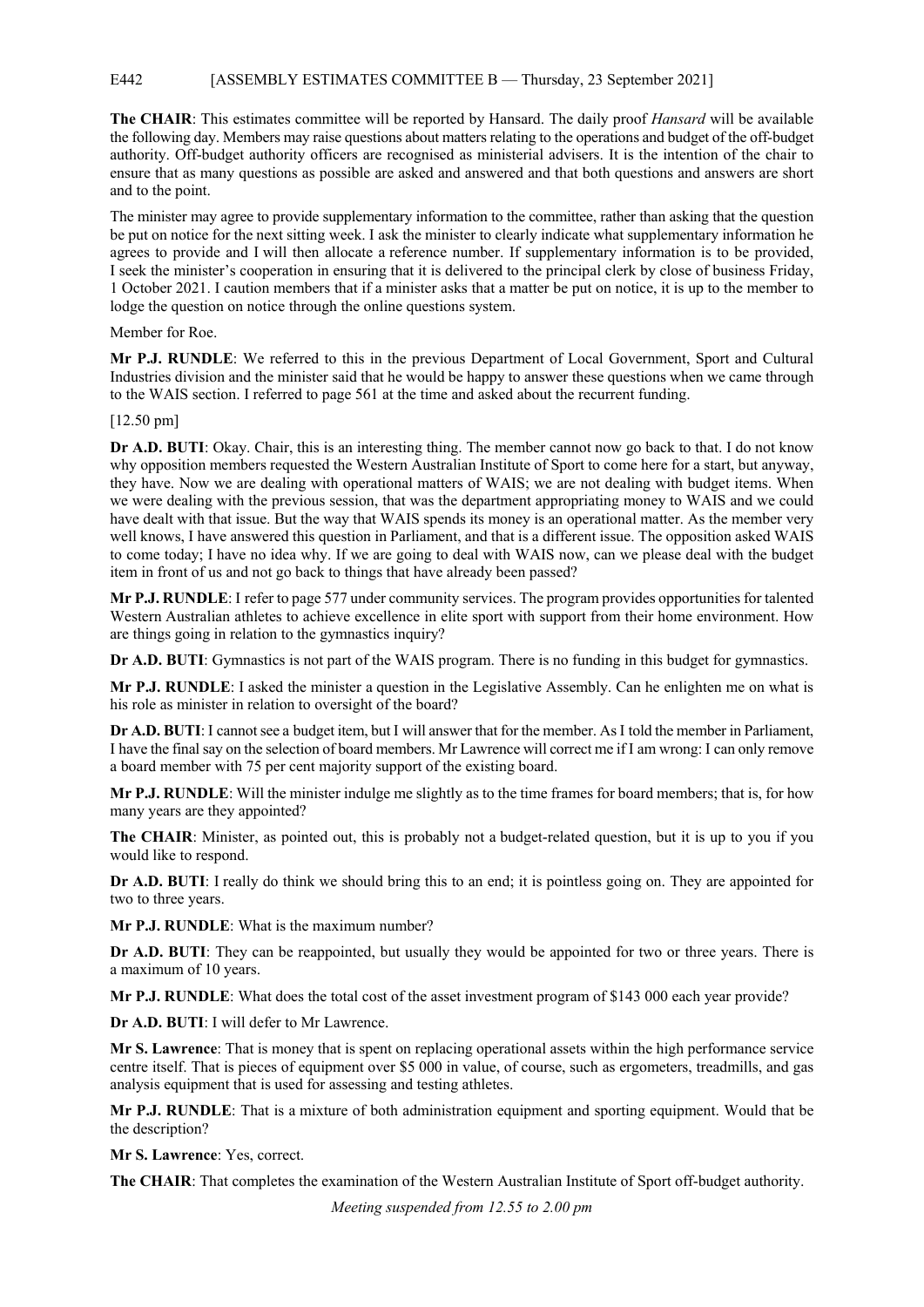# **DevelopmentWA —**

Mrs L.A. Munday, Chair.

Dr A.D. Buti, Minister for Lands.

Mr F. Marra, Chief Executive Officer.

Mrs F. Barclay, Chief Financial Officer.

Mr M. Ryan, Executive General Manager, Planning and Transition.

Ms C. Smith, Principal Policy Adviser.

[Witnesses introduced.]

**The CHAIR**: This estimates committee will be reported by Hansard. The daily proof *Hansard* will be available the following day. Members may raise questions about matters relating to the operations and budget of the off-budget authority. Off-budget authority officers are recognised as ministerial advisers. It is the intention of the chair to ensure that as many questions as possible are asked and answered and that both questions and answers are short and to the point.

The minister may agree to provide supplementary information to the committee, rather than asking that the question be put on notice for the next sitting week. I ask the minister to clearly indicate what supplementary information he agrees to provide and I will then allocate a reference number. If supplementary information is to be provided, I seek the minister's cooperation in ensuring that it is delivered to the principal clerk by close of business Friday, 1 October 2021. I caution members that if a minister asks that a matter be put on notice, it is up to the member to lodge the question on notice through the online questions system.

I give the call to the Leader of the Opposition.

**Ms M.J. DAVIES**: I refer to page 769 of budget paper No 2, volume 2, and the significant issues impacting the government trading enterprise. Paragraph 6 refers to regional development and the models for land and housing delivery in regional WA. Can the minister talk us through some of the strategies that the government is using to address what has been a longstanding issue?

**Dr A.D. BUTI**: The whole issue of accommodation development in the regions is a challenging one. Land is available, but we need to work out the most appropriate way to open that up or release that land to ensure that we get appropriate accommodation. I will throw to Frank Marra to elaborate.

**Mr F. Marra**: The regional portfolio is one of the key portfolios for DevelopmentWA. Outside the Perth metropolitan area, many of the challenges are around the cost of developing land and then the cost of building upon that land. The state is responsible for the land and infrastructure costs and we have been challenged by the heated construction market recently, with construction costs increasing substantially. To try to ameliorate that, last year we introduced the Regional Land Booster program. That allowed us to reprice our land to the prevailing market conditions at the time. DevelopmentWA repriced over 1 000 blocks of land that it had held on behalf of the state, across the state. Some 290 lots have now been sold in over 40 towns across Western Australia. It is the first time that there has been a sale in some of these regional towns for five-plus years. That is one of the key ways that the state has addressed this challenge of affordability at the moment.

**Ms M.J. DAVIES**: Can I confirm that 1 000 blocks came under the regional booster program?

**Dr A.D. BUTI**: Mr Marra is talking about the Regional Land Booster program that cabinet approved in July 2020 to the amount of \$166.3 million. After one year of the program, 290 lots have been contracted across 42 regional towns with a combined value of more than \$65 million. Construction on these lots is expected to generate 976 jobs with an estimated private sector investment of \$321 million.

With regard to the current status of the Regional Land Booster program, as of 22 September this year, 338 lots were contracted, with Karratha and Broome recording the highest sale volume. Of the contracted lots, 17 are in Port Hedland, 13 are in Pinjarra—all lots in Pinjarra have already settled—and 11 are in Karratha. Out of the 244 lots that have already been settled, 37 are in Karratha, 36 are in Broome and 43 are light industrial area lots. In Onslow, 22 residential lots are to be contracted to Mineral Resources. Over the next six months, the regional program will assess major regional locations that are exhibiting a continued demand and require new land stages to be developed. Sales have been achieved so far in 52 regional towns.

**Ms M.J. DAVIES**: I am going to have to refer to *Hansard* to keep track of what the minister just said. Did the minister just say that 1 000 blocks in total were part of the Regional Land Booster program? How many of those have actually been sold?

**Dr A.D. BUTI**: That is true. Incentives have been offered for 100 programs offering more than 1 000 lots in total, out of which 290 have been sold.

**Ms M.J. DAVIES**: Did the program start last year?

**Dr A.D. BUTI**: Yes.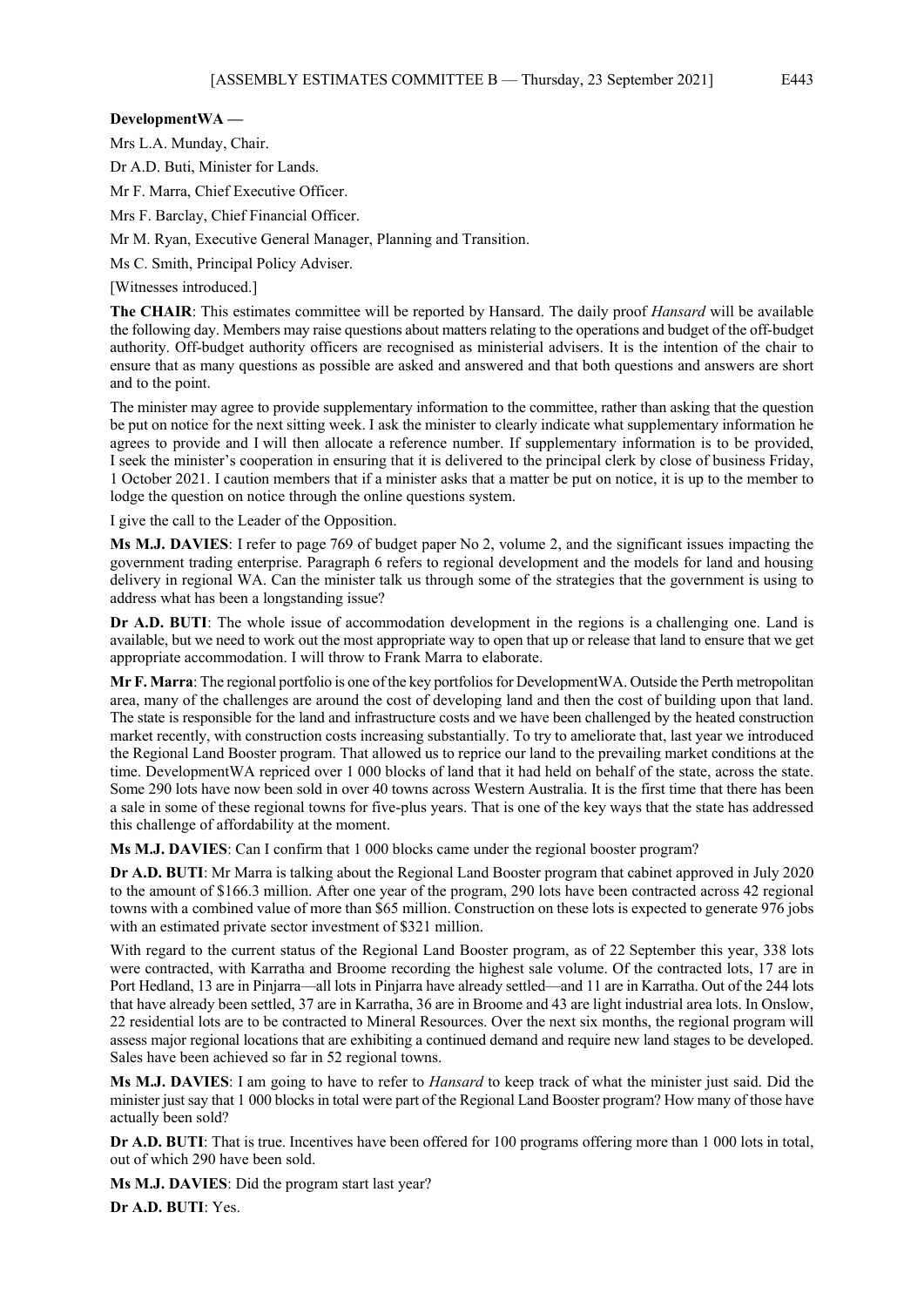# E444 [ASSEMBLY ESTIMATES COMMITTEE B — Thursday, 23 September 2021]

**Ms M.J. DAVIES**: When did it start? Was it in last year's budget?

**Dr A.D. BUTI**: It was approved in July last year and it started a month after that. As of September, that many have been sold so far.

**Ms M.J. DAVIES**: So 290 have been sold—thank you. The minister said something about investigations that will be undertaken over the next six months in regional centres where there is still an overheated market. Can the minister tell me whether those target towns or regions have already been identified?

**Dr A.D. BUTI**: I will defer to Mr Marra.

[2.10 pm]

**Mr F. Marra**: We have stock available in most markets across regional Western Australia. The markets we are actively working on at the moment to make sure that future land supply will be brought on are places like Broome north. We have land supply actively being brought to market in Albany in a couple of projects that were transferred recently from the Department of Communities to DevelopmentWA, and we are preparing a number of business cases for a number of local governments, such as the Shires of Jerramungup, Cunderdin, Dalwallinu and Dandaragan.

**Ms M.J. DAVIES**: Is that the exhaustive list or is there a list we can get by way of supplementary information?

**Dr A.D. BUTI**: Does the Leader of the Opposition want us to read out the whole list?

**Mr F. Marra**: That was the list, minister.

**Dr A.D. BUTI**: That was the list.

**Ms M.J. DAVIES**: That was the list, so—Jerramungup, Cunderdin, Dandaragan?

**Mr F. Marra**: The places are Jerramungup, Cunderdin, Dalwallinu and Dandaragan.

**Dr A.D. BUTI**: That is in the wheatbelt region. There are other regions. Does the Leader of the Opposition want the other regions?

**Ms M.J. DAVIES**: Yes. I know I am the member for Central Wheatbelt; I am very interested in the wheatbelt!

**Dr A.D. BUTI**: We have the whole list here. Would Mr Marra like to read the list out?

**Mr F. Marra**: Certainly. In Albany, we will be activating lots at Oyster Harbour and Clydesdale Park. We have sites that we will be bringing to market in Middleton Beach in Albany as well. In the Shire of Plantagenet, we are working with a local agribusiness firm on expanding its abattoir capacity. In the Shire of Gnowangerup, we are supporting the shire's efforts to deliver new light industrial lots in the north west of the town.

**Ms M.J. DAVIES**: Is that outside the Regional Land Booster program? Is that just business as usual for the department?

**Mr F. Marra**: The Regional Land Booster program was aimed at existing stock that was held by the state.

**Ms M.J. DAVIES**: Is this new?

**Mr F. Marra**: These are new projects that will be developed and the pricing will be set to market. Effectively, the Regional Land Booster program is not required for these, because they will be repriced ready for the market at the moment.

**Ms M.J. DAVIES**: I have a further question about the Regional Land Booster program. Will those lots stay at the price they were at at the application of the program across the forward estimates? Will they be pulled off the market? Will there be changes? How does the government intend to deal with them going forward?

**Dr A.D. BUTI:** Obviously, there is a continual re-evaluation of the price of land according to market forces, so it is hard to determine. It will not necessarily be a fixed price. The Regional Land Booster program has been of great value in unlocking land. I should also add that under the regional development assistance program, the state government will provide DevelopmentWA with direct funding to assist in helping local communities to try to develop land, whether it is residential, commercial or industrial. There is much work done. Of course, these things take a bit of time.

**Ms M.J. DAVIES**: I refer to the works mentioned earlier in Jerramungup, Cunderdin, Dalwallinu, Dandaragan and Albany. How does local government register and qualify for the program? I presume there are not unlimited funds available to government to do this. How are they prioritised? How are they applied for?

**Mr F. Marra**: As the minister indicated, DevelopmentWA runs the regional development assistance program, which is open to all regional local governments, so local governments are able to apply to DevelopmentWA. We then work with each local government to determine the priority of the landholdings and allocate that \$4 million in funding that the minister spoke of earlier to deliver land in those small towns.

**Ms M.J. DAVIES**: Is that \$4 million a year?

**Dr A.D. BUTI**: That is correct, but that is obviously in addition to the Regional Land Booster program.

**Mr P.J. RUNDLE**: I have a further question. Gnowangerup was mentioned. I have some recent correspondence saying that the cost of blocks there makes them untenable to develop or to sell or pass on to anyone. Are there any strategies in place to improve that situation?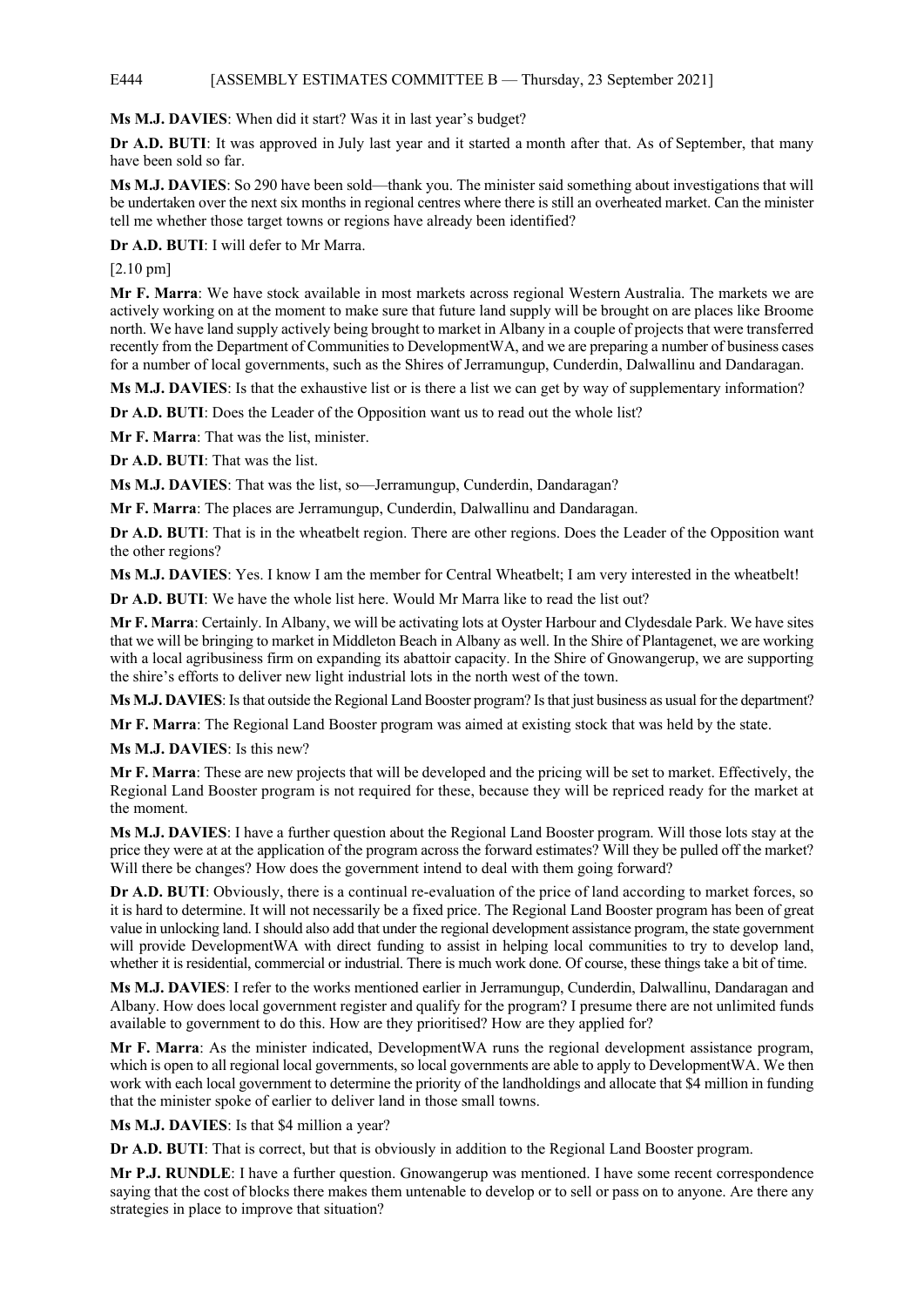**Dr A.D. BUTI**: I will ask Mr Marra to add to my initial comments. Obviously, the Regional Land Booster program and the regional development assistance program are geared to assist. I am not sure whether Mr Marra has any further comment.

**Mr F. Marra**: The regional development assistance program is aimed at trying to meet the cost differential between the cost of production and the selling price. That is why we prioritise each individual project to try to make that \$4 million go as far as possible to as many different sites. It is fairly typical in small country towns for the development cost to exceed the revenue that can be achieved; therefore, that \$4 million per annum is used as a subsidy to meet the market, so to speak.

**Mr P.J. RUNDLE**: Is there a high level of engagement between the department and those local governments to enable some other methodology of getting these blocks to market at a sensible level?

**Dr A.D. BUTI**: There is constant engagement by DevelopmentWA in the regions. The chair often discusses this issue with me. I am not quite sure what the member means by "different methodology". These programs are in existence now and, as I said, DevelopmentWA is constantly talking with authorities and others.

**Ms M.J. DAVIES**: Has there been any thought given to increasing the amount available to that program at the moment and freeing up more affordable land so it encourages people to build and create new spaces? I am talking about the \$4 million, especially in the context of the housing shortages we are experiencing. I can think of several cases in Northam of people being willing to free up their accommodation if they had the opportunity to expand into a different type of house. I know we are not talking about building houses under the minister's department, but it is land accessibility and the price of land that prohibits building, particularly in smaller communities, as the member for Roe mentioned. Was any thought given to framing this budget as a COVID response and to increasing that amount across the forward estimates, given some of the challenges we are facing?

**Dr A.D. BUTI**: The amount is considerable at the moment. It is \$4 million per annum under the regional development assistance program, and \$166 million under the Regional Land Booster program. That is quite a considerable subsidy and incentive for development in the regions. That is what it is at the moment, and it is quite considerable.

**Ms M.J. DAVIES**: Was there no request for or consideration of that increasing? It is outside of the Regional Land Booster program, which I acknowledge is new and very welcome. There has always been a program to develop blocks. Has that been static or was consideration given to increasing that?

**Dr A.D. BUTI**: What we have at the moment is what we have at the moment, and I think it is quite considerable. That is what we have.

**Ms M.J. DAVIES**: Is the minister's assessment that that is meeting the needs or the demand that is currently present?

**Dr A.D. BUTI:** I never said that, member. As I said in the earlier session about sporting clubs, there is never enough money. The Leader of the Opposition knows that very well, having been a former minister of the Crown. This is a considerable, significant contribution.

## [2.20 pm]

**Ms M.J. DAVIES**: I refer to page 770, and the 2021–22 dividend retention. Paragraph 7 states —

DevelopmentWA will retain its forecast 2021–22 dividend payment … to instead contribute to funding future infrastructure investment.

Could the minister unpack for me what "funding future infrastructure investment" means? Are there programs to which that is already attached to determine where that \$64.6 million will be applied? In what years would the minister anticipate that would be spent?

**Dr A.D. BUTI**: Obviously, as the member will realise, strategic infrastructure requirements are a very important part of DevelopmentWA. Those funds will be guaranteed for future business cases, and in the fullness of time they will be utilised. I am not in a position now to talk about where the funds are going, because the business cases have not been formulated.

**Ms M.J. DAVIES**: The decision for that dividend to be retained, is it parked in DevelopmentWA waiting to be spent?

**Dr A.D. BUTI**: It will be utilised in a strategic manner.

**Ms M.J. DAVIES**: I am not trying to be difficult, minister. It is not an inconsiderable amount of money and DevelopmentWA must have some priorities that it would like to see achieved. Quarantining that amount without any detail probably does not pass muster, in terms of transparency. Can the minister provide no indication of what kinds of projects that might be applied to across the forward estimates?

**Dr A.D. BUTI:** Going forward, the strategic infrastructure requirements are going to basically three different areas: regional, industrial and metropolitan.

**Ms M.J. DAVIES**: Is there a delineation of what percentage would be spent in each of those three categories?

**Dr A.D. BUTI**: No.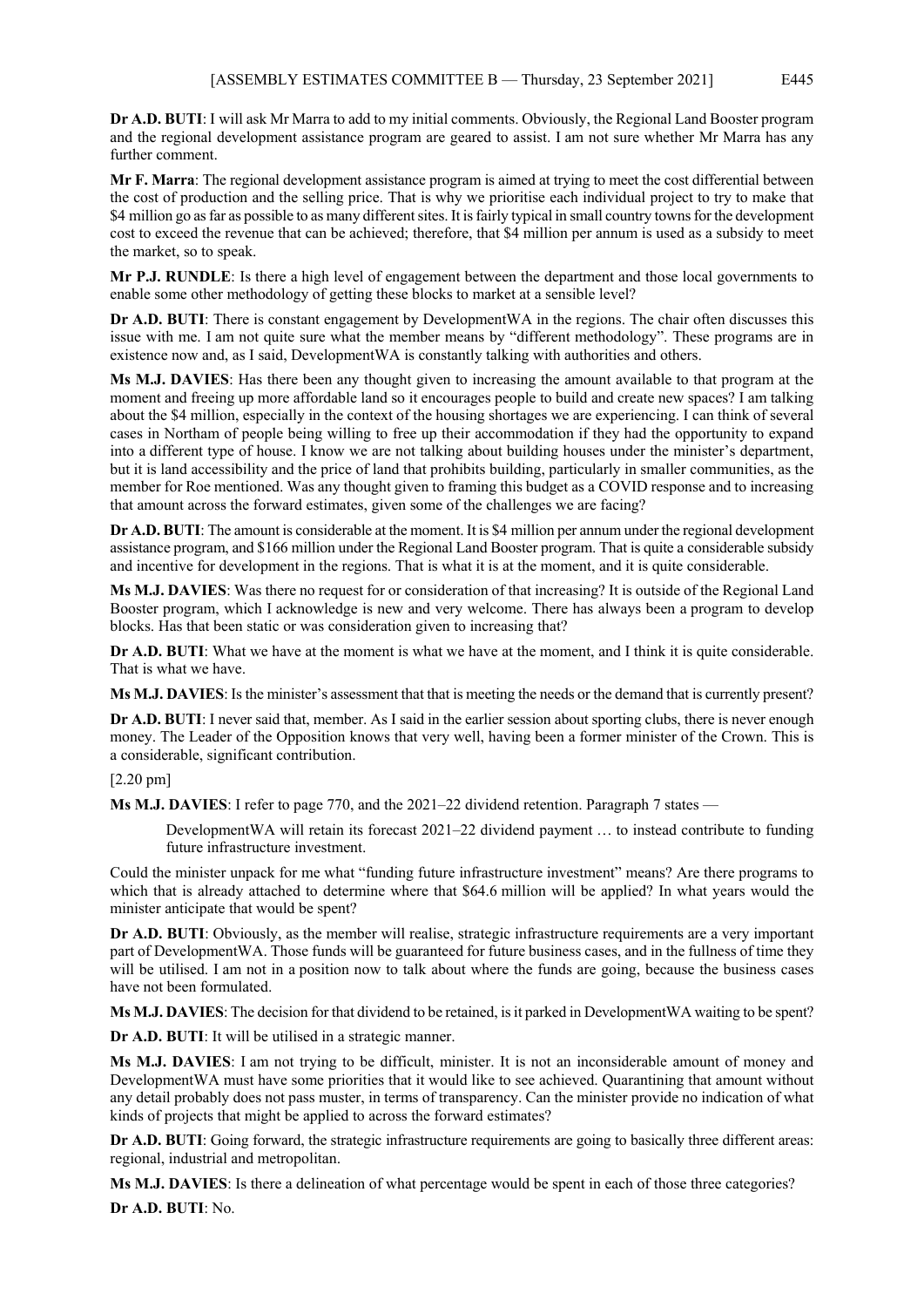### E446 [ASSEMBLY ESTIMATES COMMITTEE B — Thursday, 23 September 2021]

**Ms M.J. DAVIES**: There is \$64.6 million floating in DevelopmentWA that is not attached to any projects. When does the minister envisage that those business cases will be developed and put forward for utilisation of those funds?

**Dr A.D. BUTI**: It is not floating.

**Ms M.J. DAVIES**: It is not attached to anything, so the minister cannot tell me where it is going.

**Dr A.D. BUTI**: It is not floating in the air somewhere.

**Ms M.J. DAVIES**: It may as well be; it is not going anywhere!

**Dr A.D. BUTI**: I know the Nationals WA has a hard issue with financial responsibility.

**Ms M.J. DAVIES**: I am trying to find out what the minister wants to do with that money. I think I am being very financially responsible, asking where the minister's \$64.6 million is going to go.

**Dr A.D. BUTI**: The business cases have to be brought to the minister, then they have to be approved by the Expenditure Review Committee. That is the normal process.

**Ms M.J. DAVIES**: I understand that business cases are required, but is there no notion within DevelopmentWA or in the minister's mind of what that would be applied to?

**Dr A.D. BUTI**: I have nothing further to add.

**The CHAIR**: Leader of the Opposition, the minister is not answering anything further. Do you have a new question?

**Ms M.J. DAVIES**: Yes. I refer to page 769 of budget paper No 2, under the heading "Machinery of Government Reforms". Could the minister explain paragraph 3 to me a bit further and expand on what is there?

**Dr A.D. BUTI**: I think it is reasonably clear. As a result of the machinery-of-government changes, the former Department of Communities' land development functions have now been moved over to DevelopmentWA. DevelopmentWA now effectively becomes the development arm of social housing. There has been a transfer of the Department of Communities' commercial land development projects, assets and staff to DevelopmentWA. That process is basically what is mentioned there, that DevelopmentWA becomes the development arm of mainly the social housing component of the Department of Communities.

**Ms M.J. DAVIES**: Could the minister tell me the number of staff who have come across as part of that transfer?

**Dr A.D. BUTI**: Twenty staff.

**Mr P.J. RUNDLE**: I refer to the same page, 769, and paragraph 5, which states that DevelopmentWA will have a greater role in the delivery of social housing. Can the minister tell me how this will play out?

**Dr A.D. BUTI**: As I mentioned in the previous answer, DevelopmentWA now has the development arm of social housing that was formally in the Department of Communities, with the transfer of staff members. I will hand over to Mr Marra if he wants to add any comments.

**Mr F. Marra**: The Department of Communities' land bank, land operations and associated projects were transferred to DevelopmentWA, which will continue with those projects and continue development, either outright or in joint venture partnerships that already existed when those projects transferred across. We will then make land available for the social housing program, as occurred in the past with the Department of Communities. Further, where there is higher density or more complex projects, DevelopmentWA will engage with the market to get the social housing constructed for the Department of Communities.

**Mr P.J. RUNDLE**: Is it just with the Department of Communities, or is there also a relationship with the Minister for Housing?

**Dr A.D. BUTI**: The housing and planning ministers and I, as Minister for Lands, are part of the steering committee looking at the issue of social housing.

**Mr P.J. RUNDLE**: Areas have been identified, such as Geraldton, Bunbury and Albany. Is there an intent for DevelopmentWA to also look at places like Esperance, which is desperately in need of social housing? There appears to be a focus in regional areas on those three larger centres. Is there a focus on other areas of need as well?

**Dr A.D. BUTI**: All areas of the state are being considered, but obviously these decisions have been made in conjunction with the Ministers for Housing and Planning. DevelopmentWA will obviously have the role of developing social housing, but decisions are also made through the dialogue between the Minister for Housing, the Minister for Planning and me.

**Ms M.J. DAVIES**: I refer to page 772 under the heading "Asset Investment Program". I have a couple of questions about this one. I note that a number of industrial parks are listed there but not the most important, which would be Avon Industrial Park, which is on the doorstop of my electorate. I am wondering whether any work has been done in relation to the AIP; and, if so, how has that been progressed and supported, and are there any planned investments? For the minister's background—I am sure he has been briefed—it has been a challenging area to develop over time. It does not seem to have progressed, yet it is very close to Perth; it is ideally located. What is the government's intentions for trying to activate that particular park?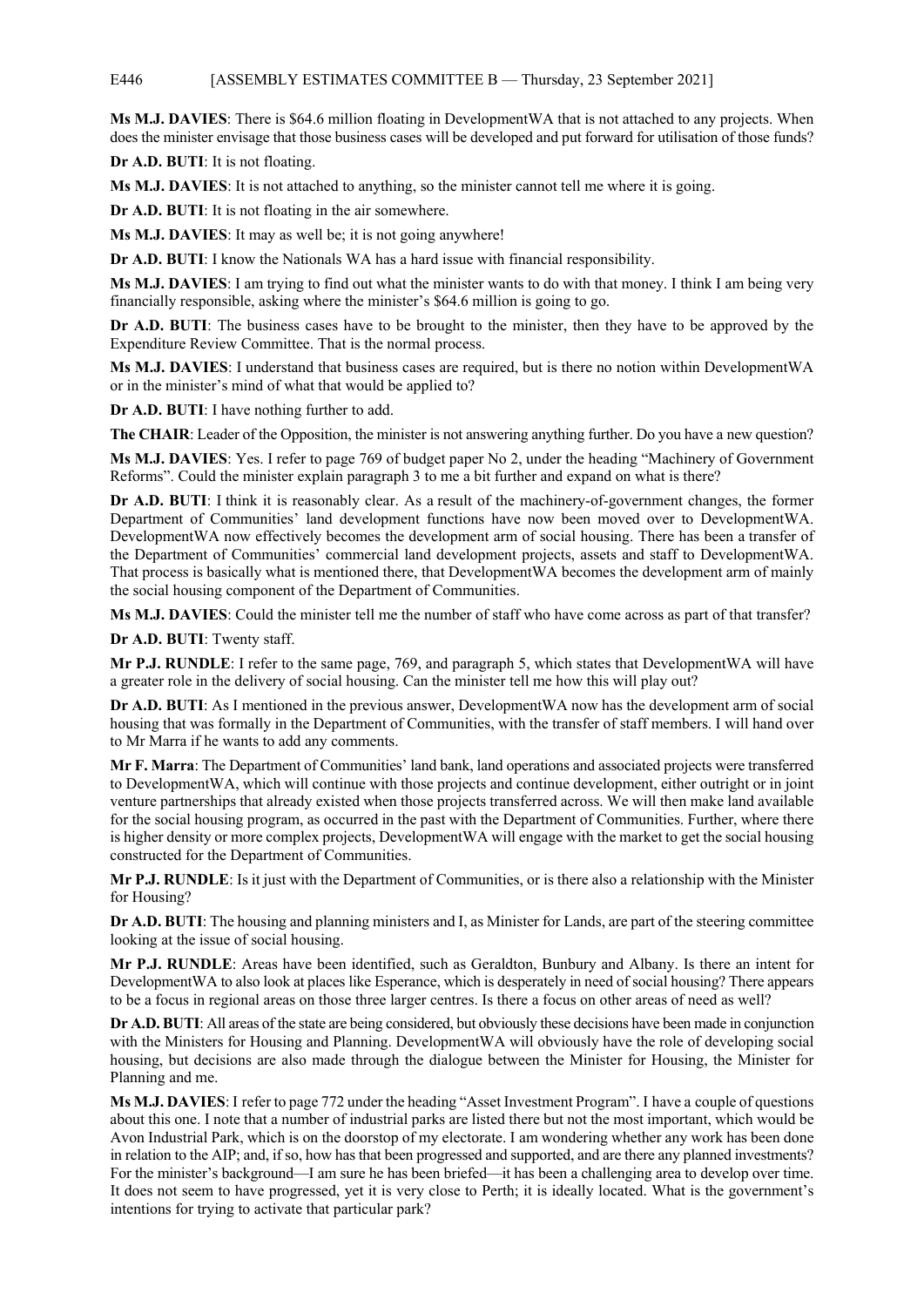[2.30 pm]

**Dr A.D. BUTI**: I might just hand this one to Mr Marra.

**Mr F. Marra**: Thank you for the question. We have had the Avon Industrial Park project on the books for a number of years. We actually have available stock in the area and we work with the development commission and the local authority to activate that stock. There have been a number of inquiries over the years for that land, and we will continue to market it and make it available to the market. Currently, we have some eight lots available for purchase and activation at Avon Industrial Park.

**Ms M.J. DAVIES**: Are all the lots serviced?

**Dr A.D. BUTI**: Mr Marra.

**Mr F. Marra**: The lots are serviced suitable for a particular use. It really depends on the final intended use of the land and whether further servicing would be required.

**Ms M.J. DAVIES**: Can the minister advise what budget is applied to the promotion of the opportunities at the park? Over time, I think there have been various different efforts to try to elevate that, but I wonder what particular effort is being made and what is in the budget that is being applied.

**Dr A.D. BUTI**: We do not have those exact details. I do not think that we can actually provide them even later on, but it is around three per cent of total project spend for Avon.

**Ms M.J. DAVIES**: Is there a ranking for the business parks? There is a number listed in the budget papers. I wonder whether there is a ranking in terms of where the government is aiming to activate and attract tenants or facilitate investment.

**Dr A.D. BUTI**: Every region has an industrial park. It is important. In regard to the priority, the member should address that matter to the Department of Jobs, Tourism, Science and Innovation and the Minister for State Development, Jobs and Trade.

**Ms M.J. DAVIES**: In terms of where the investment is, does the minister think that the policy gets it there rather than from DevelopmentWA? Is there no ranking within DevelopmentWA in terms of which estates need to be, or could be, developed or where the best bang for buck would be?

**Dr A.D. BUTI**: Mr Marra.

**Mr F. Marra**: We work with the Department of Jobs, Tourism, Science and Innovation to help prioritise at a state level. In individual region areas, the regional development assistance program provides us with advice, as do the regional development commissions, but we aim to have industrial land available in each of the regional areas, and that is why the minister indicated the importance of making land available in each area. Where land is available, we prioritise those regional areas where land is not available at the given time.

**Ms M.J. DAVIES**: I draw the minister's attention to the second sentence of paragraph 1.1, which states —

The ILA portfolio is forecast to deliver more than 4,500 jobs during construction and around 10,000 jobs once businesses are fully established.

They are nice, round figures. Can the minister give me an understanding of how he arrived at the 4 500 and 10 000 figures? Do those figures include all the industrial parks or is it just the ones listed? I am trying to get an understanding of how the minister can make a claim that there will be that many jobs.

**Dr A.D. BUTI**: It is not a claim; it is a forecast. I will hand over to Mr Marra.

**Mr F. Marra**: Thank you. DevelopmentWA employed an economist to give us an indication as to the impact that our industrial estate has on the economy. The Industrial Lands Authority is forecast to deliver a certain number of estates over the budget period. We have forecast that as that land is sold and developed by private interests, the development by those private interests will release those 4 500 jobs during the construction phase. The ultimate use of that industrial land is what gives the 10 000 jobs once the businesses are fully established. Therefore, it is the leverage that the Industrial Lands Authority is able to achieve by releasing the land in the first place.

**Ms M.J. DAVIES**: Would that not depend on, essentially, what the land is used for? I mean, you could put a big shed in an industrial park that has only two people working on it. I am assuming that there is some standard of modelling that was used somewhere along the line. I am just trying to understand how those figures were arrived at and how that is measured.

**Dr A.D. BUTI**: I will throw to Mr Marra shortly. Obviously, as the member can see in that paragraph, a number of significant projects are listed, and that formed part of the modelling forecast that the experts look at. But I will refer further to Mr Marra.

**Mr F. Marra**: The minister has indicated the methodology that we use, which is that we look back over previous estates and make an assumption as to how they will be developed in the future. Therefore, in that case, it is an estimate based on the past informing the future. Those estimates could be higher or they could vary depending on the ultimate use, but we have found that when we take the perspective of a large sample size, this is a reasonable estimation as to what the economic impact will be from developing the sites that the Industrial Lands Authority releases.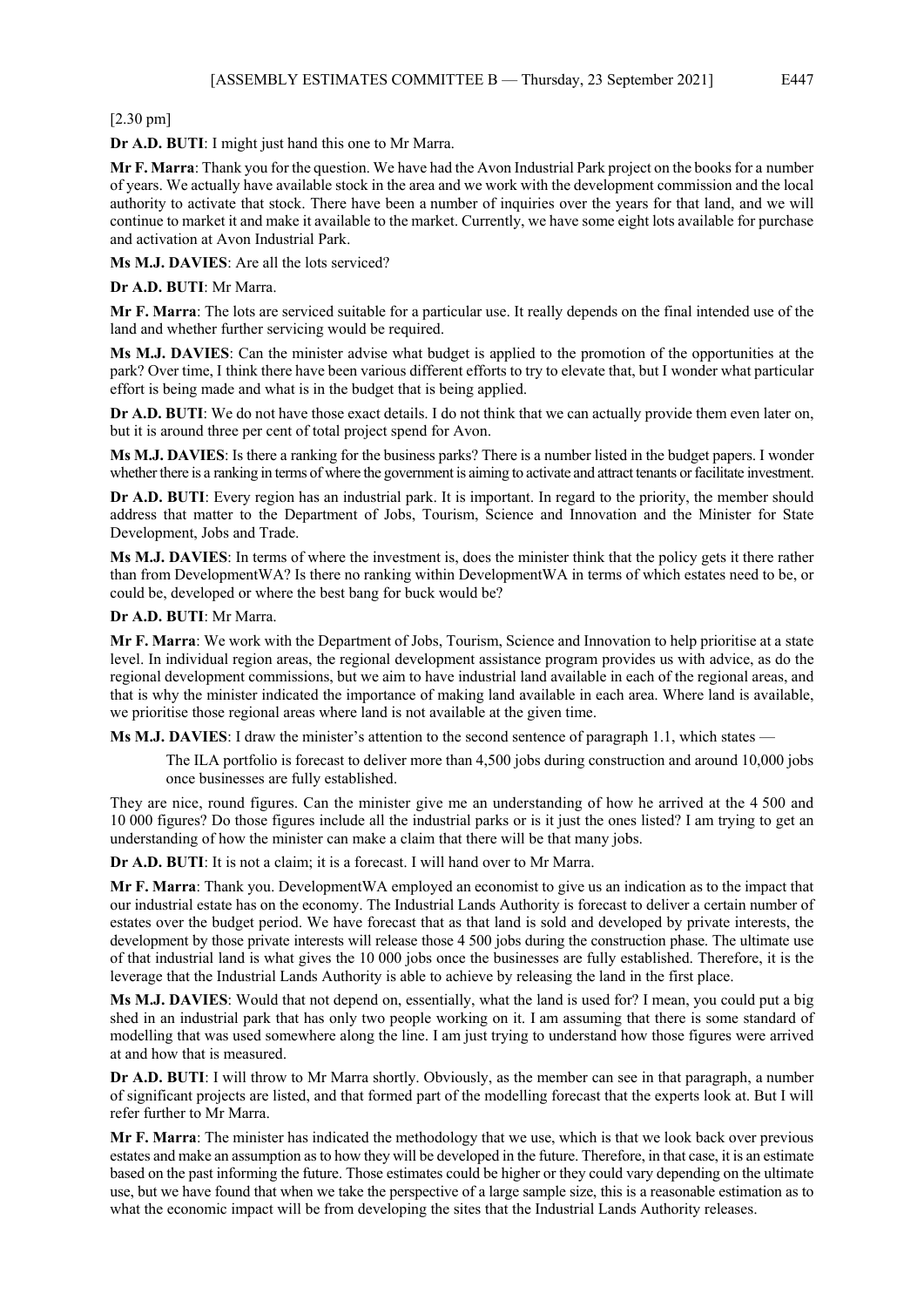### E448 [ASSEMBLY ESTIMATES COMMITTEE B — Thursday, 23 September 2021]

**Ms M.J. DAVIES**: Those 4 500 jobs during construction and 10 000 jobs once businesses are fully established assumes that all those industrial parks are full; is that the premise we are working on?

**Dr A.D. BUTI**: It is based on what we expect to sell over the next four years. It is not on all of them because it is not possible to do all those in the next four years.

**Mr P.J. RUNDLE**: I refer to the same page, 772, and paragraph 1.3. I was wondering whether I could have an update, considering that the Esplanade Hotel was knocked over in 2006 and here we are 15 years later, on how the Albany Middleton Beach project is going.

**Dr A.D. BUTI**: Actually, it is going very well, member. I was down there not so long ago, and I invite the member to join me, if he wants to, on another occasion. It is going actually quite well, but I will hand over to Mr Marra to elaborate further.

**Mr F. Marra**: Thank you. Since the site was acquired, it has been fully rezoned. Infrastructure has been put into place. The road has been realigned. The site has been created for the landmark hotel on the beach side, and the mixed-use precinct area has also been delineated and created. We have been able to contract the sale of the hotel site to a Western Australian body. It is preparing plans at the moment and is finalising those with the City of Albany. Further to that, to try to activate the remaining mixed-use precinct, DevelopmentWA has taken it upon itself to demonstrate an innovative new product. We have recently received development approval to produce six duet homes, which are dual-key, terraced homes that we will build on the Middleton Beach site, which will allow for downstairs business occupancy and upstairs residential occupancy. There can be a cottage industry kind of operation downstairs, whether it be a cafe or a tourism-related business, and accommodation upstairs. We are in the market at the moment getting tender prices and we hope to be under construction within the next few months.

**Dr A.D. BUTI**: I will add to that. In regard to the hotel, it is expected to be a four star-plus hotel, with 80 to 100 rooms, alongside beachfront, food and beverage facilities.

**Mr P.J. RUNDLE**: I refer to the duet homes. Can they be owned by two different parties—the downstairs and the upstairs—or is it an arrangement in which one person owns it and subleases the other part?

[2.40 pm]

**Dr A.D. BUTI**: It is aimed at a single owner with dual occupancy.

**Mr P.J. RUNDLE**: With the hotel site being on the beach side, has that blocked out the vision of those buildings, duet homes or whatever on the other site that are obviously on the inland side?

**Dr A.D. BUTI**: The duet homes do not face the beach; they face Mt Clarence.

**The CHAIR**: That completes the examination of DevelopmentWA.

**Division 13: Finance, \$1 337 950 000 —**

Mrs L.A. Munday, Chair.

Dr A.D. Buti, Minister for Finance.

Ms N. Godecke, Director General.

Miss K.J. Ingham, Deputy Director General, Advisory Services.

Mr S. Whitmarsh, Deputy Director General, Building and Contracts.

Mr G.R. Gilbert, Deputy Director General, Service and Investment.

Ms M.M. Nicolaou, Commissioner of State Revenue.

Mr D. Geraghty, Chief Finance Officer.

Ms H. Farrell, Chief Customer Officer.

Ms P. Brown, Chief of Staff.

Ms A.G. Kidson, Senior Policy Adviser.

[Witnesses introduced.]

**The CHAIR**: This estimates committee will be reported by Hansard. The daily proof *Hansard* will be available the following day. It is the intention of the chair to ensure that as many questions as possible are asked and answered and that both questions and answers are short and to the point. The estimates committee's consideration of the estimates will be restricted to discussion of those items for which a vote of money is proposed in the consolidated account. Questions must be clearly related to a page number, item, program or amount in the current division. Members should give these details in preface to their question. If a division or service is the responsibility of more than one minister, a minister shall be examined only in relation to their portfolio responsibilities.

The minister may agree to provide supplementary information to the committee, rather than asking that the question be put on notice for the next sitting week. I ask the minister to clearly indicate what supplementary information he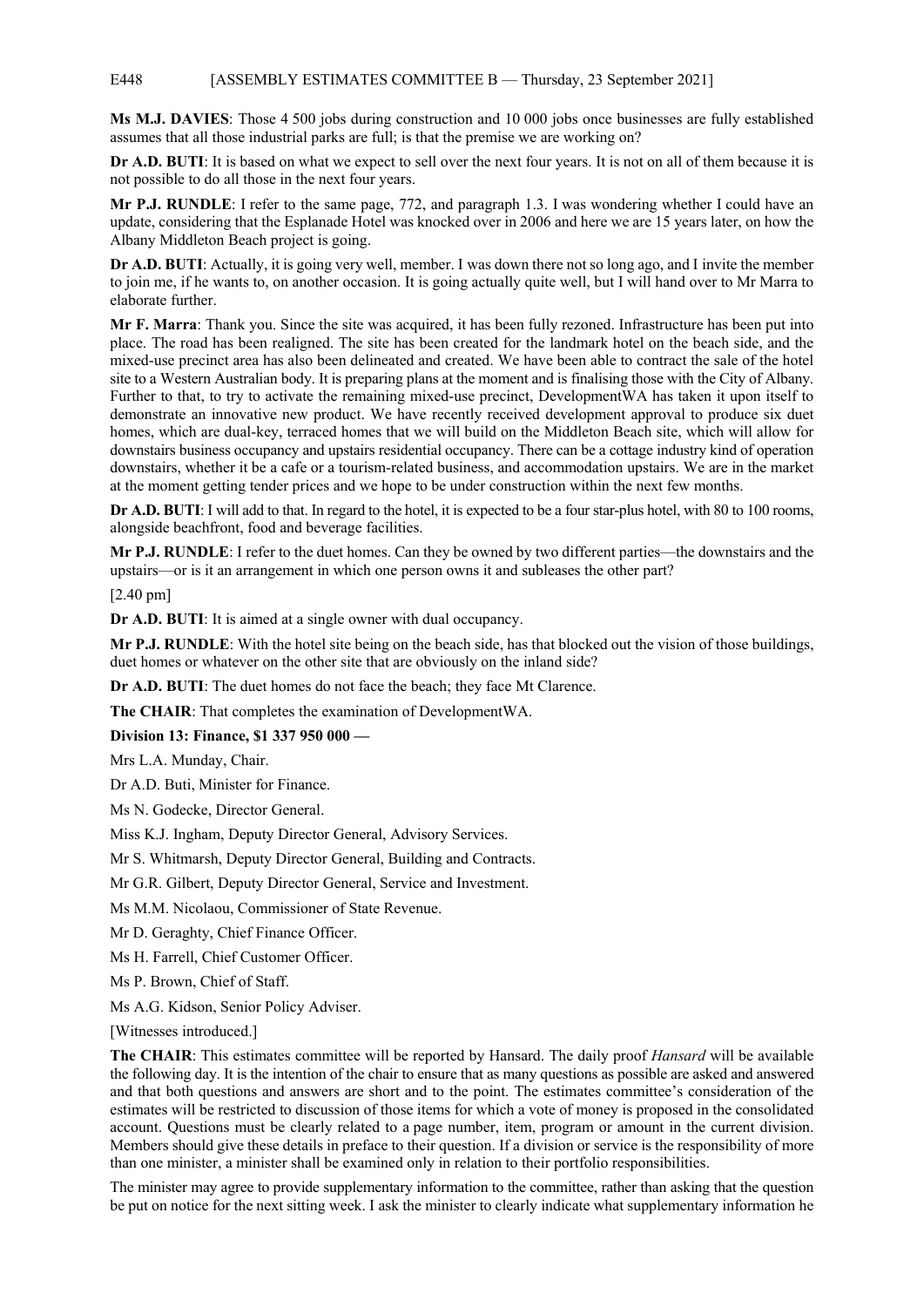agrees to provide and I will then allocate a reference number. If supplementary information is to be provided, I seek the minister's cooperation in ensuring that it is delivered to the principal clerk by close of business Friday, 1 October 2021. I caution members that if a minister asks that a matter be put on notice, it is up to the member to lodge the question on notice through the online questions system.

I give the call to the Leader of the Opposition.

**Ms M.J. DAVIES**: I refer to the second paragraph under "Significant Issues Impacting the Agency" on page 163 of budget paper No 2, which relates to the establishment of the infrastructure delivery unit and its intersection with the major projects directorate. How do those two interact? They appear to be two directorates or delivery units doing the same thing. Could the minister enlighten me on their difference and why they are both operating?

**Dr A.D. BUTI**: Is the member talking about the infrastructure delivery unit and the major projects directorate?

**Ms M.J. DAVIES**: Yes. It seems like there is an overlap. Two units are now delivering infrastructure. I presume that the infrastructure unit is related to major projects. It seems like there is an overlap. How do they work together?

**Dr A.D. BUTI**: The infrastructure delivery unit within Finance was developed in 2020 to oversee the delivery of the WA recovery plan and the entire state's \$30.7 billion asset investment plan, involving 1 450 projects. The major projects directorate is dedicated to high-value, high-profile, high-risk infrastructure. Obviously, there is an interaction between the two, but the major projects directorate is specifically responsible for those high-value, high-profile, high-risk projects. I might ask the director general if she would like to add any comments.

**Ms N. Godecke**: The infrastructure delivery unit exists at the moment but it was temporarily funded. It has oversight of the whole asset investment program. In the context of the really large high-risk projects that are coming online, there is a need to have some specialist expertise in that area. The infrastructure delivery unit will be a unit within the major projects directorate. The idea is that we have oversight across the whole program but we then have specialist expertise across each major project as it comes online through the delivery phase.

**Ms M.J. DAVIES**: So that I have it clear in my head, will the infrastructure delivery unit be the overarching body and then the major projects directorate will sit within that?

**Dr A.D. BUTI**: It is the other way around.

**Ms M.J. DAVIES**: The major projects directorate will be the major body and then the infrastructure delivery unit is underneath.

**Ms N. Godecke**: It is a directorate—major projects and infrastructure delivery, and they sit as a directorate within the Department of Finance. At the moment, we have Buildings and Contracts, which basically oversees all the infrastructure delivery. The new directorate will be called the major projects directorate, and it will have responsibility not only for the new major project delivery, but also the overarching infrastructure delivery unit will actually sit as part of that directorate.

**Ms M.J. DAVIES**: What are qualified as major projects?

**Dr A.D. BUTI**: For instance, a major project would be the new women's and babies' hospital, the redevelopment of Bunbury Hospital at South West Campus and Peel Health Campus, the new metropolitan facility for the Department of Primary Industries and Regional Development, and new and upgraded laboratories. They are major complex infrastructure.

**Ms M.J. DAVIES**: Have criteria been created or is it done on a case-by-case basis through cabinet or the department?

**Dr A.D. BUTI**: There are no set criteria. It is what is considered to be a major spend and obviously of significant importance and complexity.

**Ms M.J. DAVIES**: Obviously, that will be decided when something is announced or the government makes a decision to proceed; it will be in the sheep run and drafted off to the major projects directorate. Who makes the ultimate decision—the Expenditure Review Committee or cabinet?

**Dr A.D. BUTI**: The decision is made by cabinet.

**Ms M.J. DAVIES**: How many staff will be involved in that directorate?

**Dr A.D. BUTI**: I will hand over to the director general.

**Ms N. Godecke**: There are approximately 40 staff, and that will obviously flex as further major projects come into the directorate. Twenty-three of those are existing infrastructure delivery unit staff who are temporarily funded and will become permanently funded. Seven new staff are in the major projects directorate, six new staff are fee-funded directly from the projects, not appropriation funded, and four existing roles that sit within the Buildings and Contracts area will be transferred across, and they are linked to current major projects that are winding down.

**Ms M.J. DAVIES**: Will the positions occupied by the people who have been shifted from within the department to become part of that directorate be backfilled, or were they just transferred across to the new directorate?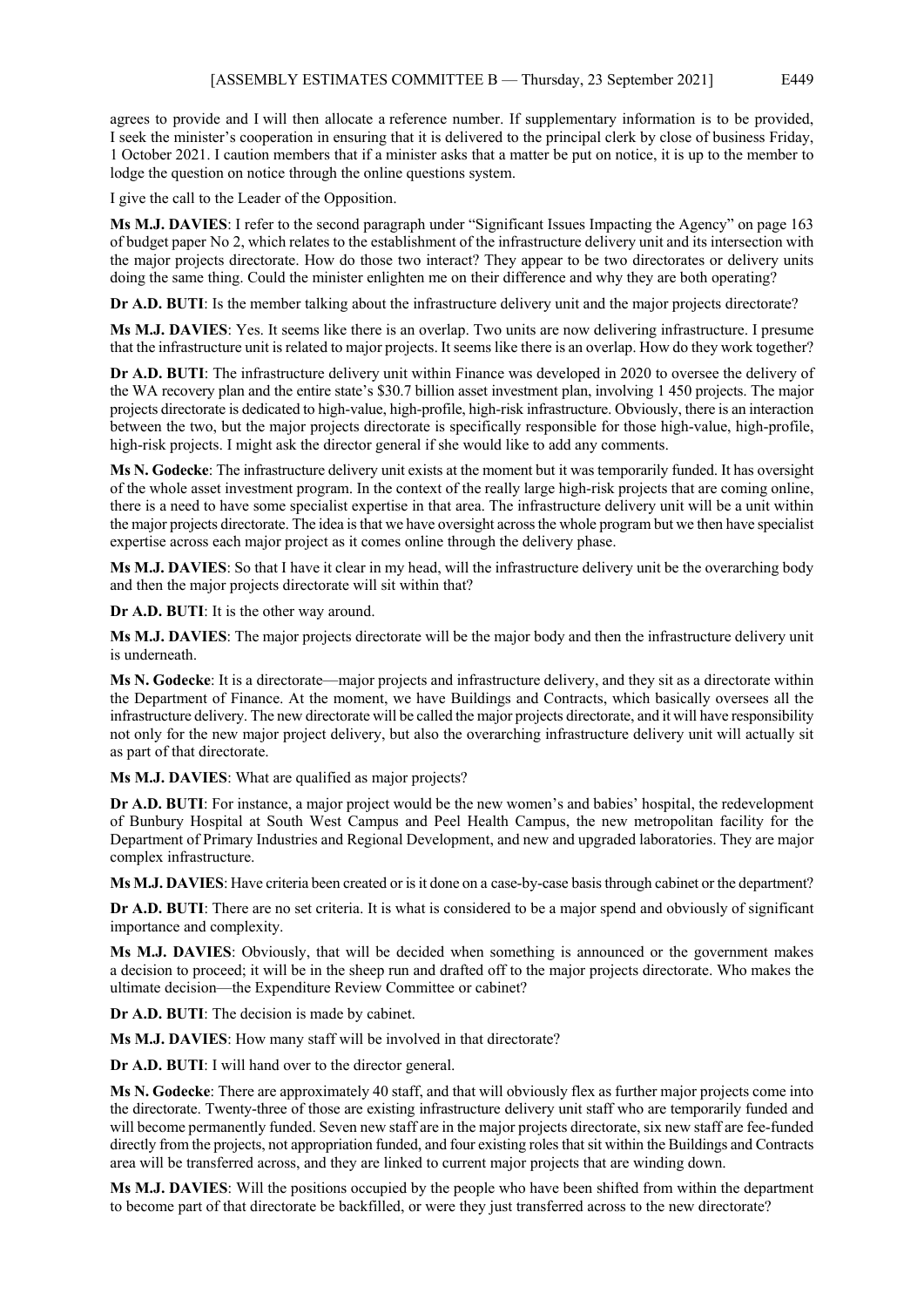## E450 [ASSEMBLY ESTIMATES COMMITTEE B — Thursday, 23 September 2021]

### [2.50 pm]

**Dr A.D. BUTI**: The roles have been transferred; that role does not exist anymore, so it does not need to be backfilled.

**Ms M.J. DAVIES**: I refer to page 163 and paragraph 6, relating to market-led proposals. It mentions that two proposals have been finalised under the MLP process. Is there information—I think I have seen it somewhere, so I am happy with an answer of yes or no—on how many MLPs have been received and assessed or knocked out along the way?

**Dr A.D. BUTI**: As the Leader of the Opposition knows, the market-led proposals process is a very important policy, but it is only when proposals get to a certain stage that they become public. Information that is publicly available is on the MLP website. Once a proposal gets to stage 2, it becomes public, but I am unable to let the Leader of the Opposition know about anything prior to stage 2.

**Ms M.J. DAVIES**: When a project reaches stage 2, it is either accepted or rejected, and then whether it has been accepted or rejected becomes public. Do we get to know about the ones that fall off?

**Dr A.D. BUTI**: The ones that fall off or are rejected are not published.

**Ms M.J. DAVIES**: Is there a way of knowing the total number of projects that come into the department and are assessed?

**Dr A.D. BUTI**: At the moment, we have received 58 proposals.

**Ms M.J. DAVIES**: When did that process start? Was it last year? I know that forms of MLP have been around for a long time.

**Dr A.D. BUTI**: It was in 2019.

**Ms M.J. DAVIES**: There have been 58 proposals since 2019?

**Dr A.D. BUTI**: That is correct.

**Ms M.J. DAVIES**: Can the minister help me understand paragraph 6, which states that considerable activity has occurred on assessing 30 market-led proposals. Are they the ones that have been made public or is that just for this financial year?

**Dr A.D. BUTI**: They are the proposals that are currently live.

**Ms M.J. DAVIES**: A concern raised about this process is that there is a lack of transparency: we do not know and we cannot see who the government is dealing with or how it is meeting that public accountability process. What measures are in place to make sure that the government is acting with the highest level of transparency? I can understand those concerns when we have private developers coming to government and pitching ideas that may or may not get any scrutiny from Parliament, the opposition or the public.

**Dr A.D. BUTI**: I understand, member, but if the proposals are to progress, they will become public at stage 2. If a proposal is rejected, it does not go any further, so I am not sure whether there should be that much concern. If a proposal has been rejected, it will not go any further, and a project at stage 2 that may progress to full completion will be made public.

I should add that probity advisers are appointed throughout the process. In many respects, it is at arm's length from government for much of initial stages of the process.

**Ms M.J. DAVIES**: What role does the minister have in that process?

**Dr A.D. BUTI**: The MLPs sit within the Department of Finance, so the Minister for Finance is responsible for the MLP process. The secretary will make an assessment of the proposal. It will also go to the minister responsible for the area—it might be health or it might be education—and they will look at it and agree with the assessment or not. Cabinet makes the ultimate decision on whether something is progressed at each of the stages.

**Ms M.J. DAVIES**: At what stage would the minister be aware of a proposal that comes into the department?

**Dr A.D. BUTI**: When it is brought to cabinet or when it goes public as well.

**Ms M.J. DAVIES**: Does it require a cabinet decision to go public?

**Dr A.D. BUTI**: There are a few processes here.

**Ms M.J. DAVIES**: It is not a gotcha; I am trying to understand where the minister is in the process.

**Dr A.D. BUTI**: The Leader of the Opposition asked a legitimate question. The secretary will make—director general, please correct me if do not get this right—an assessment. It will go to the minister responsible for that project and the Minister for Finance as well. Then the minister makes a recommendation to cabinet on whether to accept or reject the assessment by the secretary. Then, ultimately, cabinet will make the decision on whether it is rejected or it proceeds, and that will also happen at stages 2 and 3.

**Ms M.J. DAVIES**: When a proposal is brought to government, it goes to the unit within the department and an assessment is made. What happens to the proposal in the period between arriving at the department and getting to the minister's desk?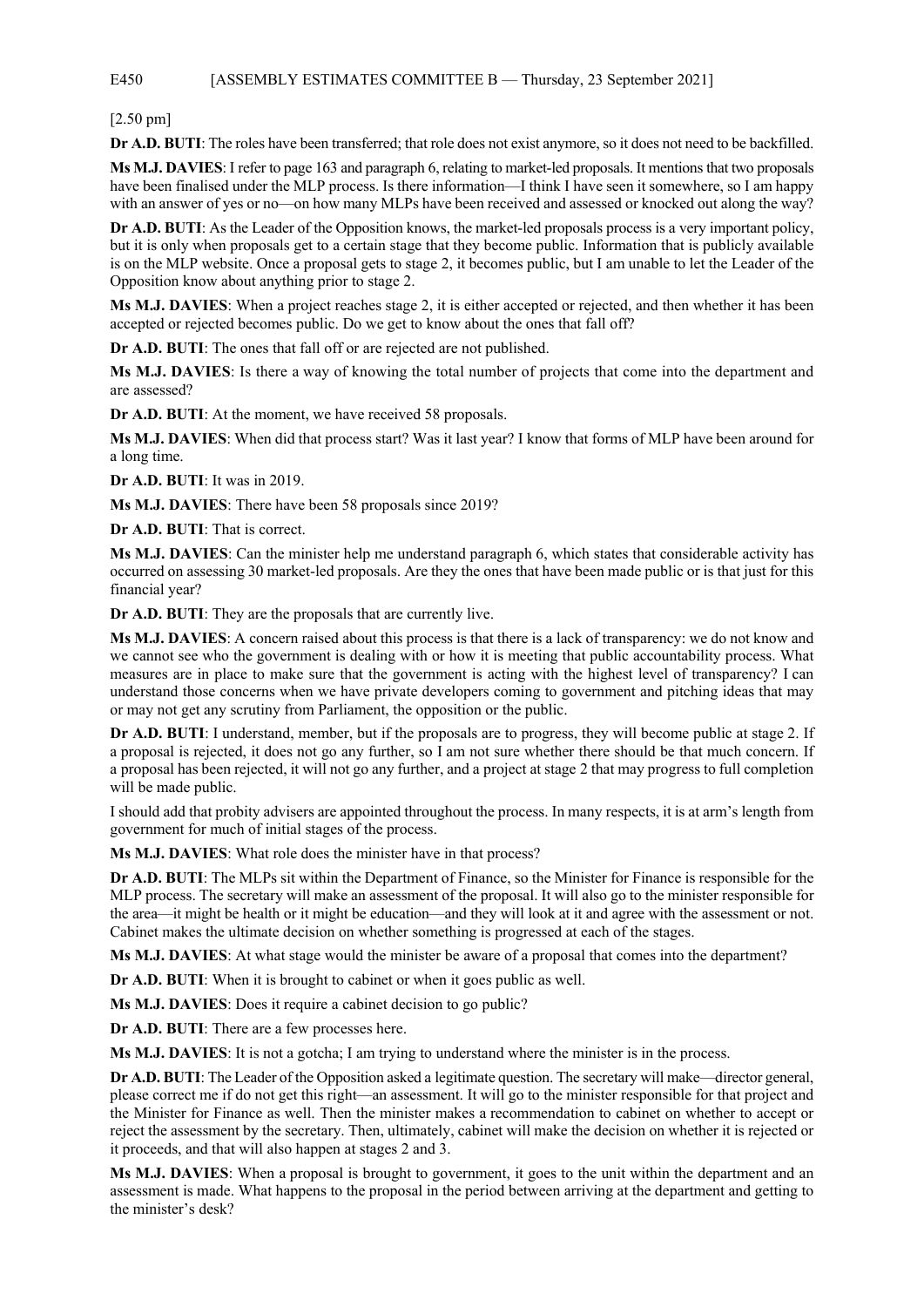**Dr A.D. BUTI**: It goes through a steering committee process before it goes to the ministerial level. It is at arm's length from government in the initial stages.

**Ms M.J. DAVIES**: Minister, tell me if this does not fit in where we are, but I understand that this is a market-led proposal. I understand that the developer Cedar Woods' apartment complex had been approved for progress and was ready to go by 5 February this year, but it was not announced by the government until after 13 March. There has been some criticism that it was not announced prior to the election because it was a controversial project. Does the minister have any comments on that?

**Dr A.D. BUTI**: As the Leader of the Opposition knows, it is on the website. I do not have any comment to make on the Leader of the Opposition's assessment of any controversial aspect to it.

**Ms M.J. DAVIES**: Could the minister confirm when the final decision to progress that particular project was made by government?

**Dr A.D. BUTI**: I was not the minister at the time. I really have nothing further to add.

**Ms M.J. DAVIES**: So the minister cannot tell me as a matter of public information when the decision was made?

[3.00 pm]

**Dr A.D. BUTI**: Obviously, the decision would have been made at the cabinet level. It only goes public when it gets to stage 2, and that is the situation. If the member wants to put it on notice, I will see whether we can provide her with more information.

**Ms M.J. DAVIES**: Can the minister confirm whether that process had been completed or progressed through to the point at which it could be made public by 5 February this year?

**Dr A.D. BUTI**: The member should put the question on notice.

**Ms M.J. DAVIES**: I refer to page 164 and paragraph 11. Can the minister talk me through the \$20 million savings that have been achieved through the government office accommodation reform program? Where have those savings been achieved? It says that that focus will continue during 2021–22, so what is the plan in terms of achieving further savings on that front?

**Dr A.D. BUTI**: Since the government office accommodation reform program targets were met and the reform program closed in early 2020, the Department of Finance has identified a further \$20 million in savings, taking the total savings since the reform was approved in 2017 to \$165 million. This has largely been achieved through negotiating more favourable lease terms, improving the use of government's existing assets through better asset management, and implementing various backfill strategies and contemporary office layouts such as activity-based workplaces. The Department of Finance in conjunction with other government agencies continues to work on establishing a portfolio that relies on a one-government approach, a more flexible approach that aligns with the government's broader initiatives and is scalable to accommodate any government need for changes. That is the situation.

**Ms M.J. DAVIES**: I refer to page 164 and paragraph 13, which states that "Finance is responsible for delivering two components of the State Electric Vehicles (EV) Strategy". How is that going? When it refers to "eligible vehicles", what are the eligible vehicles? There would be a significant fleet in regional WA. Is that problematic?

**Dr A.D. BUTI**: The government is committed to transitioning the fleet to low or zero emission electric vehicles. This is essential to reducing greenhouse gas emissions and supporting battery and hydrogen industries in WA. I hand over to Ms Ingham.

**Miss K.J. Ingham**: I thank the member for the question. Just to provide a bit more background on this item, as the minister has already mentioned, the Western Australian government is committed to transitioning its vehicle fleet to low or zero emission; however, as the member mentioned, it will only be those cars for which it really makes sense, so it does not include the whole of the state fleet. In terms of where we are now, we are talking about small and light passenger vehicles, so light fleet; small passenger vehicles; and the small and medium SUV fleet. We currently have 12 EVs in the fleet and we are progressing well towards that target. Our biggest challenge is around implementing charging infrastructure, but the government has already addressed that by putting aside \$800 000 to install charging infrastructure, so we are now focusing on rolling that out.

**Ms M.J. DAVIES**: Is there a breakdown of where that is happening? Obviously, it is relatively easy for that to happen in metropolitan areas, but is that happening regionally as well?

**Dr A.D. BUTI**: I hand over to Ms Ingham.

**Miss K.J. Ingham**: Thank you. I thank the member for the follow-up question. To provide that additional piece of information, it is happening where it makes sense to do so. Obviously, we are not going to put EVs where cars are going to be driving for a very long period and where there is no charging infrastructure. If the member would like specific information about where we are targeting our efforts, we can provide that as supplementary information.

**Ms M.J. DAVIES**: Yes, I would; thank you.

**Mr V.A. CATANIA**: Finally! Finally, some sense!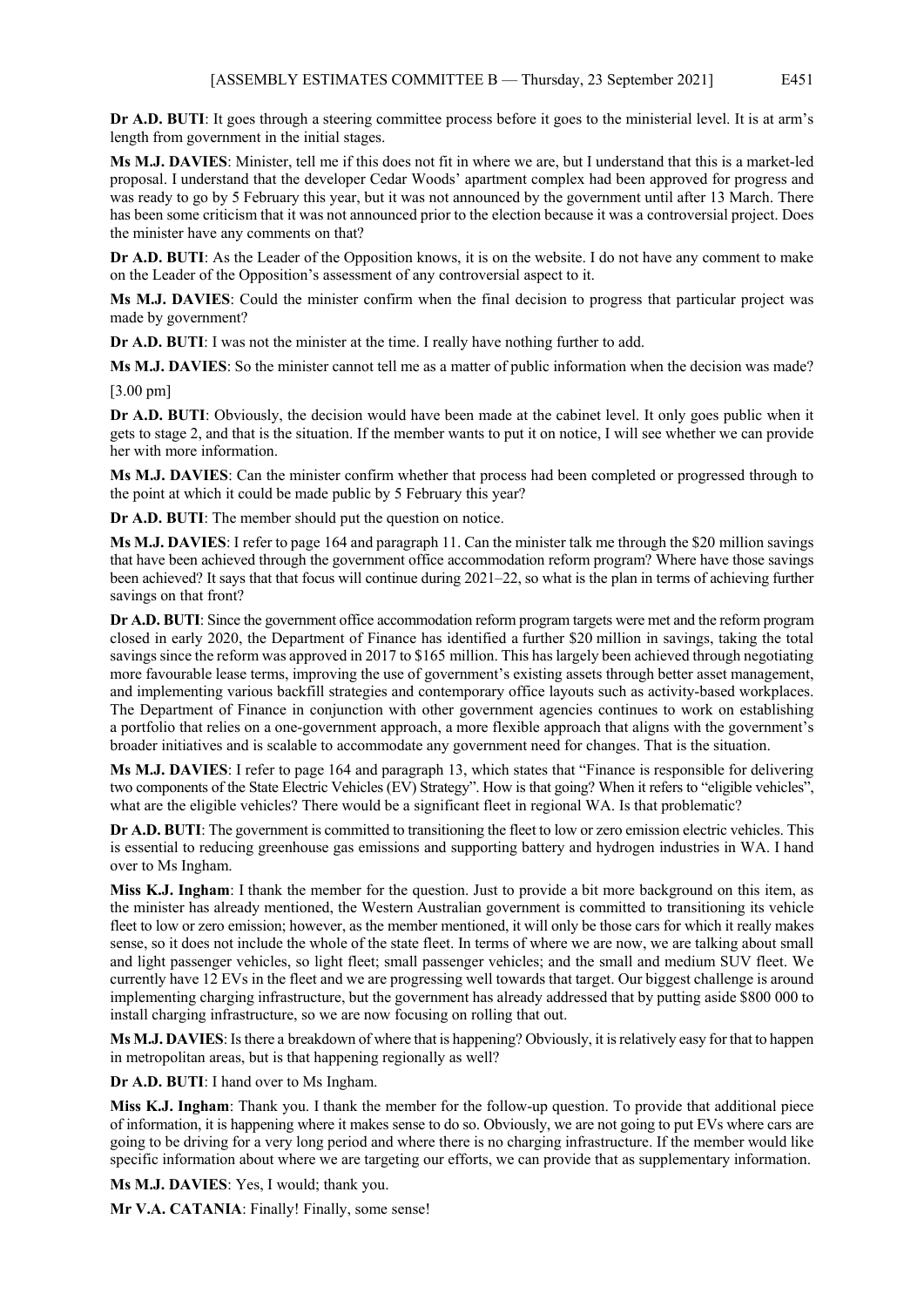### E452 [ASSEMBLY ESTIMATES COMMITTEE B — Thursday, 23 September 2021]

**Dr A.D. BUTI**: I am the minister, so I will decide on those matters, thank you, member in the background. Is he registered to speak?

**Ms M.J. DAVIES**: He is.

**Dr A.D. BUTI**: You cannot have four of you.

**Mr V.A. CATANIA**: There are three of us.

**Ms M.J. DAVIES**: The minister's department has indicated that the information is available. Will the minister provide that information?

**Dr A.D. BUTI**: I will determine that. If the member wants to put it on notice, we will provide the information.

**The CHAIR**: Does the minister agree to provide the supplementary information? If so, state exactly what information will be provided.

**Dr A.D. BUTI**: I will provide it on notice if the member wants it. If the member wants it, she can put a question on notice.

**The CHAIR**: That is not being provided as supplementary information?

**Dr A.D. BUTI**: No.

**The CHAIR**: Thank you, minister.

**Ms M.J. DAVIES**: Apparently not, because the minister is not willing to actually provide any information, even though that is the whole purpose of budget estimates. It is actually available in the department. I do not understand why the minister would not want the public to know. The information is available in his department.

**Dr A.D. BUTI**: I do not know why the Leader of the Opposition will not put it on notice. Put it on notice!

**The CHAIR**: Members, let us move on.

**Mr P.J. RUNDLE**: Can the minister tell me what is the ability of the Department of Finance when we have a situation —

**Dr A.D. BUTI**: Excuse me; page number?

**Mr P.J. RUNDLE**: This is a further question regarding the electric vehicle strategy. As the minister knows, if someone travels from Perth to Esperance, it is a long way—about eight hours. We have mining companies in Ravensthorpe that are ready and willing to help out with the installation of electric vehicle charging stations, and we have Western Power and others making it very difficult for them to implement those charging stations. The Department of Finance is responsible for delivering those components. Can the minister tell me what ability the department has to work with Western Power to enable them in an important place like Ravensthorpe?

**Dr A.D. BUTI**: I think the member should refer that to the Minister for Energy.

**Mr P.J. RUNDLE**: We are not getting a lot of joy there either, I am afraid, so I thought the Minister for Finance might have a strong hand.

**The CHAIR**: I think the question has been answered and we will move on.

**Ms M.J. DAVIES**: I refer to page 163 and paragraph 7. My question relates to the state's building bonus and the administration of the HomeBuilder grants and building bonuses that the state provided. Can the minister provide some additional information on the criminal prosecutions that were secured in relation to the supply of false information? It says in that seventh paragraph that a number of other applications are under investigation. What was the total number of applications, and how many of those applications are under investigation?

**Dr A.D. BUTI**: I will provide the member with some initial information on the total number of applications. We are dealing with the federal scheme, as well. As of 13 September 2021, 25 994 building bonuses and 21 638 HomeBuilder grants have been received. With regard to those that have been prosecuted or are under investigation, it is a small number. I will hand over to the Commissioner of State Revenue to elaborate if possible.

## [3.10 pm]

**Ms M.M. Nicolaou**: Applications are carefully vetted, as there have been several instances in which applications have included false information to obtain a grant. We have had a person plead guilty to nine charges relating to fraud or attempted fraud and also a pair of individuals pleaded guilty to falsifying a statutory declaration. We are also investigating a further 33 applications.

**Ms M.J. DAVIES**: Sorry; I missed the bit where the minister said the total number of applications.

**Dr A.D. BUTI**: If the applications for the building bonus and the HomeBuilder grants are added together, as at 13 September, the total is 47 632.

**Ms M.J. DAVIES**: And 33 are being investigated. That is not bad.

**The appropriation was recommended.**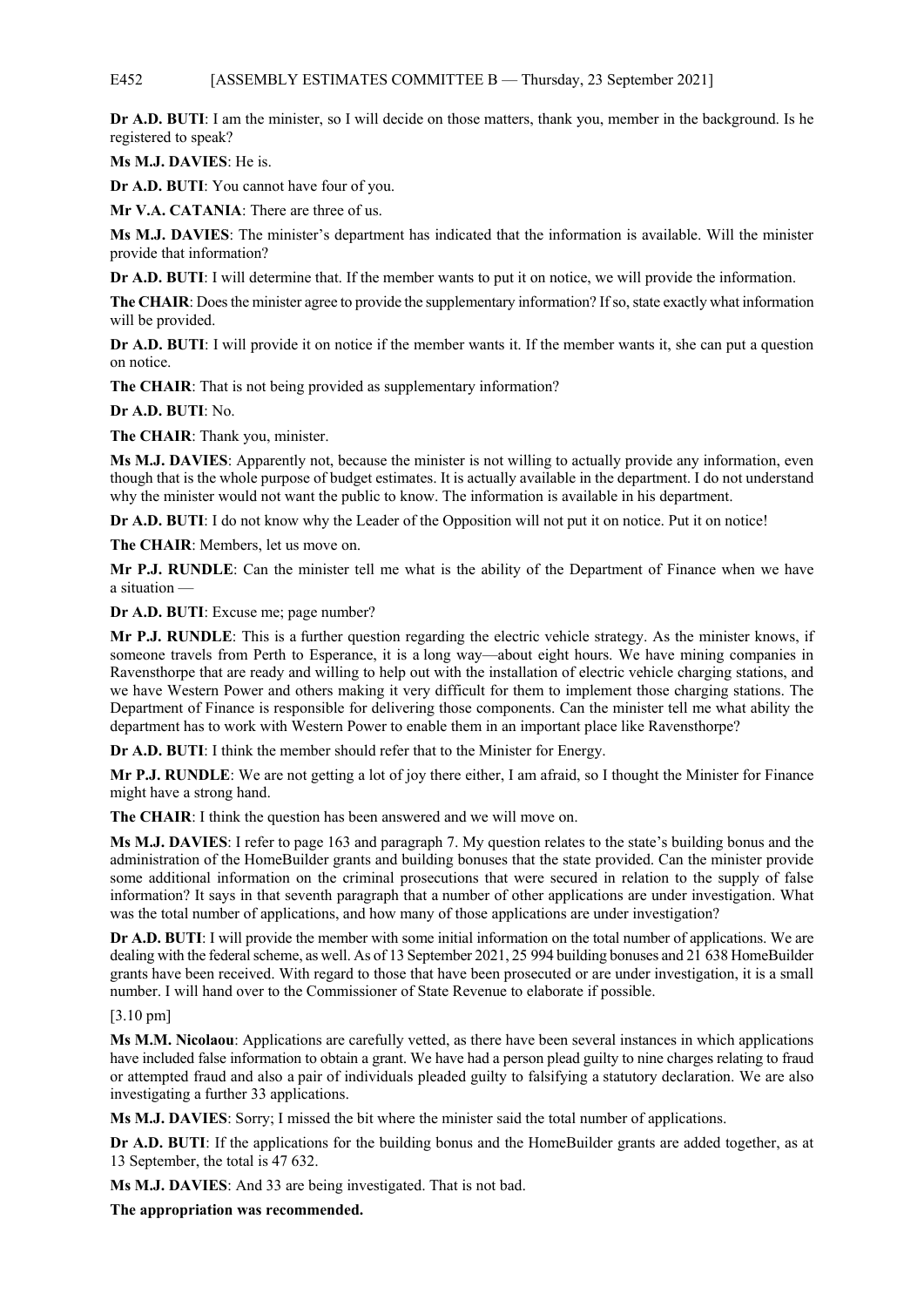#### **Division 44: Planning, Lands and Heritage — Service 2, Lands, \$76 249 000 —**

Mrs L.A. Munday, Chair.

Dr A.D. Buti, Minister for Lands.

Ms J. Cant, Director General.

Mr M. Darcey, Assistant Director General, Land Use Management.

Ms A. Gibson, Executive Director, Land Use Management.

Mr J. Kwong, Chief Finance Officer.

Ms C. Smith, Principal Policy Adviser, Minister for Lands.

[Witnesses introduced.]

**The CHAIR**: This estimates committee will be reported by Hansard. The daily proof *Hansard* will be available the following day. It is the intention of the chair to ensure that as many questions as possible are asked and answered and that both questions and answers are short and to the point. The estimates committee's consideration of the estimates will be restricted to discussion of those items for which a vote of money is proposed in the consolidated account. Questions must be clearly related to a page number, item, program or amount in the current division. Members should give these details in preface to their question. If a division or service is the responsibility of more than one minister, a minister shall be examined only in relation to their portfolio responsibilities.

The minister may agree to provide supplementary information to the committee, rather than asking that the question be put on notice for the next sitting week. I ask the minister to clearly indicate what supplementary information he agrees to provide and I will then allocate a reference number. If supplementary information is to be provided, I seek the minister's cooperation in ensuring that it is delivered to the principal clerk by close of business Friday, 1 October 2021. I caution members that if a minister asks that a matter be put on notice, it is up to the member to lodge the question on notice through the online questions system.

The member for North West Central.

**Mr V.A. CATANIA**: I refer to page 727 of the budget papers and the table of appropriations, expenses and cash assets. It seems that there is a reduction of \$20 million in funding for the delivery of services over four years. How will this impact service delivery constraints?

**Dr A.D. BUTI**: I might ask the director general to elaborate, but mostly this involves one-off additional funding, so it should not affect the forward delivery of services. Ms Cant might like to elaborate.

**Ms J. Cant**: The minister is quite correct. We have an increase of \$22.9 million and it is mostly for one-offs around native title compensation and the remote Aboriginal communities initiative, so we would not expect it to impact the services.

**Mr V.A. CATANIA**: Can the minister describe those one-offs?

**Dr A.D. BUTI**: Yes. There is \$8.2 million for native title compensation for the Ashburton North Strategic Industrial Area; \$6.2 million for the remote Aboriginal communities initiative; \$4.9 million for finalising the remediation of the lead tailings termination at the Northampton town site; a \$2.7 million increase for the system for the state development assessment unit; a \$2.6 million increase in funding for the WA recovery plan initiatives, including for Parry Street, Fremantle Prison, the Arthur Head cliff face restoration and investment in Aboriginal communities; \$300 000 for Mirning part B native title compensation; and \$245 000 for the Ashburton North Strategic Industrial Area native title compensation in relation to area 3.

**Mr V.A. CATANIA**: I refer to page 727 and the new initiatives. There is a line item for "Action Plan for Planning Reform—Phase Two". What is this and how has stage 1 gone?

**Dr A.D. BUTI**: That relates to the Minister for Planning, not to my portfolio.

**Mr V.A. CATANIA**: So it has nothing to do with the Minister for Lands' portfolio?

**Dr A.D. BUTI**: It is the Department of Planning, Lands and Heritage and it is planning and land use, but I am the Minister for Lands so that question has to be asked of the planning minister.

**Mr V.A. CATANIA**: So it has nothing to do with the Minister for Lands?

**Dr A.D. BUTI**: No; it is about the action plan for planning reform.

**Mr V.A. CATANIA**: I turn to page 733 and service 2, "Land Administration Services". The second dot point refers to unlocking the land potential for the state. Can the minister elaborate on what land he is unlocking? As the minister knows, there is a shortage of housing, particularly in regional WA, where there is a lot of land but it simply has not been unlocked because of various issues, whether it be services or native title negotiations. I will give the minister one example in my electorate. In Exmouth, there is plenty of land, but the minister's department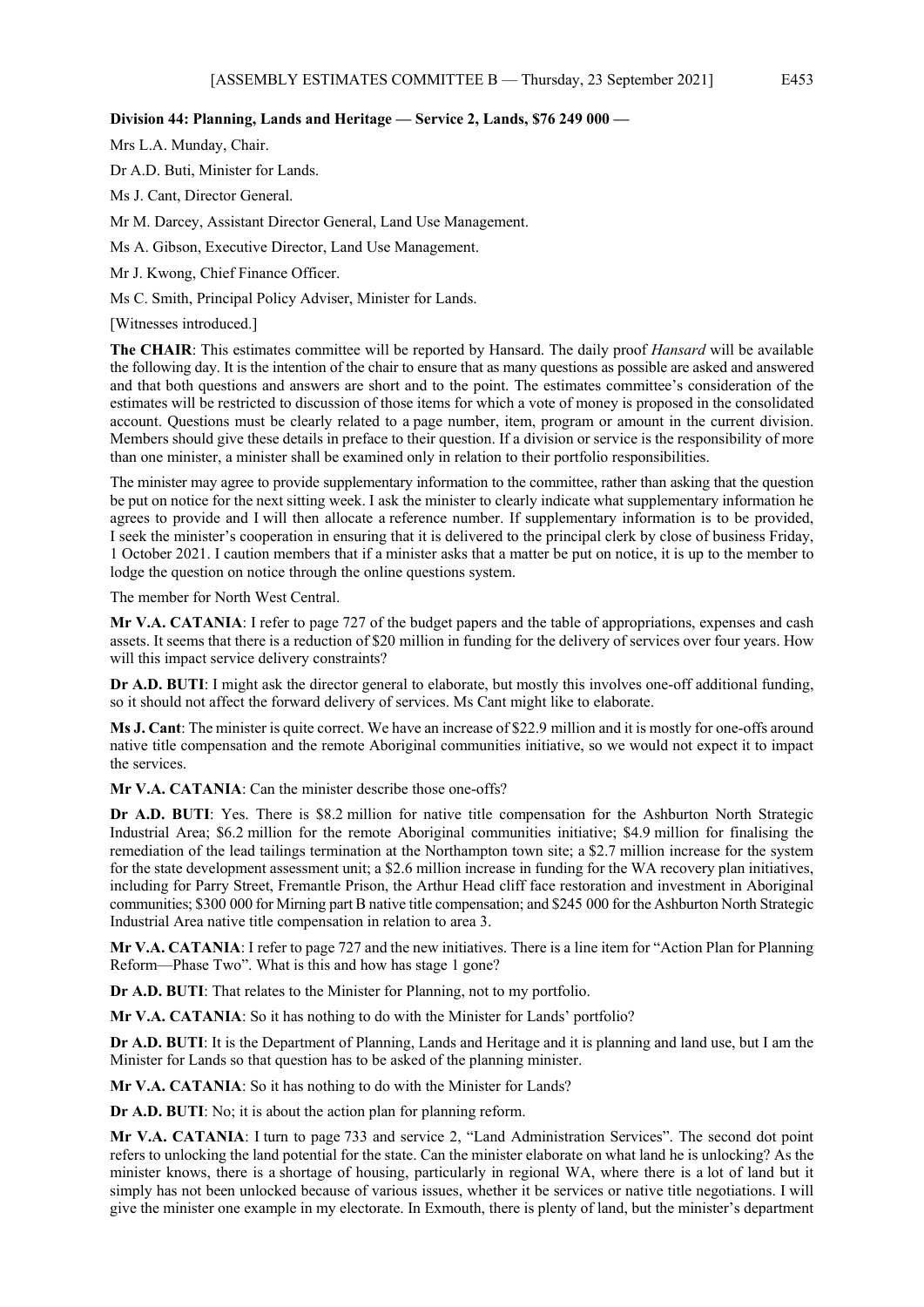### E454 [ASSEMBLY ESTIMATES COMMITTEE B — Thursday, 23 September 2021]

does not seem to be allowing the land to be subdivided and therefore sold off for building. What land is the minister looking to unlock around the state, particularly in regional WA, and does he have a list of those parcels of land, given that we have a massive housing shortage in this state?

**Dr A.D. BUTI**: If the member had been here during the division on DevelopmentWA, he would know that we spent a considerable amount of time talking about unlocking land or making land available in the regions. That is being done through the Regional Land Booster program, with \$166.3 million plus \$4 million per annum in regional development—I am not sure of the title of it. A considerable amount of money has been put forward and DevelopmentWA is working on making land available. Often it is not land availability that is the issue; the cost of construction has become more of an issue in recent times. Considerable work has been done and lots are being released all the time.

**Mr V.A. CATANIA**: Lots are being released all the time! Can the minister show me where in WA those lots are being released?

**Dr A.D. BUTI**: I do not have the file in front of me now, but if the member reads the transcript of the previous session, he will see that I went through the regions where the lots are available as a result of the Regional Land Booster scheme. It is already available. I mentioned it during the division on DevelopmentWA.

[3.20 pm]

**Mr V.A. CATANIA**: That may be the case, but I was not part of that division.

**Dr A.D. BUTI**: I do not have it in front of me. I said it during a previous division. The member can put it on notice or read *Hansard* tomorrow and he will find it.

**Mr V.A. CATANIA**: I refer to the third dot point under "Land Administration Services", which says —

managing the risk of Crown land, including managed and unmanaged Crown land;

Can the minister elaborate what the risk is to the government?

**Dr A.D. BUTI**: I might ask Mr Darcey if he can possibly answer.

**Mr M. Darcey**: It is primarily related to bushfire risk mitigation. We work with the Department of Fire and Emergency Services and the Department of Biodiversity, Conservation and Attractions to manage the bushfire risk on the crown land estate. There is royalties for regions money for that purpose.

**Mr V.A. CATANIA**: How much has been allocated to managing risk on crown land?

**Mr M. Darcey**: There is \$15 million for the bushfire management program over the forward estimates.

**Mr V.A. CATANIA**: There is \$15 million over four years to manage the risk on crown land throughout the whole state; is that correct?

**Mr M. Darcey**: That is correct; through that program.

**Mr P.J. RUNDLE**: I refer to the second last line item on page 727, "Coastal Erosion Hotspots (CoastWA)".

**Dr A.D. BUTI**: That is for the Minister for Transport or the Minister for Planning.

**Mr P.J. RUNDLE**: That is for the Minister for Transport rather than the Minister for Lands.

I will move to a new question. I refer to the Fremantle Prison master plan.

**Dr A.D. BUTI**: That is for the Minister for Heritage.

**Mr P.J. RUNDLE**: This is division 44, Planning, Lands and Heritage.

**Dr A.D. BUTI**: As was mentioned earlier this morning, when sections go across different ministers, members have to ask the minister in the chair questions that are relevant to that minister. I am sure that the member is a reasonable man and does not expect me to answer questions that go into the portfolio of another minister. That is a heritage question for the Minister for Heritage.

**Mr V.A. CATANIA**: I refer to the fourth dot point on page 733, "delivering primary land tenure for strategic infrastructure projects". What primary land around the state needs to be delivered for strategic infrastructure projects?

**Dr A.D. BUTI**: That refers to providing a legislative framework to ensure that we can provide land tenure that will assist in the development of strategic projects. We are not talking about the identification of that land; we are talking about the legal structure. Work is being done on amendments to the Land Administration Act, which will provide a system that will help with the land tenure for strategic infrastructure projects.

**Mr V.A. CATANIA**: When will those amendments be introduced—this year, next year or future years?

**Dr A.D. BUTI**: Obviously, it is a very comprehensive set of amendments. I know the member is very keen on consultation—we want to make sure that proper consultation takes place before they are introduced into Parliament.

**Mr V.A. CATANIA**: Have those amendments been drafted?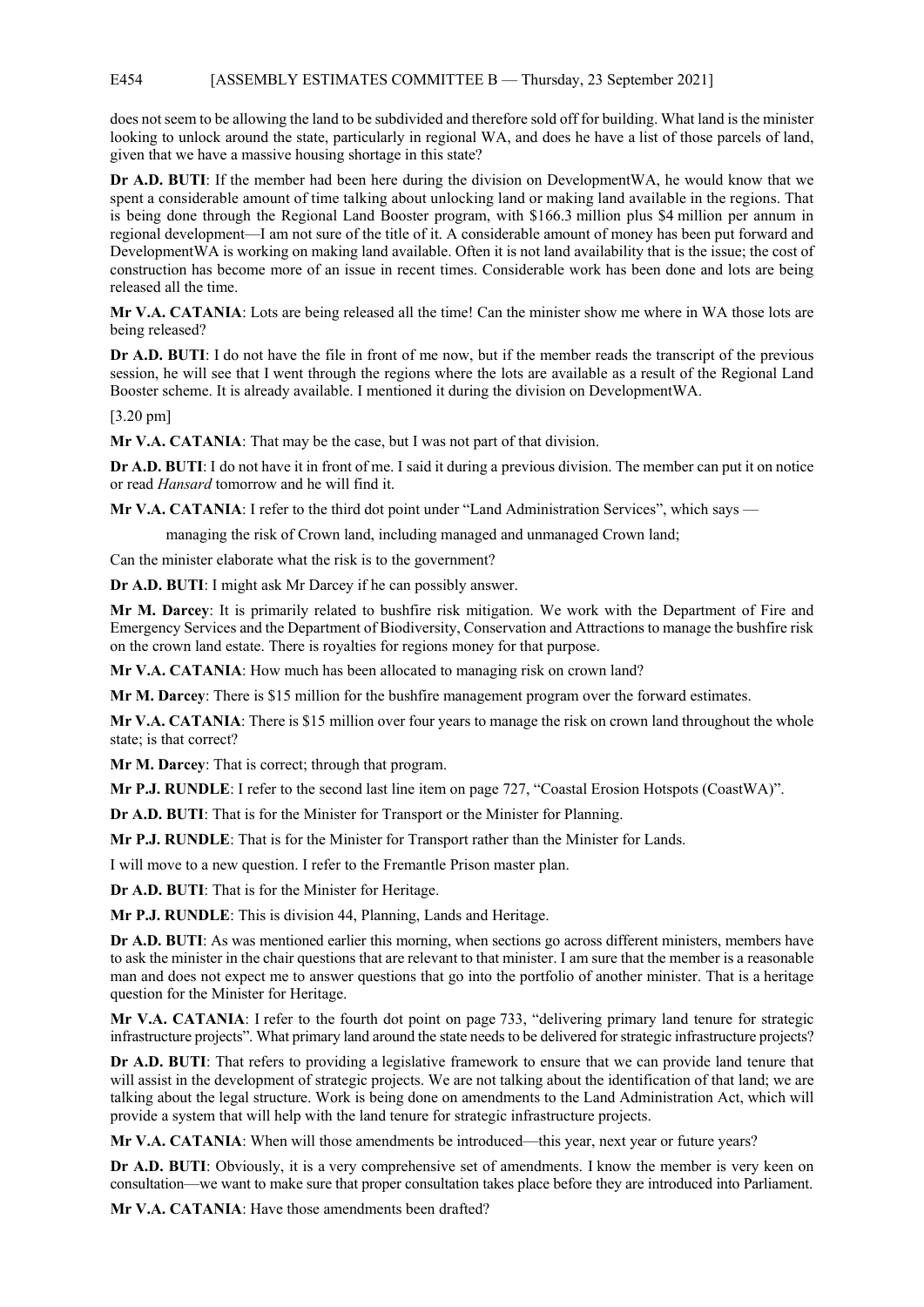**Dr A.D. BUTI**: I will not discuss what might be going through a cabinet process.

**Mr V.A. CATANIA**: Are we likely to see those amendments in this term of government?

**Dr A.D. BUTI**: Yes.

**Mr P.J. RUNDLE**: I refer to carbon farming on crown land, at paragraph 8, second from the top, on page 729. What support is the department providing for this initiative?

**Dr A.D. BUTI**: I defer that to Mr Darcey.

**Mr M. Darcey**: The department has been working across all agencies to develop some policy principles around carbon farming. The carbon farming issue is focused particularly on human-induced regeneration at the moment. That requires eligible interest holder consent from the Minister for Lands. There is a whole suite of policy parameters around that. Part of it is that the land has to be put aside for a minimum of 25 years. It is primarily on pastoral land, so it is really a policy piece of work.

**Mr P.J. RUNDLE**: How many sites have been chosen for carbon farming use?

**Dr A.D. BUTI**: At the moment, 74 projects have been registered with the emissions reduction fund and 53 proponents thus far have been contracted to deliver 11.4 million tonnes of abatement.

**Mr P.J. RUNDLE**: How much income is the minister projecting for the government to generate through these sites?

**Dr A.D. BUTI**: None; that is not the purpose of it.

**Mr P.J. RUNDLE**: Is the government not engaged in the carbon credit arrangement as part of this?

**Dr A.D. BUTI**: We are setting up the legislative and policy framework.

**Mr P.J. RUNDLE**: What companies are engaged with the carbon farming initiatives and what are the time frames of the agreements? Are they 25, 50 or 100–year agreements?

**Dr A.D. BUTI**: They are individual agreements with pastoralists and so forth. I do not have that information.

**Mr P.J. RUNDLE**: Is the minister happy to provide that information through supplementary information?

**Dr A.D. BUTI**: It is private information; we do not have it.

**Mr V.A. CATANIA**: I refer to the fifth dot point under "Land Administration Services" on page 733, which says —

ensuring that in the case of land subject to Native Title rights and interests, security of land tenure is provided by dealing with Native Title appropriately depending on the use and type of tenure proposed;

Can the minister explain that? I give an example of a business in Exmouth that wants to purchase land next door to enable it to expand, but it is subject to native title. Can the minister explain what he means by "dealing with Native Title appropriately" and the costs associated with someone who wants to expand their business on land adjacent to their existing business?

Is a methodology used whereby the department says that if the land is worth \$1 million, the native title settlement is worth half a million dollars? Can the minister explain that process?

[3.30 pm]

**Dr A.D. BUTI**: I will make some general comments first before I ask Mr Darcey to elaborate. Native title is a very important issue that has been hard fought over a long period of time by traditional owners. When governments or individuals deal with native title owners, their rights have to be respected. A legislative framework emanates from the Native Title Act that a conservative Liberal–National government in Western Australia tried to abolish. It lost 7–nil in the High Court of Australia when it tried to abrogate native title rights in Western Australia. We respect native title rights. I will hand over to Mr Darcey.

**Mr M. Darcey**: I am not sure whether it is determined as exclusive possession or not, but irrespective of that, we would encourage the proponents wanting to deal on that land to set up an Indigenous land use agreement with the native title parties. The state is resisting compulsory acquisition of native title rights now, so the way forward is for the land to be taken by agreement between the native title party and the person who wants to access the land.

**Mr V.A. CATANIA**: In the example of a business that wants to expand onto a piece of land that is owned by the state, that business has to pay the Department of Lands for that land. Can the minister explain the methodology for that process in terms of a native title settlement? I am not saying that there should not be native title settlements. How is that settlement figure arrived at? My understanding is that if the land is worth, for example, \$1 million, the advice is that the business pays half of that cost to the native title holder. Is that correct, or is the business told, for example, that the land is worth X, so therefore the settlement should be half or three-quarters that amount, or a matching amount of \$1 million each for the state and the native title group? Can the minister explain that process?

**Dr A.D. BUTI**: These agreements are determined between the traditional owners and the business.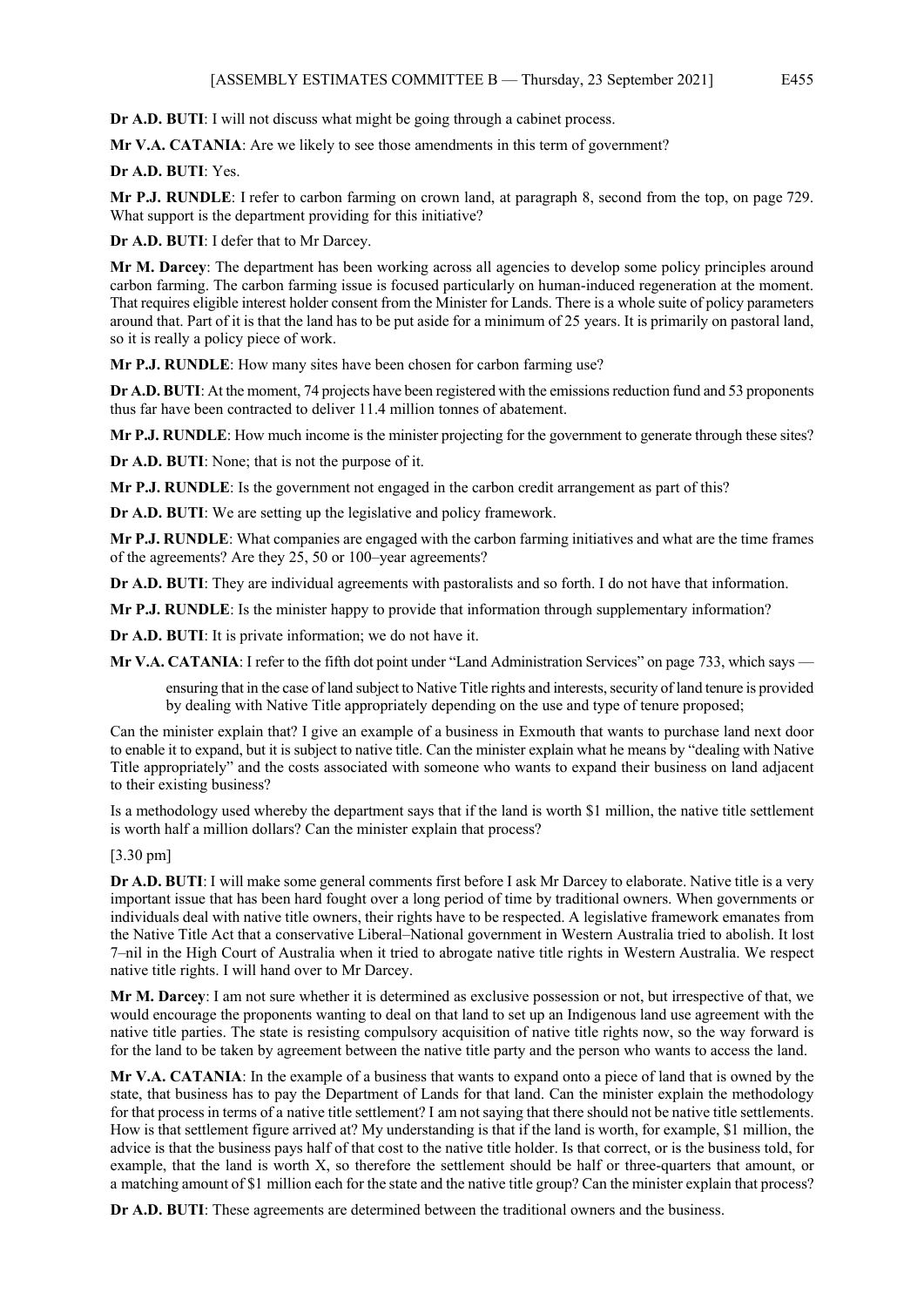### E456 [ASSEMBLY ESTIMATES COMMITTEE B — Thursday, 23 September 2021]

**Mr V.A. CATANIA**: My understanding is that advice is given by the minister's department to the person or business that wants to purchase the property on how they can proceed to purchase the land off the government. A figure is generated and given to the purchaser so that they have an understanding of how much it will cost them to purchase the land and also pay out the native title holders.

**Dr A.D. BUTI**: My understanding is that the member is not correct. The advice that I have been given is that the actual monetary compensation value is not given out by the department. In any case, if someone wants to expand onto unallocated crown land, they have to reach an agreement with the prescribed body corporate on what they want, irrespective of the purchase price.

**Mr V.A. CATANIA**: I want some clarity on this. This is often a major problem in regional Western Australia. It inhibits the growth of any regional town. I am not against native title—do not get me wrong—but when the cost of building in the regions is in the order of 40 to 50 per cent higher than in Perth and the banks make it difficult to get a loan, because the evidence is not often there in the regions, trying to acquire land owned by the state will often end up costing double what it would normally cost in Perth because of the native title settlement requirements, and, therefore, the project does not go ahead. Is there a way in which the government can set some parameters for the settlement in terms of a percentage, rather than having a negotiated outcome, which then blows that potential development out of the water? That is the reality of what is happening in regional WA. If I want to purchase land that is subject to native title and owned by the state, can the minister explain the process involved? Does the department instruct the proponent to negotiate an Indigenous land use agreement before a negotiated price outcome is worked out with the state?

**Dr A.D. BUTI**: I think that, fundamentally, the member does not understand native title. I will make a couple of points. Firstly, if the state is to provide advice, it provides advice that an agreement must be reached that is beneficial to the traditional owners or the PBC. The government cannot say what the land value is because its value is different to different native title owners—it depends on the land and the significance of the land to that particular Indigenous group. When we say that an agreement must be reached to the benefit of traditional owners, that does not mean just a monetary benefit—it may include a partnership, jobs or enhanced cultural programs. The government does not have a formula to work out the monetary value of the land that would allow it to advise a private owner in negotiations with a PBC.

**Mr V.A. CATANIA**: Therein lies the problem. Regional development, which mean jobs, progress and growing regional communities, is not occurring because this process simply does not stack up financially. As I said, there are issues with the cost of building and with banks not lending, because the evidence is not there, or they require a 40 to 50-plus per cent deposit before a person can borrow money. When we add it all up, it just does not pay to invest \$1 million or \$20 million. This process is stifling growth in regional WA. Has the minister thought about a way to set parameters, to draw a line in the sand or to negotiate with realistic outcomes, whereby the government, instead of charging \$1 million for the land, charges half a million dollars and the native title settlement is half a million dollars? The government technically owns the land, but it does not own the land because it is subject to native title, so perhaps the state and the native title holder should be the ones to reach an agreement that enables that private development to occur.

**Dr A.D. BUTI**: I will note a few things in the member's expansive commentary on his question. Firstly, he mentioned that native title is a problem. Native title owners would not consider native title to be a problem; they see it as an opportunity in recognition of their long-held ownership of land. The previous Premier from a conservative Liberal–National government saw it as a problem and tried to wipe it out in Western Australia. It is part of a national scheme that is recognised by the High Court and embedded in native title legislation. Secondly, we are talking about native title rights; there is no line in the sand. Thirdly, the government does not charge for the use of the land. Fourthly, we provide a template in the form of an ILUA, but it is up to the proponents to negotiate.

## [3.40 pm]

**Mr V.A. CATANIA**: I am trying to say that yes, the government charges for the land if I want to purchase some. I have given the case in Exmouth as a classic example of a business wanting to expand. There has been a significant amount of money, but, of course, it does not stack up because of what the minister's department wants to charge for that piece of land plus negotiating native title, which also makes it financially undoable. At some point there needs to be that line in the sand so we get development and jobs. That could perhaps be by ensuring that the department negotiates with the native title holder that the land is worth a million dollars, and perhaps there is half a million dollars each, if the minister knows that I am trying to say.

**Dr A.D. BUTI**: I will stand corrected. We do charge for land. I repeat what I said: the member's solution is the abolition of native title.

## **Mr V.A. CATANIA**: No, it is not.

**Dr A.D. BUTI**: We have native title. It is not up to the government to negotiate. It is up to the person who wants to use the land, which has native title rights over it, to negotiate with the traditional owners. That is what the system has been set up for. The member is asking the government to provide a monetary value for native title rights, which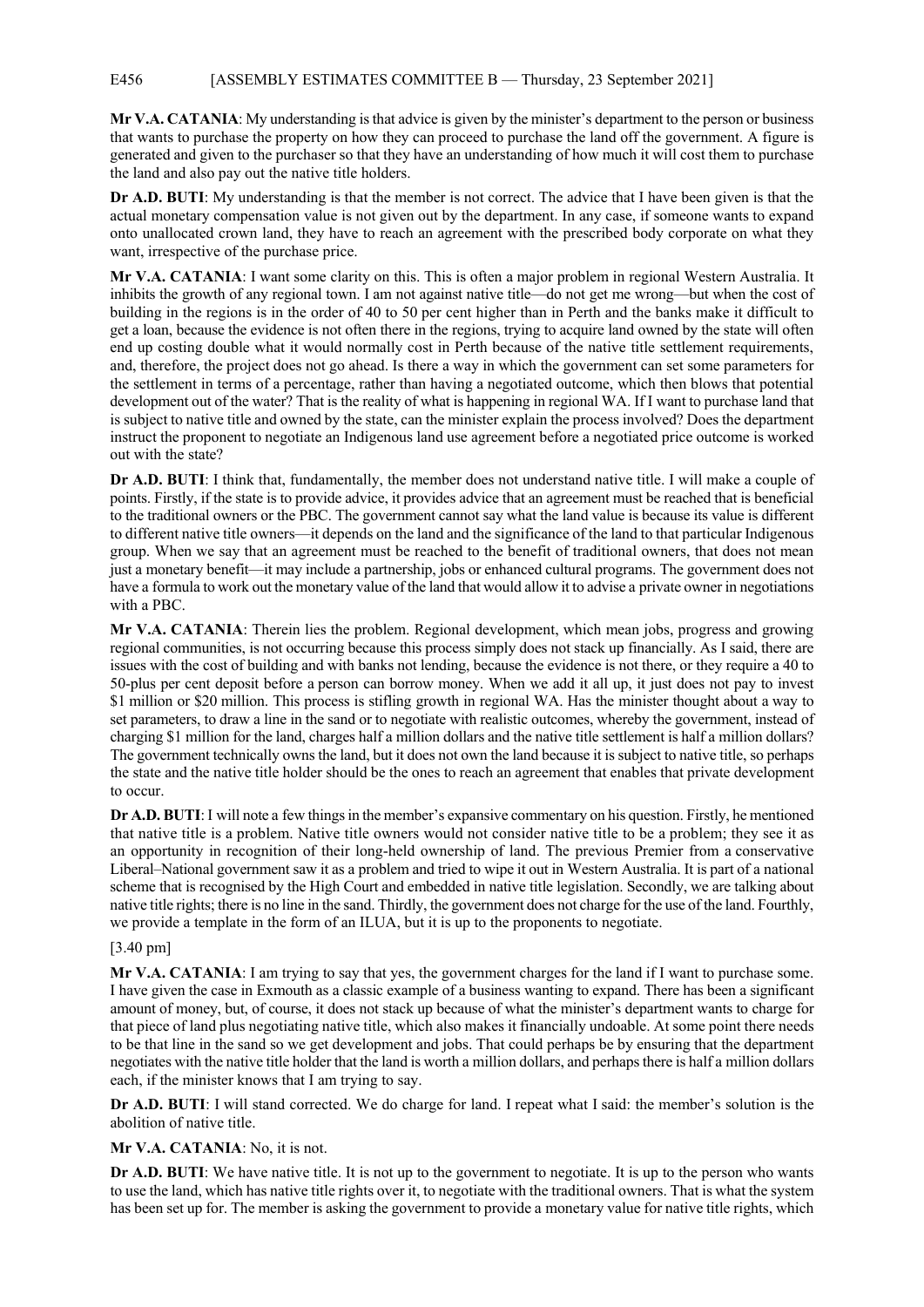will vary according to the significance of the site for various people. As I said, we provide a template and it is up to the private owner to negotiate with the traditional owners on settlement, which may not just be a monetary issue, but an issue of jobs, partnership or so forth.

**Mr P.J. RUNDLE**: I refer to the second line item "Land Administration Services" in the service summary on page 730 of budget paper No 2, volume 1. The estimated actual for 2020–21 is \$66 million, and then the budget estimate for this year has gone to \$76 million. Can the minister explain the difference there? Why is that figure dropping by \$10 million next year, \$15 million the year after and then \$21 million the year after that?

**Dr A.D. BUTI**: That relates to carryovers.

**Mr P.J. RUNDLE**: Can the minister explain to me how those carryovers work?

**Dr A.D. BUTI**: Basically, between the 2020–21 budget and the estimated actuals, there has been a carryover in regards to, for instance, the Northampton lead tailings project, Wittenoom asbestos management area, Yamatji Indigenous land use agreement, south west native title settlement and the remote Aboriginal communities transformation program. They were delayed and then they were carried over.

**Mr P.J. RUNDLE**: Is any of that to do with administration of pastoral lease fees?

**Dr A.D. BUTI**: That is not related to that item.

**Mr V.A. CATANIA**: I refer to the sixth dot point under "Land Administration Services" on page 733 of the *Budget statements*, which states —

• administering the Government's Land Asset Sales Program, whereby surplus or underutilised Crown land assets are identified and prepared for sale. Sale of land enables the assets to be used for a higher and/or better use in a way that unlocks the full potential of the assets for the benefit of Western Australia ...

Can the minister provide a list of land asset sales, land surplus or underutilised crown land that the government is preparing for sale? I am happy to take that by way of supplementary information. It could be the first time the minister does it. He could give provide information about where that land is to be sold.

**Dr A.D. BUTI**: It is on the website, but if the member wants to put it on notice, I will give him the information.

**Mr V.A. CATANIA**: On the website is the detail of the government's land asset sales program? Is that correct?

**Dr A.D. BUTI**: Yes.

**Mr V.A. CATANIA**: Is surplus or underutilised crown land identified on the website as well?

**Dr A.D. BUTI**: Only the land that has been identified. That is the only land on the website, because it is the only land that has been identified.

**Mr V.A. CATANIA**: Is all the identified land the government is preparing to sell on the website? Is that right? **Dr A.D. BUTI**: Yes.

**Mr V.A. CATANIA**: Has the government sold any of the land detailed on that website?

**Dr A.D. BUTI**: When we do sell it, it is not secret. Usually there is a press statement and it is on the website.

**Mr V.A. CATANIA**: Does the minister have a list of land that was sold in the last financial year, what has been sold to date and what its net worth is?

**Dr A.D. BUTI**: There is 472 South River Road, Carnarvon; Scarborough, Reserve Street; lot 5235 Twelve Mile Creek Road, Pippingarra; 41 South Terrace, Fremantle; 72 South River Road, Carnarvon; 21 Atkin Street, Jarrahdale; 11 Hickory Road, Quinns Rock; and lot 500 Wyatt Road, Bayswater.

**Mr V.A. CATANIA**: What is the value of the land sold?

**Dr A.D. BUTI**: That is not disclosed. It is sold at market value.

**Mr P.J. RUNDLE**: I have a further question about the property at 41 South Terrace.

**Dr A.D. BUTI**: Did the member buy it?

**Mr P.J. RUNDLE**: I did not, but I would love to know what it is.

**Dr A.D. BUTI**: I do not know what relevance it really has.

**Mr V.A. CATANIA**: We want to see whether the minister sold it to his mates!

**Dr A.D. BUTI**: I do not have that information.

**Mr P.J. RUNDLE**: Does the minister have a value on that property at 41 South Terrace?

**Dr A.D. BUTI**: It sold for \$3 231 818.19.

**Mr P.J. RUNDLE**: That is not the South Fremantle power station by any chance?

**Dr A.D. BUTI**: Not 41 South Terrace, Fremantle. Gee, that would be cheap!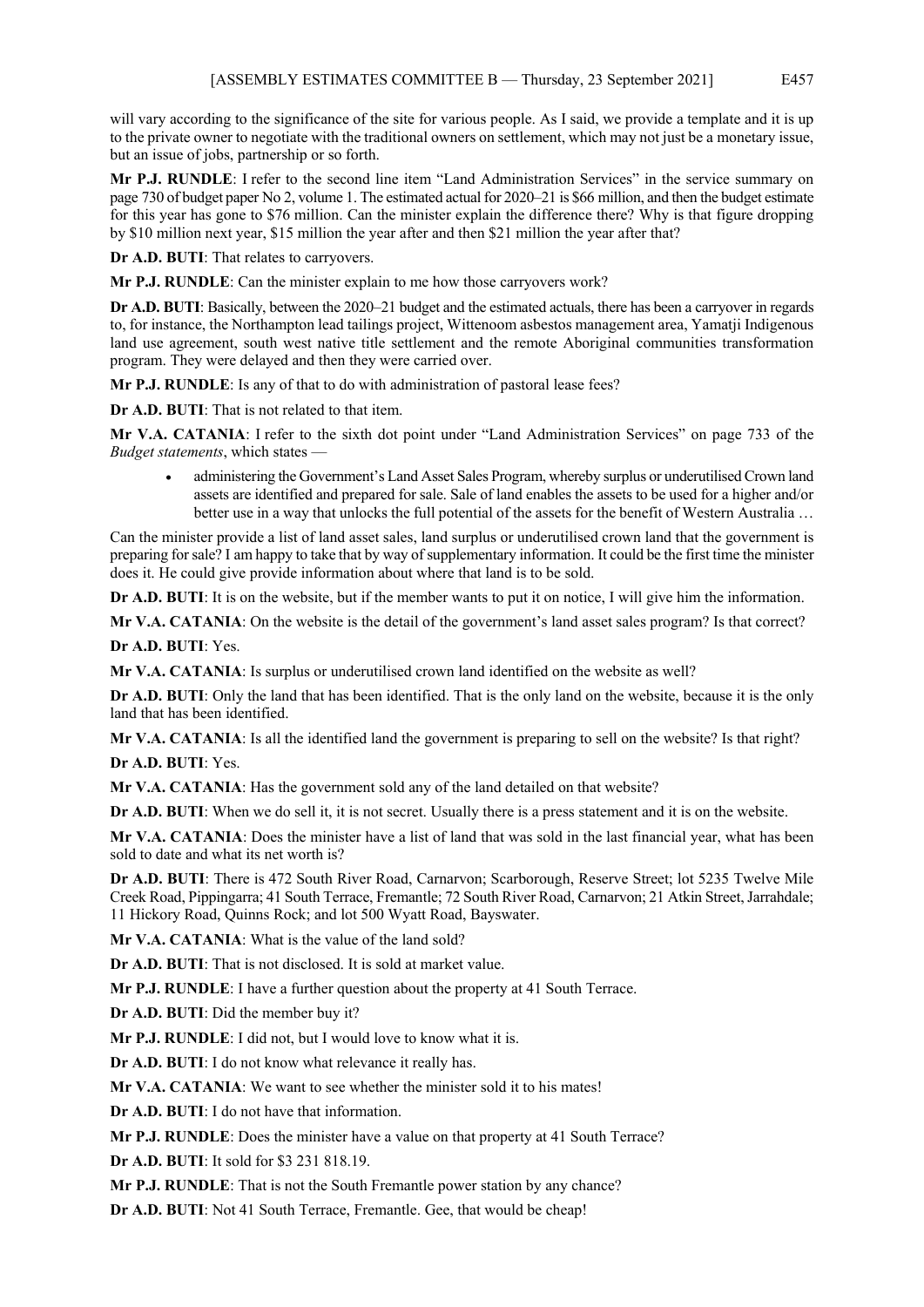### E458 [ASSEMBLY ESTIMATES COMMITTEE B — Thursday, 23 September 2021]

**Mr P.J. RUNDLE**: I refer to the third item on page 734 under "Explanation of Significant Movements". It says —

The increase in Employees between the 2020–21 Estimated Actual and the 2021–22 Budget Target is due to an increase in full-time equivalents to meet growing demand for land use management actions and to implement the South West Native Title Settlement.

Could the minister tell us how many FTEs that has increased by and what their roles are?

[3.50 pm]

**Dr A.D. BUTI**: There are 20.

**Mr P.J. RUNDLE**: What are the roles of those extra 20 employees pursuant to implementing the south west native title settlement?

**Dr A.D. BUTI**: I will ask Mr Darcey to answer.

**Mr M. Darcey**: Thank you, minister. There are 20 FTE for the backlog of land transactions. In addition to that, nine FTE are for the south west settlement land estate and four for the Yamatji Nation Indigenous land use agreement.

**Mr P.J. RUNDLE**: How is it progressing? Would the minister be able to put a time frame on that?

**Dr A.D. BUTI**: How is what progressing?

**Mr P.J. RUNDLE**: The implementation of the south west native title settlement. Where are we up to?

**Dr A.D. BUTI**: That is not my responsibility. I am not the Minister for Aboriginal Affairs. The member will have to ask the Minister for Aboriginal Affairs.

**Mr P.J. RUNDLE**: It is listed here that the department has put more FTEs on to implement the south west native title settlement.

**Dr A.D. BUTI**: The actual negotiation itself, though, comes under the purview of the Minister for Aboriginal Affairs.

**Mr P.J. RUNDLE**: How long does the minister foresee that the completion of the implementation of the south west native title plan will take?

**Dr A.D. BUTI**: Five years.

**Mr V.A. CATANIA**: I refer to the "Explanation of Significant Movements" at the top of page 734. Under "Notes", paragraph 1 states that the Wittenoom town site closure has expenditure of \$2.8 million. Can the minister explain in detail what that \$2.8 million is being used for? I know it is for the closure, but what is the detail of that \$2.8 million?

**Dr A.D. BUTI**: I will ask Mr Darcey to answer that.

**Mr M. Darcey**: Certainly, minister. That money is provided for the acquisition of the last of the properties owned in the town. That is what is left over. There was previously a larger budget. This money has been put aside for once the bill has passed and we can compulsorily acquire those properties and manage to pay compensation for those.

**Mr V.A. CATANIA**: How many properties out of that \$2.8 million has the government acquired?

**Mr M. Darcey**: I am sorry; I do not know the answer to that. There are still 14 to go. I do not know the answer of how many we have acquired to date.

**Dr A.D. BUTI**: If the member wants to put it on notice, we will provide it.

**Mr V.A. CATANIA**: I think it is worthy of a supplementary.

**Dr A.D. BUTI**: If the member wants to put it on notice, we will provide it.

**Mr V.A. CATANIA**: Is that \$2.8 million for the Wittenoom closure solely for buyback or compulsory acquisition of land to make the town—it is not a town anymore—safe or to prevent people from travelling there?

**Dr A.D. BUTI**: That money is for the compulsory acquisition of those 14 remaining privately owned properties and also the subsequent demolition of the Wittenoom town site. In other words, it will stop encouraging people to go there.

**Mr V.A. CATANIA**: Like I said, it is part of my electorate. I have doorknocked Wittenoom, which I probably should not have done but a few people were still living there. How is the minister going to prevent people from visiting Wittenoom given that the cost to the Shire of Ashburton, which is a defendant with the state, now amounts to \$5 million a year in compensation being paid for those people who may have visited Wittenoom for half a day or an hour? The cost to the ratepayer is starting to be significant. How will the minister prevent people from going there to stop those actions against the state, the Shire of Ashburton and James Hardie into the future?

**Dr A.D. BUTI**: The member raised an important point. It is very frustrating that people still feel a need to go there. Obviously, part of the plan is to close many of the roads leading into Wittenoom so that people will not be able to get there, and also to have multilingual signage to significantly discourage people from going there. It is not possible to completely prevent people from going. We hope the closure of roads and signage will go a long way towards that.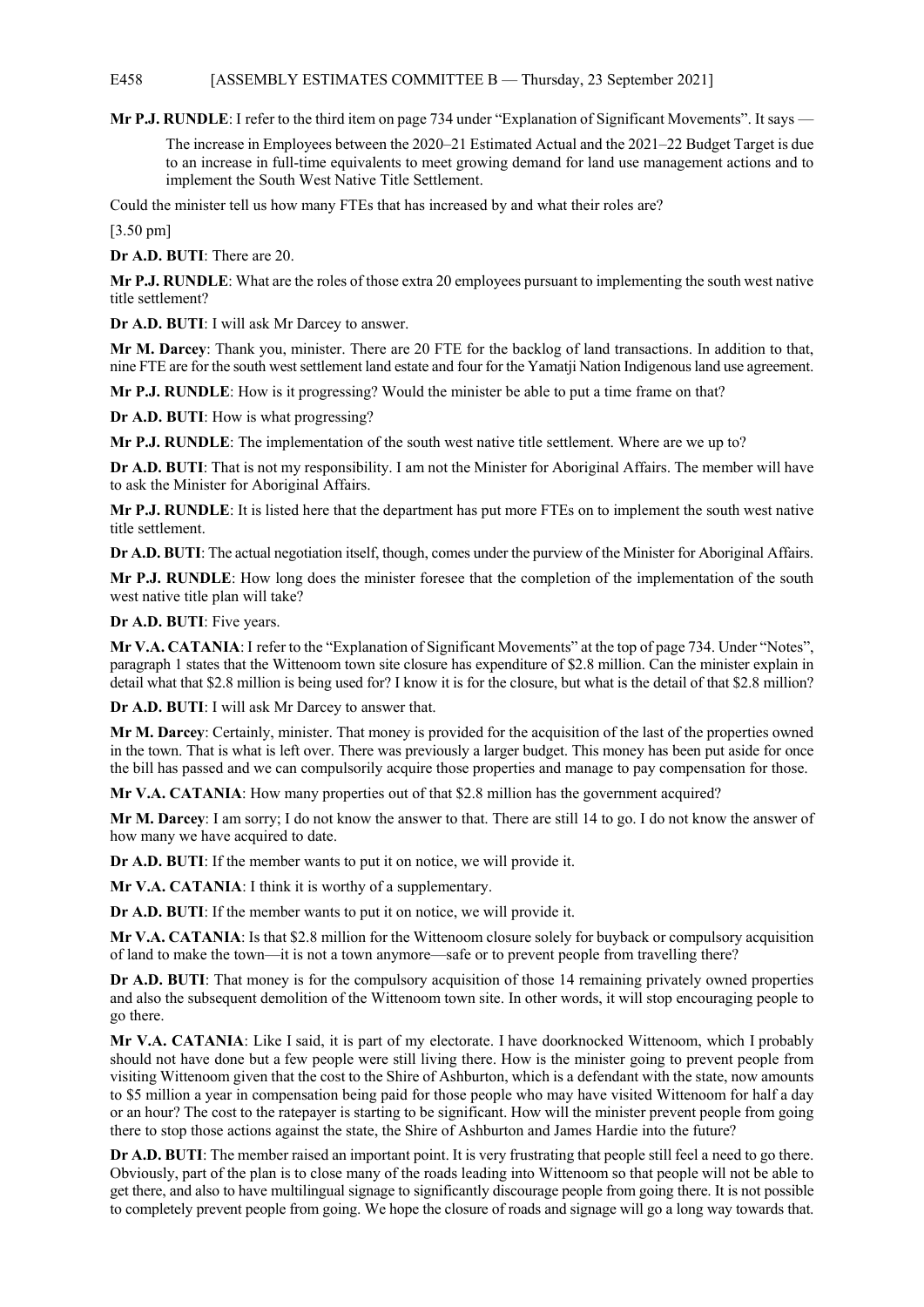**Mr V.A. CATANIA**: I do not know whether the minister is aware that there are a lot of resources around that area as well and there are still truck movements going through Wittenoom. Is the minister going to prevent those haulage roads from being able to go through Wittenoom?

**Dr A.D. BUTI:** We closed a lot of the roads, so it will not be very accessible for trucks to go through.

**Mr V.A. CATANIA**: My understanding is that there are still roads that are utilised and will be utilised.

**Dr A.D. BUTI**: We cannot close all the roads; we are just trying to do as much as we can. The government cannot do everything. We are doing everything we possibly can, and then we rely on the common sense of people not to go to Wittenoom. The member's party is different, but his alliance party does not like a nanny state. I know that the member's party is an agrarian socialist party—it is a bit different—but the Liberal Party does not like the nanny state. We will be doing everything that we possibly can, but we cannot prevent people from being stupid all the time.

**Mr V.A. CATANIA**: Given that the state has benefited from Wittenoom in terms of royalties through mining activity, and reports from traditional owners, who want tailings dams and Wittenoom to be cleaned up to make it safe, will the responsible minister finance the clean-up of Wittenoom once and for all to ensure that it adheres to the wishes of traditional owners, who want to see it cleaned up? They are the native title owners of the land. Since the minister's party is a very big advocate of native title —

**Dr A.D. BUTI**: Which the member was not a minute ago.

**Mr V.A. CATANIA**: — will the government look after traditional owners and clean up the land as they have requested?

**Dr A.D. BUTI**: The Wittenoom steering committee will be meeting with traditional owners and others to work out what can possibly be done by the state.

**Mr V.A. CATANIA**: That is not a no and not a yes; is that correct, minister?

**Dr A.D. BUTI**: The steering committee will be having meetings with the traditional owners on the issue.

[Mr S.J. Price took the chair.]

**Mr P.J. RUNDLE**: I refer to paragraph 2 on page 734, which states —

The increase in Income between the 2020–21 Estimated Actual and the 2021–22 Budget Target can mainly be attributed to the final phase of pastoral lease rent increases resulting from the last review in 2019.

Can the minister tell me how much that increase in income is?

**Dr A.D. BUTI**: It is \$3.75 million.

**Mr P.J. RUNDLE**: Does the minister perceive that there will be more pastoral lease rent increases to come?

**Dr A.D. BUTI**: It is up to the Valuer-General to determine the valuation.

[4.00 pm]

**Mr V.A. CATANIA:** I have a further question on that. Under paragraph 2

**Dr A.D. BUTI**: Can I just add to that. Obviously, we are looking at amendments regarding the methodology of rent review.

**Mr V.A. CATANIA**: With that, the minister also has land tenure and a potential bill coming in to reform the Land Administration Act. Is the minister consulting with pastoralists and land users at the moment? When will a draft of the bill be put out to the public so proper consultation can occur?

**Dr A.D. BUTI**: I have a couple of points to the member's question. We are consulting and we have been consulting. A lot of consultations have been done over the years. As the member knows, his former colleague Hon Terry Redman tried to bring a bill through Parliament. Regarding the second part of the member's question, he has asked me that previously, and I said that I will not disclose matters that have to go through a cabinet process, so I am not able to give the member dates.

**Mr V.A. CATANIA**: When does the minister anticipate the Land Administration Act reform —

**Dr A.D. BUTI**: I just gave the member the answer. It has to go through a cabinet process.

**Mr V.A. CATANIA**: When does the minister anticipate that? Is it this year or next year when we can expect to see it introduced into Parliament?

**Dr A.D. BUTI**: I really do not know whether I am speaking English. Maybe I am not! I just told the member that it has to go through a cabinet process, and I am not in a position to give the member a timetable.

**Mr V.A. CATANIA**: Is the legislation a priority of the government?

**Dr A.D. BUTI**: It is a priority of the Minister for Lands.

**The appropriation was recommended.**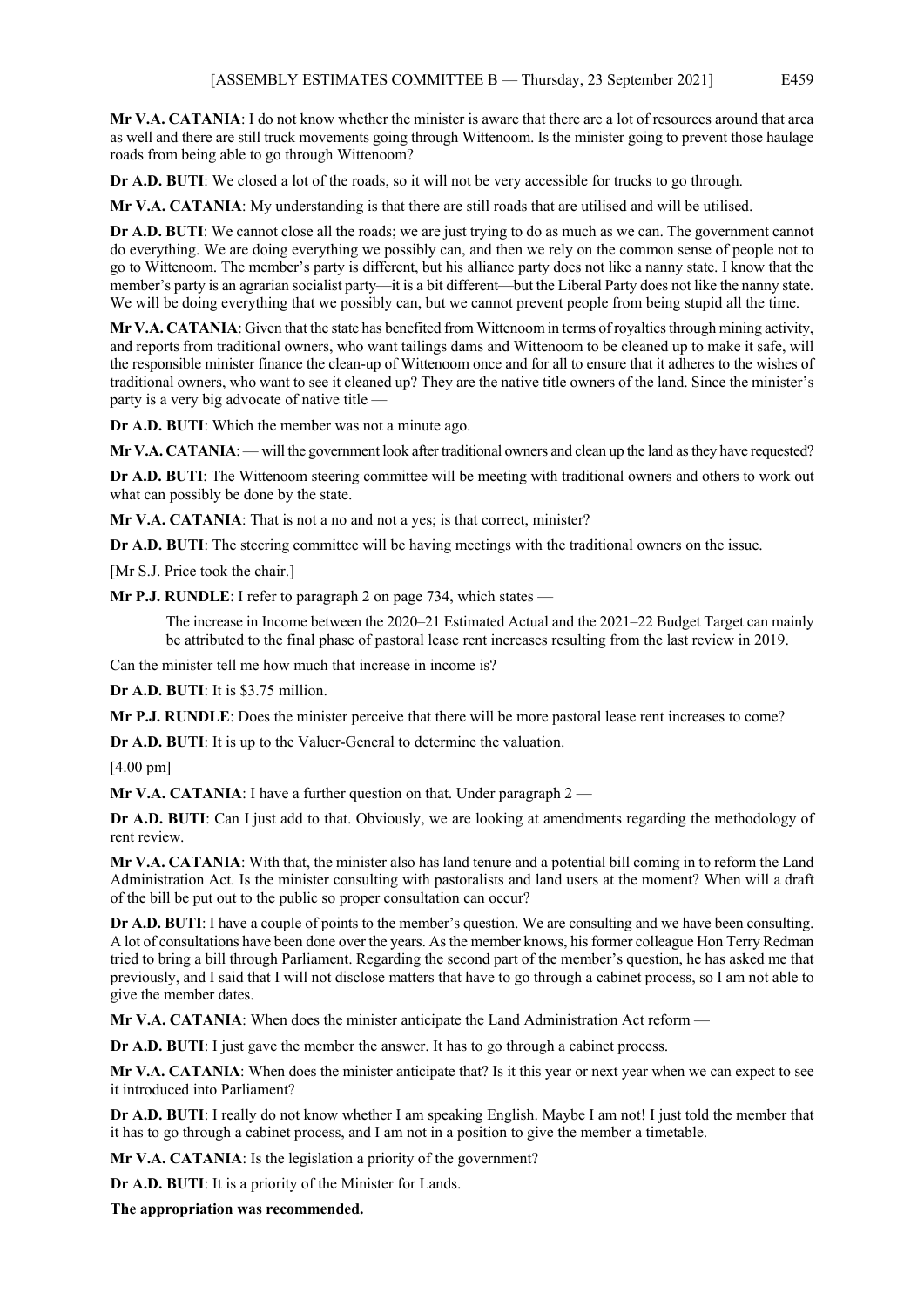# E460 [ASSEMBLY ESTIMATES COMMITTEE B — Thursday, 23 September 2021]

### **Division 46: Western Australian Land Information Authority, \$48 233 000 —**

Mr S.J. Price, Chair.

Dr A.D. Buti, Minister for Lands.

Mr G. Gammie, Chief Executive.

Mr G. Dewar, Chief Finance Officer.

Mr B. Roberts, General Manager, Registration Services.

Mr G. Goldfinch, General Manager, Valuation Services.

Ms C. Smith, Principal Policy Adviser.

[Witnesses introduced.]

**The CHAIR**: This estimates committee will be reported by Hansard. The daily proof *Hansard* will be available the following day. It is the intention of the chair to ensure that as many questions as possible are asked and answered and that both questions and answers are short and to the point. The estimates committee's consideration of the estimates will be restricted to discussion of those items for which a vote of money is proposed in the consolidated account. Questions must be clearly related to a page number, item, program or amount in the current division. Members should give these details in preface to their question. If a division or service is the responsibility of more than one minister, a minister shall be examined only in relation to their portfolio responsibilities.

The minister may agree to provide supplementary information to the committee, rather than asking that the question be put on notice for the next sitting week. I ask the minister to clearly indicate what supplementary information he agrees to provide and I will then allocate a reference number. If supplementary information is to be provided, I seek the minister's cooperation in ensuring that it is delivered to the principal clerk by close of business Friday, 1 October 2021. I caution members that if a minister asks that a matter be put on notice, it is up to the member to lodge the question on notice through the online questions system.

I give the call to the member for Roe.

**Mr P.J. RUNDLE**: My first question relates to page 755 and the top line "Delivery of Services". Can the minister outline why the budget estimate for 2021–22 of \$39 475 000 goes up another \$15 million or \$16 million in the forward estimates in the next year?

**Dr A.D. BUTI**: I might ask Mr Dewar, the chief finance officer, to elaborate.

**Mr G. Dewar**: Thank you, minister. The 2021–22 increase is mainly as a consequence of the change in the Midland building ownership—Landgate's headquarters. The balance of that, for the 2021–22 increase, is changes in the asset investment program.

**Mr P.J. RUNDLE**: I notice that the drop-off after the 2022–23 year is down by \$6 million. What does the minister attribute that to?

**Dr A.D. BUTI**: I will let Mr Dewar elaborate, but I assume it is because the Midland building negotiation would have been settled by then. Mr Dewar, would you like to elaborate?

**Mr G. Dewar**: Certainly, minister. The decrease from 2022–23 to 2023–24 is as a consequence of a decrease in appropriation associated with the Landgate partial commercialisation and the government's pledge to ensure that Landgate had sufficient cash to continue to trade.

**Mr P.J. RUNDLE**: Can the minister also clarify the reduction in capital appropriation held by the agency?

**Dr A.D. BUTI**: The 2021–22 figure is a carry-forward of capital expenditure and associated funding that was not required in 2020–21. So \$1.892 million in capital expenditure was carried forward to 2021–22, with \$700 million of the funding reduction capital appropriation in 2021–22. The increase in funding is all capital contribution in agencies. The holding account does not increase in 2021–22 for the reduction in 2020–21; then the member is aghast at a further reduction going forward from there into 2022–23. Mr Dewar, would you like to say anything?

**Mr G. Dewar**: Certainly, minister. The year 2021–22 is a larger capital program than 2022–23 because the projects that we have in that financial year require more spending, essentially. Therefore, we are only appropriating the amount that we need to pursue the projects that we have on.

**Mr V.A. CATANIA**: I refer to page 756. An item under "Other" and "Office Accommodation" is "Lease Update Bunbury Office". I just need some explanation of the numbers in 2021–22, 13; 2022–23, 13; and then 2023–24, 9. Is that \$9 000? Is that what this number means in terms of a lease update for the Bunbury office? Is that correct?

[4.10 pm]

**Dr A.D. BUTI**: Yes, it is. It is a reduction in the rent funding agreement.

**Mr V.A. CATANIA**: Is there still an office in Bunbury?

**Dr A.D. BUTI**: Yes.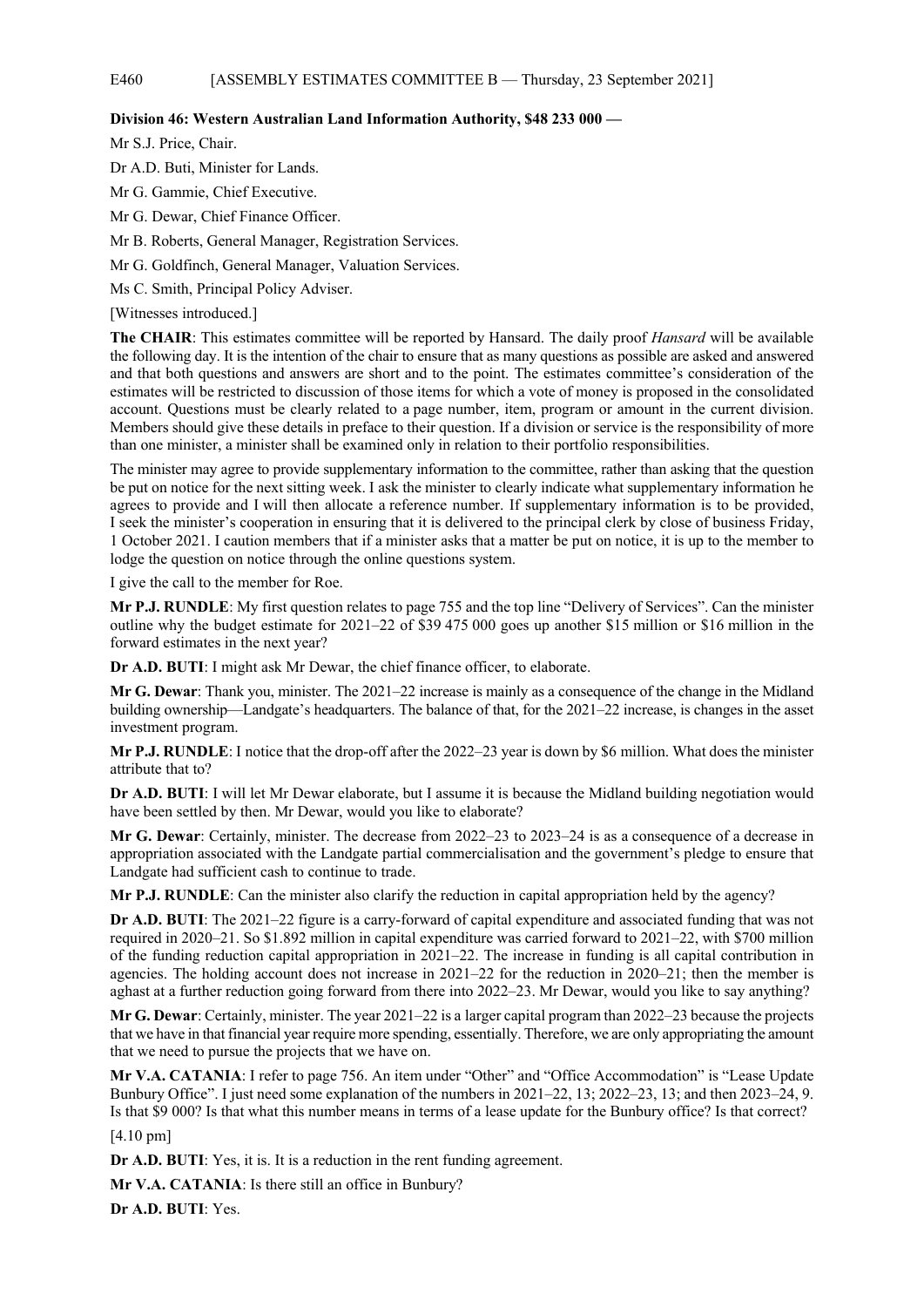**Mr V.A. CATANIA**: How large is the office?

**Dr A.D. BUTI**: It is the same. It has not changed; the only change is the amount of rent being paid.

**Mr V.A. CATANIA**: I refer to "Midland building lease". For 2020–21, the estimated actual for the expiry of that lease is \$1.189 million, and then it goes all the way up to \$4.153 million and so forth. Has the rent increased by nearly \$3 million?

**Mr G. Dewar**: The lease for the building in Midland expired in March 2021. The land is owned by the Crown. However, the building was owned by a South Australian superannuation company. That ownership reverted to state ownership in March. When Landgate was a tenant and the building was owned by the state superannuation authority of South Australia, Landgate recorded the lease of the building as a lease for accounting purposes. That is no longer the case because the land and building are now owned by the state of Western Australia. We are now a tenant of the state of Western Australia, and that will be administered through the Department of Finance, as is the case with most government agencies. As the member will see, there is an increase in expenditure but there is a decrease offsetting that as well.

**Mr P.J. RUNDLE**: I am trying to get some clarity on this. The building has reverted to state ownership, yet the government has approved \$16.9 million in accommodation expenses over the forward estimates period. Is this an accounting item between different departments? Is that what the minister is saying?

**Dr A.D. BUTI**: I will ask Mr Dewar to elaborate, but it is a reduction.

**Mr G. Dewar**: Overall, we are now paying the Department of Finance for the accommodation costs.

**Mr P.J. RUNDLE**: Instead of paying the South Australian superannuation authority, Landgate is now paying the Department of Finance?

**Dr A.D. BUTI**: That is right.

**Mr V.A. CATANIA**: I still do not understand; forgive my ignorance. In 2020–21, the estimated actual was \$1.189 million. In 2021–22, the budget estimate is \$4.153 million, a rough increase of close to \$3 million. By taking over the building, it is now costing nearly \$3 million a year. Is that correct?

**Dr A.D. BUTI**: I will ask Mr Gammie to elaborate.

**Mr G. Gammie**: The \$1.18 million is a reduction in rent payments to the Department of Finance for the balance of the financial year in which the lease ceased with the superannuation fund of South Australia. The numbers in the out years are reductions in rent, so we need less funding to pay for the rent for the building under our state ownership.

**Mr V.A. CATANIA**: Under the South Australian superannuation company, what was the department paying for that lease?

**Dr A.D. BUTI**: Does the member mean: what was Landgate paying?

**Mr V.A. CATANIA**: Yes, what was Landgate paying?

**Mr G. Dewar**: The arrangement was actually with the Department of Finance. Landgate did not pay the state superannuation fund for any of the lease itself; it was paid to the Department of Finance. The arrangement was never direct with Landgate and the South Australian superannuation fund.

**Mr V.A. CATANIA**: Landgate never saw the bill that it was paying for leasing the building from the South Australian superannuation company. Is that correct? Was it conducted through the Department of Finance?

**Dr A.D. BUTI**: Previously, Landgate paid about \$8 million a year. Now it will be paying around \$4 million a year. That is a significant reduction.

**Mr V.A. CATANIA**: I am seeking to clarify what was being paid before.

**Dr A.D. BUTI**: It was \$8 million. The figure of just over \$1 million in the budget papers is for only part of the financial year.

**Mr V.A. CATANIA**: Under "Midland Building Lease", the budget papers set out "Expiry" and "Agreement". The estimated actual for the agreement is \$1.115 million in 2020–21; in 2021–22, it is \$3.836 million; then it goes up, then it goes down and then it goes back up. There is still a difference of over \$3 million. Can the minister explain that number from \$1.115 million all the way to \$4.060 million in 2024–25?

**Dr A.D. BUTI**: That first figure is only for part of the financial year, while the others are for the full financial year.

**Mr V.A. CATANIA**: Even if it was for part of the financial year, is that \$1.115 million half or one-quarter of the financial year?

**Dr A.D. BUTI**: The ownership reverted in March 2021.

**Mr V.A. CATANIA**: So over three months, the authority was charged \$1.115 million for rent?

**Dr A.D. BUTI**: Yes.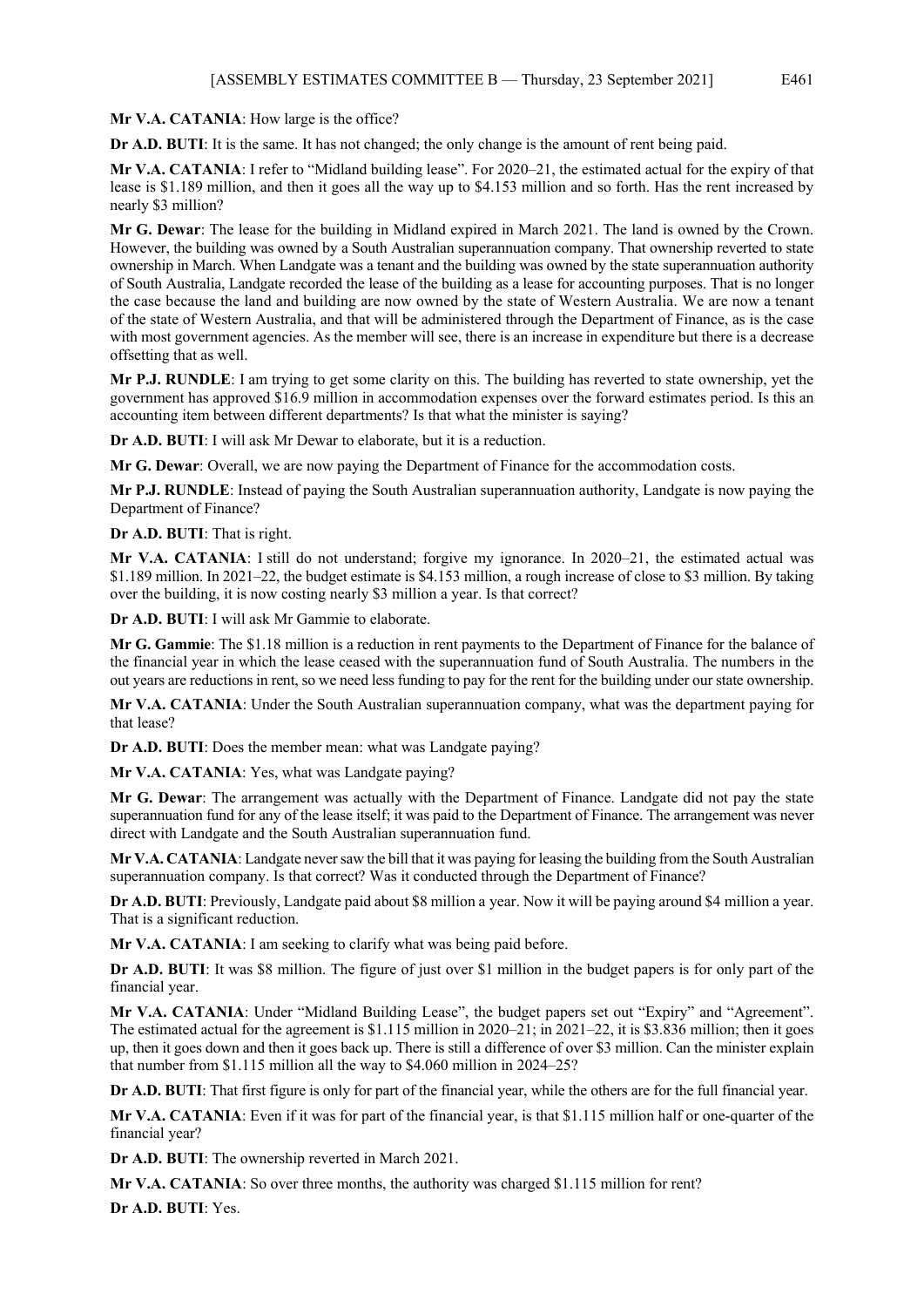## E462 [ASSEMBLY ESTIMATES COMMITTEE B — Thursday, 23 September 2021]

**Mr G. Dewar**: The table shows expenses from an accounting perspective. The amounts are not payments of cash. Part of the reduction in the figures relates to the way we are accounting under the leasing accounting standard for reducing the lease arrangement that sat within Landgate's financials. As I said, it is not a payment. We should not get mixed up in saying that this is how much the lease payment reduced; it is the expenses only.

**Mr P.J. RUNDLE**: I refer to the first paragraph under "Significant Issues Impacting the Agency" on page 756. As the minister knows, the Transfer of Land Amendment Bill has gone through the lower house.

**Dr A.D. BUTI**: After your outstanding contribution!

**Mr P.J. RUNDLE**: I thought so.

I note that a public education program will be required due to the functions of the duplicate titles et cetera. Does the minister have any estimation of how much that public education program will cost?

**Dr A.D. BUTI**: No, I do not. The member might be the first to hear that—this is between you and me—I may appear in a video speaking in Italian. The member for North West Central would understand that a lot of Albany Italians might be a bit hesitant about this. Watch this space.

**Mr P.J. RUNDLE**: We look forward to it.

With 67 per cent of the issue of duplicate certificates being held in bank vaults and the minister pointing out that the cost savings related to their removal will be saved by the financial institutions, in dollar terms, how will that flow on to the customers? Will it decrease Landgate's expenses as well? Can the minister explain where those savings will accrue?

**Dr A.D. BUTI**: I might ask Bruce Roberts to explain.

[4.20 pm]

**Mr B. Roberts**: A number of savings will be involved. The first level of savings released to the processing of transactions involve duplicate certificates of title—essentially, the processing of the transactions and the reduction in processes that are required to deal with duplicate titles. I cannot provide the member with a cost estimate, but we will be working through that. The other level of savings relates to the banks themselves, and that is really the cost of holding the duplicate titles in the banks' vaults. Ultimately, when titles become no longer active under the legislation, they will be in a position to essentially destroy those titles, so they will no longer have holding costs for those titles. The third level of saving is really at the consumer level. When someone does a land transaction under the existing duplicate title regime and they have a mortgage on that property, they are charged a title production fee. When we no longer have a duplicate title, they will not be charged a title production fee.

**Mr P.J. RUNDLE**: Will there be a program to go through that? Let us say I have the title for a house sitting in a bank vault and we move to the electronic system, how will that transpire, because theoretically there will be an electronic version in one place and a paper version sitting in the bank vault? How will that work?

**Dr A.D. BUTI**: I will ask Mr Roberts to answer, please.

**Mr B. Roberts**: Legally how that will work is that under the legislation we will set a date on which duplicate titles will no longer be effective in law. Once they are no longer effective, we will then move to essentially a process whereby we no longer need to take in duplicate certificates of title. Prior to that, as the minister alluded to, we will be undertaking public and industry education programs around the processes that need to change, so that when transactions that previously involved duplicate titles no longer involve them, the requirements for how people deal with land will be set out in materials on both our website and in our processes. Essentially, it is how we will deal with it at a business level and then how industry will deal with it in terms of no longer having to produce duplicate certificates of title.

**Mr P.J. RUNDLE**: As far as the banks go, will Landgate have a comprehensive program to tell them to remove all the titles sitting in their vaults, or will it be up to them when a new settlement happens to say, "That's no longer relevant"? How will that play out with the banks?

**Dr A.D. BUTI**: I will again ask Mr Roberts to respond.

**Mr B. Roberts**: Member, we certainly intend to provide information bulletins to all our stakeholder groups, particularly the banks. I might add that we have consulted significantly with the banks on this legislation, and they are very supportive of this approach. Essentially, we will advise them in advance of the date on which the duplicate titles will no longer be effective. By that date, they should have been given sufficient time to conduct a transaction without a duplicate title. There will be lead time and then the transaction will occur without duplicate certificates of title.

**Mr V.A. CATANIA**: I refer to page 757 and paragraph 5 under the heading "Significant Issues Impacting the Agency", which states —

Landgate is modernising its valuation system which generates rating and taxing valuations for the State. The current system has been in place for 20 years … new technologies to improve valuation processes, efficiency and service delivery for Landgate's customers.

Basically, it is enhancing the management of cybersecurity risk. Given that Landgate has been partially sold off or privatised —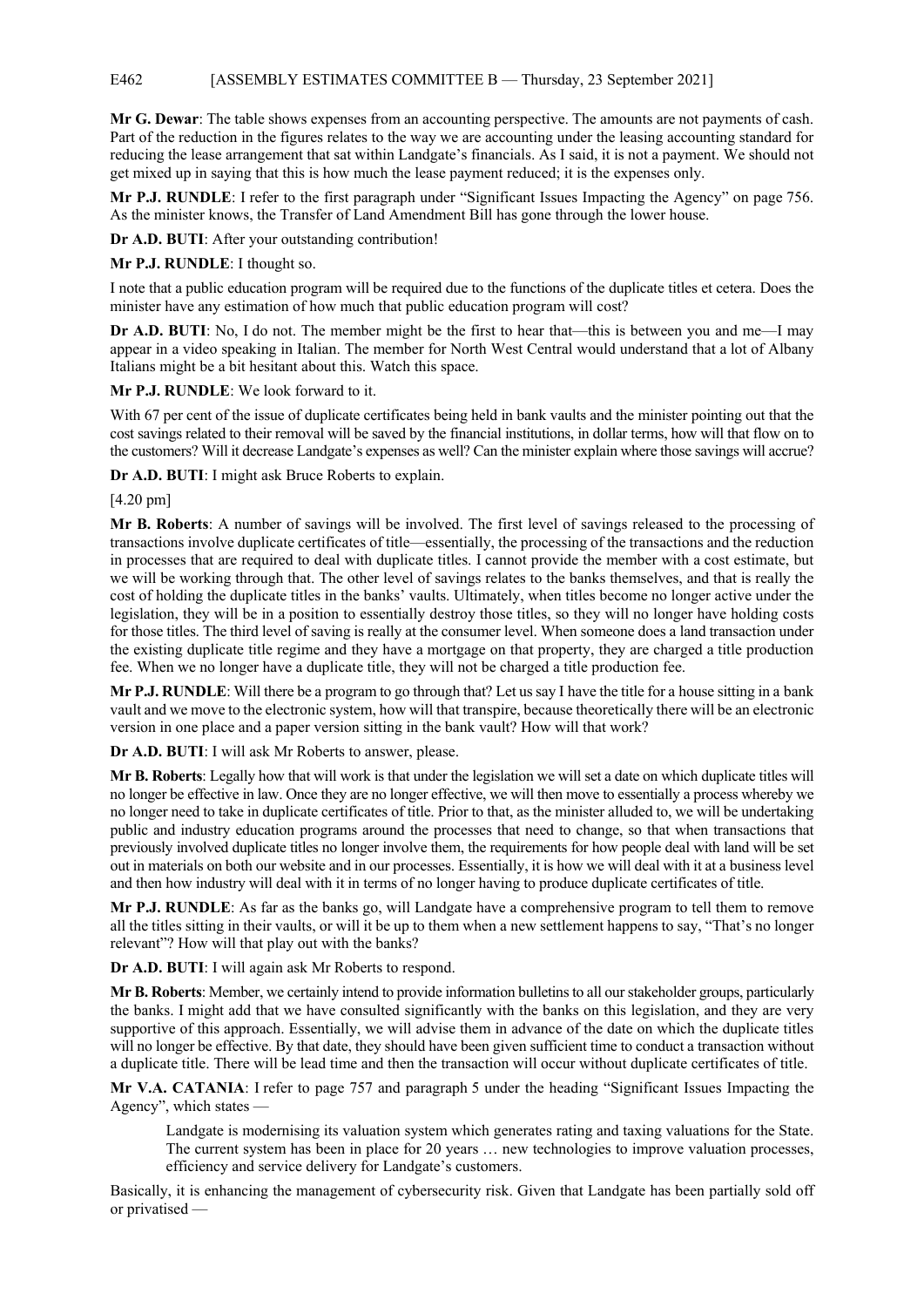**Dr A.D. BUTI**: I do not accept the premise of the member's question, but move on.

**Mr V.A. CATANIA**: Does the minister or the department know whether there have been any cyberattacks or whether any information has been accessed through cyberattacks?

**Dr A.D. BUTI**: No. As far as we are aware, there have been none.

**Mr V.A. CATANIA**: Landgate expects to finalise the procurement of a new valuation system in the next 12 months. How is that progressing? When will Landgate meet that target of finalising procurement of a new system that will obviously provide further cybersecurity protection?

**Dr A.D. BUTI**: I will ask Mr Goldfinch to respond.

**Mr G. Goldfinch**: It is a good question. We are currently progressing through the procurement, as the member mentioned. The intention there is to move through the procurement and sign off on a contract in the next 12 months, but there is a lot of work to be done in the meantime. Certainly, we have been through a fairly rigorous evaluation process to this point, but, as it is a procurement process at this stage, I am unable to go into the details of that.

**Mr V.A. CATANIA**: Given that the process to finalise the procurement of a new valuation system will take 12 months and that technology is rapidly changing, the number of cyberattacks is rapidly growing—as we all know—and Landgate holds a lot of personal information, does the minister see the procurement process blowing out longer than 12 months? Is Landgate trying to get it done within 12 months, importantly, so that it can protect people's personal information?

**Dr A.D. BUTI**: As we stated before, as far as we are aware, there have been no cybersecurity breaches that have gathered information from Landgate. We do not expect the process to take longer than 12 months. This system is secure now; we are just going make it even more secure with better technology.

**Mr P.J. RUNDLE**: I refer to page 762 and the line item "Strata Titles Act 1985 Reform" under the heading "Works in Progress". It is nearly two-thirds of the way down that table.

**Dr A.D. BUTI**: Is the member referring to paragraph 1.3?

**Mr P.J. RUNDLE**: It is referred to in paragraph 1.3 and the line item further down the page. I was looking at the line item under the heading "Works in Progress".

I notice that the amount expended rapidly diminishes and wraps up with a \$1.65 million budget estimate in 2021–22. Is the minister sure that there is no need to extend this funding beyond this budget year, because although the Strata Title Act reform is happening at the moment, I would have thought the advertising and administration will continue in the out years to some extent?

**Dr A.D. BUTI**: It has been going for a considerable time already, and there has to be a time when it is all completed. Finalising the system and process changes needed to implement the system is going well and we do not see any problems, but Mr Roberts might want to elaborate on that.

**Mr B. Roberts**: The minister is correct. Essentially, the wind-down in costs over this period is really just the clean-up of the final system changes that we are making to give effect to the community titles schemes that we are putting in place under the legislation as well as the changes under the Strata Titles Act.

[4.30 pm]

**Mr P.J. RUNDLE**: Can the minister give me a short summary of how he believes the implementation has gone? I imagine that some of the strata companies have adapted quickly; some that are caught back in the darker ages may not have adapted. Can the minister give a short summary of how that is going?

**Dr A.D. BUTI:** The member has asked me for my understanding. My understanding is that it is going well.

**Mr P.J. RUNDLE**: Have we had any disputes in the State Administrative Tribunal pursuant to the Strata Titles Act reform?

**Dr A.D. BUTI**: The question of whether there are any disputes before the State Administrative Tribunal is actually a matter for the Attorney General, but my understanding is that the reforms have broader benefits that appeal to the community and have generally been accepted. The matter of strata title disputes would come under the State Administrative Tribunal and the jurisdiction of the Attorney General.

**Mr V.A. CATANIA**: I refer to page 763 and income statement. Point 2.1 under subheading "Expenses" states —

additional planning costs for the replacement of the Valuation Services system and an expected increase in cloud-based software services as a consequence of the move away from on-site storage …

Can the minister elaborate on "in cloud-based software"? Where is the department going to purchase its cloud space from—here in Western Australia, or over east or overseas? Can the minister elaborate on where the cloud is going to be? Is it hovering over us or is it hovering somewhere else?

**Dr A.D. BUTI**: I will ask Mr Dewar to respond.

**Mr G. Dewar**: Landgate uses cloud storage as part of our business, and we have done for quite some time now. We tend to use one of the larger firms. It is an Australian-based cloud storage set-up. It is in Australia.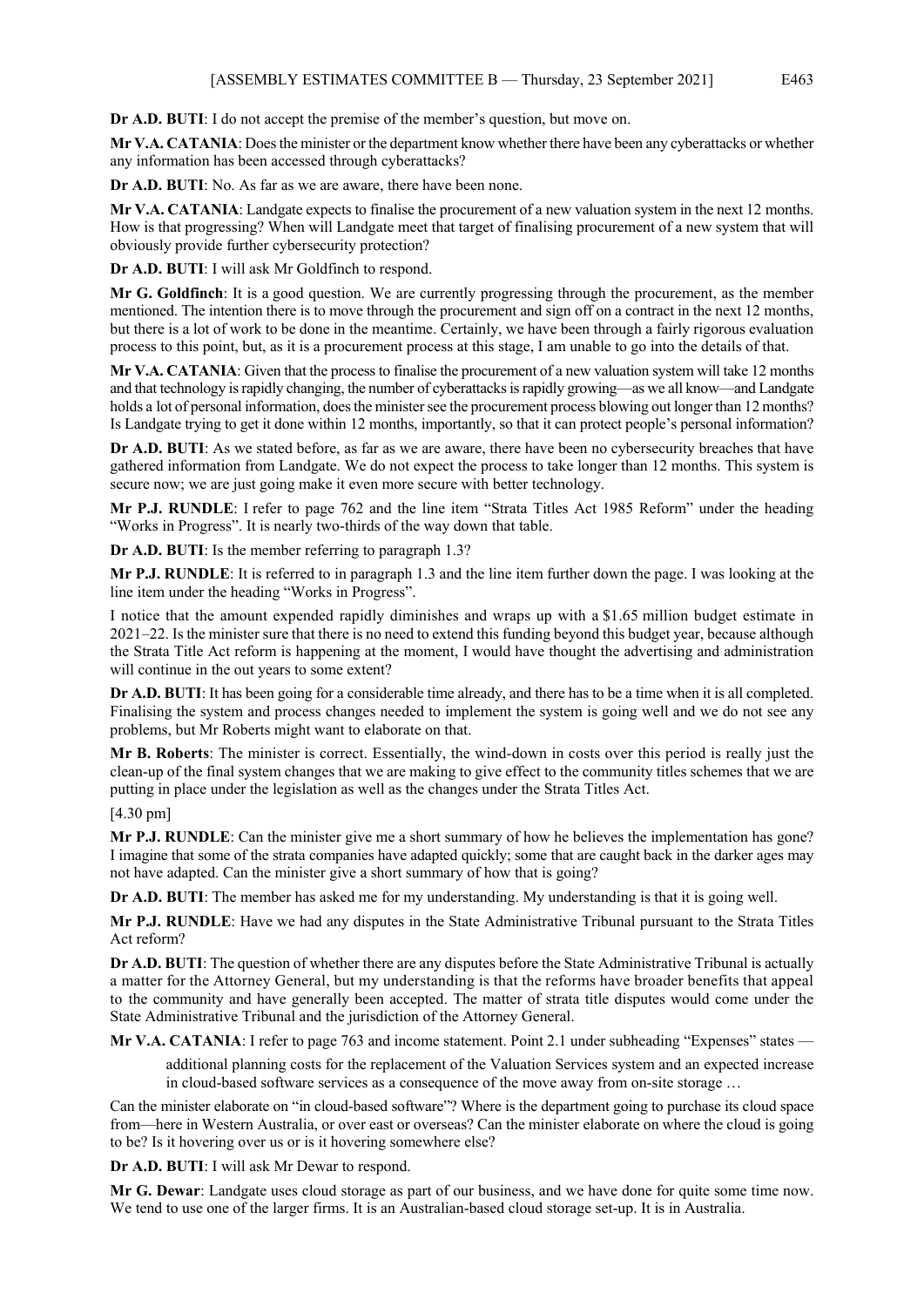### E464 [ASSEMBLY ESTIMATES COMMITTEE B — Thursday, 23 September 2021]

**Mr V.A. CATANIA**: Whereabouts in Australia is it?

**Mr G. Dewar**: Cloud storage is an interesting phenomenon that allows for storage to be moved between different data centres. In our case, it can move between several data centres between major capital cities.

**Mr V.A. CATANIA**: Can the minister explain how it moves around? Firstly, I am interested in the security aspects of it being an Australian company; secondly, I just want to know whether there are any Western Australian companies that offer a cloud-based service. We are all about buying local. Are there any local companies that have bid for Landgate's work?

**Dr A.D. BUTI**: I will ask Mr Dewar to explain.

**Mr G. Dewar**: Cloud-based service offerings generally require significant infrastructure, and, as far as I am aware, there is no level of cloud storage offered by a Western Australian–owned company, so we are using the multinationals, but based in Australia. There are data centres within Western Australia, and certainly our on-premises systems that we operate in Landgate are operated at data centres in Western Australia.

**Mr P.J. RUNDLE**: I refer to page 756 and the second item under "Significant Issues Impacting the Agency", which relates to the electronic conveyancing marketplace. It states that Landgate is participating in ongoing work through the Australian Registrar's National Electronic Conveyancing Council and that, once drafted, there will be a regulatory impact statement et cetera. Will that require new legislation? Obviously, we have the Transfer of Land Amendment Bill coming through, but will new legislation be required to join this national marketplace?

**Dr A.D. BUTI**: Eventually, legislation will be required.

**Mr P.J. RUNDLE**: It will be required?

**Dr A.D. BUTI**: Yes.

**Mr P.J. RUNDLE**: Does the minister foresee that coming in this term of Parliament, considering it appears in —

**Dr A.D. BUTI**: Yes.

**Mr P.J. RUNDLE**: Will this change to the national electronic conveyancing marketplace result in a reduction of FTEs for Landgate?

**Dr A.D. BUTI**: No.

**Mr V.A. CATANIA**: I refer to page 763, under "Financial Statements" and "Income", point 3, halfway down the page —

In 2020–21, Government incentives stimulated activity in the new housing market and increased buoyancy was experienced in the established housing market, even after the incentives ceased. This resulted in a 39% growth …

It goes on to state that the department does not expect this to be sustained in 2021–22. Can the minister elaborate on that? The department has experienced growth but does not believe that it is going to be sustained over the 2021–22 period. What decrease is the department forecasting and for what reasons?

**Dr A.D. BUTI**: It is because the state and federal building bonuses and HomeBuilder grant stimulus are coming to an end. That is why we expect it to eventually drop off.

**Mr V.A. CATANIA**: Does the department have a level of understanding of whether it will drop by 30 per cent or 40 per cent?

**Dr A.D. BUTI**: No.

**Mr V.A. CATANIA**: Has the department done any modelling? I imagine that the department would know how many grants are given out by the state and federal governments to assist in new buildings. Surely the department can anticipate a drop-off in new housing?

**Dr A.D. BUTI**: Last year it was 330, and we expect that in the next financial year —

**Mr V.A. CATANIA**: Sorry; what is 330?

**Dr A.D. BUTI**: It was 330 000 and is expected to go down to 275 000.

**Mr V.A. CATANIA**: Can the minister just explain what those numbers are?

**Dr A.D. BUTI**: I will pass that to Mr Gammie.

**Mr G. Gammie**: Thank you. The 330 000 refers to the number of document lodgements we had in the last financial year. In the current financial year, based on our assessment of likely market activity, we are expecting about 275 000 lodgements, and those are the figures that are reflected in the *Budget Statements*.

**Mr V.A. CATANIA**: What is the average number of lodgements in a year, so that we have some way to compare it?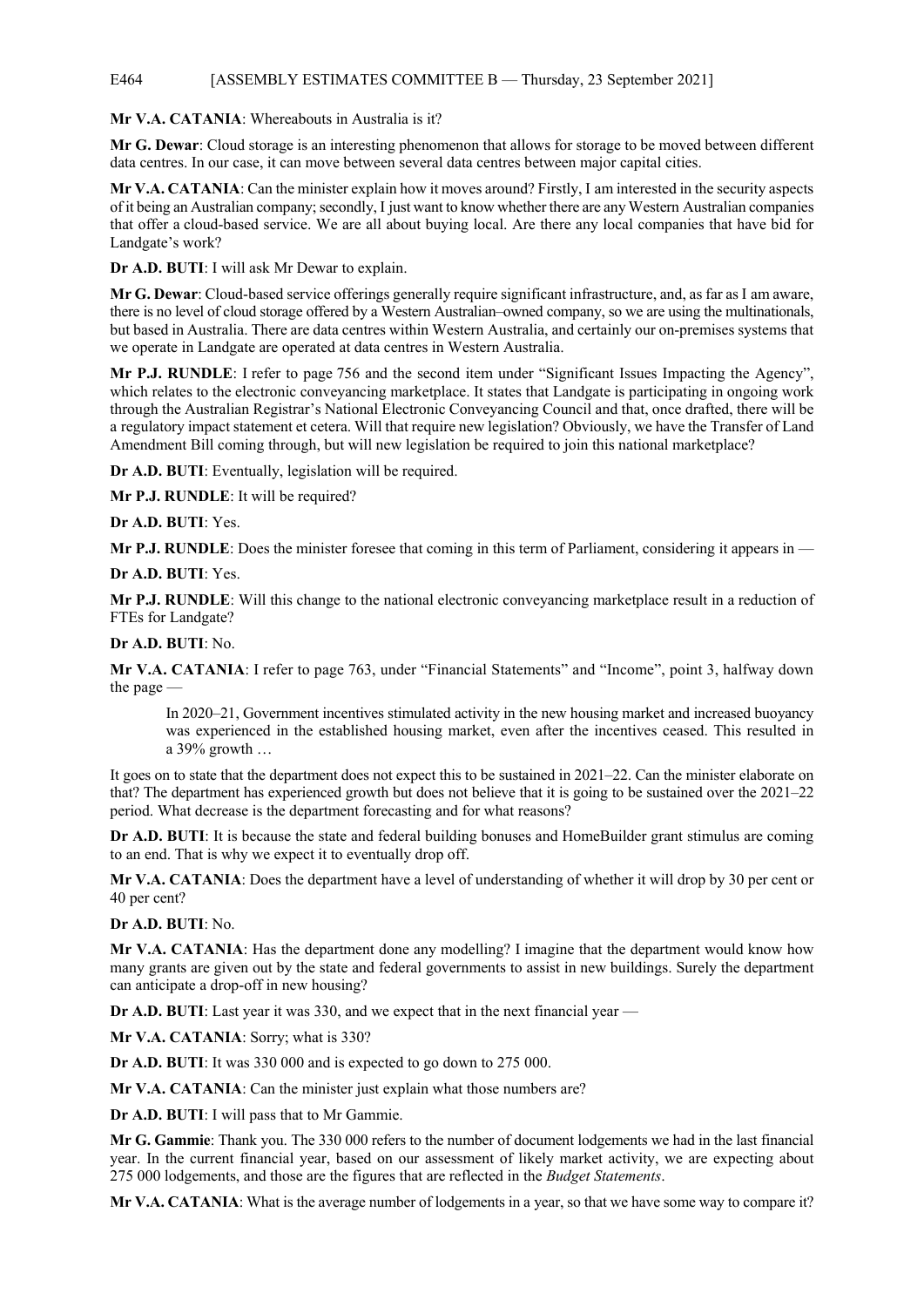**Dr A.D. BUTI**: We do not really have an average a year. We are dealing with this budget item; we do have other sectors to go.

**The CHAIR**: If we finish early, we cannot start the next division until five, anyway. Member for Roe.

**Mr V.A. CATANIA**: We are trying to do our job here. If you want to leave and go home early—well.

**The CHAIR**: Member for North West Central, no-one asked for any sort of comment from you.

**Dr A.D. BUTI**: You haven't asked one sensible question all day!

**The CHAIR**: Minister! Member for Roe.

Mr V.A. CATANIA: You can't answer any of the questions!

**The CHAIR**: Member for North West Central!

**Mr P.J. RUNDLE**: I have a very high quality question coming up here, Mr Chair.

**Dr A.D. BUTI**: That will be a surprise!

**Mr V.A. CATANIA**: You won't get the same as an answer!

**Mr P.J. RUNDLE**: I refer to page 759 and land titling. The table there refers to "Employees (Full-Time Equivalents)". I notice that we seem to have a gradual decline from the 2019–20 and 2020–21 estimated and actuals, and then we are down to 96 FTEs in 2021–22. Can the minister explain to me what is going on there? I want to know whether this will impact on service delivery.

[4.40 pm]

**Dr A.D. BUTI**: No, it will not impact on service delivery.

**Mr P.J. RUNDLE**: Will these positions be redeployed within the Landgate business?

**Dr A.D. BUTI**: Obviously, there is a reduction in FTEs. No.

**Mr P.J. RUNDLE**: We have lost at least 14 jobs from land titling and electronic scenarios et cetera. Can the minister guarantee that he will continue to deliver services effectively on behalf of the government?

**Dr A.D. BUTI**: Landgate has been a great deliverer of services and I am very confident that it will continue to do so.

**Mr V.A. CATANIA**: I refer to page 758 of the budget papers and the line item "International standards for accuracy and uniformity of rating and taxing values are met". Under "Gross Rental Value", the rate for 2019–20 is 4.22 per cent; in 2020–21, it is less than seven per cent; it is not applicable in the 2021–22 estimated actual; and in 2021–22, it is less than seven per cent.

**Dr A.D. BUTI**: Is the member talking about the coefficient?

**Mr V.A. CATANIA**: Yes.

**Dr A.D. BUTI**: Get it right. The member said one and then he jumped one. Does he mean the line "Coefficient of Dispersion to check uniformity of values", which is underneath that?

**Mr V.A. CATANIA**: Yes, where it has "Gross Rental Value".

**Dr A.D. BUTI**: Yes, but there is "Gross Rental Value" above that too; which one is the member referring to?

**Mr V.A. CATANIA**: No-one jumped anywhere; that is my line item.

**Dr A.D. BUTI**: Which one is the member referring to?

**The CHAIR**: Minister, let the member finish his question.

**Mr V.A. CATANIA**: The line item "Gross Rental Value" under "Coefficient of Dispersion to check uniformity of values". Can the minister also explain the "Unimproved Value" line item as well?

**Dr A.D. BUTI**: I will ask Mr Goldfinch to answer the question.

**Mr G. Goldfinch**: That relates to the deferral of the regional GRV program, which therefore created difficulties for us in measuring that activity, so that is that result.

**Mr V.A. CATANIA**: Can the minister explain why there is a deferral and why regional WA has not been able to be measured?

**Dr A.D. BUTI**: I will ask Mr Goldfinch to elaborate, but I imagine that part of it is to do with COVID-19 and not being able to travel, but I may be wrong.

**Mr G. Goldfinch**: Yes, that is correct, minister. The deferral by the Valuer-General was determined as a result of COVID-19 and also as a result of the impact of that on commercial operations and the residential market. Therefore, the decision was made to defer that GRV program.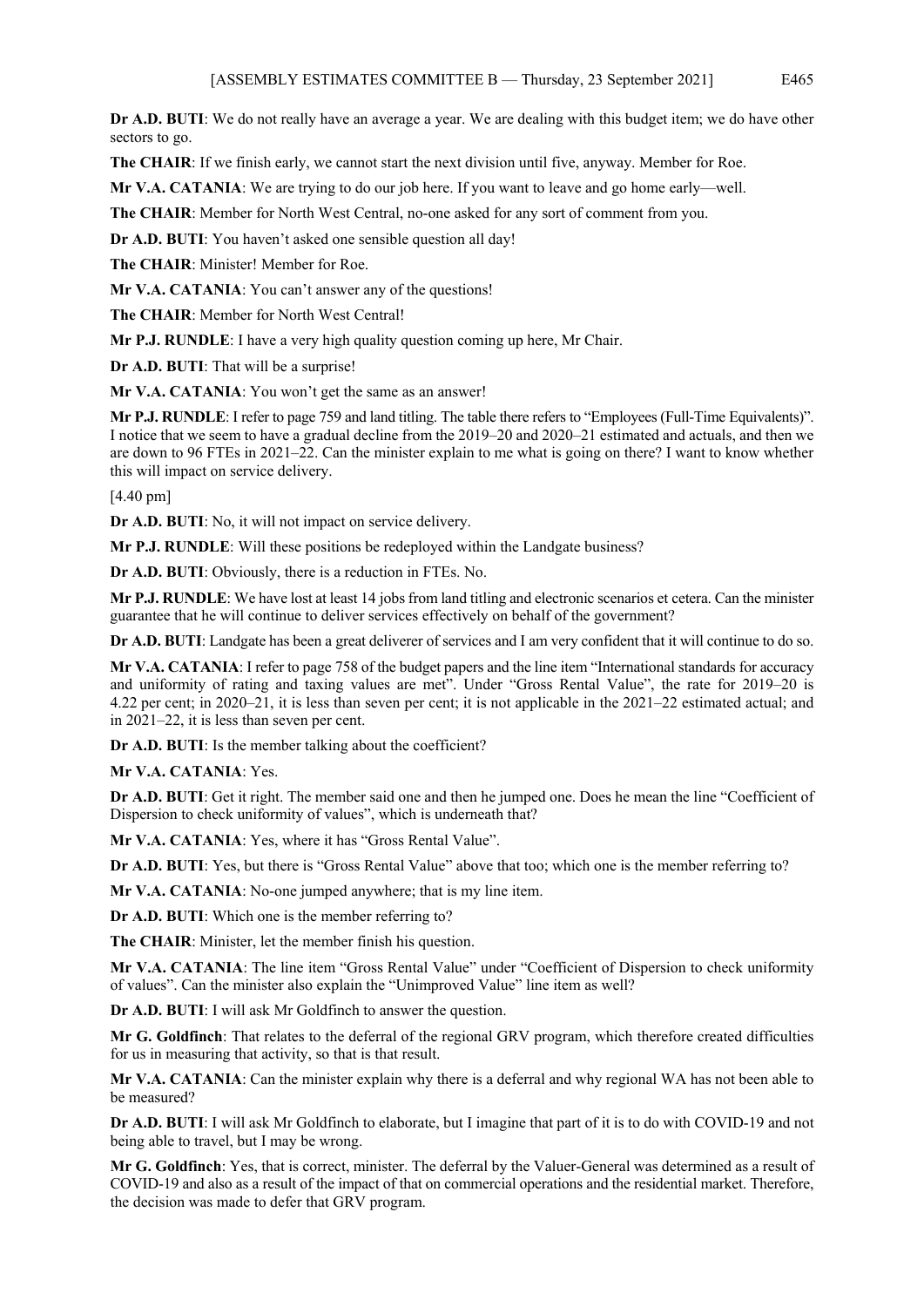## E466 [ASSEMBLY ESTIMATES COMMITTEE B — Thursday, 23 September 2021]

**Mr V.A. CATANIA**: Correct me if I am not understanding this, but obviously the Valuer-General influences local governments and how they rate ratepayers, pastoralists and so forth. How have they been able to calculate their budgets going forward if there has been no Valuer-General rating in regional WA? We have seen some large increases, particularly in the pastoral industry, and in some cases, the increase has been more than 50 per cent, if not more. Has this had an effect on that?

**Dr A.D. BUTI**: If there is a delay, it is based on the existing valuation. Local government authorities rely on the existing valuation until there is a change.

**Mr V.A. CATANIA**: If the Valuer-General had found that the value had decreased and the valuation could not be done this financial year, but in the following financial year there was an increase, obviously the ratepayer would potentially miss out on a reduction in their rates. When the minister says that the Valuer-General has not been able to get out there because of COVID, I do not understand that. How is that the case when we have had only three lockdowns in 18 months?

**The CHAIR**: Member for North West Central, wait until you get a response and then you can ask a second question.

**Dr A.D. BUTI**: There have been lockdown periods, but even when there have not been lockdown periods, there has been a reduction in the ability to travel by air and other means. Councils adjust their rates according to the revenue that they need to finance their services. They are not supposed to use them to obtain a profit.

### **The appropriation was recommended.**

*Meeting suspended from 4.45 to 5.00 pm*

### **Division 36: Communities — Volunteering, \$2 121 566 000 —**

Mr S.J. Price, Chair.

Mr R.R. Whitby, Minister for Volunteering.

Mr M. Rowe, Director General.

Mr M. Goff, Policy Adviser.

Mr M. Crevola, Chief Financial Officer.

Mr M. Richardson, Director, Management Accounting.

Ms C. Irwin, Assistant Director General Strategy and Partnerships.

[Witnesses introduced.]

**The CHAIR**: This estimates committee will be reported by Hansard. The daily proof *Hansard* will be available the following day. It is the intention of the chair to ensure that as many questions as possible are asked and answered and that both questions and answers are short and to the point. The estimates committee's consideration of the estimates will be restricted to discussion of those items for which a vote of money is proposed in the consolidated account. Questions must be clearly related to a page number, item, program or amount in the current division. Members should give these details in preface to their question. If a division or service is the responsibility of more than one minister, a minister shall be examined only in relation to their portfolio responsibilities.

The minister may agree to provide supplementary information to the committee, rather than asking that the question be put on notice for the next sitting week. I ask the minister to clearly indicate what supplementary information he agrees to provide and I will then allocate a reference number. If supplementary information is to be provided, I seek the minister's cooperation in ensuring that it is delivered to the principal clerk by close of business Friday, 1 October 2021. I caution members that if a minister asks that a matter be put on notice, it is up to the member to lodge the question on notice through the online questions system.

Member for Roe.

**Mr P.J. RUNDLE**: I refer to line item "Volunteering WA Digital Platform" under "Election Commitments" halfway down page 514 in volume 2 of budget paper No 2. Can the minister explain why the funding tapers off from \$100 000 in this budget estimate period down to \$45 000 and then to \$15 000 in each of the last two forward estimates.

**Mr R.R. WHITBY**: Thank you, member, for the question. That item is an election commitment that we took to the last election. It is not a recurrent spending arrangement. It is a one-off commitment of \$175 000 for Volunteering WA to develop a statewide digital platform that supports the coordination of emergency volunteering. The member will be aware that when something dramatic or an emergency happens in his electorate, many people are keen to support the cause and chip in to offer assistance in some way. Often that is difficult to coordinate. It presents its own logistical challenge to local governments, which can often be small local governments in regional areas especially, as the member will know. It is a difficult issue because Western Australians are very generous and quick to lend a hand. The commitment is to create an online platform where people can offer their services and that can be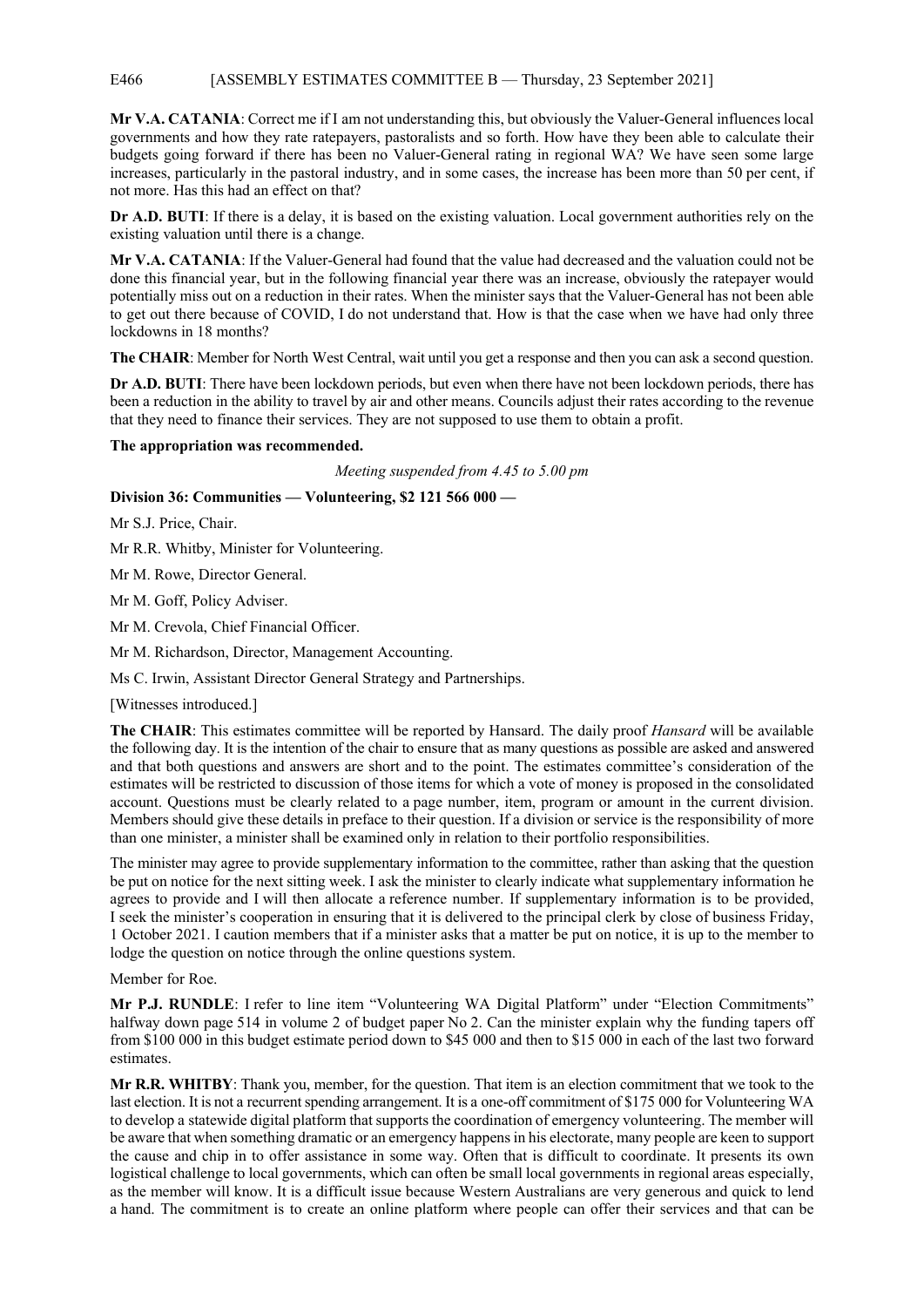coordinated. We are developing a plan with Volunteering WA to look at how we can improve our digital presence in response to coordinating emergency volunteers. I think there is a phrase for it—spontaneous volunteering. When something happens and many people in the community want to help, it is a wonderful thing, but it can often be difficult to manage or get the best out of those wonderful offers from volunteers. We hope that this is a way to better coordinate that assistance to result in positive action.

**Mr P.J. RUNDLE**: Does this platform extend across the base volunteer organisations such as the volunteer bush fire brigades? What areas does it cover?

**Mr R.R. WHITBY**: As I described earlier, it covers more of the spontaneous response from people who often volunteer. The administration or the coordination of volunteer emergency responders, whether they are from a bush fire brigade, the volunteer fires and rescue service or the State Emergency Service, is already coordinated by the Department of Fire and Emergency Services and their lines of operation are already clear. This is more about people who may not have volunteered before and want to lend a hand. We saw it happen this year with the Wooroloo bushfire and cyclone Seroja when people asked how they could help out or get involved. This is a way of streamlining that response online. Things are yet to be worked out, but I would imagine that people would put online a description of themselves, their capabilities and the areas that they want to lend a hand in, and that information would then be passed on to organisations that could use that assistance. At present the response is ad hoc with people calling the police or the local council or fire station. This online platform would reduce and streamline the impact of that load of calls from people who want to make a positive contribution.

**Mr V.A. CATANIA:** I refer to page 517. Paragraph 13 states —

The Department will provide \$175,000 in funding under the Volunteering Platform and Technology Improvement initiative ... and explore benefits and improvements to Volunteering WA's volunteer database …

How will that assist smaller remote communities whose volunteers are burnt out?

I will give Coral Bay as a very good example of volunteer burnout. The population at Coral Bay can be up to 7 000 people at any one time. There are businesses who help those 7 000 people enjoy Coral Bay. In the past, there have been volunteers who have not had the adequate time to save lives. There are no police to assist, so it is often one or two volunteers or the community that helps get behind the ambulance volunteers. Another situation we had was that a month ago in Carnarvon, for the first time, St John could not respond to a call-out. It was the first time in the history of St John in Carnarvon that it could not respond to a call-out, and it was simply because there were not the volunteers to carry out work for the ambulances. The same thing happens in Cue and Mt Magnet where volunteers are scarce. Often, given the health system is not adequate enough to cater for the community, these volunteers travel hundreds and hundreds of kilometres to transfer patients to, say, Geraldton from Cue or from Cue to Meekatharra. It is dangerous and exhausting for these volunteers. What is the government doing to try to grow the volunteer base, noting that there is an ageing population in these communities? Has the government thought about any financial remuneration to entice younger people to take up volunteering, particularly ambulance volunteers?

### [5.10 pm]

**Mr R.R. WHITBY**: I thank the member for the question. The member has drawn together a number of issues that do not necessarily sit under this line in the budget, which is about the better coordination of spontaneous volunteering, but I am happy to respond to his question about the greater challenge more globally of how to get more people to volunteer. The member is right that it is an issue, and I think it is an issue in modern society right across Australia and perhaps the world, where people have busy lives. How do we engage people? It is fair to say that many volunteers are of senior years and during COVID they left volunteering because of concerns for their health and wanting to take the medical advice to stay home and protect themselves. There has been an issue with getting those people back into the volunteering space now that they have left. That is one issue. The other issue the member raised was how to engage young people. It is something we are always keen to do.

The member mentioned that there could be some incentive. I am not sure that incentive payments are really the motivation for people who volunteer. I travel right across the state and I know that in some ways if we were to approach some volunteers with an offer of payment, they would take a very ill view of it because they are very much people who want to contribute and give to their local communities without reimbursement or compensation. It is something they want to offer without anything in return. I am not sure that a financial incentive is always the way to go. However, in numerous ways the state makes it easier and less expensive for volunteers. I know those seeking certification to work in volunteer capacities get heavily subsidised fees when applying for police clearances and other documentation. That is one way that we try to make it less expensive for people to offer their volunteer services.

The member also commented on an issue, which we are very aware of too, of the challenge in regions with lower populations. Obviously, in large population centres there are more people available to volunteer. In many country towns there are what are called "cross-dressers"; the member would be familiar with that term. It is the volunteer who puts a blue shirt one moment to fight a fire and then a green shirt at another to drive the volunteer ambulance. We ask a lot of volunteers generally, but particularly in the regions. We are trying to make it easier to volunteer.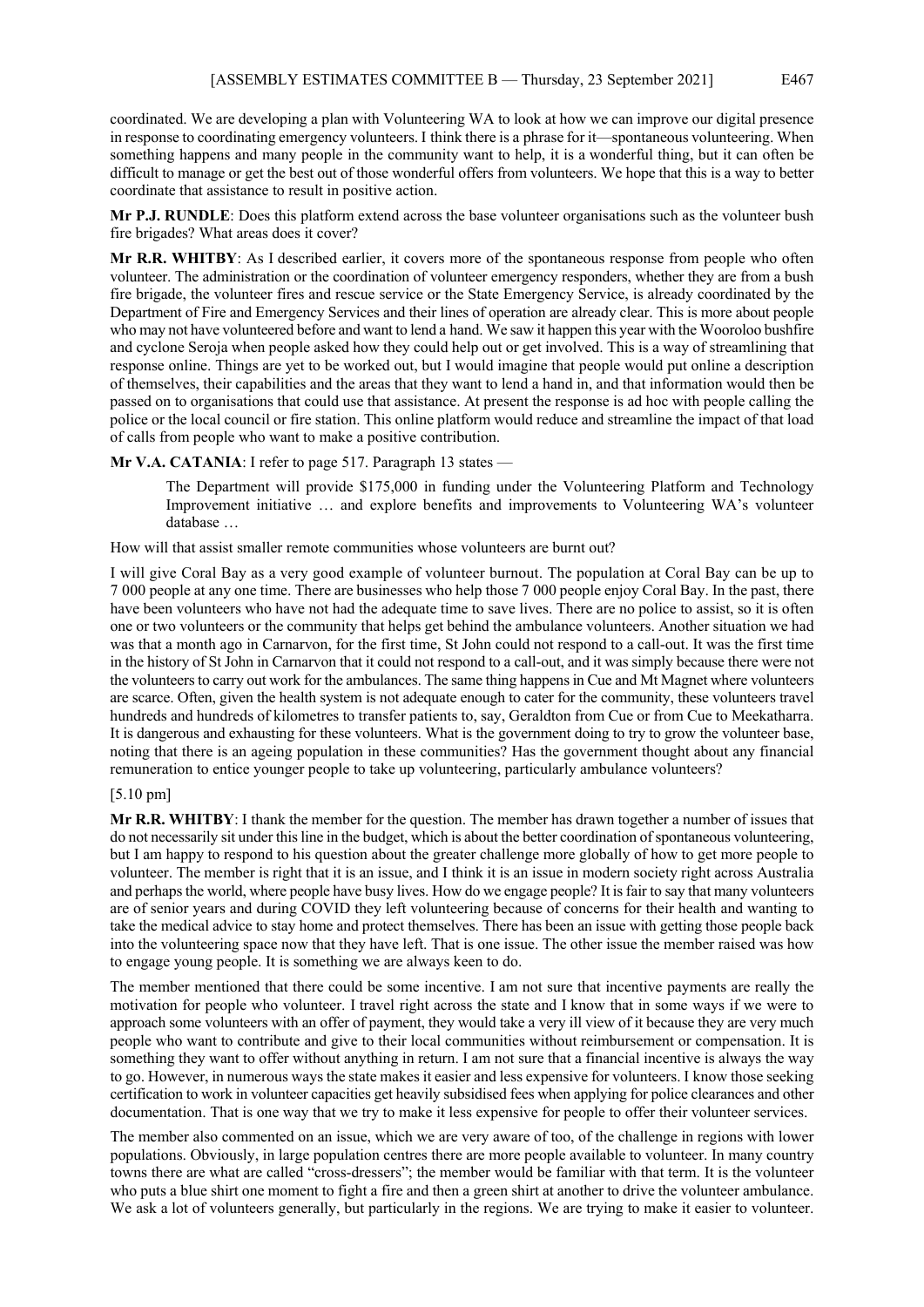### E468 [ASSEMBLY ESTIMATES COMMITTEE B — Thursday, 23 September 2021]

We are very keen, through Volunteering WA, to promote the idea of volunteering. Having a greater online resource that allows people to connect when there is an incident will have a positive outcome. Once someone volunteers and has that experience for the first time, which they are likely to get through spontaneous volunteering, they are introduced to the world of volunteering. They are likely to come back for more, and the hope would be that they make that volunteering arrangement more ongoing.

**The CHAIR**: The member's question was rather lengthy. Could he keep his questions a little bit more concise and directed at a particular item? We are discussing a very important topic, and I am quite happy to give the member bit of leeway, as long as the minister is comfortable with responding to those sorts of questions. It was a fairly broad-ranging one, but a very important one.

**The appropriation was recommended.**

# **Division 37: Local Government, Sport and Cultural Industries — Service 4, Racing and Gaming, \$23 922 000 —**

Mr S.J. Price, Chair.

Mr R.R. Whitby, Minister for Racing and Gaming.

Ms L. Chopping, Director General.

Ms S. Sherdiwala, Executive Director, Finance and Procurement.

Ms G. Larcombe, Executive Director; Racing, Gaming and Liquor.

Mr C. Dykstra, Deputy Director General, Portfolio Capability and Performance.

Ms E. Gauntlett, Deputy Director General, Portfolio Management and Coordination.

Mr T.J. Robinson, Senior Policy Adviser.

[Witnesses introduced.]

**The CHAIR**: This estimates committee will be reported by Hansard. The daily proof *Hansard* will be available the following day. It is the intention of the chair to ensure that as many questions as possible are asked and answered and that both questions and answers are short and to the point. The estimates committee's consideration of the estimates will be restricted to discussion of those items for which a vote of money is proposed in the consolidated account. Questions must be clearly related to a page number, item, program or amount in the current division. Members should give these details in preface to their question. If a division or service is the responsibility of more than one minister, a minister shall be examined only in relation to their portfolio responsibilities.

The minister may agree to provide supplementary information to the committee, rather than asking that the question be put on notice for the next sitting week. I ask the minister to clearly indicate what supplementary information he agrees to provide and I will then allocate a reference number. If supplementary information is to be provided, I seek the minister's cooperation in ensuring that it is delivered to the principal clerk by close of business Friday, 1 October 2021. I caution members that if a minister asks that a matter be put on notice, it is up to the member to lodge the question on notice through the online questions system.

I give the call to the member for Roe.

[5.20 pm]

**Mr P.J. RUNDLE**: I refer to the table at the top of page 542. Under the section "Other" is "Perth Casino Royal Commission Expenditure". It has \$568 000 and then \$933 000. Can the minister provide some context around that expenditure?

**Mr R.R. WHITBY**: The member would know that the Perth Casino Royal Commission was established in March this year and is due to report on 4 March next year. This is about funding the royal commission. Estimated costs over the 2020–21 financial year are \$568 000 and for the 2021–22 financial year, \$933 000.

#### **Mr P.J. RUNDLE**: What is it actually for?

**Mr R.R. WHITBY**: I guess the member can understand that royal commissions require expenditure and that includes the staffing of two FTEs for eight months. Additional funding is for Gaming and Wagering Commission board members who need additional preparation time for their appearance before the commission, but most of it is legal costs and the cost of the digitisation of records.

**Mr P.J. RUNDLE**: Is the minister telling me that GWC board members are being paid more because of the fact that they have to meet more often for the royal commission?

**Mr R.R. WHITBY**: I have been informed that there was an allocation, but that money has not been paid. If there is a requirement for them to spend a lot of time on it, there is the ability for them to be recompensed for that time. At the moment, it is only an allocation and no money has been paid.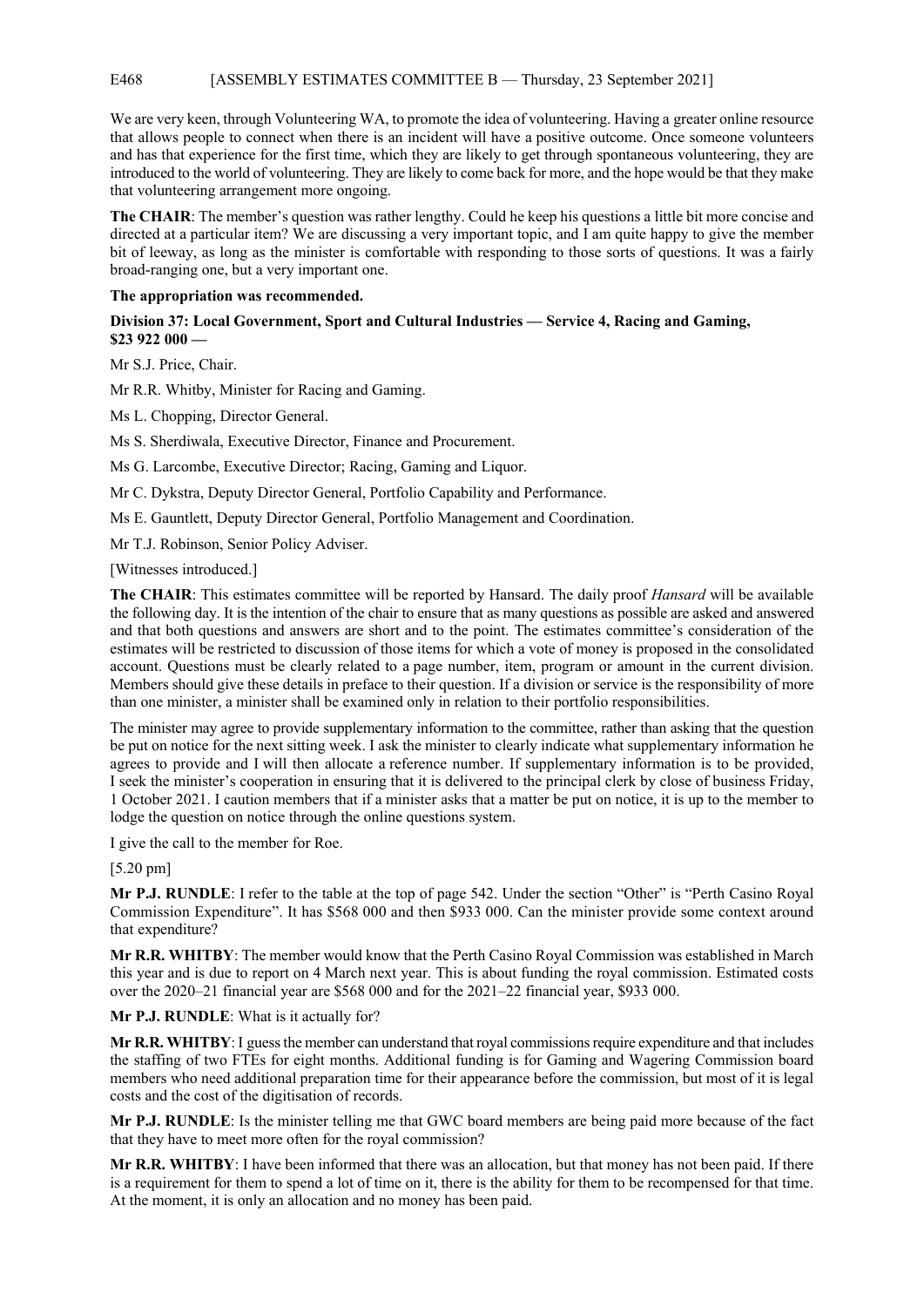**Mr V.A. CATANIA**: I refer to page 543 and paragraph 9, which states —

The Perth Casino Royal Commission (the Royal Commission) was established in March 2021 to inquire into the suitability of Crown Perth to continue holding a casino gaming licence and to examine the State's regulatory framework … The outcomes and recommendations of the Royal Commission are likely to have a significant impact on the Department and the Gaming and Wagering Commission in relation to governance arrangements and legislative framework.

The minister is responsible for the Gaming and Wagering Commission. Is that correct?

**Mr R.R. WHITBY**: I have responsibility for the agency, yes.

**Mr V.A. CATANIA**: The minister is always a minister for that agency unless he takes leave; is that correct?

**Mr R.R. WHITBY**: Yes.

**Mr V.A. CATANIA**: When the minister takes leave, does he sign over a piece of paper? How does he take leave to say that he is not a minister at that point in time?

**Mr R.R. WHITBY**: To be honest, I am not full bottle on the process because I have not taken leave yet, but I know that when I fill in for another minister who is on leave, there is certainly some documentation to be signed.

**The CHAIR**: Member, I am sure this is relevant somehow.

**Mr V.A. CATANIA**: Yes, it is. I will get there, chair. I want to confirm that unless the minister takes leave, he is a member of Parliament and he is still a minister. Is that correct?

**Mr R.R. WHITBY**: I am trying to work out what this has to do with this part of the budget.

**Mr V.A. CATANIA**: It is important to know that the minister is the minister responsible for the inquiry into the Perth Casino Royal Commission that is occurring in the minister's department and the casino. I want to make sure that the minister's role, as a member of Parliament, is always there as a member of Parliament —

**The CHAIR**: Member for North West Central, the question is not relevant to the budget. The minister has discretion whether he would like to respond to that and the member can move on to the next question.

**Mr V.A. CATANIA**: In the minister's role as minister, being party to the Perth Casino Royal Commission, would he take a chopper flight with someone who is being inquired upon in regard to the Perth Casino Royal Commission?

**The CHAIR**: Member for North West Central, once again —

**Mr V.A. CATANIA**: It is in relation to the Perth Casino Royal Commission line.

**The CHAIR**: No, it is not relevant to the budget papers. Once again, minister, it is not a relevant question and it does not have to be responded to.

**Mr P.J. RUNDLE**: I will have a further question, if I can.

**The CHAIR**: A new question?

**Mr P.J. RUNDLE**: I can call it a new question. It will be under the same line item.

**The CHAIR**: The previous one was not a question, member for Roe, so if the member has a question, that would be helpful.

**Mr P.J. RUNDLE**: I refer to page 543, paragraph 9 about the Perth Casino Royal Commission. The paragraph states —

The Royal Commission delivered an interim report which was tabled in Parliament …

I have it here. It further states —

The outcomes and recommendations of the Royal Commission are likely to have a significant impact on the Department and the Gaming and Wagering Commission …

The operational relationship between the Gaming and Wagering Commission and the department was highlighted. Has any work been done to improve or clarify the communication channels between the two agencies?

**Mr R.R. WHITBY**: As the member rightly pointed out, there is an interim report that made some observations, but no recommendations, about the regulatory structure in relation to the royal commission. Perhaps I will mention for clarity for people present today that I do not have carriage or responsibility for the royal commission. The royal commission is an independent legal process, appointed by the government and another minister. To say that I have some control or carriage of, or responsibility for, the royal commission is incorrect. It is an independent process. It will deliver findings or possible recommendations to the government, and at that stage, the government will consider those recommendations.

The member asked about the interim report and the mechanism and the structure around the regulatory process of the casino. Certainly, the agency has already acted. It has done a number of things to improve governance and regulatory delivery. It has looked at and taken note of some of those early interim report comment lines, if you like.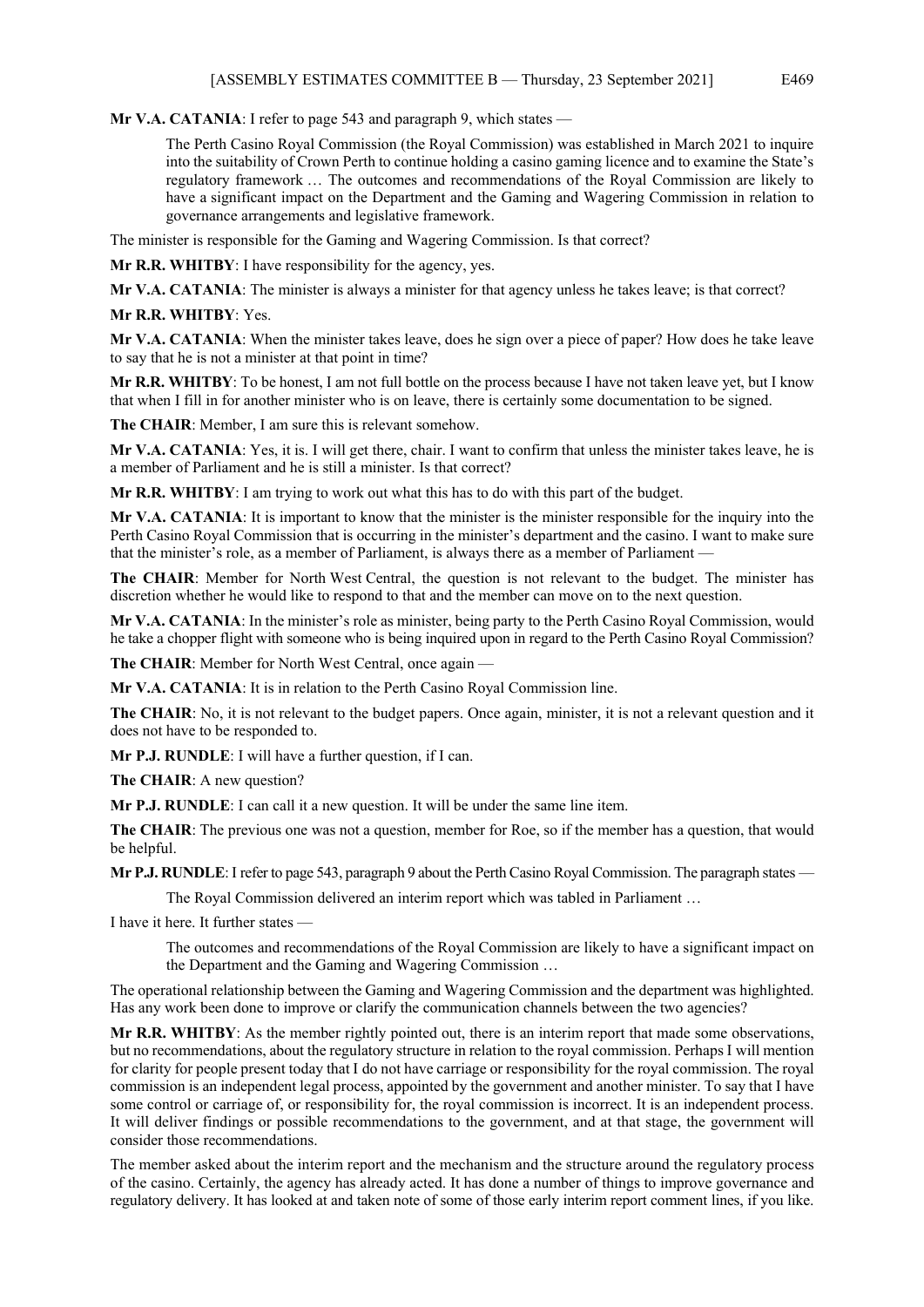## E470 [ASSEMBLY ESTIMATES COMMITTEE B — Thursday, 23 September 2021]

The result is that the agency is already looking to move in the direction that it believes it should, of its own volition, and that would involve structures to improve portfolio management, capabilities, strength of governance arrangements, enhancing the leadership team and making sure that the regulatory structure is enhanced and more efficient, in line with what the commissioners have observed in their interim report.

[5.30 pm]

**Mr P.J. RUNDLE**: I understand that the minister is not responsible for the royal commission; but he is responsible for his department, which is part of that. I note that on page 121 of the interim report there is a suggestion of regular meetings between the department and the operations division of the Crown Perth casino for which the minutes are recorded by a Crown employee on Crown letterhead and at the time of the report these records were not being passed on to the commission. Minister, can I ask whether has this changed? Are these meetings still occurring? How frequently are they occurring and who attends them?

**The CHAIR**: Member, once again, even though the *Perth casino royal commission: Interim report on the regulatory framework* is mentioned in the budget, the question is not related to a budgetary item. The member is asking a general question —

**Mr P.J. RUNDLE**: It is in the budget papers.

**The CHAIR**: No. The member is asking a question out of a matter contained in the interim report. The interim report is not part of the budget; there is just a reference to it. Once again, the question is not relevant and the minister does not have to answer it.

**Mr V.A. CATANIA**: I have a point of order, Mr Chair. The interim report is referenced in the budget papers and it is our understanding, and has been the understanding in all my time in this place, that any reference to the budget can be questioned by the opposition.

**The CHAIR**: There is no point of order, member for North West Central.

**Mr P.J. RUNDLE**: I have a further question, Mr Chair. Page 543 of the *Budget Statements* state —

The outcomes and recommendations of the Royal Commission are likely to have a significant impact on the Department and the Gaming and Wagering Commission in relation to governance arrangements and legislative framework.

That was mentioned here in the budget. I am just asking the minister —

**The CHAIR**: The member is asking about a specific item contained within the interim report, which is not part of the budget.

**Mr P.J. RUNDLE**: Further to that, if I can, Mr Chair, as we pointed out earlier, the commission and the department have been allocated money in the line item of \$568 000 and \$933 000. What steps, if any, have been taken to improve the training and education of all departmental staff involved in the administration, regulation and review of any and all gaming and wagering matters in WA?

**Mr R.R. WHITBY**: Thank you, member. I think I already answered that in my previous response.

**Mr P.J. RUNDLE**: If I can, I want to go back to the line item of \$568 000 and \$933 000.

The CHAIR: That was on page 542—is that correct?

**Mr P.J. RUNDLE**: That was on page 542. Is the minister expecting a significant impact following the final royal commission report? Is any preparatory work being done ahead of the final report being handed down as part of that funding that has been allocated for the government support to the royal commission?

**Mr R.R. WHITBY**: The money that the member has pointed to funds the costs of the agency's involvement in the royal commission. As I said, there are a lot of legal and other administrative costs. As I said earlier, there has been action around how the agency is repositioning and restructuring in a regulatory sense. That is not using that money; that money will come out of the general finances of the agency. Let us be clear: the appropriation is in terms of basically responding to, and dealing with, the royal commission. The demand on documentation, evidence and legal advice is quite extensive, so that is what the funding relates to. But the agency is certainly very proactive in responding to and adjusting its regulatory structure to be much more pointed, efficient, relevant and improved, and funding for that is coming out of the general finances of the agency.

**Mr P.J. RUNDLE**: The current director general said that she will be cracking down on regulation and training and the like, unlike the previous director general who noted in his evidence that he did not have the experience or training for that. Has the minister implemented some training and regulatory experience into the department, or has the director general implemented some of those measures in conjunction with the royal commission?

**The CHAIR**: Minister, before you respond to that, I will speak. Member, once again, you are referring to a document that is not part of the budget. It is a close link and -

**Mr P.J. RUNDLE**: No; that was evidence given at the royal commission —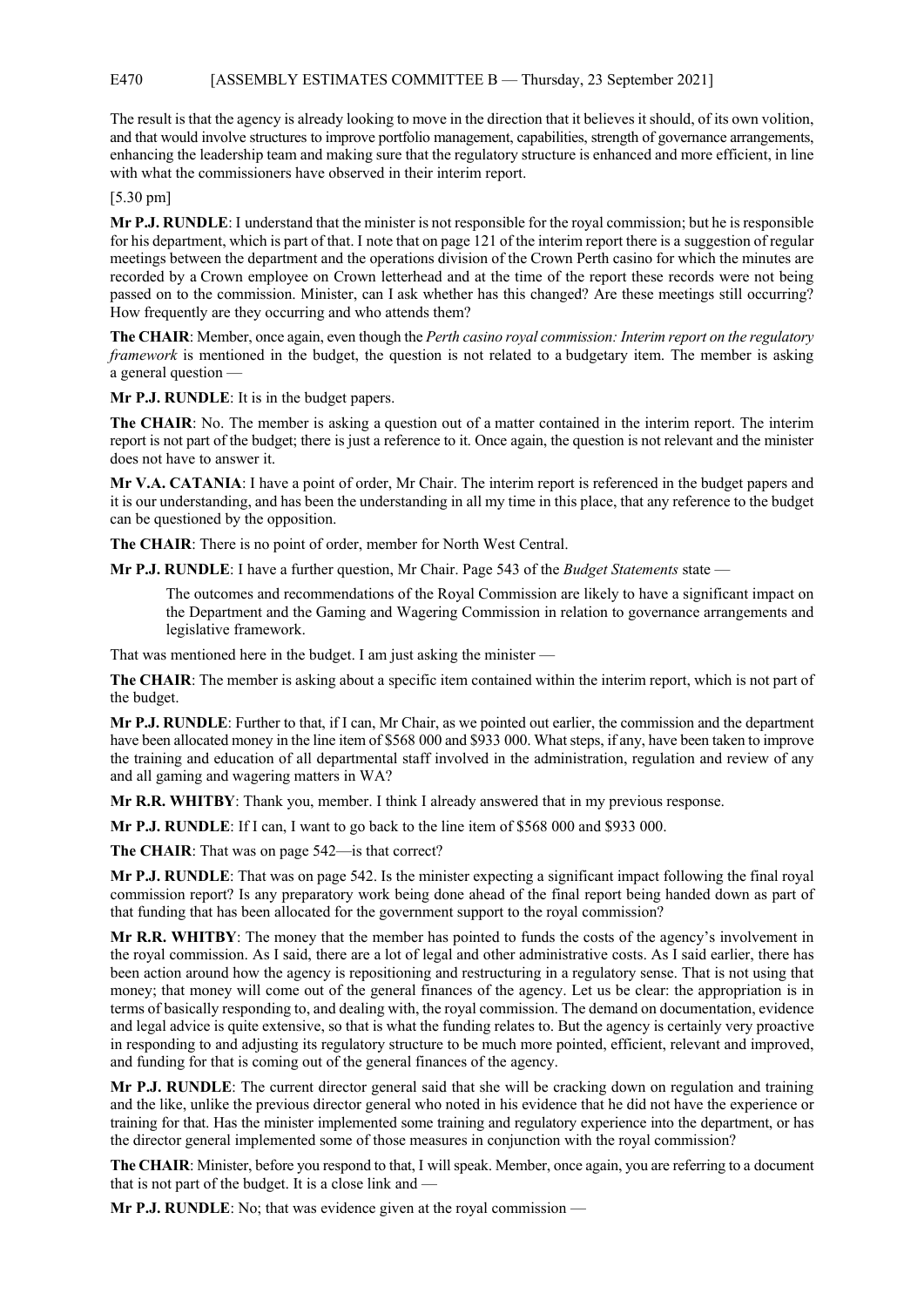**The CHAIR:** Correct. And the member is referring to the interim report again, so I will give the minister the discretion —

**Mr V.A. CATANIA**: I have a point of order. Can I get some clarification here, Mr Chair?

**The CHAIR**: Yes, member for North West Central.

**Mr V.A. CATANIA**: My understanding is that the minister's department is funding the royal commission. Is that correct?

**The CHAIR**: I do not know.

**Mr V.A. CATANIA**: Well, can I ask the question?

**The CHAIR**: No, member. This is not a place for a general conversation. The previous question from the member for Roe addressed the issue that I am raising quite well, so the member for Roe just needs to be careful with the way he phrases it.

**Mr P.J. RUNDLE**: I will start afresh.

**The CHAIR**: Thank you, member.

**Mr P.J. RUNDLE**: I refer back to page 542 and the line item "Perth Casino Royal Commission Expenditure". The minister pointed out earlier that this allocation funds two FTEs. Do either of these FTEs regularly attend meetings with Crown Perth operational division staff; and, if so, how often?

**Mr R.R. WHITBY**: Those FTEs are involved in responding to the royal commission. We are talking about the response of the agency to the royal commission.

**Mr V.A. CATANIA**: I refer to page 543, paragraph 9, which states —

The Perth Casino Royal Commission (the Royal Commission) was established in March 2021 to inquire into the suitability of Crown Perth to continue holding a casino gaming licence and to examine the State's regulatory framework.

Has the minister's department or commission put any money into the royal commission—yes or no?

**Mr R.R. WHITBY**: In terms of the royal commission, the only funding from this agency would involve the agency's response and involvement in the royal commission. I do not believe that it is the responsibility of the agency to actually fund the royal commission.

**Mr V.A. CATANIA**: So the royal commission is not being funded in any way through the budgets of Racing and Wagering WA or the Department of Local Government, Sport and Cultural Industries?

**Mr R.R. WHITBY**: Member, that might be a question for another minister, but the expenditure is in relation to this agency's involvement with, preparation in assisting, or having people respond to, the royal commission. Again, there is no funding from this agency to run the actual royal commission itself.

[5.40 pm]

**Mr P.J. RUNDLE**: I return to the line item on page 542, "Perth Casino Royal Commission Expenditure". Can the minister tell me what the two FTEs are being paid for?

**Mr R.R. WHITBY**: Basically, they are dealing with the administrative processes around responding to the royal commission. The royal commission will produce what are known as notices to produce—NTPs. It might be documentation or information. That involves searching for information, collating it and preparing it for submission to the royal commission. It can be quite an onerous process, given that the royal commission can ask a lot of information, often going back 30 years, which involves digging through the archives and accessing information, making sure it is information that has been requested. There have been 51 of those NTPs to date. There is a significant workload. That is what those two FTEs are required to do.

**Mr P.J. RUNDLE**: How often do those two FTEs report back to the director general? Have they minuted any meetings they have been involved in? Have they been asked to declare any interests?

**Mr R.R. WHITBY**: Those staff have no involvement with Burswood. They are administrative staff sitting in the agency responding to requests for information from the agency.

**Mr P.J. RUNDLE**: Is the minister saying that they do not have any interaction whatsoever in relation to the royal commission; they are responding in an administrative sense?

**Mr R.R. WHITBY**: Their interaction is receiving requests and delivering information. That is their involvement.

**Mr P.J. RUNDLE**: I refer to paragraph 9 on page 543. It has been flagged that some departmental staff have perceived conflicts with Crown, including one marriage. I would like the minister to comment on that if he would not mind.

**The CHAIR**: Member, I am not sure where you are reading that.

**Mr P.J. RUNDLE**: It was pointed out in the interim report, which has been tabled as part of the budget documents.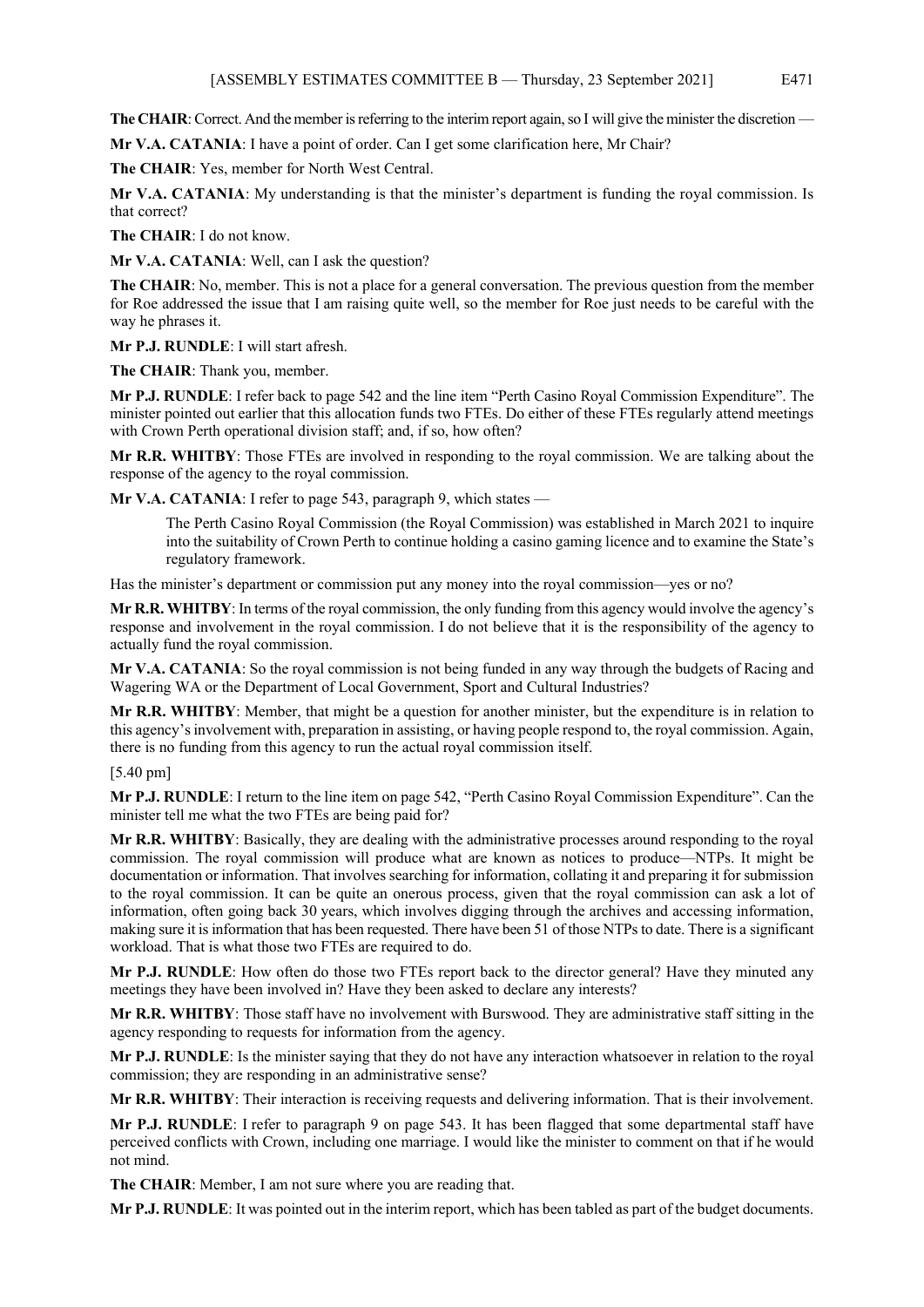## E472 [ASSEMBLY ESTIMATES COMMITTEE B — Thursday, 23 September 2021]

**The CHAIR**: It is mentioned as part of the particular item that you are talking about; it is not part of the budget. I have already made it clear on a number of occasions that it is just referred to here; it does not form part of the budget. If you want to incorporate it into your questions, you need to think about how you phrase that.

**Mr P.J. RUNDLE**: I think it is fair to ask whether the two FTEs have a declared interest on that basis.

**The CHAIR**: I am not sure whether that was the same as your previous question.

**Mr P.J. RUNDLE**: Does the minister consider that to be a fair question?

**Mr R.R. WHITBY**: I am happy to answer that question. The member is asking a different question. Every single member of staff has an approved conflict of interest management plan in place.

**Mr P.J. RUNDLE**: I am pleased to hear it.

**The appropriation was recommended.**

**Racing and Wagering Western Australia —**

Mr S.J. Price, Chair.

Mr R.R. Whitby, Minister for Racing and Gaming.

Mr I. Edwards, Chief Executive Officer.

Mrs C. Mills, General Manager, Racing.

Mr T.J. Robinson, Senior Policy Adviser.

[Witnesses introduced.]

**The CHAIR**: This estimates committee will be reported by Hansard. The daily proof *Hansard* will be available the following day. Members may raise questions about matters relating to the operations and budget of the off-budget authority. Off-budget authority officers are recognised as ministerial advisers. It is the intention of the chair to ensure that as many questions as possible are asked and answered and that both questions and answers are short and to the point.

The minister may agree to provide supplementary information to the committee, rather than asking that the question be put on notice for the next sitting week. I ask the minister to clearly indicate what supplementary information he agrees to provide and I will then allocate a reference number. If supplementary information is to be provided, I seek the minister's cooperation in ensuring that it is delivered to the principal clerk by close of business Friday, 1 October 2021. I caution members that if a minister asks that a matter be put on notice, it is up to the member to lodge the question on notice through the online questions system.

I give the call to the member for Roe.

**Mr P.J. RUNDLE**: I refer to the line item "Wagering Systems and Products" under "Works in Progress" on page 301 of budget paper No 2. Why does the funding peak in 2021 and then tail off as we go into the forward estimates?

**Mr R.R. WHITBY**: I might ask the CEO to respond to that query.

**Mr I. Edwards**: This line item refers to capital expenditure within Racing and Wagering. The particular line item referred to by the member involves a number of things, including investment in wagering systems, product development, user experience and customer experience. It fluctuates from time to time depending on accounting treatments and what we capitalise onto our balance sheet through the year. A couple of significant projects were undertaken in 2020–21, including the replacement of all of our terminals in the retail network, which was a project of some significance. It is an item that can fluctuate on occasion from year to year.

#### [5.50 pm]

**Mr P.J. RUNDLE**: How much of that funding will be used to invest in assets and products that could potentially be included in the sale of the TAB?

**Mr R.R. WHITBY**: I will get the CEO of Racing and Wagering Western Australia to respond.

**Mr I. Edwards**: Under a potential sale of the TAB, all assets that are classified as wagering assets would likely be part of that sale. Every asset that is not classified as a specific wagering asset will remain the property of the racing authority.

**Mr V.A. CATANIA**: Is Tabcorp still the preferred buyer of the TAB and has the COVID-19 pandemic done anything to the TAB's sale price?

**Mr R.R. WHITBY**: For my assistance, can the member state the budget line item he is referring to?

**Mr V.A. CATANIA**: It is a follow-up question, as the CEO for Racing and Wagering Western Australia just mentioned the sale of the TAB. I want to know whether Tabcorp is still the preferred buyer and whether the pandemic has affected the TAB's sale price in any way.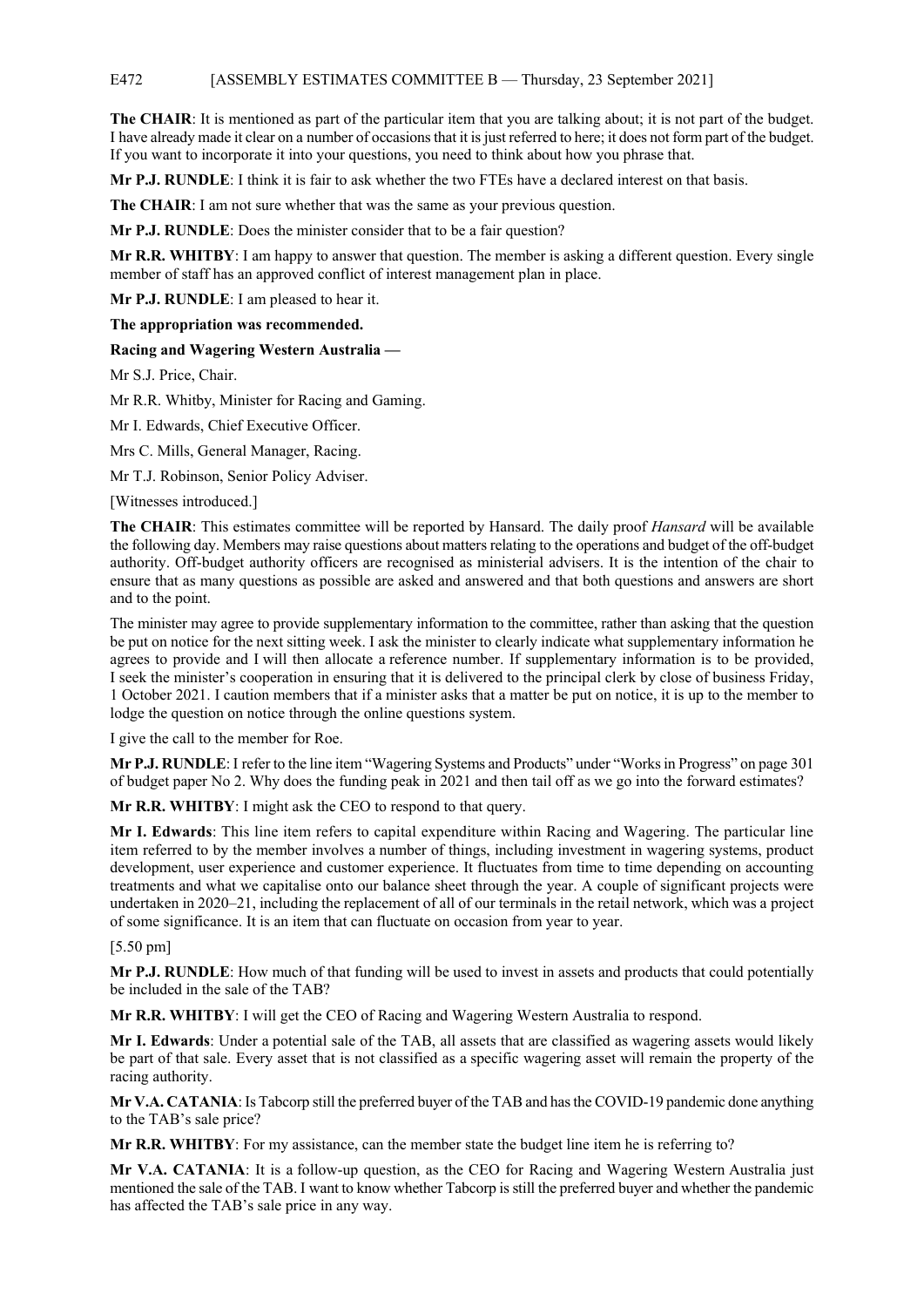**The CHAIR**: Member, that is a bit of a stretch. The previous question referred to the assets of Racing and Wagering Western Australia.

**Mr V.A. CATANIA**: That is an asset.

**Mr P.J. RUNDLE**: It was about wagering system products.

**The CHAIR**: That is correct. But a specific question about the preferred purchaser of the TAB is probably not appropriate. The minister may decide to answer.

**Mr R.R. WHITBY**: The chair is right that it is probably not appropriate, and I will point out that the carriage of the sale of the TAB is the responsibility of the Treasurer.

**Mr V.A. CATANIA**: Does the minister know when the sale of the TAB will be completed, given that he is the minister responsible for the TAB?

**Mr R.R. WHITBY**: As the chair would know, information is out in the public that the process has stalled as a result of a request by Tabcorp, given COVID. Again, going forward will be a matter for the Treasurer.

**Mr V.A. CATANIA**: Is the minister saying that Tabcorp is still the preferred buyer of the TAB, but the process has stalled because of COVID-19? Is that correct?

**Mr R.R. WHITBY**: All I am saying is that the responsibility for sale of the TAB lies with the Treasurer.

**Mr V.A. CATANIA**: Surely, the minister in charge of the TAB has some idea of who is the preferred buyer and when the process to sell the TAB will commence? Or is it underway—we do not know? Surely, the minister would know that information. Surely, that should be public information. It is public that the TAB will be sold under the minister's government; therefore, what is the time frame?

**Mr R.R. WHITBY**: The member is right that there is public information out there. I can repeat that for him: the process was stalled because of COVID at the request of Tabcorp. The process is now under consideration with the Treasurer because the Treasurer has carriage of the sale of the TAB.

**Mr V.A. CATANIA**: It is important to know whether Tabcorp is still the preferred buyer of the TAB, what the process is from now on and when the sale will be completed, because regional racing clubs will benefit from the sale of the TAB. There has always been a fear that the sale of the TAB will impact on regional racing infrastructure. I want some clarity. There is nothing sinister about my question. The racing fraternity in regional Western Australia wants to know whether this process still exists, Tabcorp is still interested and when the saga of the sale of the TAB will end, so we can guarantee that regional racing still has a future.

**The CHAIR**: Minister, even though you have answered this question at least twice previously, you can respond if you like.

**Mr R.R. WHITBY**: I am happy to respond.

**Mr V.A. CATANIA**: He has not answered it; that is the issue.

**Mr R.R. WHITBY**: I am happy to respond again. The member brought up the issue of country racing. Of course, the government is absolutely committed to supporting all codes and codes in the regions as well. We are very supportive of that. As I have said before, the carriage of the sale process is with the Treasurer, but I think it has been stated publicly that if there is a sale of the TAB, we will make sure that it is in the best interests of the racing industry.

**Mr V.A. CATANIA**: I have a further question.

**The CHAIR**: Is it a different further question?

**Mr V.A. CATANIA**: It is a further question to the questions. Does the minister have a global figure of what the TAB is worth in the current climate? Surely, the minister in charge of the TAB would know whether it is worth \$300 million, \$1 billion or somewhere in-between? Does the minister have an idea of what it is worth and what the government would like to get for it?

**The CHAIR**: Members! The minister is the person who responds to questions, not you. Once again, it is a bit of a hypothetical stretch of the questions and it is up to minister if he would like to respond.

**Mr V.A. CATANIA**: There is only five minutes left, chair.

**The CHAIR**: I have two hours with the member in the other place after the dinner break!

**Mr R.R. WHITBY**: If I wanted to sell an asset, I would not let anyone know what I thought it was worth. I would be after the best possible price. That is just a personal observation. I think I would be mad to put a number on any asset that I, or anyone else, wanted to sell because I would want to get the best price possible. Having said that, the Treasurer has carriage of this matter and I know that the government is intent on making sure that if there were to be a sale, it would get the best possible outcome for the racing industry.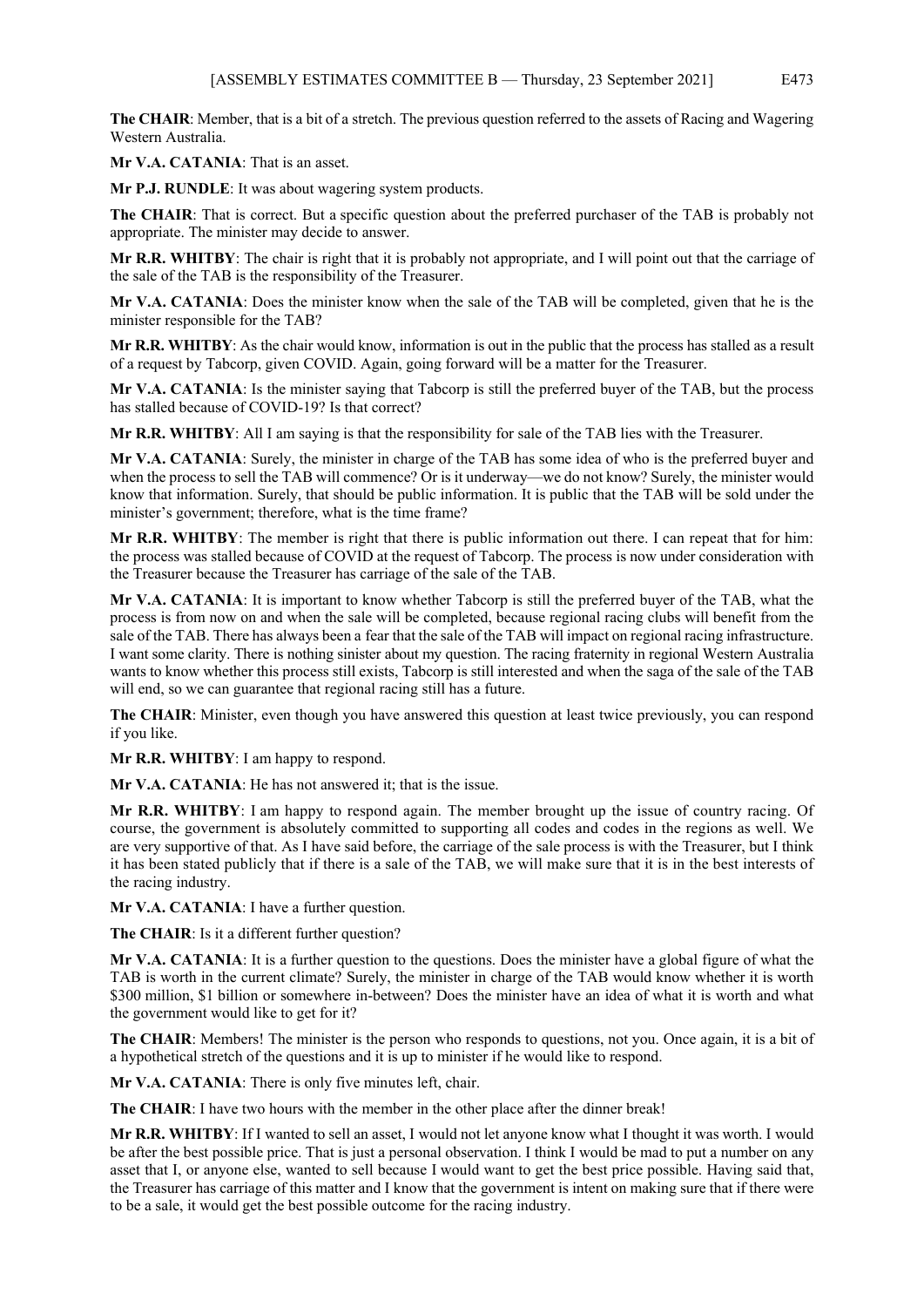### E474 [ASSEMBLY ESTIMATES COMMITTEE B — Thursday, 23 September 2021]

**Mr P.J. RUNDLE**: The minister pointed out a minute ago that Tabcorp had asked the government to delay the sale due to the COVID situation. To give surety to the industry, can the minister quantify what he thinks the time span might be for the sale? Are we talking two, three or four years?

**Mr R.R. WHITBY**: I appreciate that the industry is looking to the future, and I understand that, but, again, I may be the minister, but I am not the Treasurer.

**Mr P.J. RUNDLE**: I will put it another way. If a sale did occur through the Treasurer, would the minister guarantee that RWWA will not have to come cap in hand every year looking for a contribution to continue the good work that it does at both metropolitan and regional racetracks? Will the government make a solid commitment to continuity of funding?

**Mr R.R. WHITBY**: I think everyone in the government wants a very positive future for racing and wants to ensure that racing is sustainable.

**Mr P.J. RUNDLE**: I refer to page 301 of budget paper No 2, volume 1 and the asset investment program regarding the line item "Racing Systems, Infrastructure and Minor Capital". Do these figures include the running costs of Touchstone Farm?

**Mr R.R. WHITBY**: I will again refer that to the CEO.

**Mr I. Edwards**: Yes, they would include the capital expenditure associated with the Off the Track WA estate. It is not the operating and running costs, but any capital expenditure to improve the site would be part of that number.

**Mr P.J. RUNDLE**: Can the minister clarify how many FTE Touchstone Farm employs and how many ex-racehorses are currently accommodated there?

**Mr R.R. WHITBY**: I might refer that to the general manager, racing, Charlotte Mills.

**Mrs C. Mills**: We have approximately two FTE associated with the Off the Track estate. We have a landlord who manages the estate and we obviously have an administration support person who also works in the RWWA office doing a broader approach to the retraining program. In terms of the number of horses on the property, it is not a static number; we obviously have a flowthrough of horses to the rehoming program. Last financial year, we rehomed 40 thoroughbreds and standardbreds.

**Mr P.J. RUNDLE**: This might be the lucky last question. What is the average ongoing running cost year on year for Touchstone Farm for rehoming and so forth?

**Mr R.R. WHITBY**: I will get Charlotte Mills to answer again.

**Mrs C. Mills**: Overall, we apply approximately \$500 000 to thoroughbred and standardbred welfare. Touchstone Farm receives a small proportion of that to cover the FTEs. The conversion of the property from a breeding facility to a retraining and rehoming facility has been covered in capital expenditure.

**The CHAIR**: That concludes the examination of the Racing and Wagering Western Australia off-budget authority.

*Meeting suspended from 6.00 to 7.00 pm*

## **Division 30: Fire and Emergency Services, \$228 661 000 —**

Ms M.M. Quirk, Chair.

Mr R.R. Whitby, Minister for Emergency Services.

Mr D. Klemm, Commissioner.

Mr M. Cronstedt, Deputy Commissioner, Strategy and Emergency Management.

Mr B. Delavale, Acting Deputy Commissioner, Operations.

Mrs G. Camarda, Chief Financial Officer.

Mr R. Burnell, Executive Director, Corporate Services.

Mr M. Carter, Executive Director, Rural Fire Division.

Ms M. Pexton, State Recovery Controller.

Miss M. Onorato-Sartari, Principal Policy Adviser.

[Witnesses introduced.]

**The CHAIR**: This estimates committee will be reported by Hansard. The daily proof *Hansard* will be available the following day. It is my intention to ensure that as many questions as possible are asked and answered and that both questions and answers are short and to the point. The estimates committee's consideration will be restricted to discussion of those items for which a vote of money is proposed in the consolidated account. Questions must be clearly related to a page number, item, program or amount in the current division. Members should give these details in preface to their question. If a division or service is the responsibility of more than one minister, a minister shall be examined only in relation to their portfolio responsibilities.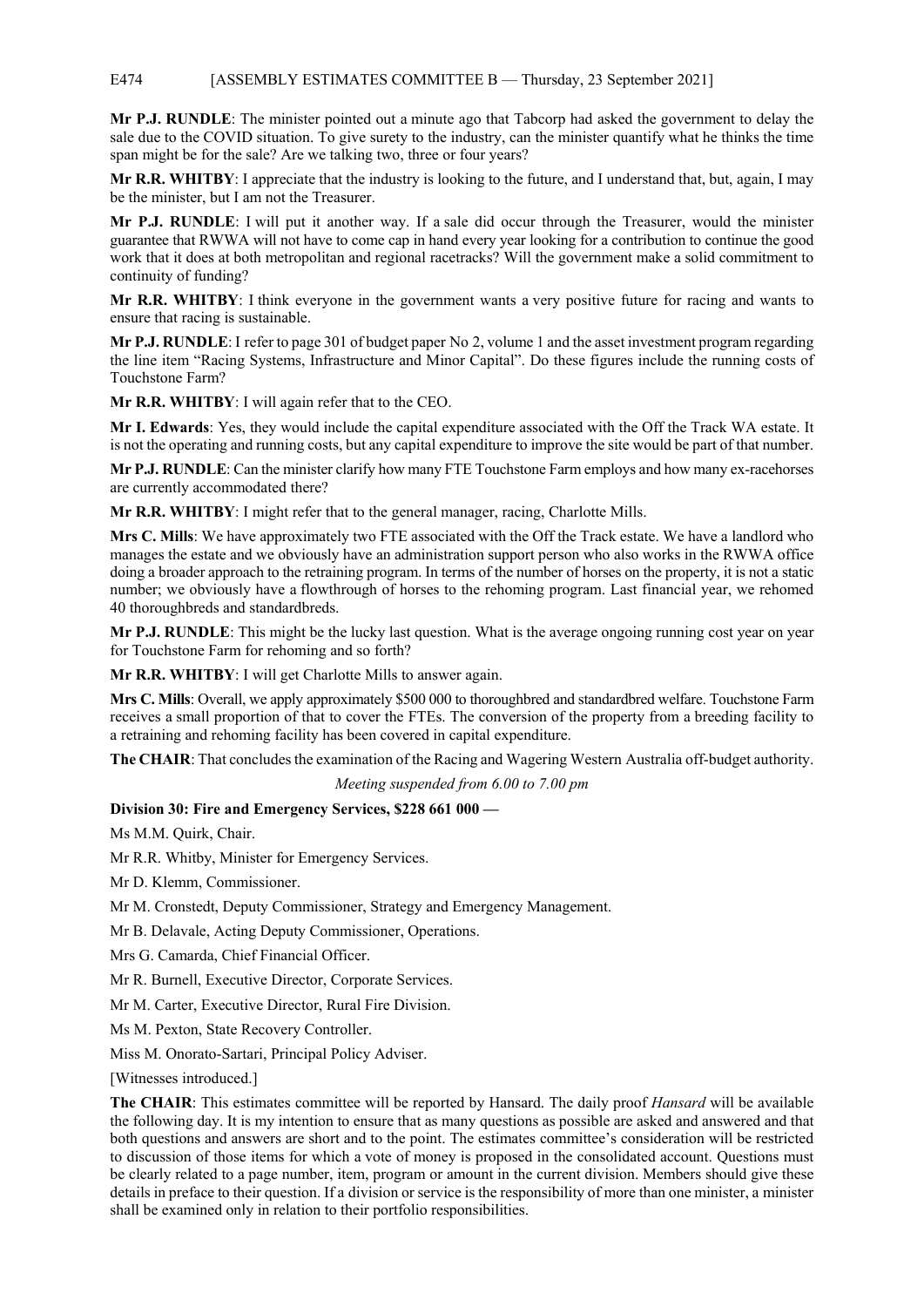The minister may agree to provide supplementary information to the committee, rather than asking that the question be put on notice for the next sitting week. I ask the minister to clearly indicate what supplementary information he agrees to provide and I will then allocate a reference number. If supplementary information is to be provided, I seek the minister's cooperation in ensuring that it is delivered to the principal clerk by close of business Friday, 1 October 2021. I caution members that if a minister asks that a matter be put on notice, it is up to the member to lodge the question on notice through the online questions system.

I give the call to the member for Moore.

**Mr R.S. LOVE**: Before I ask a question, as the local member who represents most of the country affected by tropical cyclone Seroja, I put on record my appreciation of the work by emergency services volunteers and staff. I thank them for their efforts.

To start, I want to ask a question, but it is not about cyclone Seroja; I will come back to that in a little while. I also apologise that we may have to mix and match with other committees so I may have to leave at some point. The point I want to raise concerns the relationship to government goals and desired outcomes on page 458 of budget paper No 2. One outcome on that page states —

A diverse team of volunteers and staff with a wide range of skills …

In order to have a diverse team of volunteers, we need volunteers. There have been some disturbing reports of late about the position of volunteers who operate as fire control officers, and that under the new Work Health and Safety Act, people could potentially be held liable for an injury or, even worse, a death on a fireground. The minister knows that the penalties for that include up to five years' jail and a very serious financial penalty in some circumstances. I refer to an ABC report on 22 September—yesterday—which quotes the CEO of the Shire of Chapman Valley, one shire affected by Seroja, and Mr Brown, the chief bush fire control officer of the Shire of Dandaragan, who said that they do not want to expose themselves to ongoing risks under this legislation. Will the minister outline, either now or in some other way, his understanding of how this legislation will affect volunteers, especially volunteers in a position of coordination on a fireground; their employers, who might be farmers and who send them there; and local governments, which in some cases control bush fire brigades?

**The CHAIR**: Let us stop there; you can always ask further questions.

**Mr R.R. WHITBY**: There was a lot of commentary there. Could the member be more precise in his question?

**Mr R.S. LOVE**: I am asking whether the minister understands, and whether the department has drawn up any understanding of, the risks that volunteers face when acting in a supervisory capacity, especially when an accident occurs on a fireground or on the way to a fireground, or anything related to a volunteer's efforts on a fireground, under the new Work Health and Safety Act, which captures volunteers? There are reports from my electorate —

**The CHAIR**: I think you have encapsulated the question. We will leave it to the minister to respond and then you can ask further questions.

**Mr R.R. WHITBY**: This legislation is not my legislation, but I know it applies to emergency responders. Perhaps it would have been better for the member to ask another minister about the impact of this legislation on volunteers. However, in terms of the Department of Fire and Emergency Services and volunteers throughout the state, I understand that there has always been a requirement to provide protection for emergency responders. There has always been an obligation on people who fight fires and who respond to emergencies to have certain levels of training. That obligation extends to someone having the reasonable capacity to provide that direction and control of volunteers.

This legislation applies throughout most Australian states. It applies in Queensland, New South Wales, Tasmania and the Northern Territory. It has done so for more than a decade and it works well. The overall observation I will make is that it is good that our volunteers are treated in the same way as career personnel. I often make the observation that career responders and volunteers put their lives on the line to the same degree whenever they are required to provide protection, whether that is physical protection in protective clothing or when using modern appliances and equipment, or when providing protection in occupational situations. That is the first issue I will raise. That is a good thing. I also make the observation that, as I said, there was always an obligation under previous occupational health laws to provide the right training and expertise to people who are being sent into harm's way.

## [7.10 pm]

**Mr R.S. LOVE**: I am aware that those obligations may have existed in the past. However, there is a great deal of concern in rural communities about the implications of this act. If the government wishes to have a diverse team of volunteers on the ground, I would suggest that the department, the minister or someone will need to act to clarify and educate people about what the changes will mean and assure them about the limits of the new legislation. There are people who are seeking to profit from causing concern in the community around this issue. They are offering to provide services at a greatly inflated cost to farmers et cetera. Putting in place protocols may help protect them. This is causing a lot of concern. I suspect that that might be at the bottom of some of this, but it has blown up, and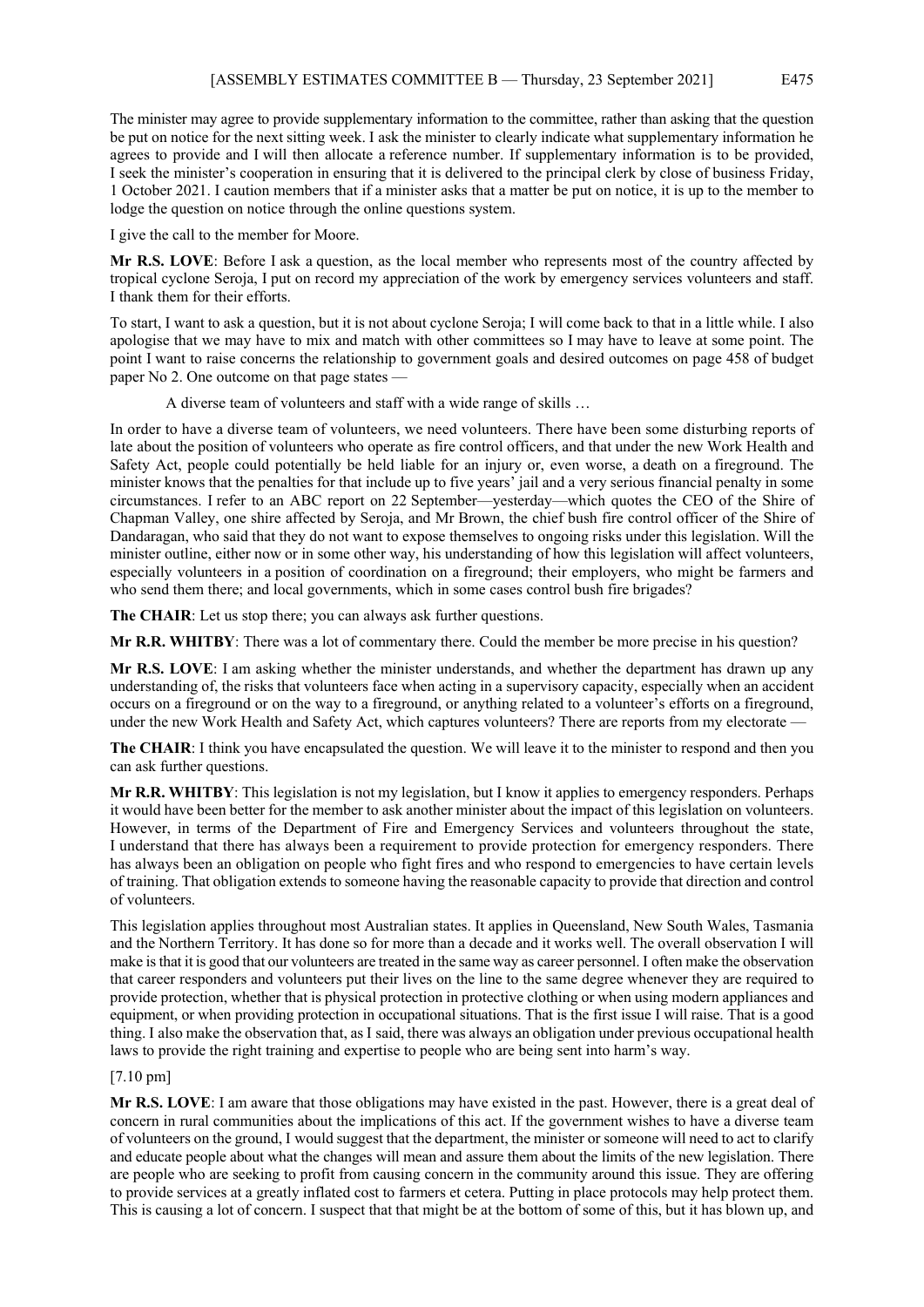## E476 [ASSEMBLY ESTIMATES COMMITTEE B — Thursday, 23 September 2021]

not just in this newspaper; I have received text messages from people who are concerned about their liabilities. I fear that there will be a withdrawal of service of some very senior volunteers if something is not done. I ask the minister, the commissioner or someone to take this matter in hand and understand and address the concern.

**The CHAIR**: I do not know whether that requires much of a response other than to acknowledge it.

**Mr R.R. WHITBY**: Nevertheless, chair, I am happy to respond. The member is right. It does require engagement with the Department of Fire and Emergency Services to educate people and provide that service. Indeed, that is exactly what is happening. I will refer to someone in a moment who can provide more detail about that. The team at DFES is engaging with the Western Australian Local Government Association and other agencies and authorities to pinpoint the issues that are in this legislation and to better educate people. This legislation has been around for a while. In fact, the former Attorney General Hon Michael Mischin, MLC, introduced the green bill, so this will not surprise anyone. I refer to Mr Richard Burnell to explain some of the detail.

**Mr R. Burnell**: I am happy to provide some information to the house. The Local Government Insurance Scheme convened a webinar on 31 August to which all local governments were invited to attend. My understanding is that 160 people attended the webinar. At that webinar was some legal representation, and the Local Government Insurance Scheme provided a clear understanding of the implications of the act. DFES was also invited to talk about the training that is available through the DFES Rural Fire Division and about all the documented procedures and work practices that we have. That was made available to all the local governments. The Local Government Insurance Scheme, as I understand it, has committed to provide detailed answers to the questions that were raised by all those who participated in the webinar. Those answers will be provided within a fortnight. We were involved in that process and we are providing whatever support we can.

**Mr R.R. WHITBY**: For the benefit of Hansard, I mispronounced Mr Burnell's name; I said Burrell. Apologies for that.

**Mr P.J. RUNDLE**: I have a further question to that. It is more of a question/comment.

**The CHAIR**: Just stick to the questions, member for Roe. You can write the minister a letter if you want to comment.

**Mr P.J. RUNDLE**: Pursuant to that, my understanding is that when a farmer or a farm worker arrives first on the scene, it creates a problem. If the local government turns up first on the scene, that is covered by insurance, as was just pointed out. However, my understanding is that if a farmer or a farm worker turns up first on the scene, the farmer is not covered and is liable under the Work Health and Safety Act. That is why I agree with the member for Moore. We are getting examples like Dandaragan farmer Richard Brown who says that he will step down as the shire's chief fire control officer due to the new workplace safety legislation. This is turning into a public relations disaster.

**The CHAIR**: I am waiting for the question, member. Is there a question? You were seeking a legal opinion, I think.

**Mr P.J. RUNDLE**: If the farmer turns up before the local government authority, does he have to accept liability under the new work health and safety laws?

**The CHAIR**: I am mindful that the minister is being asked for legal opinion, which might be contrary to the standing orders, but he can attempt to answer it.

**Mr R.R. WHITBY**: I will not go into legal opinions, member. I think that with new legislation people are often uncertain, and that is why DFES is making concerted efforts to educate and inform people, which is a good thing. Going back 10 years ago, when almost identical legislation was introduced in the other states, there were similar claims that volunteers would walk away. That simply did not occur in those other jurisdictions. I might refer to the commissioner for some more commentary.

**Mr D. Klemm**: Good evening to everyone and thank you, minister. I will cover a couple of points. Going to the member's question, I fancy that the answer to that question will be in the some 160-odd questions that the Local Government Insurance Scheme will respond to as a result of the webinar that Mr Burnell referred to. DFES also has volunteers that it has been responsible for in various forms over the course of the last 90 to 100 years. We have a really well established training system and program. We also have modern and robust standard operating procedures, or doctrine.

To answer the member for Moore's comment about people seeking to profit from this, all those procedures, the training and the doctrine is available at no cost to local governments to use for their bush fire brigades and/or farmers. Under Murray Carter's leadership, the Rural Fire Division has developed training for farm workers on responding and attending to bushfires. That training goes for only six hours. So DFES has done a lot of work to provide assistance to local governments and their volunteers through bush fire brigades to prepare them for not only this summer but previous summers as well.

[7.20 pm]

**Mr P.J. RUNDLE**: I am saying that we are trying to help and do not underestimate the situation.

**The CHAIR**: I gather that is not a further question, member. Any further questions? Member for Moore.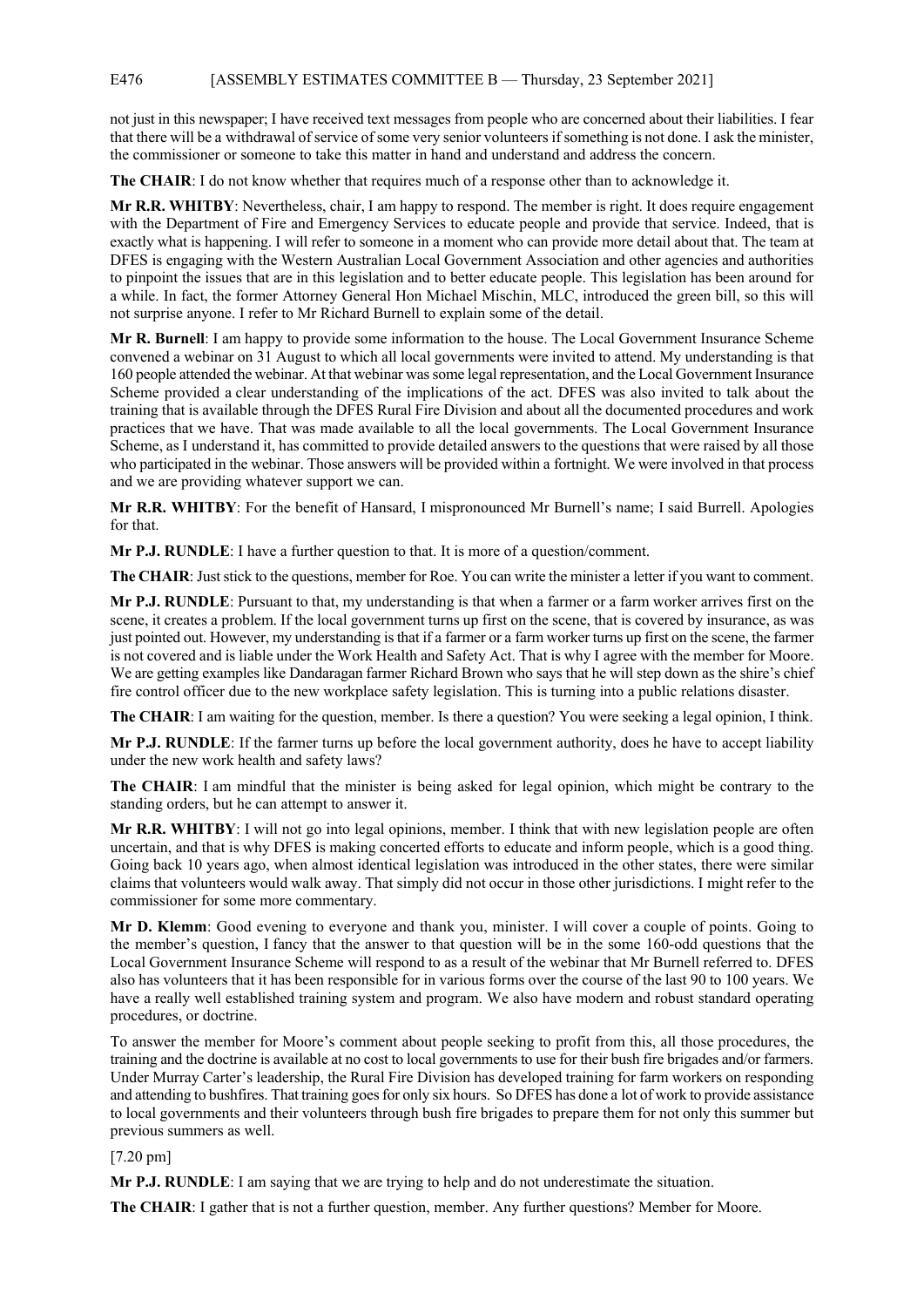**Mr R.S. LOVE**: I turn to page 457 and the line item "Severe Tropical Cyclone Seroja Enhanced State Recovery Structure" under "New Initiatives" in the "Spending Changes" table. I wonder whether the minister could outline what that funding represents. There are two payments over the forward estimates with a combined total of just over \$9.6 million. If the minister could explain the commitment that that represents to the communities, I would be grateful. Could the minister also explain what the commonwealth's contribution is towards these?

**Mr R.R. WHITBY**: I do not have a page 457 tab. Can I get some more information about the item the member is talking about?

**Mr R.S. LOVE**: I am talking about the line item under "New Initiatives" in the "Spending Changes" table on page 457, which is "Severe Tropical Cyclone Seroja Enhanced State Recovery Structure". There are two payments of \$4.404 million and \$5.237 million.

**Mr R.R. WHITBY**: I am just trying to find the right page. What is the member's question again?

**Mr R.S. LOVE**: I wonder whether the minister can outline what that commitment of \$9.6 million represents.

**Mr R.R. WHITBY**: Member, the same support is expressed in different ways in the budget. Hence it will take a little to get on top of it, but this funding is just part of the funding. As the member would be aware, a historically large amount of money has been committed to the recovery for cyclone Seroja. This \$9.641 million is to facilitate financial assistance and allow the state to help deliver that assistance across a range of agencies.

**Mr R.S. LOVE**: Is that part of the category C and E arrangements or is it something additional?

**Mr R.R. WHITBY**: I might get the Seroja State Recovery Controller to respond.

**Ms M. Pexton**: I think Georgina Camarda might be able to provide a bit of advice on the \$9.6 million and then I am happy to talk to the question regarding commonwealth funding.

**The CHAIR**: Could the chief finance officer respond, please.

**Mrs G. Camarda**: The \$9.641 million is allocated to DFES over two years and to provide enhanced resourcing to DFES, in particular the State Recovery Controller, to help administer a number of disaster recovery funding arrangement packages throughout the state. The \$9.6 million is funded by the consolidated account and also through reimbursement through the DRF arrangements.

**Mr R.S. LOVE**: Are we saying that is all for administration?

**Mr R.R. WHITBY**: I will let Ms Camarda continue.

**The CHAIR**: Can I just say that it assists Hansard if any acronyms, such as DRF, could be said in full. That would help them a lot.

**Mrs G. Camarda**: I might refer that one to State Recovery Controller Mel Pexton to explain resourcing.

**Ms M. Pexton**: That package refers to a number of resources and not all those are administrative by any means. For example, our community recovery officers have now gone out into the region. They are working across a number of local governments areas. We have a range of resources in there to support the delivery of the packages. So, across that \$104 million record package for the disaster recovery funding arrangements, as the member may be aware, we have a number of grants and community welfare and outreach support services. Sorry, I do not have the exact number in front of me, but the approximately \$9 million contributes as part of the delivery of that program.

**The CHAIR**: Do you have a further question, member?

**Mr R.S. LOVE**: I think that is perhaps as much information as I am going to get now. I might put a question on notice and seek some more detail around the funding arrangements.

**Mr M. HUGHES**: Evening, minister.

**Mr R.R. WHITBY**: Evening.

**Mr M. HUGHES**: I refer the minister to page 458 and the heading "Capacity to maintain Frontline Operations" under "Significant Issues Impacting the Agency". I am referring specifically to point 3.2 and the new career Fire and Rescue Service facility in the south east metropolitan region. Could the minister provide an update regarding this station and the benefits it will provide to the community?

**Mr R.R. WHITBY**: Certainly. I thank the member for the question. Given that he represents an electorate that is very bushfire prone, the member would be aware of the importance of having both volunteer and career fire services on hand. The growth of the Perth metropolitan area is such that DFES is required to look at whether the growing demand can be serviced by volunteer brigades or whether a new career fire station is required. Certainly we have identified a need for a new career fire service station in the growing south east metropolitan region. DFES is looking at the best location for that station, but we have committed \$14.5 million in the forward estimates to provide funding for that station, including \$2 million in the current year to acquire the necessary land and also for the additional fire appliances that will operate there. This is a significant investment in the south east metropolitan region. It will be very welcomed and will supplement existing career and volunteer fire services in the south-eastern corridor of Perth.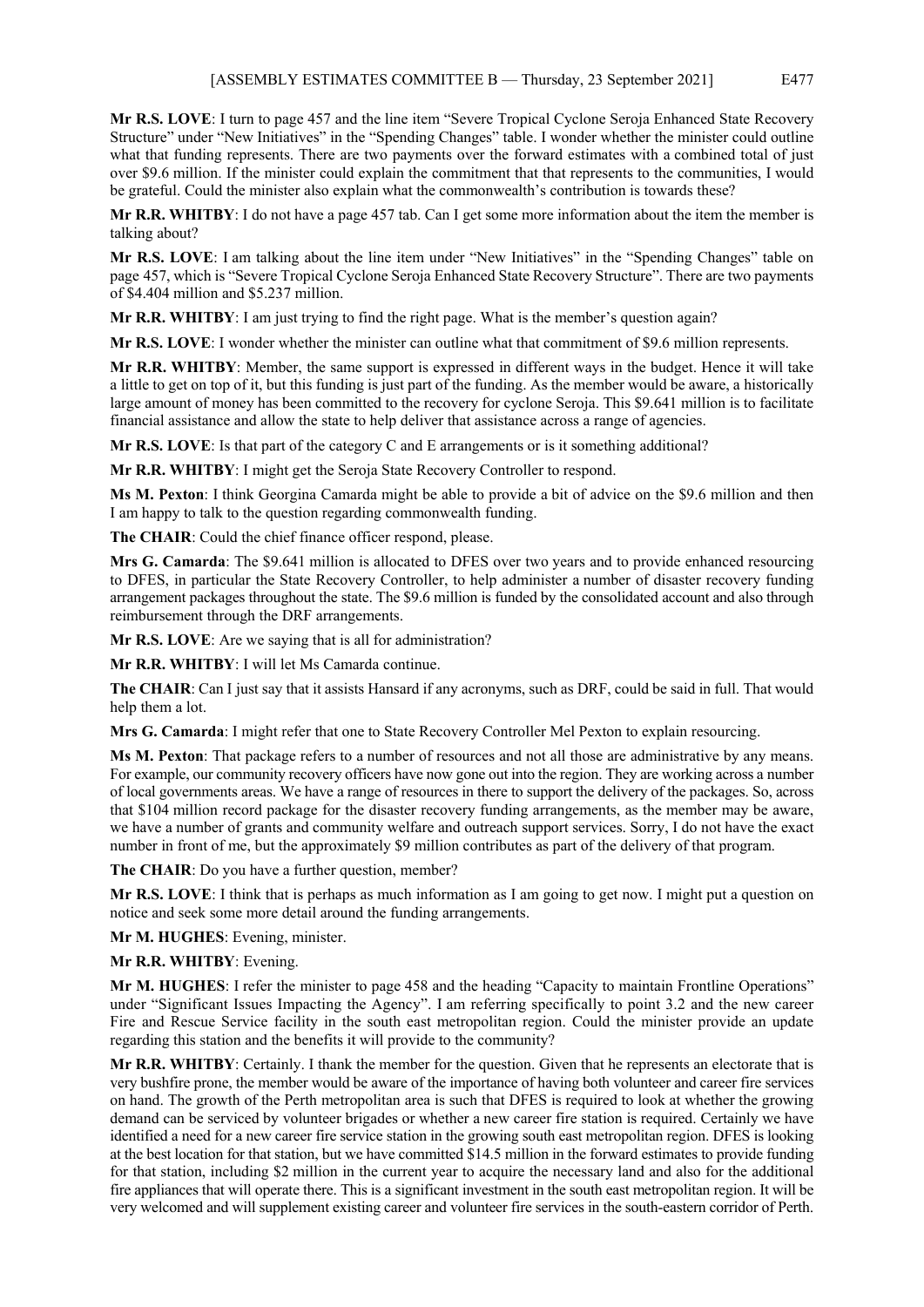## E478 [ASSEMBLY ESTIMATES COMMITTEE B — Thursday, 23 September 2021]

We have excellent career fire stations in the area but Perth is growing. It is growing southward, and the member would be aware of very strong growth in the south-east part of Perth. There always comes a point at which we look at the volunteer service and, as very good as that is, we want to expand our career fire service as well. We have made a commitment in this budget to provide for extra career fire stations. This will be the twenty-fifth career fire station in the metro area.

That is an important milestone. I am sure it will be welcomed by those communities in the south-eastern suburbs of Perth.

## [7.30 pm]

**Mr R.S. LOVE**: I want to turn to page 463, the emergency services levy, and the changes in the budget around that. Funding into the department from the emergency services levy in 2020–21 was estimated at \$29 million; it is a comparatively small amount of \$4 million this year; \$12 million next year; and \$23 million and \$26 million the following years. The emergency services levy goes into an account. Is this the drawdown from that account or is it the actual money that the department has raised? What does this reflect, or is this just the amount that is being used in a particular manner within the department's budget?

**Mr R.R. WHITBY**: I might throw that question to Georgina Camarda.

**Mrs G. Camarda**: Just to confirm: is the member referring to the asset investment program on page 463?

## **Mr R.S. LOVE**: Yes.

**Mrs G. Camarda**: That is for the 2021–22 financial year, and \$4 million of the emergency services levy is being used to fund the asset investment program for that particular year. The emergency services levy is raised every year to the amount that is approved by government. This year, the emergency services levy is \$391 million, from memory. That is used to fund our operations, some of which goes towards the asset investment program, which is the number the member just highlighted. The amount allocated towards the asset investment program varies each year. Have I answered the member's question?

**Mr R.S. LOVE**: Minister, I am trying to find out how much flexibility the department has in the use of the emergency services levy. Presumably, a fair bit of money can be used for capital purchases in a given year, or not. There is flexibility in how it is used—it does not have to be used within a particular time or for a particular purpose.

**Mr R.R. WHITBY**: I make the point that all dollars raised through the emergency services levy are spent, and have to be spent, on emergency services. That is the first point I make. In terms of how the funding arrangement is worked out, there is an agreed budget each year of the needs of the agency in terms of all its operating costs and its desire for capital expenditure, including new appliances. Everything is worked out as an annual budget. It is from that that the ESL is calculated. A return from the ESL will cover whatever the agreed budget is for that year. I can hand the member over to the commissioner, who might like to elaborate on the source of revenue.

**Mr D. Klemm**: What the member sees there is some of the challenges we have had with delivering our asset investment program, particularly in relation to COVID and fire appliances, and some of the delays in building caused by COVID. In some cases, we carry funds over from one year to the next because of the challenges we have with this construction, and that is what is seen there. The important point is that the emergency services levy can be used only for the purposes of the emergency services act, which I am responsible for. Every dollar raised through the ESL is spent on emergency services.

**Mr R.S. LOVE**: Within the fact that it is all to be used for emergency services, there is a fair degree of flexibility in any given year, which would mean that there is an agreement that the department will hold the money in trust until such time as it is used in the appropriate way. Is there any pressure on the commissioner to spend all the money in a year and get it out the door, as such?

**Mr D. Klemm**: Yes, there is. We strike our budget each year. We must go through quite a lengthy process to get the ability to carry funds over from one year to another. Importantly in the asset investment program, as an example, is fire trucks, which are on a replacement program. Anything we do not build this year still has to be funded next year because the trucks have to be replaced. The funds the member is looking at demonstrate some of the delays we have had due to COVID, and of course it compounds itself because when we get into the next financial year another whole series of trucks have to be replaced because they have met their replacement date.

**Mr R.S. LOVE**: The department has a fairly mature capital replacement program in which it has laid out all the replacements for its fleet.

## **Mr D. Klemm**: Yes.

**Mr R.S. LOVE**: And presumably some level of growth into the future in innovation or different machines that may come forward. Who determines how much will go to local government grants within that program? Local government bush fire brigades et cetera look for assistance. Is it the commissioner or the government? Who determines the level of grants that are available?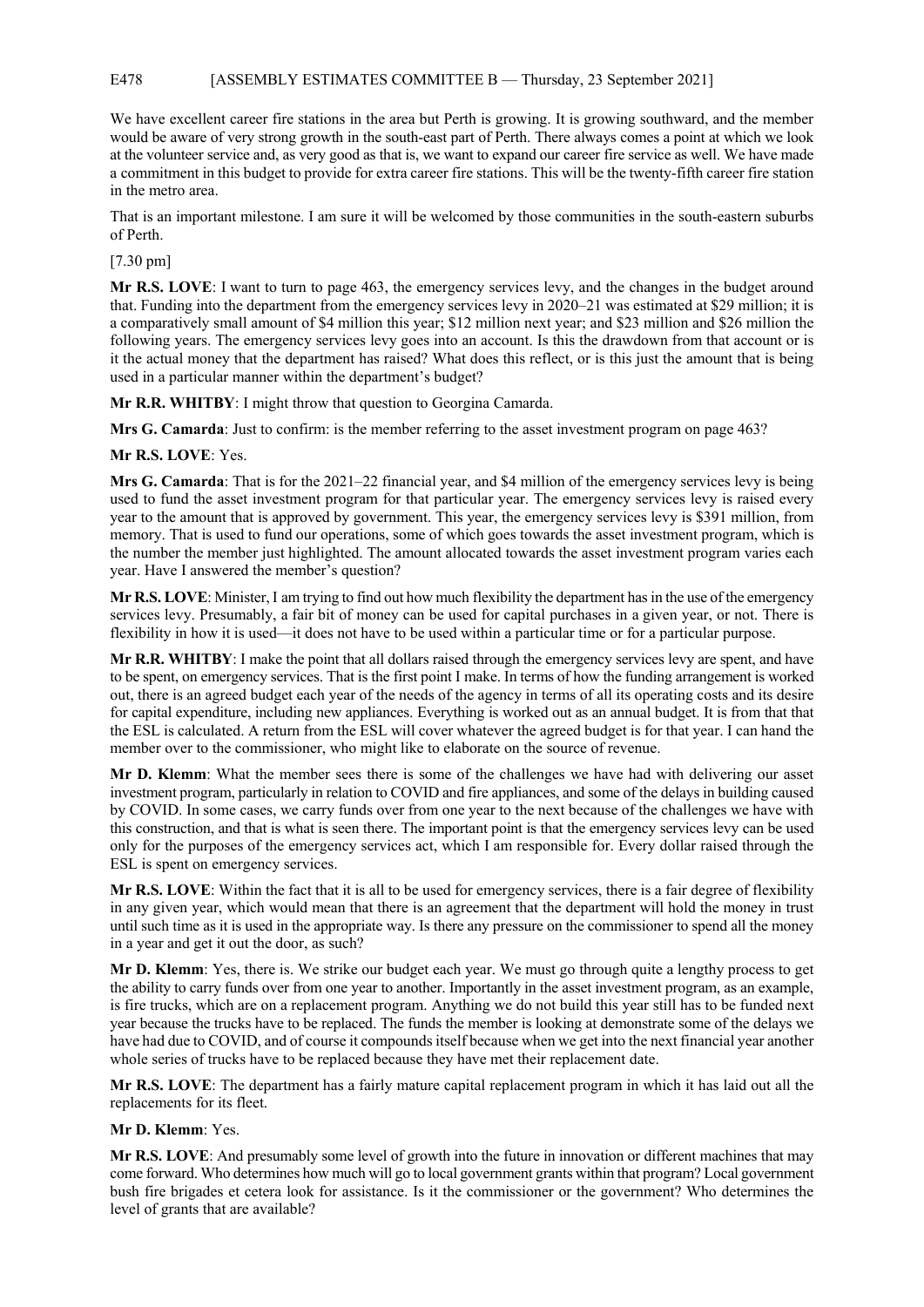**Mr R.R. WHITBY**: The commissioner can elaborate. There is a local government grants committee, consisting of representatives from DFES, local government and the volunteer association. The actual decision on the success of grants is determined by that committee. It is an independent committee, inasmuch as there is a DFES representative, but there is also a local government representative and a volunteer association representative.

**Mr R.S. LOVE**: My understanding is that is how it is divvied up but not how the size of the pie is decided.

**Mr D. Klemm**: About \$35 million a year is applied to both the capital and operating grant process for local government. In the first instance, it is for the management of trucks. The trucks that are provided to local government bush fire brigades are on a replacement program; exactly the same as the trucks that DFES has responsibility for. That is for both bush fire brigades and the State Emergency Service. An operating grant is also available through the LGGS, or the local government grants scheme. The committee is not necessarily dealing with the operating grant because that is just an average of the last couple of years' expenditure. Capital grants are managed and decisions made by the local government grants committee, albeit there is quite a mature process around the replacement of trucks that the local government grants committee does not need to make a decision on. Some \$35 million to \$36 million is provided each year.

**Mr R.S. LOVE**: Further to the local government grants scheme: are we talking about the section that is on page 467, "Emergency Services Grants", with footnote (a)? Is that the local government grants scheme that we are talking about? It sits in the budget this year at a bit over \$38 million.

# [7.40 pm]

**Mr R.R. WHITBY**: The member is correct; the current estimate is \$38.6 million.

**Mr R.S. LOVE**: That is the point that I am trying to make about how the department determines the size of the pie. The emergency services levy, a source of revenue for the department, is growing across the forward estimates. Last year, it raised \$349 000 000 and across the forward estimates that increases to \$428 000 000 but there does not seem to be any growth in the very static amount that is granted to local governments under that scheme. Rather than being a percentage, is it an amount that is somewhat arbitrarily decided?

**Mr R.R. WHITBY**: I might refer that question to Georgina Camarda.

**Mrs G. Camarda**: Just for clarity, the emergency services levy is one of our funding sources; it is our primary funding source. If the levy looks like it is going up in the out years—the forward estimates indicate that it is—that means that another funding source is coming down. We only raise what we need to raise to meet our total cost of services and asset investment program. In terms of who determines the local government grant scheme budget, it has been set historically. We have sought increases in that budget in the past and have been successful. I suppose it is on a needs basis of local governments, the bushfire brigades and the State Emergency Service. If there is a need, certainly the department will put forward a case to Treasury and seek additional funding. A departmental submission would need to be made to determine a greater budget of the LGGS if required. As I said, the emergency services levy is our primary funding source and just because it is going up in the out years, that does not necessarily mean that our total expense is going up in the out years as well.

**Mr R.S. LOVE**: On the emergency services levy again, the primary interface between the department and ratepayers and property owners is when they get their rate bills. Can the minister explain why the levy in 2019–20 stood at \$381 million and then declined over the next few years?

**Mr R.R. WHITBY**: I refer to the chief financial officer.

**Mrs G. Camarda**: There was a fall in the emergency services levy revenue in 2021. That was associated with the government policy decision to freeze ESL charges, which resulted in households or property owners paying the same or less in their ESL charge and, hence, we recovered less revenue that year. The government provided a \$40 million injection in 2020–21 to provide for the shortfall in the emergency services levy revenue. We are collecting a little more in the emergency services levy this financial year. There was a policy decision to increase the levy rate by 4.3 per cent. The government subsidy to provide for the shortfall in the ESL revenue is \$14.9 million this year. That is the reason the levy has gone down in the last two years compared with 2019–20.

**Mr R.S. LOVE**: I gather from what was just said that a government freeze was imposed 18 months or so ago. Does that mean that the underlying property value, the underlying rate or something else has not recovered since then because I would have thought that immediately upon lifting the freeze, it would shoot straight back up to the higher levels of 2019–20? Was it a freeze or a reduction or is it a reduction in the underlying valuations?

**Mr R.R. WHITBY**: The intention of the government during COVID was to freeze household charges. There was a reduction in the ESL for that particular year and the disparity in funding was topped up by consolidated revenue. Coming out of that, we have had a slight increase in this budget, but we have also moderated that with an additional top-up from consolidated revenue of some \$15 million. The increase that the member is seeing in this budget is the increase as opposed to the year before when there was a reduction. But if the member compares the current amount with the amount before that freeze or reduction, householders are still paying less ESL than they did before COVID because of the moderation of the increase this year due to the extra \$15 million from consolidated revenue.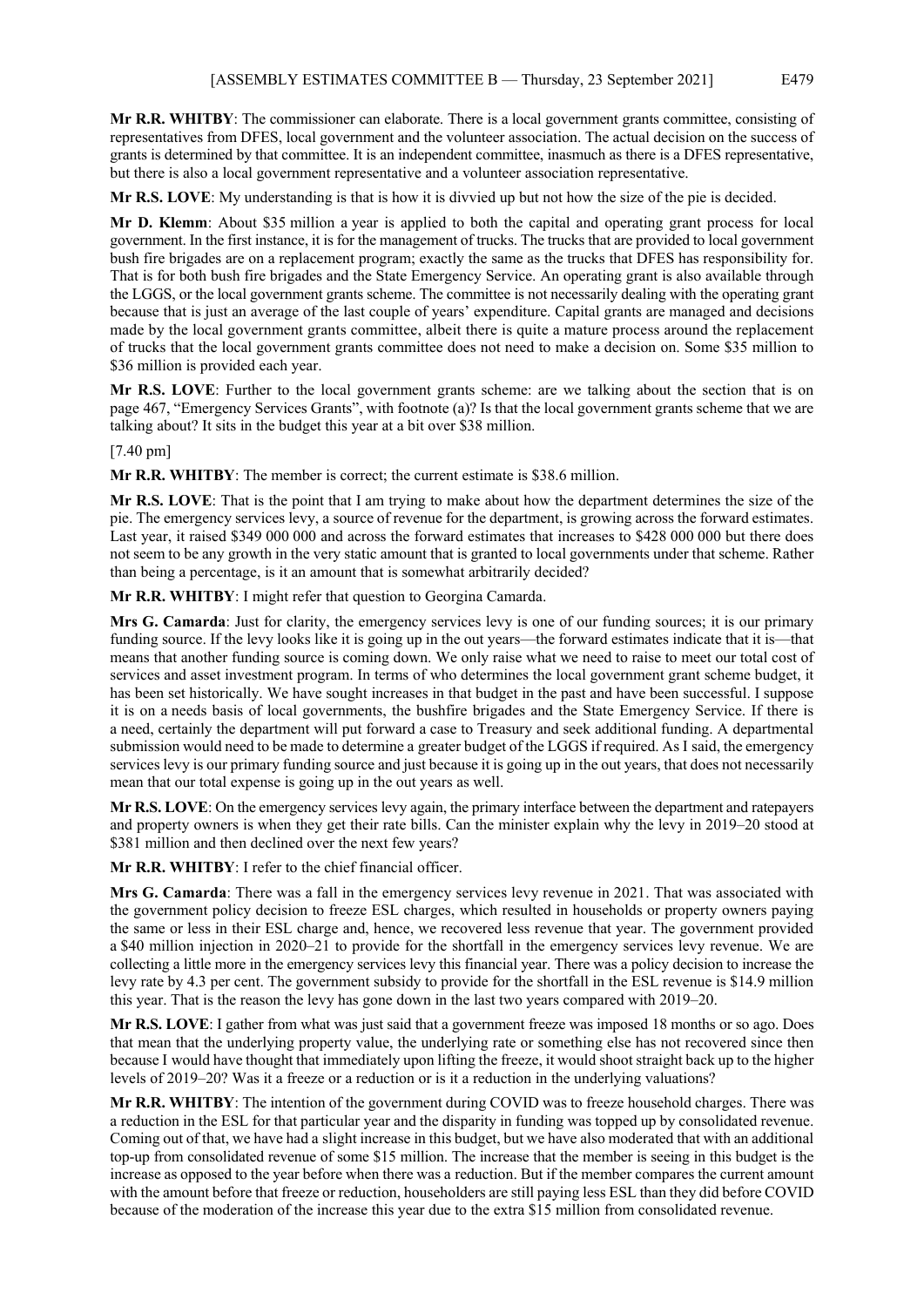## E480 [ASSEMBLY ESTIMATES COMMITTEE B — Thursday, 23 September 2021]

**Mr R.S. LOVE**: That is actually the amount that is making up the shortfall, not causing the shortfall. I will move on from that.

**Mr P.J. RUNDLE**: I refer to page 462 and item 4.3, which refers to \$2.9 million for plant and equipment, including \$400 000 for a fixed repeater tower in Esperance. Can the minister indicate when that fixed repeater tower will be built? I note that it was recommendation 12 in the coroner's report into the Esperance fires. I am sure the people of Esperance are keen to know.

**Mr R.R. WHITBY**: The sum of \$355 000 is for the construction of a fixed repeater tower in Esperance, which will obviously contribute to much enhanced bushfire management and volunteer capability in that part of the world. In terms of the timing of its installation, I might refer to Richard Burnell to clarify that.

**Mr R. Burnell**: We are putting in a number of telecommunication improvements around the Esperance region, given that the question relates to just the Esperance region. The tower has been planned for this coming budget year. It took a length of time to determine the specific location, which was agreed with the local government. We are now working through the land acquisition process and we will then purchase the equipment and install the tower. In the interim, we have provided some portable repeaters so that the area has radio communications. Those portable repeaters were used at the Norseman complex fires. We have also been working with the federal government on satellite wi-fi services so that if there are communication failures with the standard cellular network, at least the local government communities, with the evacuation centres, will have the ability to communicate through satellite services. Those will be rolled out before December. Telstra has been putting through applications for round 2 of the Strengthening Telecommunications Against Natural Disasters funding package, which is a commonwealth package. My understanding is that all the applications from Western Australia have been accepted and we are waiting for final approval. That will also improve telecommunications in the Esperance area.

**Mr P.J. RUNDLE**: I assume that the tower will not be available this summer but that other temporary arrangements are in place.

**Mr R. Burnell**: That is correct; that is my understanding.

**Mr P.J. RUNDLE**: Can the minister, or perhaps the commissioner, provide any information about the implementation of any of the other recommendations in the coroner's report into the Esperance fires that will occur over the next year or so?

[7.50 pm]

**Mr R.R. WHITBY**: Is the member able to point to the budget item for that?

**Mr P.J. RUNDLE**: It is really just under the total cost of service on page 461. I just want to get an indication of the 12 recommendations. Obviously, not all of them came under DFES, but a substantial number did. Are there any others, besides the repeater tower?

**Mr R.R. WHITBY**: It is difficult because the member is referring to another document that is not the budget. If he is able to point out a particular part of the budget that we can respond to, we are happy to do that.

**The CHAIR**: The member did refer to the repeater tower under new works on page 463. As I understand it, the member wants to know what other works are being done in conjunction with those recommendations. You may have to put a question on notice, member.

**Mr R.R. WHITBY**: What the member is asking is a broader request outside the budget. Indeed, the state has responded already to every one of those recommendations and has tabled that paper as its response. It is public information that the member can draw on, or he can ask a question on notice. That might be the better way of handling it.

**Mr R.S. LOVE**: I turn to page 467 and the volunteer marine rescue service under "Details of Controlled Grants and Subsidies". I note the ongoing commitment of around \$8 million a year to the volunteer marine rescue service. Is that a matter simply of various grants for equipment or are fixed costs picked up in running some of those organisations in terms of buildings and volunteers et cetera? I am trying to get an understanding of the difference between the subsidy component and the grant component of that money.

**Mr R.R. WHITBY**: Yes, the information I have is that that funding relates to both equipment and any other operating costs that may have been incurred—so all costs that are incurred.

**Mr R.S. LOVE**: How much is a regular ongoing cost and how much is grant funding, as in capital, boats and one-off equipment that might go to different centres?

**Mr R.R. WHITBY**: I will defer to the executive director, Richard Burnell.

**Mr R. Burnell**: The majority of the dollars are associated with the volunteer marine rescue service, because the extent of the funding is only a fairly recent issue. There are over 70 vessels in the volunteer marine rescue service fleet. A lot of the vehicle replacement program has been planned. There are 36 volunteer marine rescue associations, many of which own their own buildings. They have not had audits undertaken on the standard of the buildings and the work that needs to be undertaken on them, so we are providing assistance to the volunteer marine rescue associations themselves to undertake those audits. They are also going through and replacing a lot of old vehicles,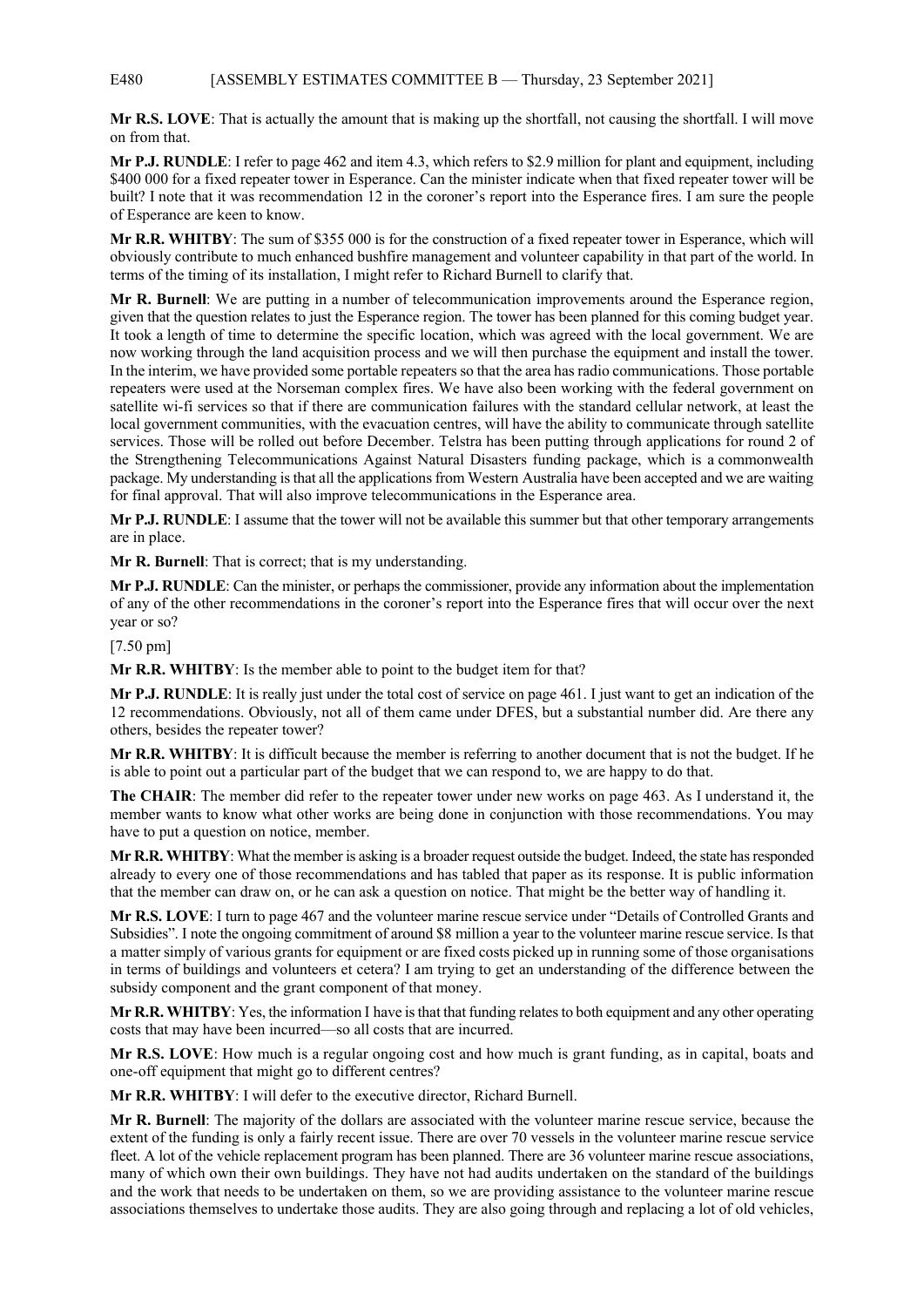trailers, plant and equipment. There is a capital grants committee, similar to the volunteer State Emergency Service or bush fire service, that operates in a similar manner. Each year the associations put forward funding applications for the replacement of whatever their capital is. That is the majority of the spend that is seen in the budget.

**Mr P. LILBURNE**: Good evening, minister. Thank you for your candour this evening; it has been very good and pleasing. I thank also the advisers here this evening for their time and ongoing service to our community. I appreciate it greatly. I am interested in the expansion of the state's emergency services fleet. I refer to the spending changes on page 457 and the line item "State Operational Support Fleet". What is the significance of this and what will it mean for emergency services in the community moving into the future?

**Mr R.R. WHITBY**: I thank the member for the question. I appreciate his interest in this area. Obviously, the government is keen to invest in emergency services to keep the community safer. A key part of this is our emergency responders having greater access to the best available —

**Mr P. LILBURNE**: Excuse me, I cannot quite hear, minister. There is some noise over there.

**The CHAIR**: Let us start again, minister.

**Mr R.R. WHITBY**: Obviously, the government is keen to provide the very best level of service and equipment to our responders so they have the best equipment. This could include fire appliances, flood boats, better communications equipment et cetera. The budget includes \$11.2 million over the forward estimates for the state operational support fleet. This gives DFES greater resources and communications capabilities at strategic locations across Western Australia. The funding includes \$1.2 million over the budget and forward estimates periods for operating costs, and \$10 million to boost funding for the replacement of ageing high fire season fleet appliances—new fire trucks. This will expand and modernise the emergency services fleet across all hazards. It is an extra \$5 million per annum over 2023–24 and 2024–25 that will strengthen our capability to mitigate and manage seasonal remote and peak period hazards and risks across Western Australia. Having that backup high season fleet gives the ability for DFES to move resources around. Western Australia is a very big state. The fire seasons are at different times in Western Australia, so it makes sense to have that backup fleet that can be moved around so that when the fire season is at its peak in the north, the vehicles are there, and then as the season moves on and the risk changes to the midwest or the southern parts of Western Australia, that high season fleet can be repositioned to respond. We will always need our fleets to be in situ and to be there for all eventualities. But having that secondary line, if you like, of well-equipped and modern vehicles and not relying simply on second-hand or lesser vehicles means that the high season fleet is equal in terms of its age and capability to other appliances and can be moved around as required as the fire season and other needs arise to reposition it.

### [8.00 pm]

**Mr P.J. RUNDLE**: I thank the minister for his copious answer. Can I move on to the line item for "Mapping of Bushfire Prone Areas" under ongoing initiatives on page 457? What areas are covered and why has that funding now cut out in the forward estimates?

**Mr R.R. WHITBY**: It is a responsibility to update a fire map, essentially, of Western Australia. It is not something that we are required to do every year but it is required to be updated from time to time. The member can understand there is a set expense in the budget to provide for that and it is currently underway. We want to see a much more useful, more granular map so that the Department of Fire and Emergency Services is better able to respond to fire. It will examine not just the existence of vegetation but also what type of vegetation it is. If fire is moving through an area, it is good to know whether it is grassland, shrubs or big timber. At the moment, we can do better. We can have a better resource to help inform our firefighters and give a greater picture of the state and where the risks and potential areas for fire are. As I said, it is not something we do every single year. The department is required to update it from time to time, which is the process we are now in.

**Mr P.J. RUNDLE**: How is it funded? Will it come out of the emergency services levy?

**Mr R.R. WHITBY**: I will refer to Murray Carter for the detail on that.

**Mr M. Carter**: The answer to the question is "partly". The contribution is split across the Department of Planning, Lands and Heritage and will be seen in its budget papers. That part of the contribution is a part-time staff person from DFES to provide the oversight to that reform project, which is around a review of the map of bushfire-prone areas, as the minister mentioned, and some work being done on that by the CSIRO currently. Of course, the impact of the map itself will then play out in the amendments made to *State planning policy 3.7*, which is around planning and development in bushfire-prone areas. The modest amount in the budget reflected in our budget papers is part of a policy position that is to deal directly and collaboratively with the Department of Planning, Lands and Heritage on that reform work before we then normalise the map of bushfire-prone areas back into our normal routine operation within the agency. That is why the funding comes to an end, to answer part of the member's earlier question.

**Mr P.J. RUNDLE**: The last questions I have on this are: How will the program be rolled out? What impact does the department anticipate it will have? Will it be rolled out through local governments? How will the map be distributed?

**Mr R.R. WHITBY**: I am happy for the commissioner to respond.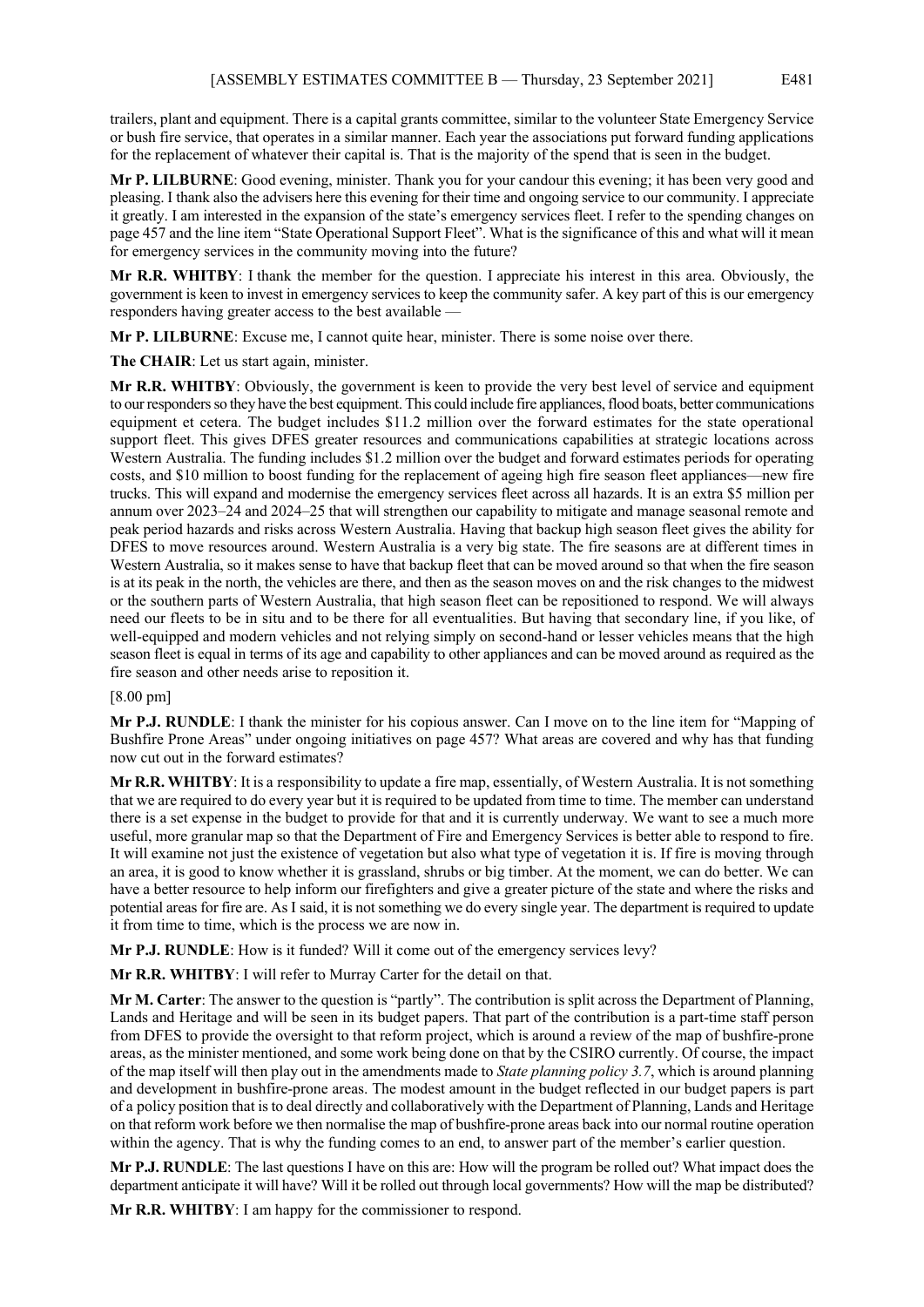# E482 [ASSEMBLY ESTIMATES COMMITTEE B — Thursday, 23 September 2021]

**Mr D. Klemm**: The map of bushfire-prone areas is available on the DFES website. It works in reverse, member. We receive information from local governments from a land point of view about land that has been cleared this year as opposed to land that was not cleared last year. That is when the map of bushfire-prone areas is updated. As Mr Carter mentioned, the map is then reflected in planning decisions. The map is always available on the DFES website for anybody to look at. It clearly identifies, for the whole state of Western Australia, bushfire-prone areas.

**The CHAIR**: I am going to indulge myself and ask the minister a question about that. The minister mentioned —

**Mr V.A. CATANIA**: Page number!

**The CHAIR**: It would be on page 457, "Mapping of Bushfire Prone Areas". It is a further question. The minister mentioned that the ongoing process will drill down to a more granular level so that the map is a bit more accurate, especially on the fringes. The CSIRO has been enlisted to assist in this process. When do you anticipate that it will be finished, and when do you anticipate that better outcomes will occur due to more accurate mapping?

**Mr R.R. WHITBY**: Thank you, chair, for the toughest question of the evening.

**The CHAIR**: Excellent.

**Mr R.R. WHITBY**: We are relying on input from the CSIRO and, as the chair may be aware, the eastern states are battling with lockdowns and the impact of COVID.

**The CHAIR**: It has been going for four years, minister.

**Mr R.R. WHITBY**: Yes, that is right. We are very keen to get it back. We have been told, on many occasions, that it will be with us shortly. There was some issue with the people working on the map in Melbourne, I understand, who were working from home, could not go to the office and did not have the bandwidth capacity. I am as annoyed by these continual excuses —

**The CHAIR**: You cannot be more annoyed than I am, minister!

**Mr R.R. WHITBY**: Maybe I am the second-most annoyed, because it is something we have been waiting on. It is beyond the control or the ambit of the state government to deliver this. We are relying on our friends at the CSIRO. Once they come through, we will be onto it.

**The CHAIR**: Thank you. I will let someone else get back with a wet lettuce leaf. I give the call to the member for North West Central.

**Mr V.A. CATANIA**: Thanks for asking that on behalf of what we asked you to do! I have a new question. It is on page 457, under ongoing initiatives. I refer to the large aerial tanker and lead aircraft. In 2021, there is \$2 443 000 and no funding in the forward estimates. Given the fact we have had probably our wettest season on record since 1975, and I would imagine we are very fire prone all over the state, why has funding not been allowed for a large aerial tanker? One was used in the last lot of bushfires and we will probably have to use it again into the future. Is there an agreement in place? Why is it not in the budget?

**The CHAIR**: There are three questions there, but—minister.

**Mr R.R. WHITBY**: I can assure the member we are not stepping away from the provision of a large aerial tanker capacity in Western Australia. It is something we have had for a number of years now and will continue to have. Because we simply do not know what sort of season lies ahead and what sort of requirement there will be for a large aerial tanker, it is funded after the fact. The arrangements are that a draw is made from consolidated revenue to finance that after the provision of the service.

**Mr V.A. CATANIA**: On the large aerial tanker and the smaller tanker, from helicopters to the C-130s and whatever that big plane is called that throws down the red stuff—the fire suppressant—are they locked in for our fire season now? As I said, our rainfall can be compared with 1975 when there was large rainfall and, obviously, there has been large growth everywhere right across the state. Even in the Gascoyne, where people think there are not many trees, growth is very high. We experienced this after the 2010–11 floods when we had one of the largest fires. I think it burnt 750 000 square kilometres of land. Will the minister have those aerial tankers and helicopters booked in and ready to go in the event of a pretty disastrous fire season?

### [8.10 pm]

**Mr R.R. WHITBY**: Absolutely, member. We always have to be prepared, and I think the indications are that this season, because of the large amount of rainfall we had over winter, the fuel load will be quite high. The potential is that, in our long, hot summer, that fuel load will dry out. The member is absolutely right: there needs to be a significant aerial tanker capacity coming into this summer. There will be announcements down the track, but I can assure the member that this will be the most impressive season ever in terms of aerial capacity, including large tankers and some other aerial assets. They will be provided for. I will refer to the commissioner to elaborate, but we saw the effectiveness of those large aerial tankers in the Wooroloo–Gidgegannup fires, where there were inaccessible areas and valleys that are very difficult to get to. That support was very important and critical. Increasingly, those large aerial tankers are part of the resources that the Department of Fire and Emergency Services can draw on. I will refer to the commissioner to elaborate, but certainly there will be a big commitment this coming summer to aerial suppression.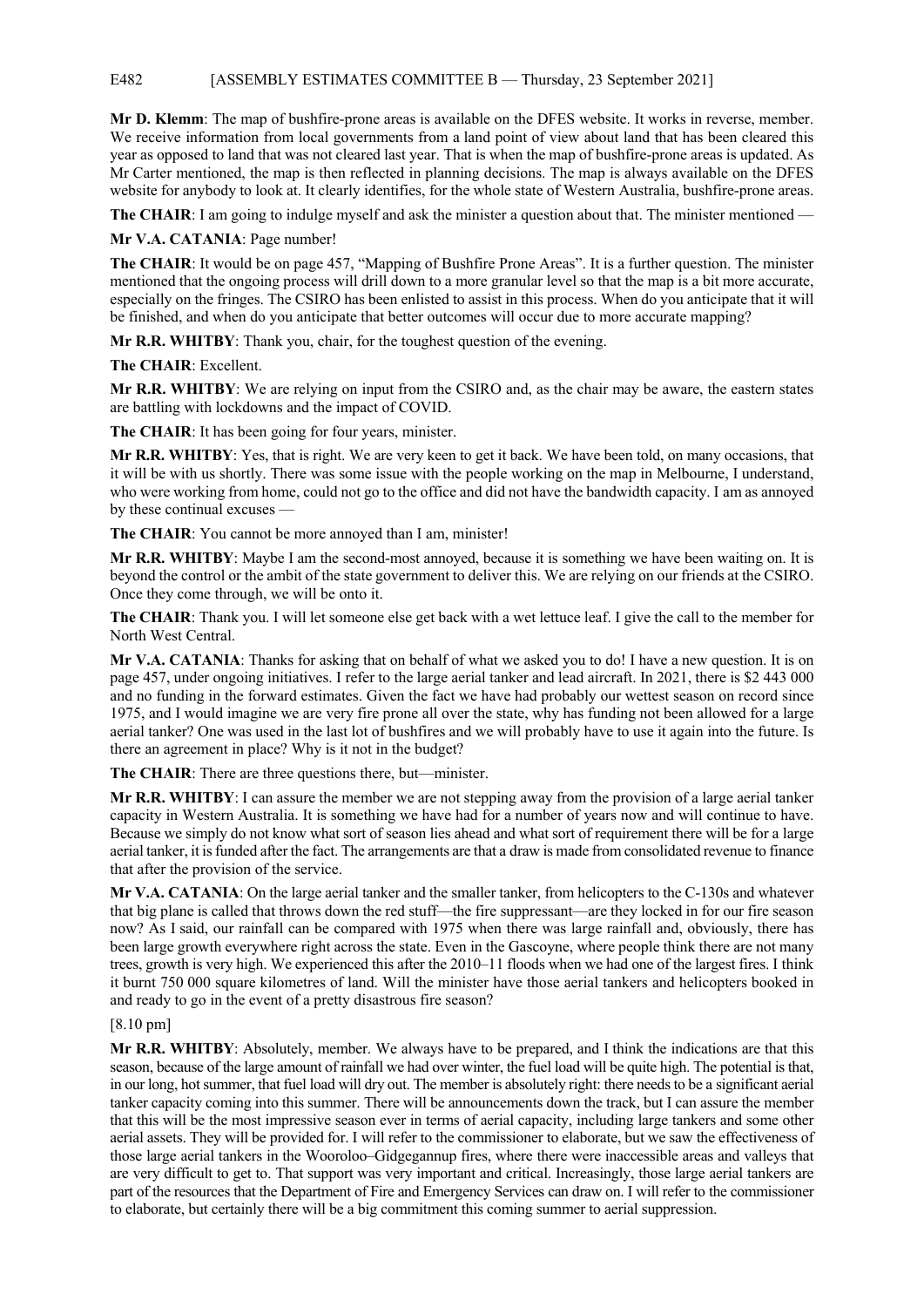**Mr D. Klemm**: The aerial fleet that DFES and the Department of Biodiversity, Conservation and Attractions are responsible for each summer is a mixed and varied fleet, for very good reasons. We have a number of different risks that require different ways of delivering water and/or retardant to fires. DBCA largely manages the single-engine air tankers, referred to as SEATs, which spend most of winter and a bit of spring spreading fertiliser and pesticides onto crops, and are then repurposed as water bombers during the bushfire season. We also have helicopters that are incredibly efficient in and around homes, and really effective at protecting properties; they come in a couple of different sizes. Then there are large air tankers, which was the focus of the member's question. We are currently in negotiations with both the National Aerial Firefighting Centre and the federal government around having a large air tanker to be placed here in Western Australia, as there was last year. One of the challenges for the aerial fleet is that we often do not know how often they are going to fly. Costs are different for sitting on the ground as opposed to flying, so we have a retrospective model, if you like, in terms of recouping the costs of flights once we get to the end of the bushfire season, every season. That is called supplementary funding, as the minister referred to, and it is funded out of the consolidated account to cover off something that is extremely difficult for us to budget for in terms of what it is going to cost.

**Mr V.A. CATANIA**: In terms of being able to have these larger aerial tankers, I know the minister mentioned that they use fire retardant. There are a few sceptics out there on the effect that has on the environment, as opposed to putting out fires. How is the minister dealing with the environmental fallout of having that retardant once it hits forests? Secondly, in terms of filling up the tankers with water, do we have the right infrastructure at, say, Perth Airport, to be able to fill up these larger aerial tankers in a timely fashion by having the proper fittings or proper piping infrastructure to get the water to the aircraft?

**Mr R.R. WHITBY**: The member is absolutely right: there needs to be infrastructure when the plane is on the ground, and certainly DFES has that capacity also. Maybe the commissioner can explain more.

**Mr D. Klemm**: In relation to the first part of the member's question, to do with the environmental impacts of the retardant, the retardant has to be approved through US government standards. There are a number of reasons for that, but it is the same retardant that is used everywhere in the world, essentially, so from that point of view, it has the environmental clearances to be able to be used. In relation to the infrastructure to be able to fill up large air tankers, last year we established a large air tanker refilling capability, including retardant, at Busselton Airport. That was done to an extremely high standard by the local State Emergency Service volunteers in Busselton. Over the course of what was a pretty busy year for the large air tanker flying out of Busselton, they implemented a number of improvements to, at one stage, be able to keep three large air tankers running during the height of the Wooroloo fire, and their efforts are to be commended for not only delivering that service but also improving it while keeping those three planes flying, one at a time, out of Busselton to go over the top of Wooroloo. In preparation for this year and coming years, DFES is almost at the end of development of a transportable refilling facility, so that should the need arise and we need to operate a large air tanker out of Esperance, Kalgoorlie or Geraldton, we can deploy that refilling capability into those areas. It may sound reasonably simple and that it is just a matter of connecting a hose to a plane and refilling it, but the retardant has to be continually mixed or it settles in the tank. That is a really key component and requires some tanks and infrastructure to be able to do that.

**Mr P.J. RUNDLE**: I refer to page 467 and the line item "Bushfire Mitigation Activity Fund—ESL", under "Rural Fire Division". The estimated actual for 2020–21 is \$1.8 million, and then there is a 2021–22 estimate of \$13.4 million. Note (b) states that the estimated actual represents an underspend of \$7.4 million from the 2020–21 budget because of weather conditions and the eligibility of local governments to participate in the program. That tells me that our fire mitigation program is well behind the eight ball. As the member for North West Central said, we have just experienced the wettest winter since 1975. Does that concern the minister? What are the plans to bring things back up to speed?

**Mr R.R. WHITBY**: As the member said, there was an impact on mitigation activity from both weather and COVID; that was also an aspect. The extent of the funding arrangements has been incredibly impressive. Since we have been in office, more than \$30 million has been spent on mitigation support to local governments, and there is a lot of money in the forward estimates, too. Maybe Mr Carter can elaborate on how we can catch up, in essence.

#### [8.20 pm]

**Mr M. Carter**: The heart of the member's question is around that scale-up. We have moved, over a three-year period, to a \$30 million-plus investment; that is just for on-ground work. The investment in planning, resources and support for local government is above that again. Prior to this program being put in place, we had around 16 local governments; we now have 87 local governments engaged in the program and, notably, 54 of those now have an endorsed final bushfire risk management plan, and that is the key to eligibility, as mentioned in the budget papers.

Once the plan is endorsed, they become eligible for the mitigation activity fund. There has been some underspend in previous years on top of the specific factors mentioned, climatic conditions and COVID, but it is also about the ramping up. I expect that in the coming year and following years that will even itself right out so that the spend for on-ground mitigation work will reach a maximum amount in the current year or the following year. Another factor is that it is emergency services levy and royalties for regions funding. Of course, not all the royalties for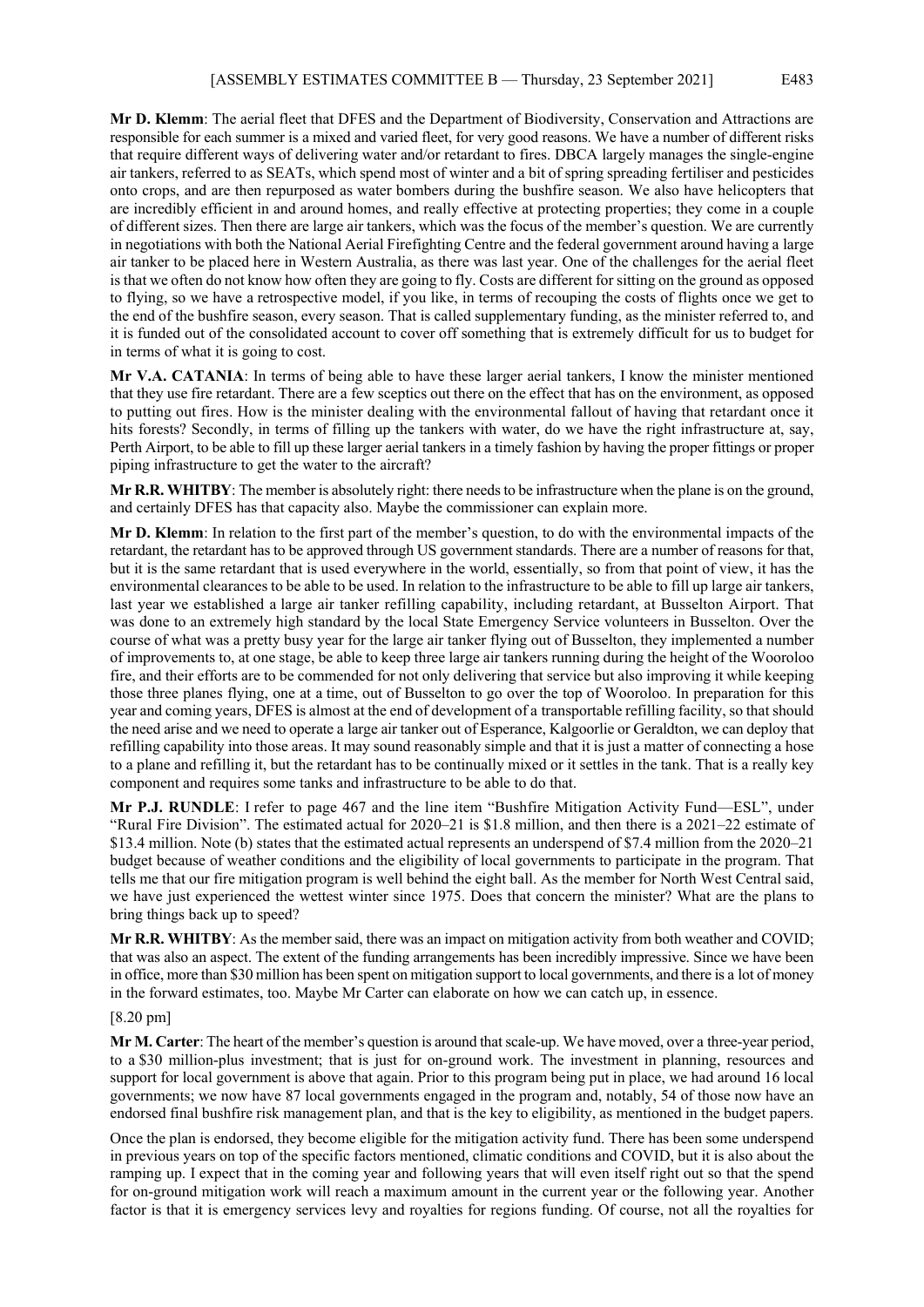### E484 [ASSEMBLY ESTIMATES COMMITTEE B — Thursday, 23 September 2021]

regions funding is made available to us; it is held by the Department of Planning, Lands and Heritage. As we work through the grant programs—twice a year they are run across both programs—eligibility by individual job lot across local governments is established, but it moves around. In terms of the midyear review and the budget processes with Treasury, those figures move around depending on which local governments are successful in getting their grants and whether they are non-metro or regional local governments that are eligible for royalties for regions.

I think the heart of the answer is that we will catch up and we will catch up quickly. The number of local governments now engaged in the scheme and the support we are giving those local governments to put in place work on the ground has risen significantly over the past three years. I am very confident that the amount for on-ground mitigation of over \$30 million, as mentioned, will have \$8 million to \$10 million a year on top of that.

**Mr P.J. RUNDLE**: With the government's latest forestry announcement, I wonder whether the likes of Mr Carter would be very concerned about the fire mitigation issues that will now arise from having all our state forests locked up and being unable to mitigate?

**The CHAIR:** That does not sound like a further question; the member has branched off to a tangential matter that —

**Mr P.J. RUNDLE**: I think it is a pretty relevant matter in relation to fire mitigation.

**The CHAIR:** It is not relevant in the sense that it is not in the minister's portfolio.

**Mr P.J. RUNDLE**: Okay. I have a further question. Mr Carter indicated that it should be okay to catch up. Will it take the whole financial year to get back up to speed, I guess? It is a question about the timing.

**Mr R.R. WHITBY**: Thanks, member. I will refer that to Mr Carter. But I think, as has already been explained, we are often dealing with things that are unpredictable. The ability for local governments to get their mitigation plans in place to be able to qualify is affected by issues like the weather and, dare I say, COVID, but I will let Mr Carter elaborate.

**Mr M. Carter**: That largely is the answer, given there is seasonal dependence for particular aspects of the program, particularly within the planned burning space. The mitigation activity funding funds a range of activities, and planned burning is a key one, but not the only one. It is also for chemical use for firebreaks, access track enhancements and maintenance, and things like mechanical fuel removal and modifications such as flashing and shredding of vegetation, and scrub rolling as well. Some of those activities are not as prone to seasonal variations in weather—planned burning clearly is. What gives me confidence is the quantum of local governments now involved. We are getting such a large number of local governments that variations across the state can be catered for by shifting the investment into regional areas. As the opportunities arise, with enough agility and flexibility in that program, we can make sure that money actually hits the ground; whereas, in previous years, we have been slightly restricted because of a lighter number of eligible local governments. Now there is a different scenario and that gives me confidence that we will be able to catch up and hit the areas when they become available and move that money across the regions, basically.

**Mr V.A. CATANIA**: I refer to page 457 of budget paper No 2 and the items under the heading "Recovery". We have heard a lot about severe tropical cyclone Seroja, which hit in April this year. Can the minister provide a list of where the state and commonwealth funding of \$104.5 million has gone or is going?

**Mr R.R. WHITBY**: Sure, member.

**Mr V.A. CATANIA**: I am happy to take it as supplementary information if the minister does not have it.

**Mr R.R. WHITBY**: I am happy to respond. It is a big question because there is a lot of money and a lot of support. We have the Seroja State Recovery Controller with us here this evening who can also elaborate on it. The funding is significant. In May, funding of \$104.5 million was announced. It is a record amount in terms of Western Australian disaster recovery funding.

**Mr V.A. CATANIA**: There was major damage.

**Mr R.R. WHITBY**: That is right.

**Mr V.A. CATANIA**: The minister says it is a record amount, but it was a major event.

**Mr R.R. WHITBY**: That is right, and it is good to know that we were able to respond in concert with the federal government accordingly.

**Mr V.A. CATANIA**: Appropriately.

**Mr R.R. WHITBY**: Appropriately, accordingly, there is a record amount that will go to recovery in terms of community support—the psychological support that is needed on the ground through Communities and the Red Cross —

**Mr V.A. CATANIA**: Minister, I understand all of that; I would just like a list of where the \$104.5 million is going. I want to know what has been spent so far and where it has been spent, where future money will be spent and the time frames. I am sure the minister has that list. Can the minister provide it as supplementary information so that we can continue and ask further questions rather than taking up everyone's time?

**Mr R.R. WHITBY**: I am happy to give the member an indication of that this evening, because I think it is important to talk about it. I know that the recovery controller can do that also. It involves community welfare and outreach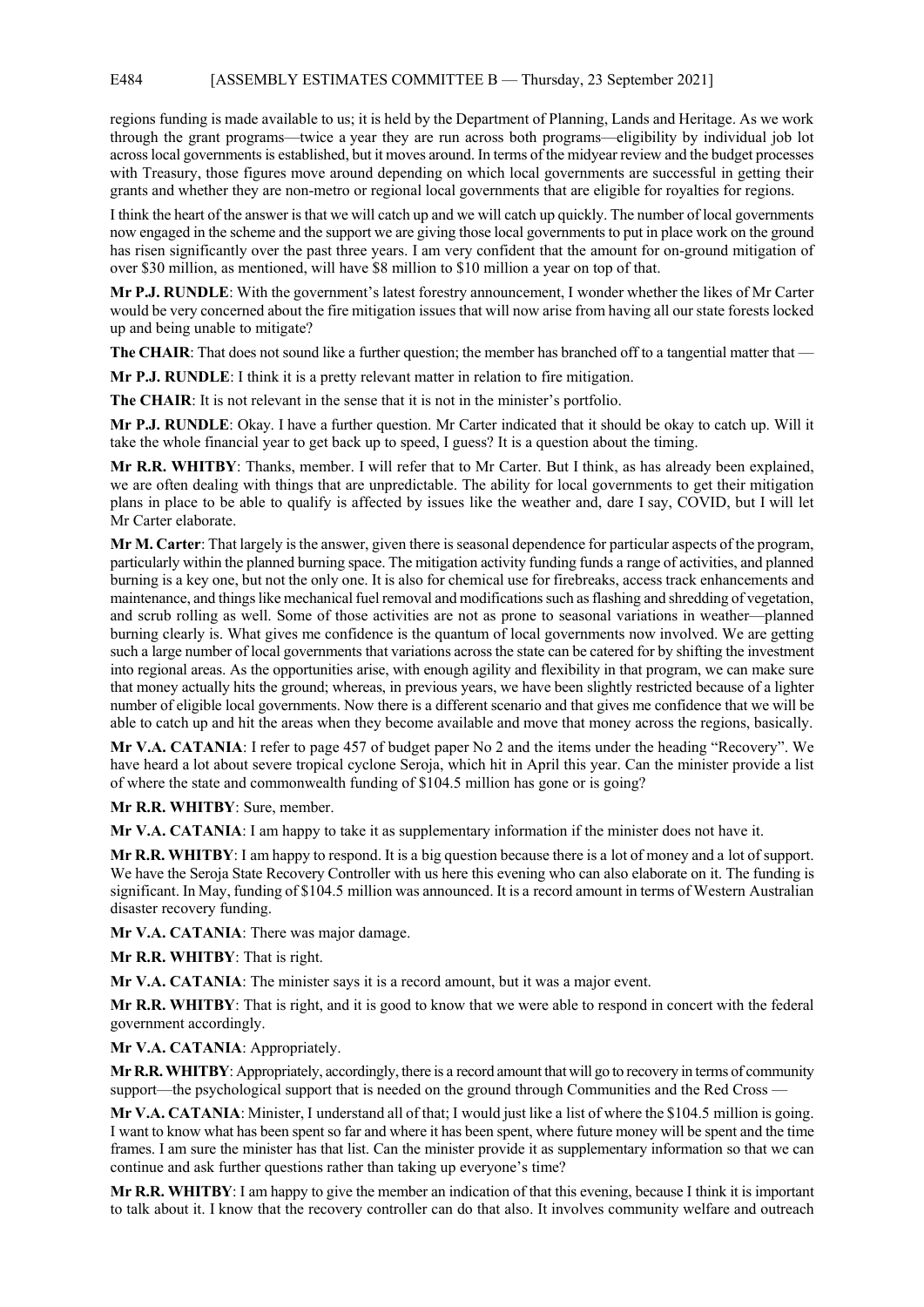programs, recovery and resilience grants for insured residents of up to \$20 000, clean-up and recovery support for primary producers and small businesses of up to \$25 000, and support for the clean-up and restoration of community recreational heritage assets of up to \$25 000. Also, very importantly, member, there is support from the federal government under this program to provide worker accommodation. There is a range of support there.

In terms of who is accessing the support at the moment, a lot of the support is provided as reimbursement. Once someone has paid for repairs on their property, there is a process to seek the money as reimbursement.

**Mr V.A. CATANIA**: Does that include local government? Is that part of that reimbursement program?

**Mr R.R. WHITBY**: I believe so, but I might refer that to the state recovery controller.

**Mr V.A. CATANIA**: I still want that list, minister.

**Mr R.R. WHITBY**: The member is entitled to put a question on notice.

**Mr V.A. CATANIA**: Come on; the minister celebrates the fact that it is \$104.5 million and says, "This is a great announcement; how good are we?", but it was one of the biggest cyclones to hit Western Australia. Anyway, putting that aside, why does the minister not want to provide that list as supplementary information? The minister can hand over the document right now. I would have thought that it is a cause for celebration.

**Mr R.R. WHITBY**: I am happy to provide it as a response to a question from the member—no problem.

**Mr V.A. CATANIA**: To me?

**Mr R.R. WHITBY**: No. If the member puts the question on notice, I am happy to provide it.

**Mr V.A. CATANIA**: The minister wants to celebrate that it is \$104.5 million; well, let us celebrate it and the minister can provide a list of where that money is going. I think that is pretty fair.

**Mr R.R. WHITBY**: Member, I am happy to —

**Mr V.A. CATANIA**: That then causes concern that that money is not being spent in the right manner. Should I be concerned?

**Mr R.R. WHITBY**: The member should be aware that this program of support—a record amount—has come from the grassroots. It involved consultation with communities —

**Mr V.A. CATANIA**: It was a record disaster.

**Mr R.R. WHITBY**: It involved consultation with 16 local governments and cooperation with the federal government. I would say that this is a long-term program and there is a long time for people to apply—from memory, until 2023. Perhaps I will get the state recovery controller to elaborate on how extensive this program is.

[8.30 pm]

**Mr V.A. CATANIA**: I am looking forward to it.

**Mr R.R. WHITBY**: The member has only to desire to put a question on notice and he will have that.

**Ms M. Pexton**: Thank you, minister; and thank you, member, for your question.

**Mr V.A. CATANIA**: I am sorry you have to answer it.

**Ms M. Pexton**: As the minister indicated, the \$104 million announcement was based on a commonwealth–state funding package. As the minister outlined, that includes particular grants that will be available to different parts of the community identified as needing further support, given, as the member indicated, the impact that occurred.

We have a recovery and resilience grant for individual residents who are insured to apply for funding of up to \$25 000. That allows them to build further resilience measures into their properties, which, given the location and the fact that there was a category 3 cyclone, is a really important measure. Primary producers can also seek assistance of up to \$25 000 to clean up around their properties and fix any damage. There is a similar grant of \$25 000 for small businesses. There is a cultural heritage grant of up to \$20 000 for areas where we know heritage assets are the primary focus. Further to those grants, as the minister indicated, a very extensive community welfare and outreach package will supplement resources on the ground to support communities that have been considerably impacted. Another component of the package is the delivery of community recovery officers to work alongside regional local governments—16 in total—that are underdone in terms of capacity and capability to manage a recovery of this scale.

Further to the minister's comments, the actual eligible measures of the disaster recovery funding arrangement will go for two years. As the minister indicated, they will go through to the end of the 2023 financial year. All the grants I have outlined are open for a full 18 months, allowing for that closure at the end of the 2023 financial year so people will have time to get work done and apply to have that money reimbursed.

**Mr V.A. CATANIA**: The minister mentioned the \$104.5 million—the largest ever—and workers' accommodation. How much of that \$104.5 million will be dedicated to workers' accommodation? Where is the workers' accommodation going to be put in a place like, say, Kalbarri? How many beds will there be? What is the time frame for building the workers' accommodation?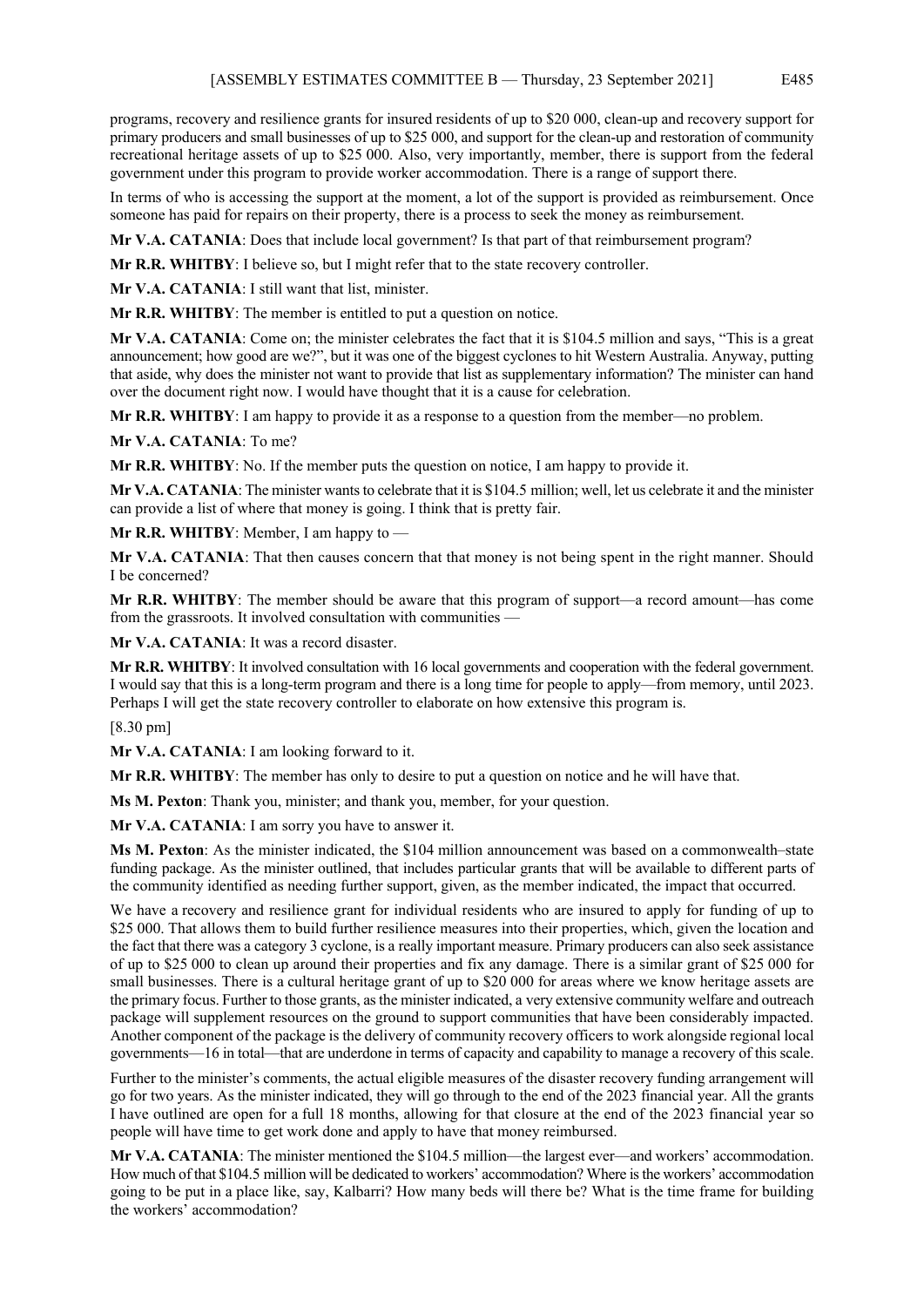### E486 [ASSEMBLY ESTIMATES COMMITTEE B — Thursday, 23 September 2021]

**The CHAIR**: That is four questions, minister, but I know that you can answer them.

**Mr V.A. CATANIA**: I think he is a very capable minister; he can answer all those questions. I have asked them before, I think.

**Mr R.R. WHITBY**: The workers' accommodation is a key part of the recovery. At the moment we have an in-principle agreement with the commonwealth to provide workers' accommodation specifically for rebuilding after the damage caused by Seroja. I think it is the first time that Western Australia has secured an agreement under the disaster recovery funding arrangements, so that is significant in itself.

Land has been secured in Kalbarri and we are in the process—the state recovery controller can elaborate on this of deciding on a provider for the work camp. The intention is to ascertain the numbers that are required initially, but it will be important to remember that under the recovery arrangements we can provide accommodation only for workers involved in rebuilding after cyclone Seroja. It is important to remember that.

Other parts of the midwest were impacted by the cyclone. The member knows very well that not only was Kalbarri impacted, but Northampton was impacted dramatically. Workers' accommodation will be required in Northampton and, I believe possibly in a small number in other places, including Morawa, Mingenew and Perenjori. The in-principle agreement and our negotiations with the commonwealth will enable us to access funding for that accommodation. We are working as hard as we can to get it done as soon as we can. I know that there is still a lot of the work, for instance, in agricultural areas and farming communities, and farmers have not had time to scratch themselves. They were seeding when this thing happened and now they are about to start harvesting. The time will come after the harvest when they will turn around and realise that they have significant damage on their property and that will be the time to address those issues. That is why a long-term period has been allocated for the recovery program. I think a lot of the people who would qualify for support probably have not yet had time to put in an application. That is why it is difficult to take a snapshot of what the final picture will look like and to appreciate the full significance of the package, how many people have taken part and what allocations there have been to individuals. I am mindful, of course, that some people can apply for multiple grants because they qualify as residents, business owners and primary producers.

We want to get the workers' cottages there as quickly as possible. Once we agree on an arrangement with the commonwealth government, we will get what we can in place as quickly as we can. We have already had a lot of early success with emergency accommodation. No-one who asked for accommodation has gone without a roof over their head. Indeed, we secured a number of caravans, which the member is aware of.

# **Mr V.A. CATANIA**: Have they been licensed?

**Mr R.R. WHITBY**: Those caravans are providing people somewhere to live. I was just speaking to the CEO of the Shire of Northampton yesterday, in fact. He was very appreciative of those caravans and they were supplied as required by those individuals. It has been a very successful program.

The other thing we need to remember is that the Western Australia economy has been doing particularly well and the mining industry is booming, which means that there is competition for resources and labour. That probably predates Seroja, but, of course, it adds an extra burden when trying to secure tradespeople, resources and building materials. There is a lot going on. The state recovery controller could talk all day—or all night—about the issues involved, suffice to say—the member pointed this out earlier—that it was a significant disaster and it has had a significant impact. The response, reaction and recovery will take a long time. I think we have an excellent structure—one of the most comprehensive recovery structures of any disaster in Western Australian history. I think we can be pretty confident saying that. I will say it again because I know the member likes hearing it: it is a record amount of money. We need to thank our friends in local government—16 councils—who are dealing with really immense pressures.

### **Mr V.A. CATANIA**: Huge pressures.

**Mr R.R. WHITBY**: Exactly. They are small shires, as the member knows, with small numbers of staff, and we are supporting them. They are doing it tough. But our response has been built from the ground up in terms of what their needs are. I also have to say that the commonwealth government has been very good. There has been cooperation between the state and federal government. My opposite number in Canberra is a National Party MP, Senator McKenzie, and I have her phone number. We get on very well and she is very responsive. It is a good news story.

**Mr V.A. CATANIA**: She is a very good friend of Western Australia.

**Mr R.R. WHITBY**: Indeed, and it is good to see that state and federal governments can cooperate when they really need to.

**Mr V.A. CATANIA**: There is \$104.5 million available and it has been seven months since the cyclone but there is still no workers' accommodation. That is having an impact on accommodation in Kalbarri and Northampton. Geraldton, where a lot of tradies and builders are staying, is full as well. It is very difficult to get accommodation in Geraldton at the moment because everything is full. When people drive up and down the highway, as I do, they see the historical buildings in Northampton that probably will not be rebuilt because they were underinsured or there was no insurance. There was an earthquake in Boulder some years ago and I am pretty sure that the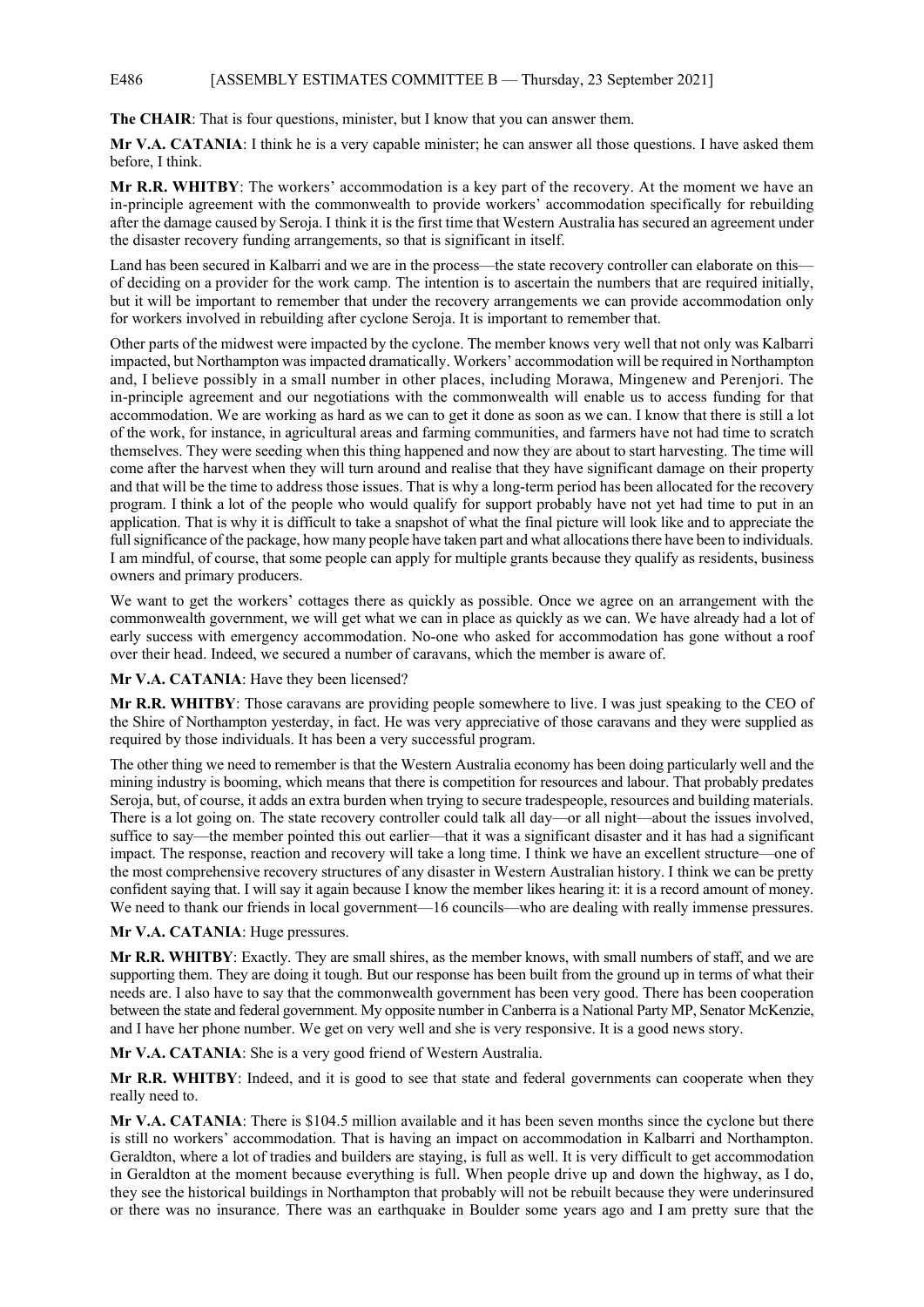government came up with a fund of \$5 million to \$10 million to keep the heritage buildings in Burt Street, Boulder. There was money to keep the facades and to fix buildings because there was no insurance to fill the gap to rebuild those historic buildings.

Would the Minister for Emergency Services and the government consider looking at a fund to protect that heritage and rebuild some of those buildings along the highway in Northampton to ensure that the heritage is kept? One example is the pub, which probably will not get rebuilt because of the insurance complications. It is a significant, iconic building. Is there a heritage fund like there was when there was an earthquake in Kalgoorlie–Boulder?

## [8.40 pm]

**The CHAIR**: I will stop the member there, mainly because I suspect that maybe the question should have been put to the Minister for Heritage, but if the minister is able to answer it, he can.

**Mr R.R. WHITBY**: I think the member raises a good point. Part of the recovery arrangements talk about heritage and community assets. It is certainly something that would depend on the building itself, I imagine, and whether it is part of the community asset. Certainly there is a provision to look at the protection of heritage assets in the community. It is an issue. Quite often, the insurance for historic buildings and the ability to get tradespeople with the skills to work on the architecture who have knowledge of the past practices makes it expensive. I refer to the state recovery controller. Maybe she can elaborate on the heritage aspect of the recovery arrangements.

**Ms M. Pexton**: As the minister indicated, we currently have a grant, which we have outlined to the member. However, it is important to understand that the state–commonwealth arrangements are not one stop and we are done. As we work through the nuanced issues such as heritage, we have the opportunity to go back and further consider additional grants and levels of support and so on and so forth. As the minister and the chair have indicated, that would be done in partnership with the Department of Planning, Lands and Heritage because it maintains the Register of Heritage Places and there are certain protocols around that. Similarly, local governments have a part to play. We will watch that closely and, as needed, we will consider what other measures may be required.

**The CHAIR**: I have the members for Roe and Carine on the list. I do not know whether the minister needs a comfort break.

**Mr V.A. CATANIA**: We can end this division and have a break at nine o'clock, if that is okay.

**The CHAIR**: Member for Roe.

**Mr P.J. RUNDLE**: I refer to the line item "Primary Fire and Emergency Fleet" on page 463. The budget for 2021–22 is \$22 906 000. How is the Collie emergency services vehicle manufacturing group going? I assume that is part of this budget to build primary fire and emergency fleet vehicles.

**Mr R.R. WHITBY**: That is a really important government initiative and is a boost for Collie, obviously, to provide a new range of appliances for the emergency vehicle fleet. As the member points out, there is an underspend in 2021–22. I think the member was pointing that out. As I understand it, the issue is with the delivery of the cab chassis that underpin the appliances. All fire vehicles come in as a cab and a chassis, and the superstructure is built on top. We have a very good company engaged by DFES to supply the parts that go on top of those chassis. The member might be aware that there is a real issue with buying a new car anywhere in the world because of the shortage of computer chips.

That is also impacting on the provision of trucks to be imported to become fire appliances. That is a real issue. I know that the commissioner has been frustrated about that, but we simply cannot get access to those vehicles. That is why there has been an underspend of some \$12 million. We are trying to procure a supply of those chassis so that improvement work can be done in Collie. The company is turning out excellent fire trucks. They are amazing. I handed one over the other day to the Karnup Volunteer Fire and Emergency Service. The volunteers were amazed by what is being turned out in Western Australia and which will be turned out in Collie as well.

**Mr D. Klemm**: The minister is quite correct about some of the delays we have had involving the cab chassis. That goes across all the fire appliance fleet in particular, including the Toyota LandCruisers, which are the cab chassis of choice for the light tankers. We are just starting to run those out, but we are on somewhat of a drip-feed from Toyota for the number of cab chassis that we can get. The problem goes all the way up to Isuzu trucks. The delivery time for those cab chassis has almost doubled. Getting the Scania cab chassis from Europe has been pushed out to 10 or 11 months. There are challenges with the build program, but the good news is that we now have all of our build contracts in place with all the builders for all the different types of fire appliances. Once we get a steady flow of cab chassis, we will be able to catch up reasonably quickly. The company that does the bulk of our building is establishing itself in Collie. It is not long until the first trucks will roll out of that facility.

**Mr P.J. RUNDLE**: I thank the commissioner. Did the minister's department have any input into the tender decision that awarded the total allocation to a business based in Malaga instead of engaging with a regional business such as one my electorate in Narrogin, the Narrogin fire service, which had a fantastic business but has now basically been totally wiped out? It was prepared to deliver the same service. Did the minister's department have any input into the tender decision to award the business to build those vehicles to a business based in Malaga?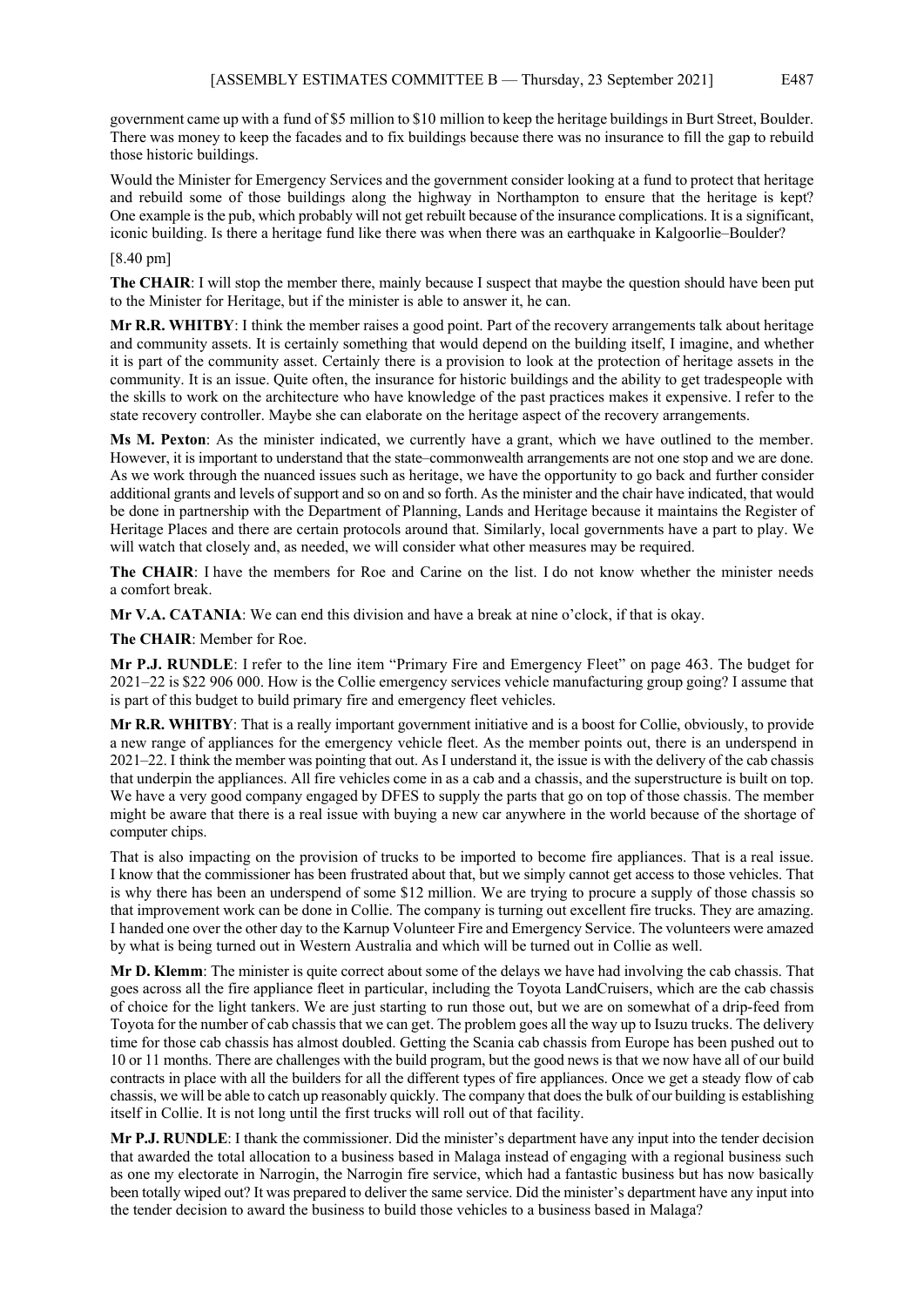### E488 [ASSEMBLY ESTIMATES COMMITTEE B — Thursday, 23 September 2021]

**Mr R.R. WHITBY**: Certainly, the government leaves those operational decisions about which equipment to acquire and sorting out tenders to DFES. DFES will always make a judgement on the best value and best return for the taxpayer dollar when meeting the needs of DFES and delivering a quality product. The commissioner can elaborate.

**Mr D. Klemm**: As we went through the new build contracts, tenders were put out for the various vehicle types. The successful tenderers were chosen, as the minister said, partly for value for money and also for whether the quality of the product the company provides is fit for purpose, to ensure that we are providing the safest possible trucks in this instance to the volunteer and career personnel out there.

**Mr P.J. RUNDLE**: Would the minister be as disappointed as the local member—as I am—when I have seen a local business wiped out in Narrogin that had an excellent tender to build those vehicles, and then, at the same time, we now have a Malaga-based company with a shed in Collie, which from what I gather

**The CHAIR**: You have got an answer on this. This sounds like rhetoric to me.

[8.50 pm]

**Mr P.J. RUNDLE**: From what I gather, that —

**The CHAIR**: Sounds like a question for private members' business.

**Mr P.J. RUNDLE**: The question is whether the minister is as disappointed as I am to see a local business wiped out when there is a shed in Collie with a few pieces of metal and no building or any trucks whatsoever?

**The CHAIR**: I am ruling that question out of order, member.

**Mr P. LILBURNE**: In light of the scheduled break, would it be appropriate through the chair to put the question to the minister on notice at some point in the future or at a later time?

**The CHAIR**: No, we will go to the break at 9. Fire away. I am sure the member for Roe will be returning with a question that complies with standing orders. Member for Carine.

**Mr P. LILBURNE**: Thank you, chair. Minister, I am interested in bushfire risk management and I refer to page 471 and the bushfire awareness campaign. Can the minister explain the significance of that campaign and what it will mean for emergency services in the community?

**Mr R.R. WHITBY**: I thank the member, and it is a good question. It is a timely question because as we move into the high fire season it is important that members of the community become engaged with the issue, consider their own circumstances, and plan, especially if they live in fire-prone or susceptible areas, to have a response if they are faced with a catastrophic fire. As in previous years, and certainly last year, My Bushfire Plan WA, as it is called, will be part of our response. The idea is that there will be certainly public education through advertising. "How fireproof is your plan?" is a question we ask, and that will be across all media forms. We urge people to think about their personal risk and plan what they will do if a bushfire strikes. It is really important that people think about their personal situation at their home and work out a plan for if they are faced with the catastrophic situation. We urge people to download the app on their phone. I can tell the member that when there is a major fire event, the number of downloads of that application on people's phones skyrockets. Over the last fire season, there was a big increase in the number of people downloading that app. We want to see that continue. Part of the education campaign is urging people to download the app. It has basic information on what people should do, how to decide whether to stay and defend or leave and critical issues about how people handle the situation.

I can tell the member, and I have told members this before, that the suburbs where most people have downloaded the app and made their plan is Ellenbrook with 102, closely followed by Baldivis with 97. I was very disappointed that my electorate got pipped at the post by Ellenbrook, but it demonstrates that people at the urban fringe are very aware of the fire risk and they are keen to get involved with planning and thinking about the risk of fire. The country town with the most plans created was Margaret River with 78. That again tells us the important story that people in the regions are also very aware of this issue. The more public education we can have the better.

It is very interesting to talk to people who went through the Wooroloo fire recently. Even people who have been aware of the fire risk and have some experience with fire, when faced with an absolutely catastrophic, massive blaze, a very fearsome and rapid blaze, as we had at Wooroloo, would tell us they would never stay and defend again. I think the commissioner spoke of people with that story. It is very important people appreciate the risk and the danger and the fierceness of bushfires that they can face. It is a story we heard many times; people say that they thought they could deal with it and that if they had their time over again, they would have got out. At the end of the day, we know that property loss is devastating. We saw 86 homes destroyed at Wooroloo, but those homes can be rebuilt and, thankfully, we did not have one loss of life in Wooroloo, which is really astounding given the nature and rapidity of the fire.

I do not know whether the commissioner wants to share some of his thoughts.

**Mr D. Klemm**: I thank the minister. The minister is quite correct. A number of community members in Wooroloo spoke to me of the belief that they had prior to the fire that they were prepared and ready to stay and defend their property. They felt like they were prepared both mentally and physically to do that, and then with the passage of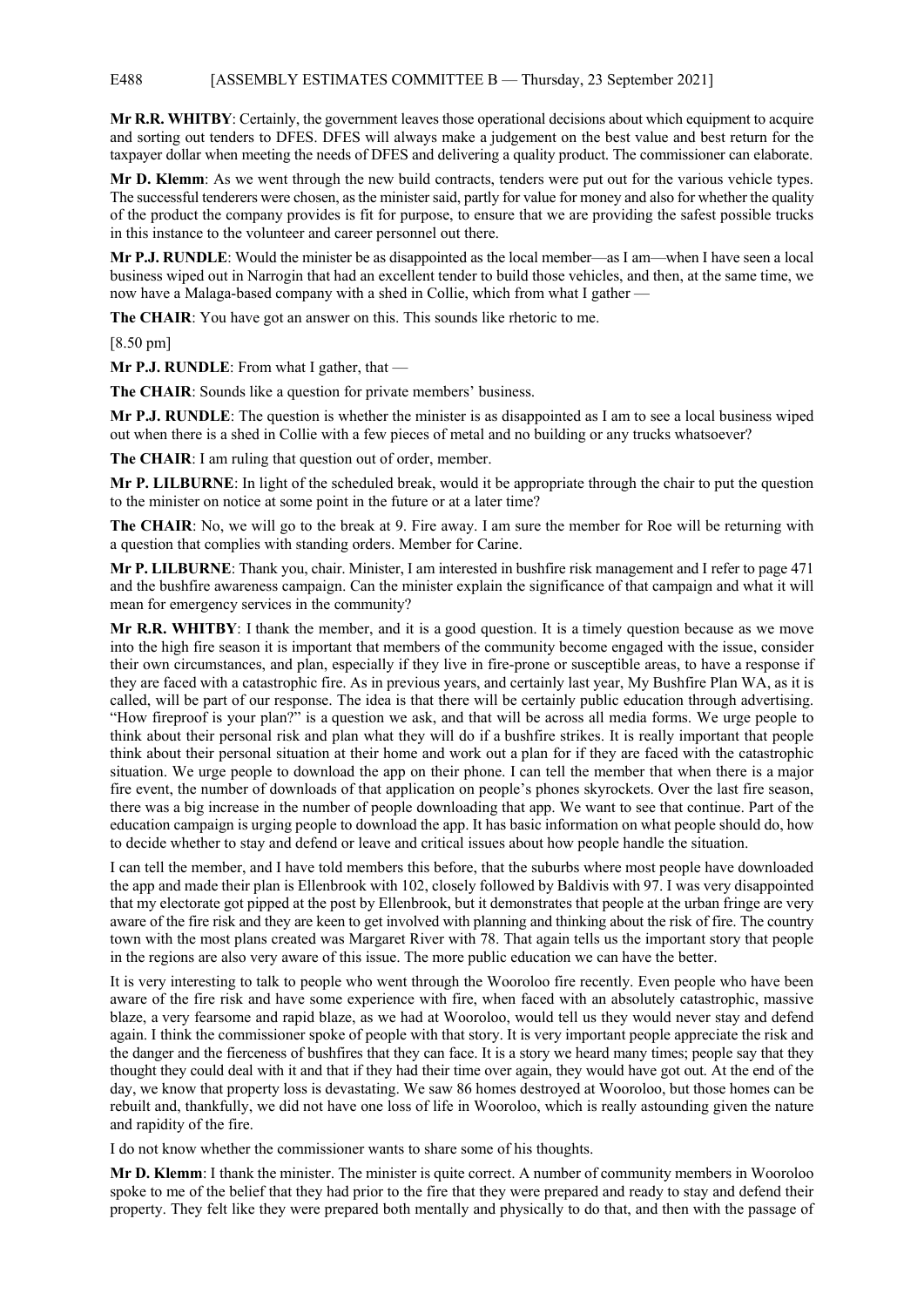that fire, they took the opportunity afterwards to reflect on their preparedness and discuss with me that it was not a place that they were going to stay and defend again. The preparedness level they were at was not what was required once a bushfire of that significance and intensity hit their location. The bushfire awareness campaign is really, really critical for this.

One of the major reasons that Ellenbrook has downloaded the app the most is the potential impact of the Wooroloo fire on Ellenbrook late on that Monday evening and into Tuesday morning. We would argue it is fantastic to see people engaging with the app, but preferably they would have done that prior to the bushfire season. Rather than accessing the app the moment the fire is at the front door, we would prefer that members of the community undertake that preparedness well before that.

**Mr P.J. RUNDLE**: I refer to page 464, halfway down the page, and income. Point 3 refers to the \$12.2 million budget estimate and the increase in the emergency services levy revenue. Can the minister tell me how many or what percentage of householders now pay the maximum ESL rate?

**Mr R.R. WHITBY**: It is an interesting question. I might refer to the chief financial officer who might be able to answer that.

**Mrs G. Camarda**:I will take a moment to see whether I have those facts and figures for the member. The 4.7 per cent is the proportion of properties that are paying the maximum and the levy applies to 1 311 452 properties.

**Mr P.J. RUNDLE**: Many householders who contacted me are concerned about the increase in ESL rates by 4.3 per cent, as identified in this line item. That is well above CPI, as the minister will know, and it seems to be that we are building momentum. It used to be just a small \$35 charge when it started. Now it has become a massive impingement on all ratepayers in WA. Can the minister tell me why it has increased well and truly above the rate of CPI?

### [9.00 pm]

**Mr R.R. WHITBY**: I think I explained this earlier in the evening. The increase logged for this financial year is actually lower compared with the previous year. In the previous year, we had a freeze on household charges to help people out with COVID. The emergency services levy take was much lower and it was supplemented by \$40 million from the consolidated account. The actual increase compared with before COVID, in the budget year before that freeze, means that people are paying less than they were. The increase is based on a cut. I do not have in front of me the actual increase in real dollars, but it is only a few dollars. We have done a great service to people by accepting that COVID presented difficulties. We wanted to freeze the cost of the household basket. We reduced the ESL take from residents and ratepayers, and we supplemented that loss from the consolidated account of government. Now, in this budget year, we are still supplementing that ESL money with just under \$15 million from the consolidated account. Ratepayers are actually paying slightly less than they were before COVID.

**Mr P.J. RUNDLE**: I will take that on board. I think the member for Moore brought up earlier the spending of the ESL on non-fire-related activities such as marine rescue, which did not use to come out of the ESL. When did this pattern develop?

**Mr R.R. WHITBY**: Member, the emergency services levy is not a fire services levy; it provides for all emergency requirements. DFES is not just a fire agency or department; it is an emergency services agency. I would hate to think that we were not going to fund marine rescue or the State Emergency Service, which provide excellent service to the Western Australian community. Those volunteers might be quite upset if the member were to suggest that they should not be funded.

**Mr P.J. RUNDLE**: What I am really concerned about is that a pattern appears to be developing. I agree that marine rescue do a great job as well. Government expenditure is reducing and the levy seems to be replacing it. To me, that pattern seems to be developing, including the 4.3 per cent increase this year. It is a concern that I would like to put out there.

**Mr R.R. WHITBY**: I think that is an odd thing to say, especially given that, as I have pointed out, in this budget and in the previous one the ESL has been supplemented from the consolidated account. I also point out that most other jurisdictions across Australia use a levy-based system on rates to fund their emergency services. It is not unique and I think people want to know that their emergency services are well funded. I do not think it is a case of the taxpayer, or at least the government, getting out of its responsibilities. This is a government initiative. The emergency services levy is part of the way the government raises revenue. The beauty about the ESL is that it is defined and, according to the budget and the requirements of emergency services, it is worked out what the rate needs to be. Ratepayers enjoy the protection of emergency services if their house catches fire or there is the risk of a bushfire, or if they go to sea and they need rescuing; they get this service.

**Mr P.J. RUNDLE**: Plenty of our ratepayers have to pay the levy and put the fire out as well!

**Mr R.R. WHITBY**: I cannot understand the member's logic.

**Mr V.A. CATANIA**: What percentage of ratepayers now pay the maximum \$750 ESL levy, and is the increase in the number of ratepayers paying the maximum level because gross rental values have gone up?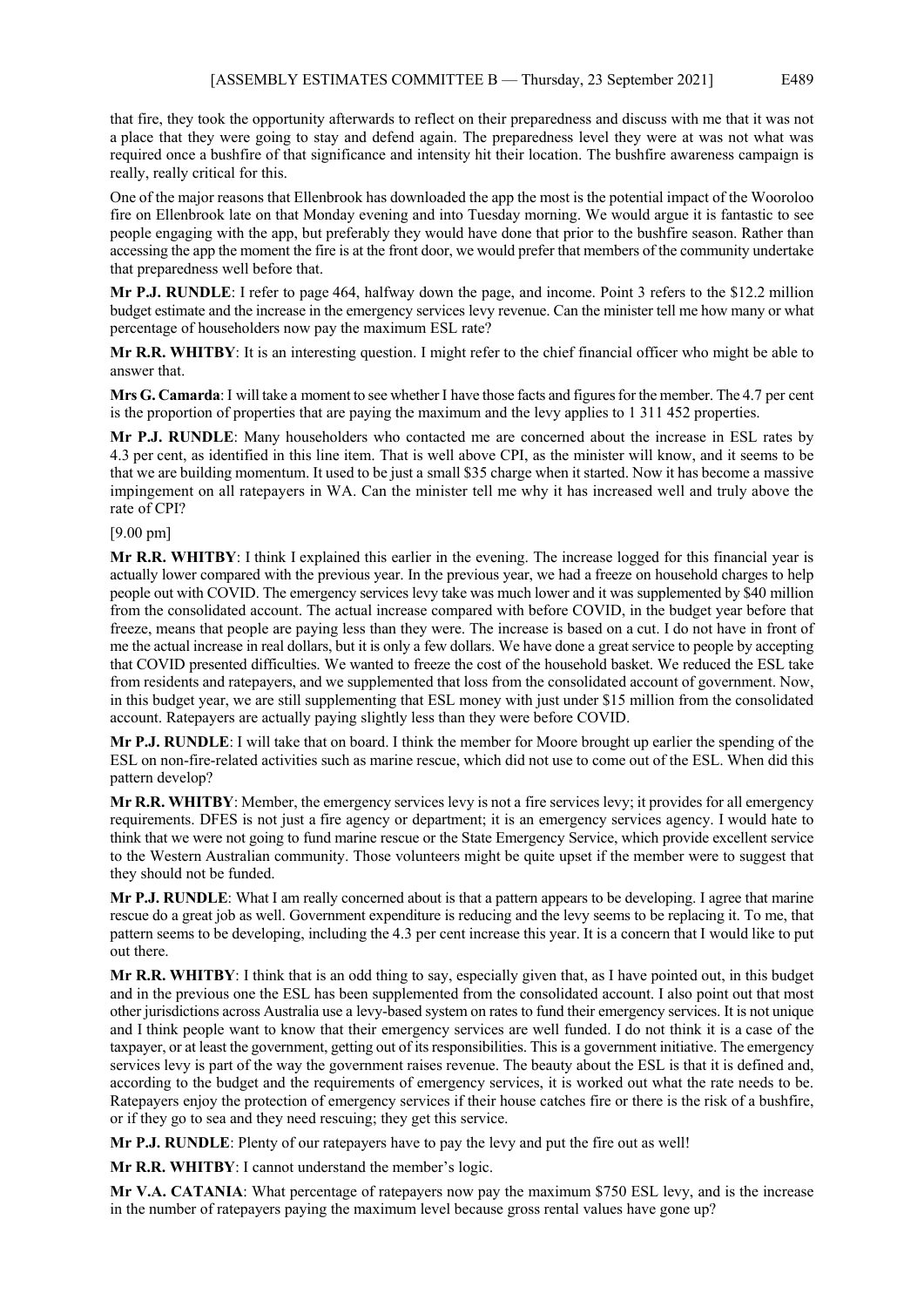## E490 [ASSEMBLY ESTIMATES COMMITTEE B — Thursday, 23 September 2021]

**Mr R.R. WHITBY**: I will refer to the chief financial officer.

**Mrs G. Camarda**: Can the member please repeat the question?

**Mr V.A. CATANIA**: What percentage of ratepayers pay the ESL maximum of \$750, and is that because the gross rental value of properties has gone up? Has that led to an increase in the maximum one can pay, and what percentage of people pay the maximum ESL? Of those ratepayers paying ESL, what is the maximum amount that households pay?

**Mr R.R. WHITBY**: Before Mrs Camarda responds, as I described before, the movement in gross rental values does not determine the funding of DFES through the ESL. DFES requires a certain budget. That budget is approved and then a calculation is made to fund what is required through the levy system. It is not simply that we become windfall beneficiaries because of the movement in house prices. That is not the case. That is the reverse. The budget is worked out first and then a calculation is made in terms of how we find enough revenue to fund that approved budget.

**The CHAIR**: Minister, I think the question related to the percentage of people who have hit the maximum.

**Mr R.R. WHITBY**: But I think also the indication was somehow that the number was increasing because of a movement in —

**The CHAIR**: No; I think it was just a straight-up question.

**Mr V.A. CATANIA**: The first question was: what percentage of those paying ESL have hit the maximum amount of money paid?

**Mrs G. Camarda**: It is 4.7 per cent of properties that pay the maximum amount.

**The appropriation was recommended.** 

*Meeting suspended from 9.07 to 9.16 pm*

# **Division 17: Small Business Development Corporation, \$16 816 000 —**

Ms M.M. Quirk, Chair.

Mr R.R. Whitby, Minister for Small Business.

Mr D. Eaton, Small Business Commissioner.

Mr R. Buttsworth, Director, Corporate Resources.

Mr T.P. Monaghan, Senior Policy Adviser.

[Witnesses introduced.]

**The CHAIR**: This estimates committee will be reported by Hansard. The daily proof *Hansard* will be available the following day. It is the intention of the chair to ensure that as many questions as possible are asked and answered and that both questions and answers are short and to the point. The estimates committee's consideration of the estimates will be restricted to discussion of those items for which a vote of money is proposed in the consolidated account. Questions must be clearly related to a page number, item, program or amount in the current division. Members should give these details in preface to their question. If a division or service is the responsibility of more than one minister, a minister shall be examined only in relation to their portfolio responsibilities.

The minister may agree to provide supplementary information to the committee, rather than asking that the question be put on notice for the next sitting week. I ask the minister to clearly indicate what supplementary information he agrees to provide and I will then allocate a reference number. If supplementary information is to be provided, I seek the minister's cooperation in ensuring that it is delivered to the principal clerk by close of business Friday, 1 October 2021. I caution members that if a minister asks that a matter be put on notice, it is up to the member to lodge the question on notice through the online questions system.

Member for North West Central.

**Mr V.A. CATANIA**: I refer to page 261, under the heading "Significant Issues Impacting the Agency", specifically the fifth paragraph, which states —

The Corporation also assisted with the delivery of a grant scheme for small businesses impacted by Severe Tropical Cyclone Seroja, which devastated the Mid West … One-off targeted business assistance grants of \$4,000 were provided to small businesses most impacted by structural damage and/or ongoing loss of revenue …

Is the minister able to advise how many small businesses in Kalbarri accessed the \$4 000 grant and how many applied for the \$4 000 grant, which will give me an indication of how many were successful?

**Mr R.R. WHITBY**: Yes, indeed. A total of 308 applications were submitted, of which 215 were approved and paid. The total amount paid was \$860 000.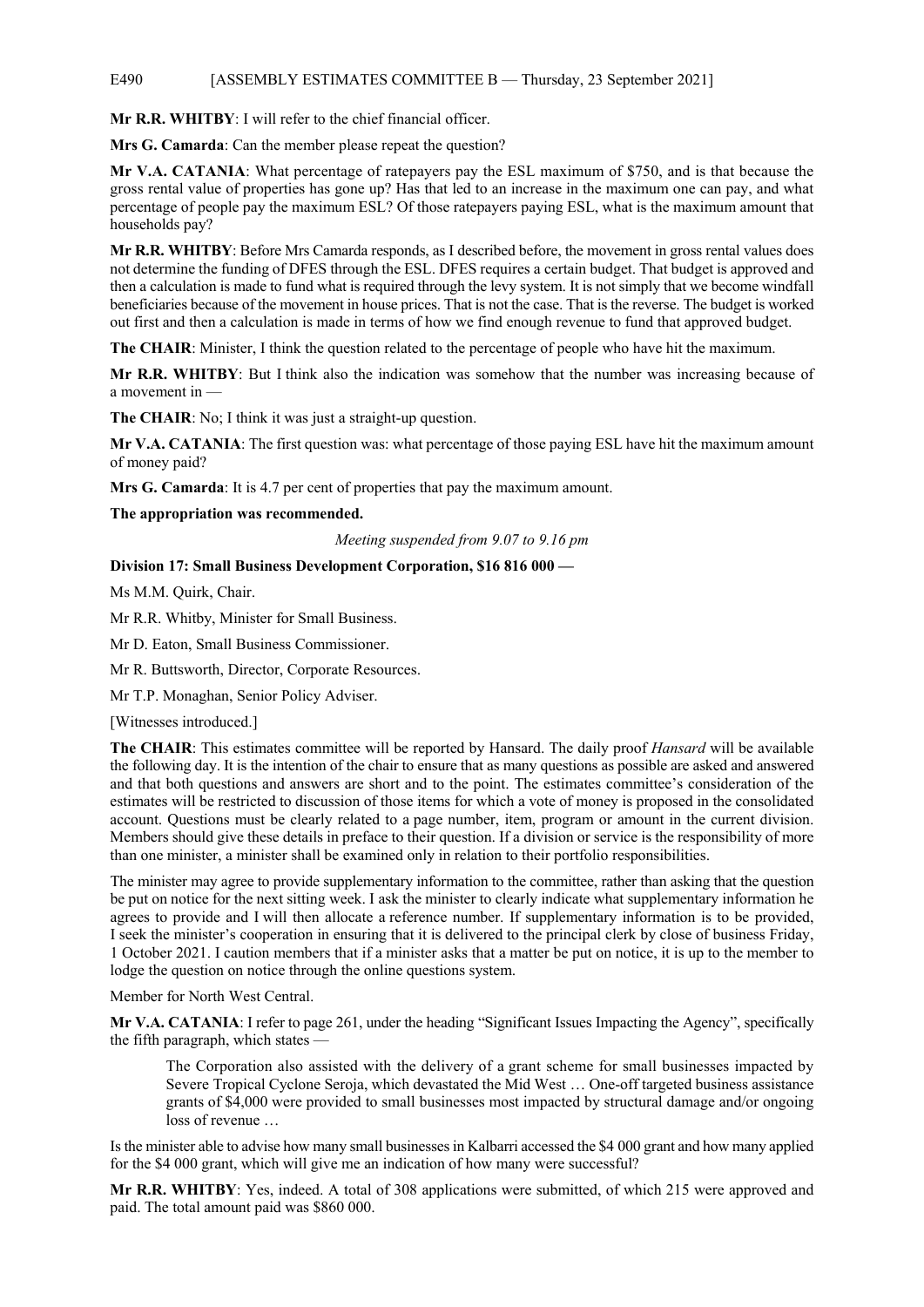**Mr V.A. CATANIA**: Is that for the whole catchment area of the midwest and not just Kalbarri?

**Mr R.R. WHITBY**: That is the whole of the 16 affected local government areas.

**Mr V.A. CATANIA**: Does the minister have a breakdown of the towns —

**Mr R.R. WHITBY**: No, we do not. Sorry.

**Mr V.A. CATANIA**: Is the minister able to provide that by way of supplementary information?

**Mr R.R. WHITBY**: If the member puts a question in, we will provide it.

**Mr V.A. CATANIA**: Okay; we will play that game again.

I have raised many times in Parliament the mum-and-dad small businesses that did not meet the criteria of a minimum turnover of \$75 000 or being registered for GST and were not eligible for the \$4 000 grant despite needing it. Has the minister considered changing that criteria because those whose turnover was less than \$75 000 and whose business does not pay GST would have desperately liked to have received that \$4 000 given that they were in the same situation as someone whose business turnover was more than \$75 000 and who was paying GST?

**Mr R.R. WHITBY**: I understand the question. I know that many businesses have done it tough. The requirement for GST registration and a minimum turnover of \$75 000 applied to those grants because we wanted to get the money out the door as quickly as possible and with a minimum of administrative burden on the people who were applying. If you are registered for GST and have an ABN, it minimises the requirement for a non-company to be handing over information and documentation. That process has been applied across Australia and it has happened with the lockdown grants in Perth, as the member would be aware.

The disaster recovery funding arrangements, which come under another portfolio, are pertinent to small businesses in the region affected by cyclone Seroja that the member asks about. They will be able to apply under the disaster recovery arrangements for assistance of up to \$25 000. No minimum turnover will apply. Most applicants under the Premier's Seroja grant were successful and received \$4 000—some were not. There is always a difficulty. I do not want to disrespect businesses that turn over less than \$75 000. I know that is an important source of income or supplementary income for many families. However, it is hard to define once it gets below that figure, and there is no ABN, what that business is. Is it someone who makes candles at a weekend market? I am not suggesting that people the member knows fit into this category, but we have to be prepared.

#### [9.20 pm]

**Mr V.A. CATANIA**: I am talking about the instance of a cleaner.

**Mr R.R. WHITBY**: I get that, and there is a range of people, and people who just miss out. But the good news for those in the midwest who were affected by cyclone Seroja is that they will be able to apply for up to \$25 000 in support under the disaster recovery funding arrangements and there will be no minimum requirement for turnover. If someone has a small business in the midwest and was impacted by the cyclone and their home was destroyed or damaged, they can also receive up to \$25 000 in support under the DRFA. Primary producers can get up to \$25 000. On top of that is the Lord Mayor's Seroja appeal, which provides \$25 000 and \$10 000 for total loss of property or major significant partial loss. I understand that that has recently been increased for anyone with damage over \$100 000 to receive another amount of \$25 000. Someone's business could have been hit with structural damage. If they did not receive the Premier's grant, they will certainly be able to receive assistance under the DRFA for their business. If their home was impacted, they have significant support under the Lord Mayor's Distress Relief Fund, and there would have been other support early on in the emergency. There was support through the Department of Communities and the federal government of payments of \$1 000 an adult and \$400 a child, and also income support for up to 13 weeks under the federal government. The Premier's grants were simply part of the picture. It is likely that if someone was impacted and in need, they would have received funding and support through other means and can still do so into the future.

**Mr V.A. CATANIA**: I have raised this with the minister before. If a property owner was leasing out their retirement home in, say, Northampton, but they do not live there, they are unable to access those \$20 000 to \$25 000 grants because they had to be living in the property at the time. There are some gaps in the program. There will always be gaps in whatever is done, and I understand that. However, I think the people who need it the most seem to be the ones who always miss out.

**Mr R.R. WHITBY**: Perhaps the member is not aware—it is recent information—that the Lord Mayor's Distress Relief Fund appeal, in its second tranche of support, now acknowledges that some people with losses can apply for a second home, such as a holiday home. There is that avenue of support under the Lord Mayor's appeal.

**Mr V.A. CATANIA**: That is good to know.

**Mr P.J. RUNDLE**: I refer to the second paragraph on page 261 regarding the corporation providing a wide range of support in relation to dispute resolution between small business tenants and commercial landlords. I have had quite a bit of fallout myself from a variation of both sides of the argument. Can the minister or his advisers comment on whether disputes are still going on, because I believe they probably are, and to what extent?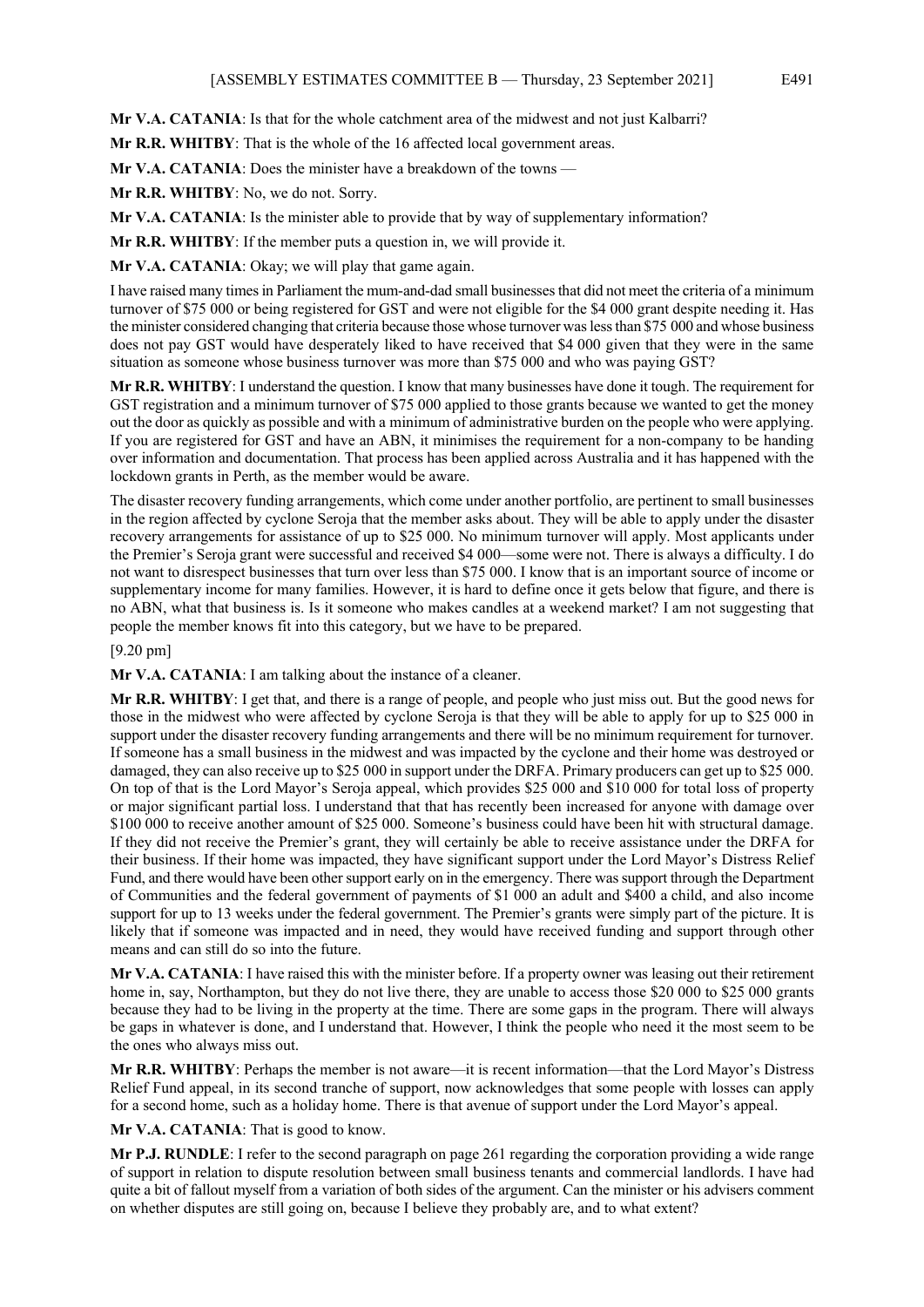# E492 [ASSEMBLY ESTIMATES COMMITTEE B — Thursday, 23 September 2021]

**Mr R.R. WHITBY**: I will let the commissioner elaborate, but I will make the comment that the Small Business Development Corporation is one of the agile agencies of government. The staff who work there have real-world experience in managing small businesses of their own. They are very good and the service they provide is excellent. I advise members to contact the service if small businesses in their community ever need assistance. A range of support is available through the telephone and online. It is all free. There are very inexpensive workshops for people to gain more experience and obtain advice.

Regarding commercial tenancies, all of us as local members have stories about tenants struggling; unresponsive landlords; and sometimes major corporations that are landlords and are not responsive to changing the rental terms and somehow, inexplicably, have empty shops, which I cannot understand. That is an ongoing issue. There was an issue during the COVID lockdowns when people had no income and sought relief. It is an ongoing issue. It is one of the major reasons that people contact the Small Business Development Corporation and get support. The SBDC has the ability to negotiate and try to mediate those situations. I think the commissioner could probably occupy the rest of the night on this issue.

### [9.30 pm]

**Mr D. Eaton**: The member is quite right. The COVID situation caused a lot of challenging negotiations between landlords and tenants. As the member would know, legislation was introduced to put a framework underneath those negotiations. It certainly caused a significant peak in demand for our information services on rights and responsibilities, our case management services and our mediation services. We had an increase of some 200 per cent and 300 per cent in demand. I think the beginning of the member's question was whether it is still ongoing. I am pleased to say that we have cleared a huge amount of the casework. We are still dealing with some cases, but it is really a very small proportion compared with at the peak of COVID. The broader situation caused a lot of dispute negotiation. At the risk of seeming too optimistic, although the case load tripled, in comparison with the number of leases in place in our community, I suggest it was relatively small. Although I cannot give evidence of this, it might indicate that, in fact, the framework that was put in place through national cabinet and state Parliament actually gave a foundation for negotiation to occur between landlords and tenants, and therefore a great proportion were able to do that based on the framework. Those who could not then came to us, and we were able to assist with those negotiations. A smaller proportion would go on to a dispute, and, ultimately, when we could not assist them, go to the State Administrative Tribunal for adjudication. Certainly, our number of referrals to the State Administrative Tribunal went up significantly. The number of cases coming to us now is relatively small. We are dealing with a few outstanding cases.

**Mr P.J. RUNDLE**: Talking about the State Administrative Tribunal, does the minister have any figures on how many cases ended up going to SAT?

**Mr R.R. WHITBY**: I will refer to the commissioner.

**Mr D. Eaton**: Certainly there was an increase—about five or sixfold—in the number of cases that were referred to SAT, but that is off an extremely small base. It is interesting to compare metrics between states. The SBDC has a long record of much lower referral rates to the State Administrative Tribunal compared with our counterparts in New South Wales and Victoria, for example. That is more about the model we established in Western Australia from the beginning. We tend to try to facilitate outcomes between landlords and tenants without adjudicative intervention. The figures came off a very small base. Generally, we refer about 20 cases to the State Administrative Tribunal. I can get the member the exact number, but I think it went up to about 100 cases. It is a lot of cases, but compared with the number of leases in place, it is relatively small.

**Mr P.J. RUNDLE**: I have a genuine question for the minister. I refer to his comments made in this morning's paper on Carillon City. Could that issue be potentially referred to the Small Business Commissioner? It appears that there is a dispute arising between the tenants and the landlord. Obviously, the tenants want to go through to Christmas at least.

**Mr R.R. WHITBY**: The member obviously read that I made it very clear, and I think everyone agrees, that those tenants should be given the opportunity to trade past Christmas because that is obviously when they make their main profits for the year. It is very disappointing that they are not getting that opportunity. I referred the matter to the Small Business Commissioner, who has been in contact with that company and with the tenants. Would the commissioner care to elaborate?

**Mr D. Eaton**: This is, unfortunately, what we do day to day. We have been in contact with the majority of the tenants in the last 48 hours and I have been in contact with the landlord in the last 24 hours. There is no resolution as yet, but I am certainly intervening and engaged with both sides.

**Mr P.J. RUNDLE**: All of us on the outside looking in are obviously concerned about those shopkeepers and tenants. Does the minister think there is an opportunity for a good resolution to this or at least a resolution in which they will be able to at least go past the Christmas period and be able to improve their numbers and their businesses before they have to vacate the premises?

**Mr R.R. WHITBY**: It is very difficult to know. It is very early. That is certainly the desire of everyone involved. These are private leases with a private company that has made this call. We are doing what we can.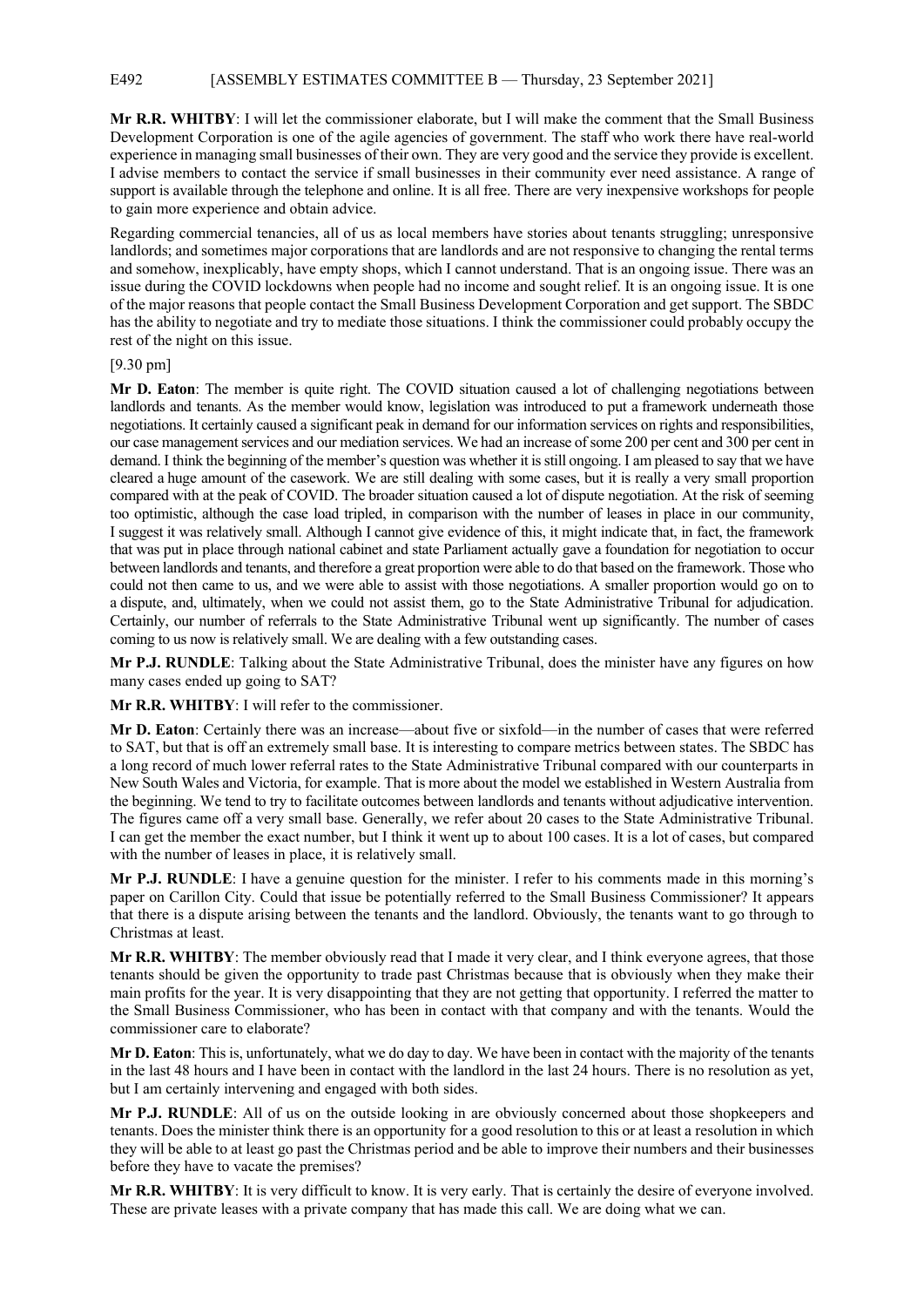The other point I will make, and it is what we are trying to initiate, is that there are vacancies elsewhere in the CBD, in fact very near the Carillon. We are looking to see how we can assist those people who have been given 28-day notices to relocate. I understand that shop fittings and things are an issue, and that it takes time but, nevertheless, that could be a good option or a better-than-nothing option that we could assist them with.

**Mr V.A. CATANIA**: I think that highlights that we hear a lot about how wonderfully the economy is going, but, if we talk about small businesses, particularly in the CBD, they are struggling. Regional businesses cannot find workers. I may be a little bit out of line here, minister, but what is the department doing to assist those businesses that are in desperate need to increase trade? They are still paying higher rents. It is not only the effect of not paying their rent; the landlord then does not pay their rent, and there is a flow-on effect of not getting their money and people cannot pay their mortgages. Is the minister looking at any way in which we can lift the small businesses in the CBD in some way?

**Mr R.R. WHITBY**: I know the commissioner would have some keenness to respond. It is a really interesting scenario. There are two stories going on with COVID. If the member is familiar with the suburbs, particularly what is going on with hospitality and cafes, he would know they are actually booming. In my electorate of Baldivis, you have to book weeks ahead to get into one of our popular local cafe restaurants. People are out there spending money. That is putting pressure on trying to source staff as well, as the member would well know. Indeed, in many parts of the regions, the tourist boom is fuelling good business. I have spoken to businesses that have told me that they have well and truly made up for any downside of the COVID year so far by the fact that they are doing much better business than they have done previously.

I think we all appreciate that the CBD is an issue. There are a couple of things going on. More people are working at home, so there are fewer numbers of the traditional base of customers in the CBD. I have spoken to cafe owners in the central city who have told me that they used to know that on certain days they would get certain trade, but they now know that people take Fridays off, in particular, to work at home, or other days off to work at home. Their takings on those particular days and, indeed, all through the week are much reduced. That is spread across all sorts of service providers in the city, including clothing stores and boutiques—you name it.

The other issue is a cultural change. It is much easier to drive to a suburban shopping centre than find a park in the city. A lot of people vote with their feet, and we have seen the rise of the suburban shopping centres, particularly lately, with the redevelopment of the major centres and new centres popping up. That is another challenge for the small businesses in the CBD. I know the government is very much committed to trying to invigorate business activity, and I think it relates to getting a critical mass population in the city that will go to shops in the city. That is one thing, but also things like the Perth City Deal—\$1.5 billion, in cooperation with the federal government. We are moving Edith Cowan University into the city, for instance. That is going to have a huge impact; just servicing the needs of those students will have a positive flow-on effect on small businesses right across the CBD. We are very much keen on invigorating Perth, and I know that Perth City Council is of the same mind, but it is a challenge. A lot of CBD businesses, right across Australia, are facing this same challenge. COVID has made things worse, but there have been some cultural changes in shopping patterns over the years, as well.

### [9.40 pm]

**Mr V.A. CATANIA**: These are real issues affecting small businesses, and what the Small Business Development Corporation did in going up to cyclone-affected areas was fantastic. Out of all the agencies, I can say that SBDC's legwork on the ground has really impacted on and assisted a lot of businesses. It is important to highlight how we have all these speeds occurring in our economy, especially in small business. Going to the regional aspect of not being able to get workers, forget about workers' accommodation and housing for a moment. It is more of a tourism/small business issue, and we hear a lot about agriculture, but we probably need thousands and thousands of hospitality workers and small business workers. Is the minister looking at programs for how we can attract workers who probably do not have work over east, to eventually, when borders reopen, come here in a working holiday–type scenario so we can fill some of those positions that businesses are desperate to fill? They are fatigued; they are under a huge amount of pressure, and I worry. At the end of the day, it hurts the tourism market because they are shutting shops.

**Mr R.R. WHITBY**: The member raises some very real issues. Western Australia is not alone in those pressures, but, obviously, COVID has made them even worse and more difficult to solve because of the restrictions on people coming into Western Australia. The member asked what the government is doing. We held a skills summit recently that the member may have heard about, and we asked people for ideas. We got a lot of positive feedback. The member mentioned getting people out to visit and work in the regions.

One of the good ideas that came from the skills summit was: how do we get the grey nomads who are already equipped with their own accommodation and are highly mobile and are out there and do not mind working? They will have trades or professional skills, and often it will be a husband and wife, so it is a ready-made source of labour that is highly experienced and skilled. A lot of these people are recent retirees, so could easily go back into the workforce. They are trustworthy and wonderful people. We are actually looking at that. One of the issues that retirees or people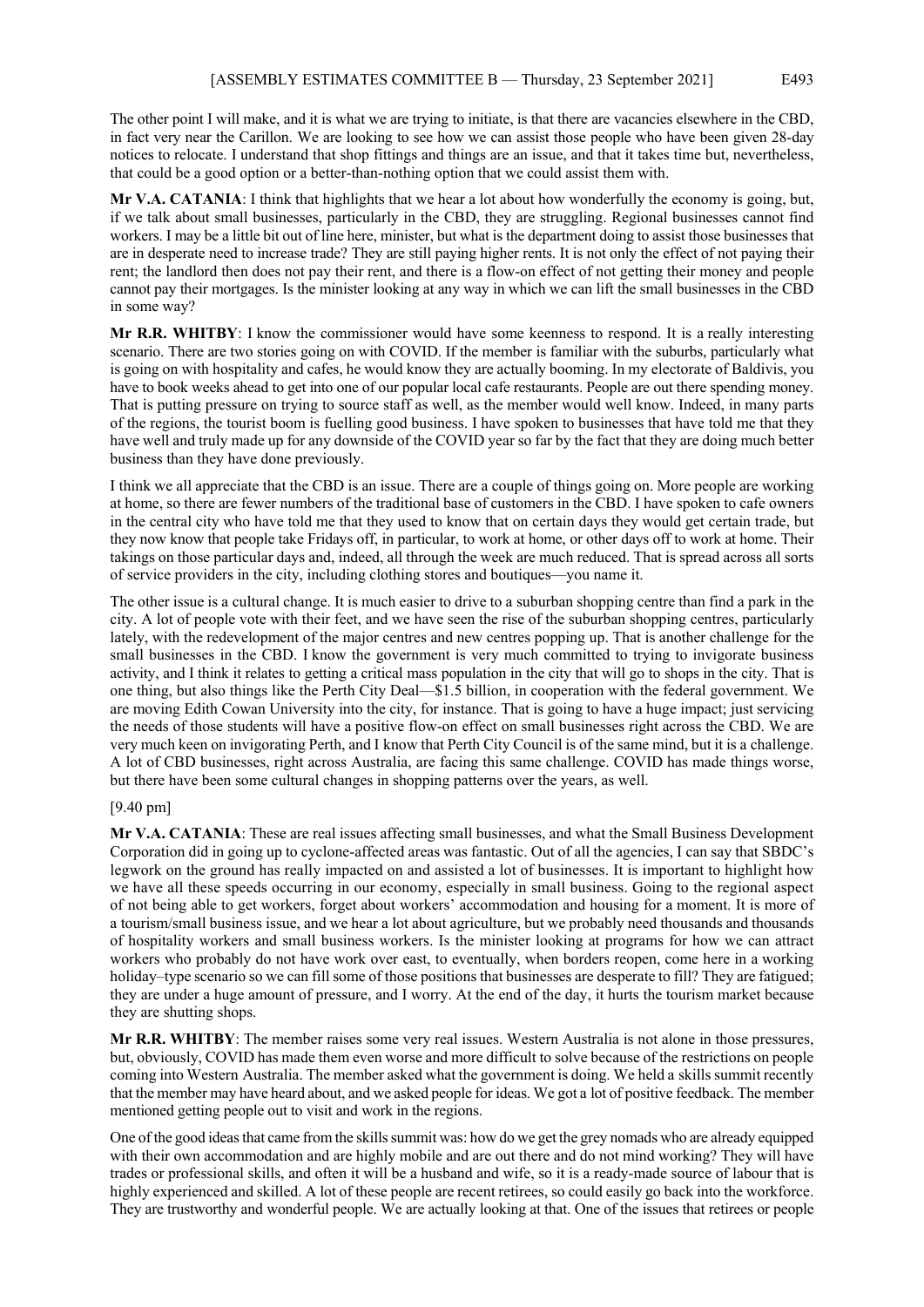## E494 [ASSEMBLY ESTIMATES COMMITTEE B — Thursday, 23 September 2021]

on a pension have is that if they earn an income, it will impact on their retirement arrangements' funding or pension. We will be asking the federal government if there is a way it can allow these people to earn a certain amount and not have it impact on their retirement income. I think that is a really good idea that came out of the summit. That probably fits exactly with the kind of thing the member is talking about.

**Mr V.A. CATANIA**: Yes, and I have mentioned many times in Parliament the two aspects of youth and seniors. I refer to paragraph 6 on page 261 and the small business–friendly approvals project, which apparently continues to gather momentum. There are now 49 local governments participating in the initiative. Can the minister provide, by way of supplementary information, the names of those 49 local governments? It is an important issue to continue growing so that the more visibility and the more ability for local members to promote this initiative the better. Can the minister provide the names of those 49 local governments who are participating?

**Mr R.R. WHITBY**: I can give the member an update: it is now 51 local governments, and the member is right, it is a very good program. Local governments that are participating in it rave about it. I was in the Shire of Ashburton a couple of months ago and it proudly had its certificate on the front counter to say that it had been part of the program. The program is a way of looking at the way local governments do business. A lot of it is a cultural issue, a hangover from the past in terms of the way local government operates —

**The CHAIR**: Minister, if I could just interrupt for a second, I have actually found the list of local governments on the SBDC website.

**Mr R.R. WHITBY**: I was going to let the member know that he need not worry; he can just go to the website and he will even see the two new ones. If there are local governments in the member's community that have not taken part, he should get them to get involved. The important thing is that it cannot be forced on them; the local governments have to be prepared to do the work and accept change for it to work. But when they do, it is very successful.

**Mr V.A. CATANIA**: I refer again to page 261 and paragraph 7, which talks about the negative impact on economies worldwide and international travel restrictions, in relation to business migration. Is there a breakdown of business migrants between metro and regional Western Australia, or is the primary purpose to develop opportunities in the metro area? Is there a regional pattern as well?

**Mr R.R. WHITBY**: Sure, I will ask the commissioner to respond, but I will say one thing: I am aware of at least one in the regions who is ready to invest money and provide a great business, so I personally know that it is not restricted to the metropolitan area.

**Mr D. Eaton**: It certainly is not restricted to metro, and there are some very good examples of business migrants who have brought capital and skills into regional areas. I cannot give the member the exact breakdown right here, but I will say that the metrics can take up to four years for a migrant to be accepted, and they then have up to four years to establish a business and their bona fides before they become accounted in terms of the capital. But I can certainly provide the member with the split, if he would like.

**Mr V.A. CATANIA**: As long as the minister can give me the split without me having to put it on notice, yes!

**Mr R.R. WHITBY**: If the member wants to ask a question, it is there, ready to be provided.

**Mr V.A. CATANIA**: Thank you. I refer again to page 261 and paragraph 8, the Collie tourism readiness program, which commenced in July 2020. Is there a plan to fund a program to other potential emerging regional locations?

**Mr R.R. WHITBY**: As the member will know, the community of Collie has been particularly impacted by the decision to shut down part of its coal-fired power capacity. We know that the future is in renewables, so the government took a very responsible step in looking at the future of Collie. There are some amazing things going on in Collie and that region; it is actually transforming and has one of the most impressive mountain bike trails. That is a sport that is overtaking surfing, someone told me. There is Lake Kepwari as well. It is a former mine that has become a dam and has infrastructure around it. There are enormous opportunities. I will throw Wellington Dam into the mix; it is a nearby significant tourist attraction.

The member is asking the wrong minister about tourism, but I know that impressive work is going on across Western Australia to promote tourism, to get people to Wander Out Yonder.

# [9.50 pm]

**Mr V.A. CATANIA**: There is nowhere else to wander, but keep going.

**Mr R.R. WHITBY**: I do not think the amount of internal tourism in Western Australia now has been matched in the history of our state; it is incredible. You cannot buy a Land Cruiser, a caravan or boat these days. One only has to go travelling to see the impact that Western Australians are having. Interestingly—this is the tourism portfolio, so maybe I should not stray too far—the net benefit to tourism of keeping our own tourists in Western Australia is greater than allowing tourists to come from overseas. I know there are issues with certain businesses that mainly provide for the overseas market. We are aware of that and lately there has been support of some \$60 million for those businesses, which the Minister for Tourism would have talked about. Western Australians spend more on